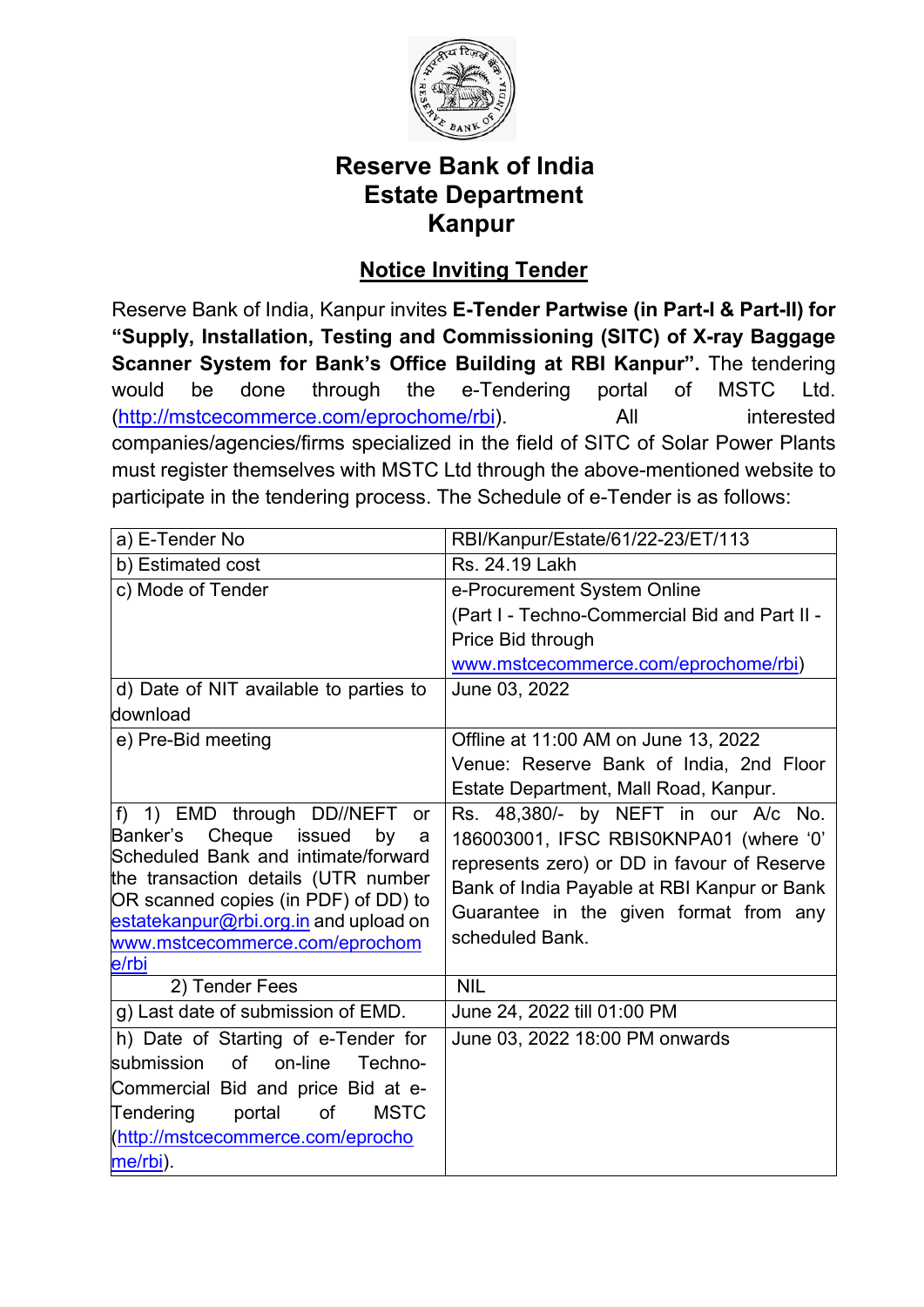| i) Date of closing of online e-tender for          | June 24, 2022 till 01:00 PM |
|----------------------------------------------------|-----------------------------|
| submission of Techno-Commercial Bid                |                             |
| & Price Bid.                                       |                             |
| $ j\rangle$ Date & time of opening of Part-I (i.e. | June 24, 2022 at 03:00 PM   |
| Techno-Commercial Bid):-                           |                             |
| And Part-II (Price Bid) Date of opening            |                             |
| of Part II shall be informed separately.           |                             |
| k) Transaction Fee (To be submitted                | As charged by MSTC Ltd.     |
| separately by the vendors to MSTC                  |                             |
| vide MSTC E-Payment Gateway for                    |                             |
| participating in the E-Tender)                     |                             |

Intending tenderers shall pay as earnest money a sum of Rs. 48,380/- by way of NEFT to Reserve Bank of India, Kanpur or by a Demand Draft in favour of Reserve Bank of India payable at Kanpur or Bank guarantee issued by a Scheduled Bank.

Applicants intending to apply will have to satisfy the Bank by furnishing documentary evidence in support of their possessing required eligibility and in the event of their failure to do so, the Bank reserves the right to reject their bids. Tenders without EMD will not be accepted under any circumstances.

The Bank is not bound to accept the lowest tender and reserves the right to accept either in full or in part any tender. The Bank also reserves the right to reject all the tenders without assigning any reason thereof.

Any amendments / corrigendum to the tender, if any, issued in future will only be notified on the RBI Website and MSTC Website as given above and will not be published in the newspaper.

> **Regional Director Reserve Bank of India Kanpur**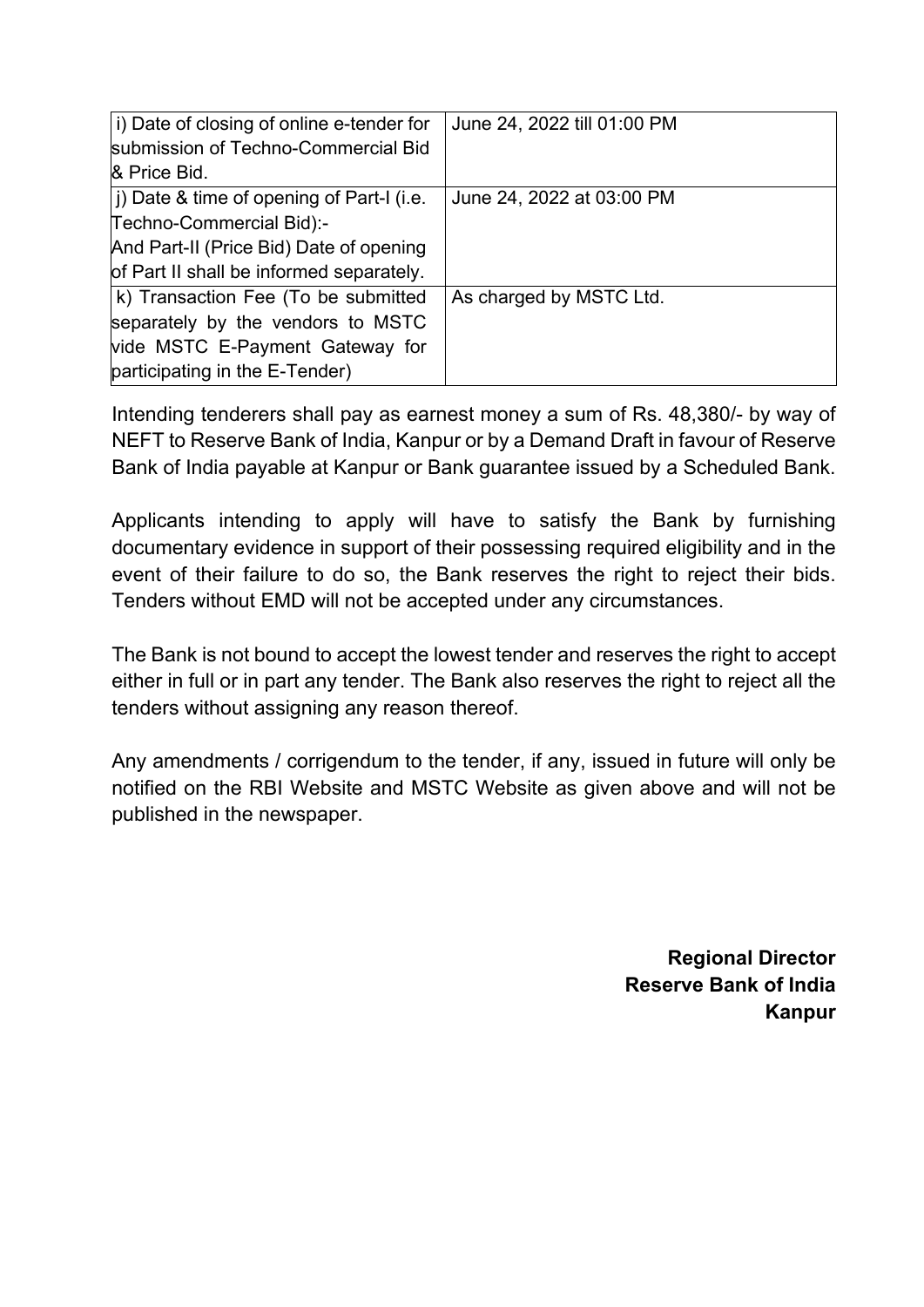

## **भारतीय �रज़व�ब�क** RESERVE BANK OF INDIA

Reserve Bank of India invites **E-Tender for Supply, installation, testing and commissioning of X-Ray Baggage Scanner System for Bank's Office Building at RBI, Kanpur**. The tendering would be done through the e-Tendering portal of MSTC Ltd [\(http://mstcecommerce.com/eprochome/rbi\)](https://www.mstcecommerce.com/eprochome/rbi/). All interested companies/agencies/firms must register themselves with MSTC Ltd through the above-mentioned website to participate in the tendering process. The Schedule of e-Tender is as follows:

| E-Tender No                                                            | RBI/Kanpur/Estate/61/22-23/ET/113                      |  |
|------------------------------------------------------------------------|--------------------------------------------------------|--|
| <b>Estimated cost</b>                                                  | Rs.24.19 Lakh                                          |  |
| Mode of Tender                                                         | e-Procurement System                                   |  |
|                                                                        | (Online Part I - Techno-Commercial Bid and             |  |
|                                                                        | Part II - Price Bid through                            |  |
|                                                                        | www.mstcecommerce.com/eprochome/rbi)                   |  |
| c. Date of NIT available to parties to                                 | June 03, 2022 from 18:00 Hrs onwards                   |  |
| download                                                               |                                                        |  |
| d. Pre-Bid meeting                                                     | Offline: 11.00 Hrs on June 13, 2022                    |  |
|                                                                        | Venue: Reserve Bank of India, 2 <sup>nd</sup><br>Floor |  |
|                                                                        | Estate Department, Mall Road, Kanpur                   |  |
| EMD through DD/Bank<br>i)<br>е.                                        | 48,380/- by NEFT paid through NEFT/ Net                |  |
| Guarantee/NEFT and intimate/forward                                    | banking only to in our A/c No. 186003001,              |  |
| the transaction details (UTR number                                    | IFSC RBIS0KNPA01 to Reserve Bank of                    |  |
| OR scanned copies (in PDF) of DD /                                     | India Kanpur or by a Demand Draft in favour            |  |
| Guarantee)<br><b>Bank</b><br>to                                        | of Reserve Bank of India payable at Kanpur             |  |
| estatekanpur@rbi.org.in and upload                                     | or by a Bank Guarantee from any scheduled              |  |
| www.mstcecommerce.com/eprochom                                         | Bank as per <b>Annexure I</b> .                        |  |
| e/rbi                                                                  |                                                        |  |
| ii) Tender Fees                                                        | <b>NIL</b>                                             |  |
| f. Last date of submission of EMD.                                     | June 24, 2022 Up to 13.00 Hrs                          |  |
| Date of Starting of e-Tender for<br>$q_{\rm}$                          | June 03, 2022 from 18:00 Hrs onwards                   |  |
| of<br>on-line<br>submission<br>Techno-                                 |                                                        |  |
| Commercial Bid and Price Bid at RBI                                    |                                                        |  |
| Kanpur<br>www.mstcecommerce.com                                        |                                                        |  |
| /eprochome/rbi                                                         |                                                        |  |
| Date of closing of online e-tender June 24, 2022 Up to 13.00 Hrs<br>h. |                                                        |  |
| for submission of Techno-Commercial                                    |                                                        |  |
| Bid & Price Bid.                                                       |                                                        |  |
| i. Date & time of opening of Part-I (i.e.                              | June 24, 2022 From 15.00 Hrs onwards                   |  |
| Techno-Commercial Bid) Part-II Price                                   |                                                        |  |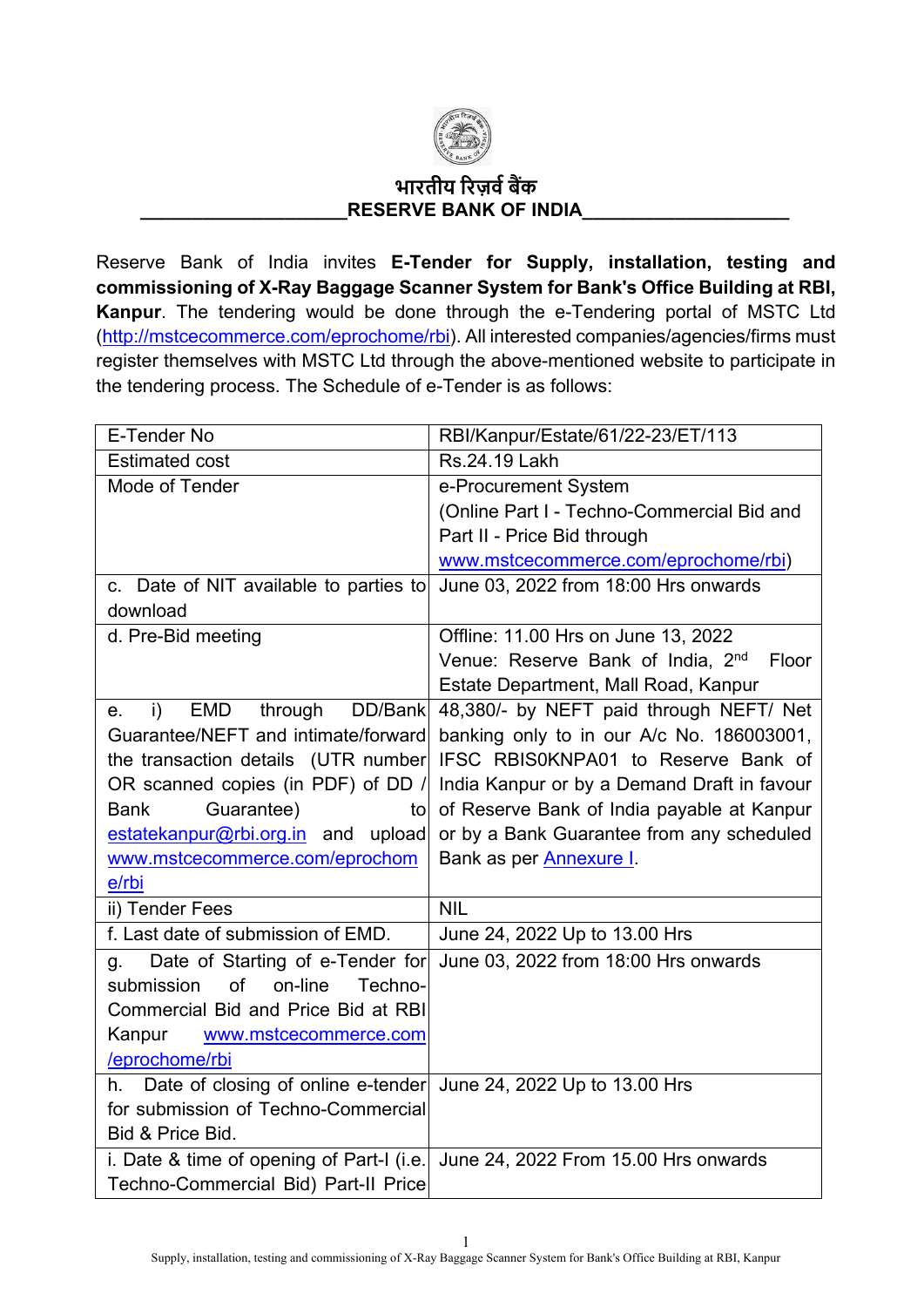| Bid: Date of opening of Part II i.e. price |                                                                                |
|--------------------------------------------|--------------------------------------------------------------------------------|
| bid shall be informed separately           |                                                                                |
|                                            | j. Transaction Fee [Non-Refundable] As displayed on MSTC payment gateway       |
|                                            | (To be submitted separately by the <b>/NEFT/RTGS in favour of MSTC LIMITED</b> |
| vendors to MSTC vide MSTC E-               |                                                                                |
| Payment Gateway for participating in       |                                                                                |
| the E-Tender)                              |                                                                                |

Intending tenderers shall pay as earnest money a sum of Rs. 48,380/- by way of NEFT to Reserve Bank of India, Kanpur or by a Demand Draft or in favour of Reserve Bank of India payable at Kanpur OR Bank guarantee from any scheduled bank in the given format.

Applicants intending to apply will have to satisfy the Bank by furnishing documentary evidence in support of their possessing required eligibility and in the event of their failure to do so, the Bank reserves the right to reject their bids. Tenders without EMD will not be accepted under any circumstances.

The Bank is not bound to accept the lowest tender and reserves the right to accept either in full or in part any tender. The Bank also reserves the right to reject all the tenders without assigning any reason thereof.

Any amendments / corrigendum to the tender, if any, issued in future will only be notified on the RBI Website and MSTC Website as given above and will not be published in the newspaper.

> **Regional Director, Reserve Bank of India Kanpur**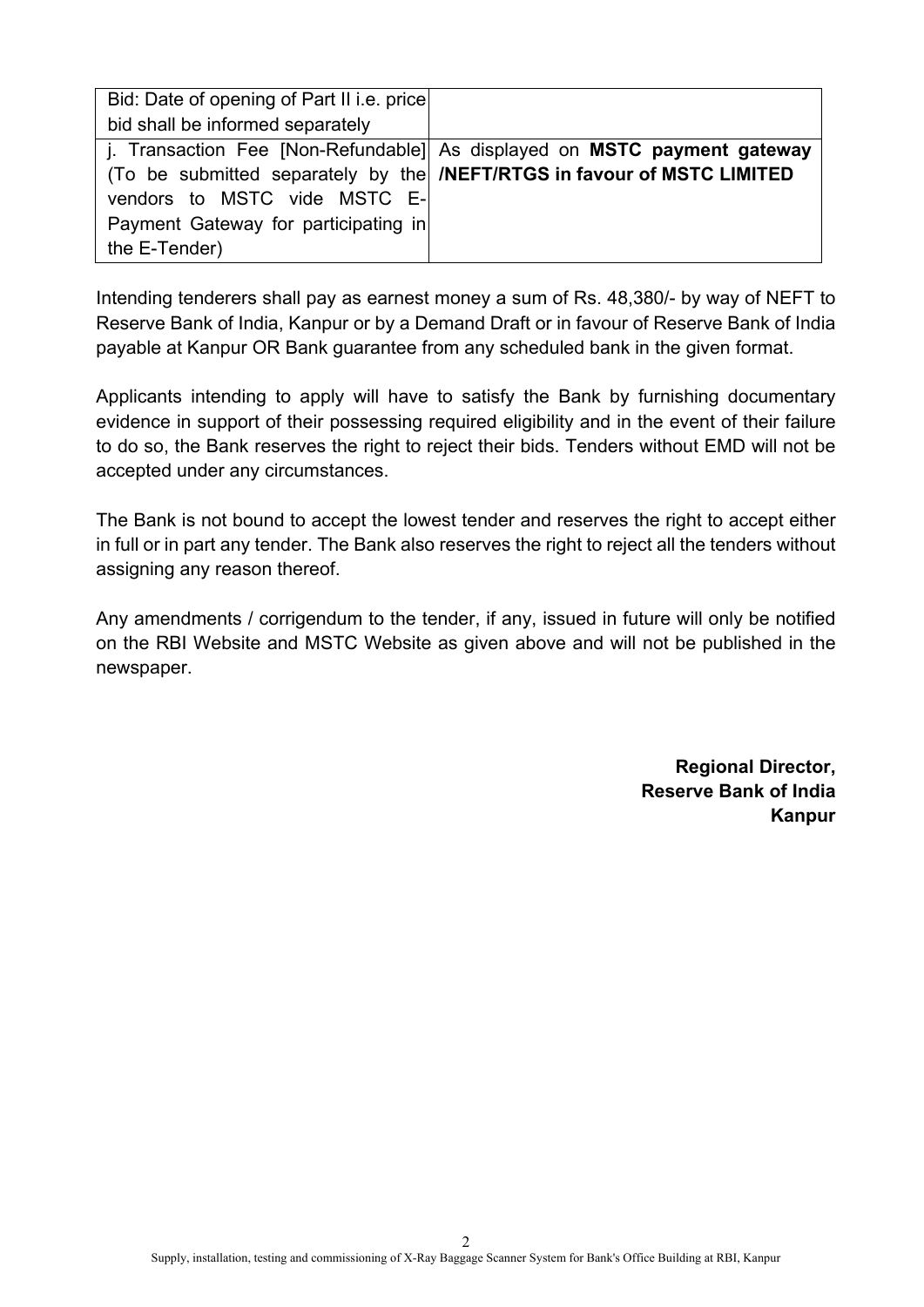

# **भारतीय �रज़व�ब�क \_\_\_\_\_\_\_\_\_\_\_\_\_\_\_\_\_\_\_\_RESERVE BANK OF INDIA\_\_\_\_\_\_\_\_\_\_\_\_\_\_\_\_\_\_\_\_**

**E-Tender for Supply, installation, testing and commissioning of X-Ray Baggage Scanner System for Bank's Office Building at RBI, Kanpur**.

# **RBI/Kanpur/Estate/61/22-23/113**

### **RESERVE BANK OF INDIA ESTATE DEPARTMENT KANPUR**

**Part I / Techno- commercial bid Document**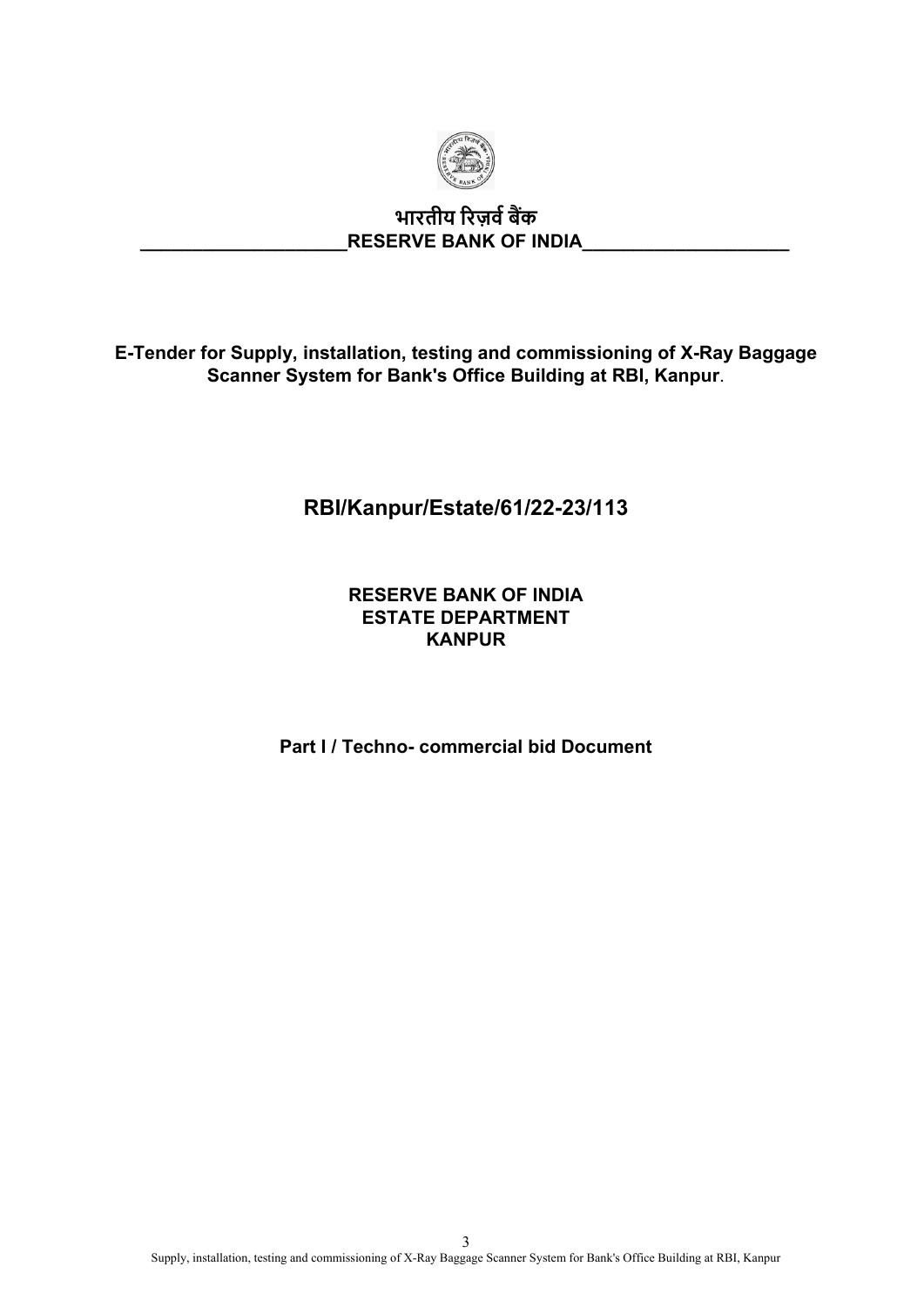## **SCHEDULE OF TENDER (SOT)**

| E-Tender No                                                              | RBI/Kanpur/ Estate /61/22-23/ET/113                                                                                                                       |  |
|--------------------------------------------------------------------------|-----------------------------------------------------------------------------------------------------------------------------------------------------------|--|
| a. Estimated cost                                                        | Rs. 24.19 Lakhs                                                                                                                                           |  |
| b. Mode Of Tender                                                        | e-Procurement System                                                                                                                                      |  |
|                                                                          | (Online Part I - Techno-Commercial Bid and                                                                                                                |  |
|                                                                          | Part II - Price Bid through                                                                                                                               |  |
|                                                                          | www.mstcecommerce.com/eprochome/rbi)                                                                                                                      |  |
| c. Date of NIT available to parties to<br>download                       | June 03, 2022 from 18:00 Hrs onwards                                                                                                                      |  |
| d. Pre-Bid meeting                                                       | Offline: 11.00 Hrs on June 13, 2022                                                                                                                       |  |
|                                                                          | Venue: Reserve Bank of India, 2 <sup>nd</sup><br>Floor                                                                                                    |  |
|                                                                          | Estate Department, Mall Road, Kanpur                                                                                                                      |  |
| EMD through DD/Bank<br>i)<br>$\mathbf{e}$                                | Rs. 48,380/- by NEFT paid through                                                                                                                         |  |
| Guarantee/NEFT and intimate/forward                                      | NEFT/Net banking only to in our A/c No.                                                                                                                   |  |
| the transaction details (UTR number)                                     | 186003001, IFSC RBIS0KNPA01 to Reserve                                                                                                                    |  |
| OR scanned copies (in PDF) of DD /                                       | Bank of India Kanpur. Please mention UTR                                                                                                                  |  |
| Guarantee)<br><b>Bank</b><br>to                                          | transaction details while applying in the given                                                                                                           |  |
| estatekanpur@rbi.org.in and upload                                       | format <b>Annex -VII</b>                                                                                                                                  |  |
| www.mstcecommerce.com/eprochome                                          |                                                                                                                                                           |  |
| /rbi                                                                     | <b>NIL</b>                                                                                                                                                |  |
| ii) Tender Fees                                                          |                                                                                                                                                           |  |
| f. Last date of submission of EMD                                        | June 24, 2022 Up to 13.00 Hrs                                                                                                                             |  |
|                                                                          |                                                                                                                                                           |  |
| g. Date of Starting of e-Tender for June 03, 2022 from 18:00 Hrs onwards |                                                                                                                                                           |  |
| submission<br>of<br>on-line<br>Techno-                                   |                                                                                                                                                           |  |
| Commercial Bid and price Bid at RBI                                      |                                                                                                                                                           |  |
| Kanpur<br>www.mstcecommerce.com/                                         |                                                                                                                                                           |  |
| eprochome/rbi                                                            |                                                                                                                                                           |  |
| h. Date of closing of online e-tender June 24, 2022 Up to 13.00 Hrs      |                                                                                                                                                           |  |
| for submission of Techno-Commercial                                      |                                                                                                                                                           |  |
| Bid & Price Bid.                                                         |                                                                                                                                                           |  |
| i. Date & time of opening of Part-I (i.e.                                | June 24, 2022 From 15.00 Hrs onwards                                                                                                                      |  |
| Techno-Commercial Bid) Part-II Price                                     |                                                                                                                                                           |  |
| Bid: Date of opening of Part II i.e. price                               |                                                                                                                                                           |  |
| bid shall be informed separately                                         |                                                                                                                                                           |  |
|                                                                          | j. Transaction Fee [Non-Refundable] As displayed on MSTC payment gateway<br>(To be submitted separately by the <b>NEFT/RTGS</b> in favour of MSTC LIMITED |  |
| vendors to MSTC vide MSTC E-                                             |                                                                                                                                                           |  |
| Payment Gateway for participating in                                     |                                                                                                                                                           |  |

Intending tenderers shall pay as earnest money a sum of Rs. 48,380/- - by way of NEFT to Reserve Bank of India, Kanpur or by a Demand Draft in favour of Reserve Bank of India payable at Kanpur or Bank guarantee from scheduled bank in given format.

# Date: \_\_\_\_\_\_\_\_\_\_ **Name & Signature of Tenderer with stamp**

Place: <br>
Place: Contact/Mob. No.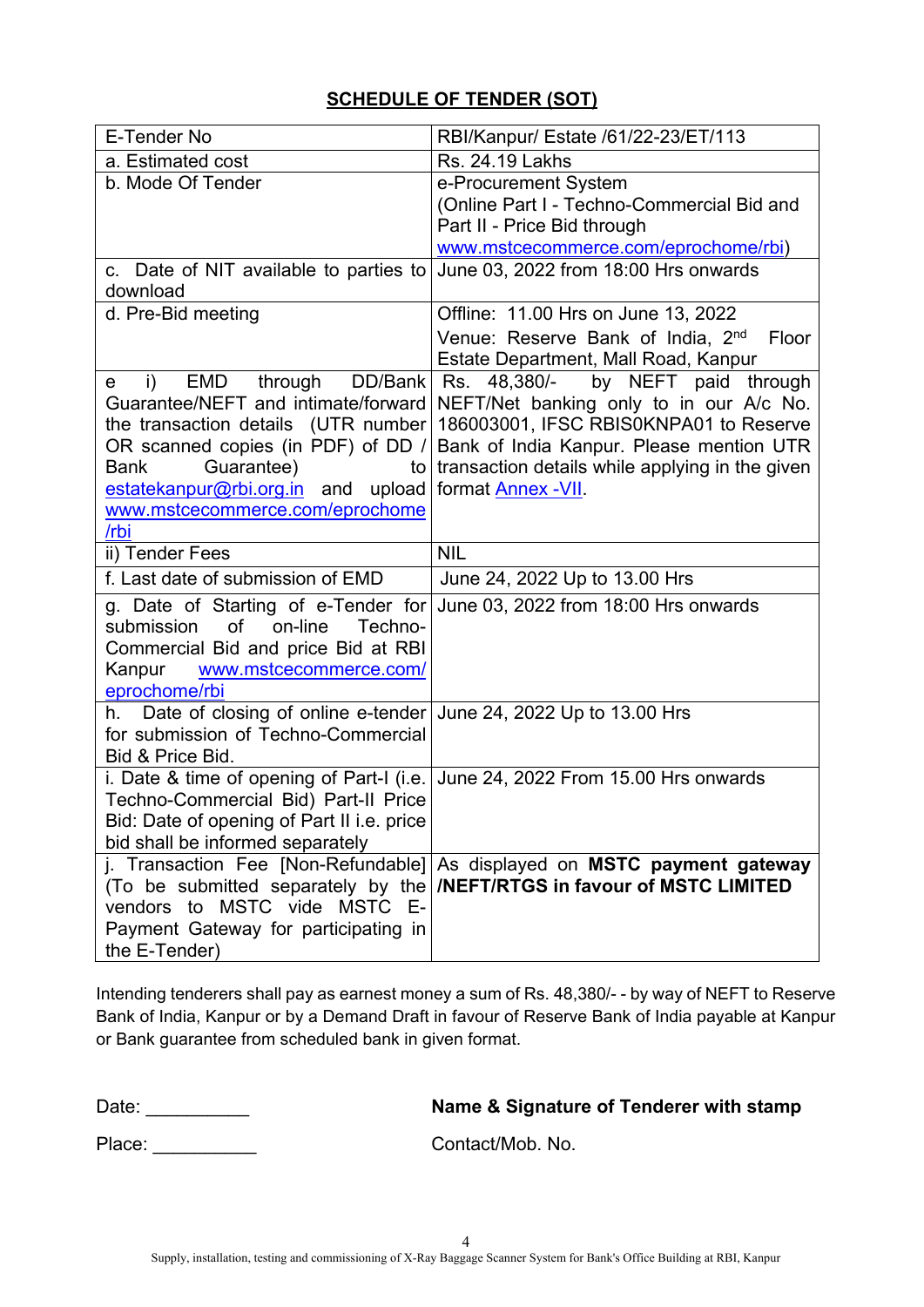## **1.1 GENERAL INSTRUCTIONS TO CONTRACTORS & SPECIAL CONDITIONS**

E-Tenders are invited for Supply, Installation, Testing and Commissioning (SITC) of X-Ray Baggage Scanner System for Bank's office building at Kanpur. The work is estimated to cost Rs. 24.19 lakh and is to be completed within 03 months from the 10<sup>th</sup> day of date of issue of work order.

Only those firms who fulfill the following pre-qualification criteria are eligible to tender:

#### **Eligibility Criteria:**

(i) The firm should be either Original Equipment Manufacturer (OEM) of the X-Ray Baggage Scanner System to be offered or a Joint Venture with the OEM of the X-Ray Baggage Scanner System to be offered or an authorized dealer of the OEM of the X-Ray Baggage Scanner System to be offered.

And

(ii) Minimum 3 years of experience in the field of undertaking similar works viz. SITC of X-Ray Baggage Scanner System for large office buildings / commercial Estate / industrial houses (as on May 31, 2022)

#### And

- (ii) Have executed successfully similar works (Supply, Installation, Testing and Commissioning of X-Ray Baggage Scanner System) on or after May 31, 2019 individually costing as under:
	- a) Three works each costing not less than 40 % of the estimated cost OR
	- b) Two works each costing not less than 50 % of the estimated cost OR
	- c) One work costing not less than 80 % of the estimated cost,

#### And

(iv) Have a minimum yearly turnover of 100 % of the estimated cost during the last 3 financial years

And

v) Should furnish Banker's certificate issued by the Applicant's banker specifically for the purpose of the work, for an amount equal or greater than the estimated cost of the work. [\(Annexure IV\)](#page-70-0)

#### And

- (vi) Have a service set up in Kanpur/Lucknow/**National Capital Region (NCR)** for rendering after sales service.
- (vii) **Towards proof for similar works bidders have to submit work orders and work completion certificate issued by the client. In case the client is a private firm proof for TDS also has to be submitted. Bidders have to upload proof for all the eligibility criterion mentioned above in MSTC portal along with Part I of the tender.** After scrutiny, if any of the contractors are not found to possess the required eligibility, their tenders will not be accepted by the Bank for further processing. Tenderers shall upload duly filled and signed part of the tender and other prequalification documents in MSTC portal.
- (viii) The Bank may obtain reports on the past performance of the tenderer from their clients. The Bank shall evaluate the said reports before opening of the Part-II of the tenders. If any tenderer is not found to possess the required eligibility for participating in the tendering process at any point of time and/or his performance reports received from his clients report are found unsatisfactory, the Bank reserves the right to reject his offer even after opening of Part-I of the tender and his sealed cover containing Part-II of the tender shall be returned back to him as it is. The Bank is not bound to assign any reason for doing so.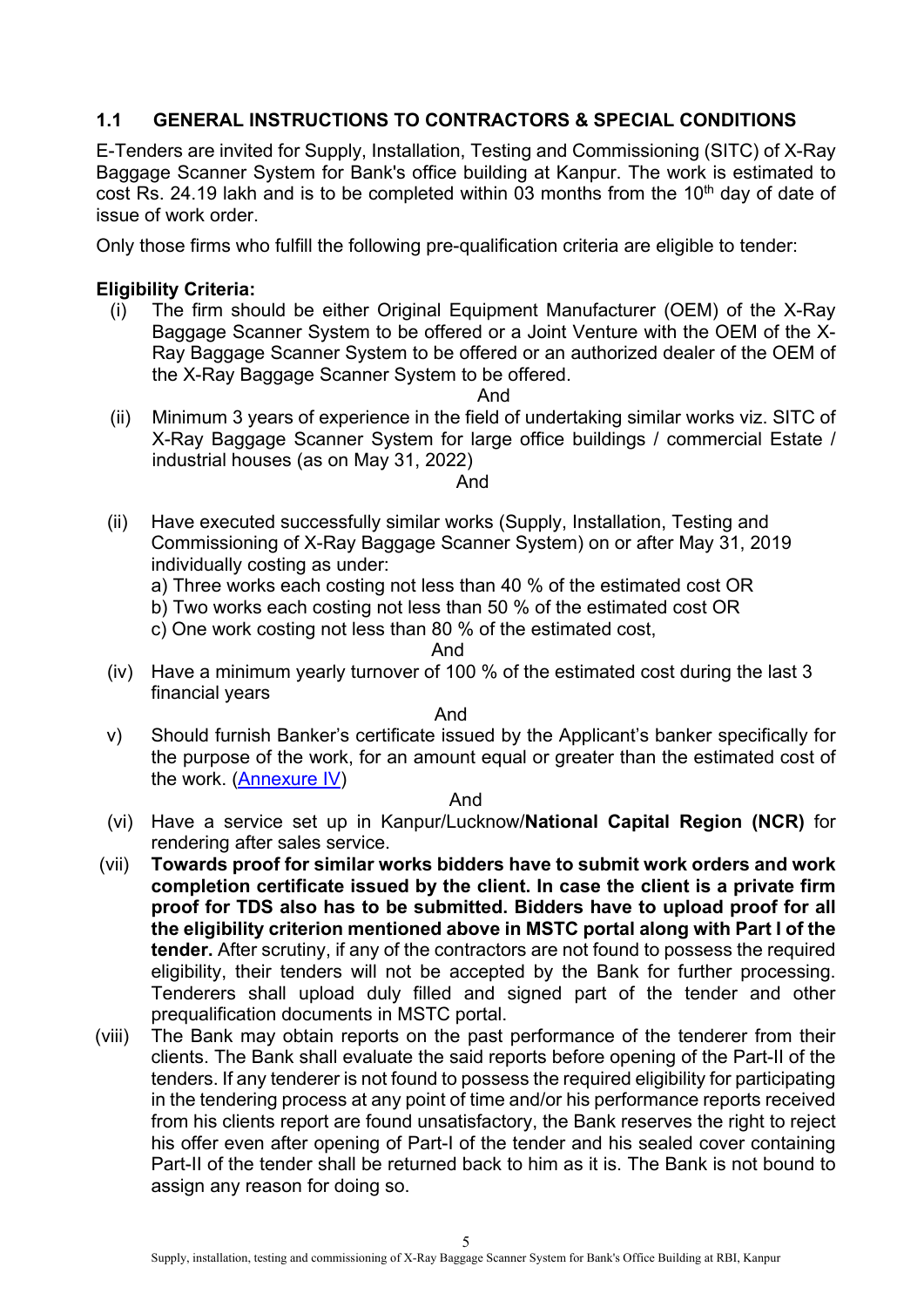(ix) The Bank is not bound to accept the lowest tender and reserves the right to accept either in full or in part any tender. The bank also reserves the right to reject all the tenders without assigning any reason therefore.

Only those tenderers who qualify as above will be eligible to tender for the work. A Tender submitted by a firm which is found to be not satisfying any of the above criteria will be liable for rejection.

#### **1.2Important Information**

| a            | Estimate cost of the work                                                                                                                                                                                                                                               | <b>Rs 24.19 Lakh</b>                                                                                                                                                                                                                                                                                           |  |
|--------------|-------------------------------------------------------------------------------------------------------------------------------------------------------------------------------------------------------------------------------------------------------------------------|----------------------------------------------------------------------------------------------------------------------------------------------------------------------------------------------------------------------------------------------------------------------------------------------------------------|--|
| b            | <b>EMD</b><br>through<br>DD/Bank<br>Guarantee/NEFT and intimate/forward<br>the transaction details (UTR number<br>OR scanned copies (in PDF) of DD /<br>Guarantee)<br>Bank<br>to<br>estatekanpur@rbi.org.in and upload in<br>www.mstcecommerce.com/eprochom<br>$e$ /rbi | Rs. 48,380/- by NEFT paid through NEFT/ Net<br>banking only to in our A/c No. 186003001, IFSC<br>RBIS0KNPA01 to Reserve Bank of India<br>Kanpur. Please mention UTR transection details<br>while applying<br>in the given format (see<br><b>Annexure- VII)</b>                                                 |  |
| C            | Performance Bank Guarantee (PBG):                                                                                                                                                                                                                                       | Successful bidder shall submit Performance<br>Bank Guarantee before commencement of work<br>for an amount equal to 5% of the contract value<br>valid till date of completion of work from any<br>scheduled bank for due fulfillment of the<br>contractual obligations by the contractor. (see<br>Annexure- II) |  |
| d            | Tender<br>documents<br>be<br>can<br>downloaded from                                                                                                                                                                                                                     | www.mstcecommerce.com/eprochome/rbi                                                                                                                                                                                                                                                                            |  |
| е            | Date and place of Pre-bid meeting                                                                                                                                                                                                                                       | Offline: 11.00 Hrs on June 13, 2022<br>Venue: Reserve Bank of India, 2 <sup>nd</sup> Floor<br>Estate Department, Mall Road, Kanpur                                                                                                                                                                             |  |
| $\mathsf{f}$ | Last date of submission of completed<br><b>Bid</b>                                                                                                                                                                                                                      | June 24, 2022 Up to 13.00 Hrs                                                                                                                                                                                                                                                                                  |  |
| g            | Date& time of opening of Part<br>(Techno-Commercial Bids)                                                                                                                                                                                                               | June 24, 2022 From 15.00 Hrs onwards                                                                                                                                                                                                                                                                           |  |
| h            | Date & time of opening of Part-II<br>(Financial Bids)                                                                                                                                                                                                                   | Shall be intimated to all Tenderers later after<br>scrutiny of Techno - Commercial bids                                                                                                                                                                                                                        |  |
| L            | <b>Commencement Date</b>                                                                                                                                                                                                                                                | As specified in the work order /Tender/NIT                                                                                                                                                                                                                                                                     |  |
| İ            | Payment condition                                                                                                                                                                                                                                                       | Refer clause 3.30                                                                                                                                                                                                                                                                                              |  |
| k            | Validity of the tender                                                                                                                                                                                                                                                  | 90 days from the date of opening of Techno<br>- Commercial bid                                                                                                                                                                                                                                                 |  |
|              | All disputes arising shall be subject to<br>the jurisdiction                                                                                                                                                                                                            | Kanpur                                                                                                                                                                                                                                                                                                         |  |
| m            | Address for uploading the tender/bids                                                                                                                                                                                                                                   | www.mstcecommerce.com/eprochome/rbi                                                                                                                                                                                                                                                                            |  |
| n            | Contact person for communication in<br>Connection with this TENDER.                                                                                                                                                                                                     | Shri Nithin J Sebastian,<br>Assistant Manager (Tech - Electrical)<br>9995054991,<br>Email: nithinjsebastian@rbi.org.in<br>Shri Apoorv Singh Sachan (JE-E)<br>8424058450, apoorysachan@rbi.org.in                                                                                                               |  |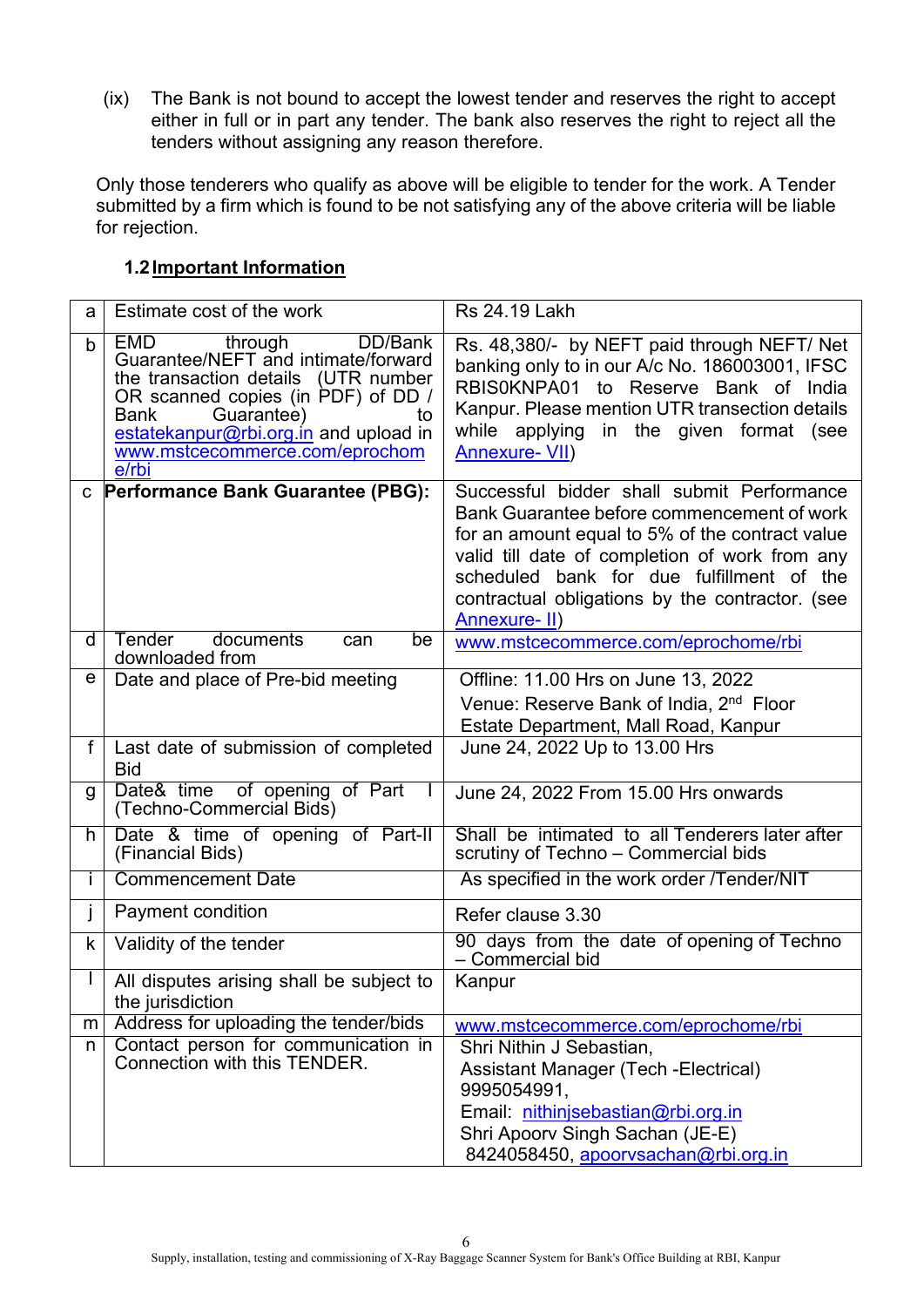Intending tenderers shall pay as earnest money a sum of Rs. 48,380/- by way of NEFT to Reserve Bank of India, Kanpur or by a Demand Draft in favour of Reserve Bank of India payable at Kanpur.

Name & Signature of Tenderer

Date: \_\_\_\_\_\_\_\_\_\_\_\_

Contact/Mob. No.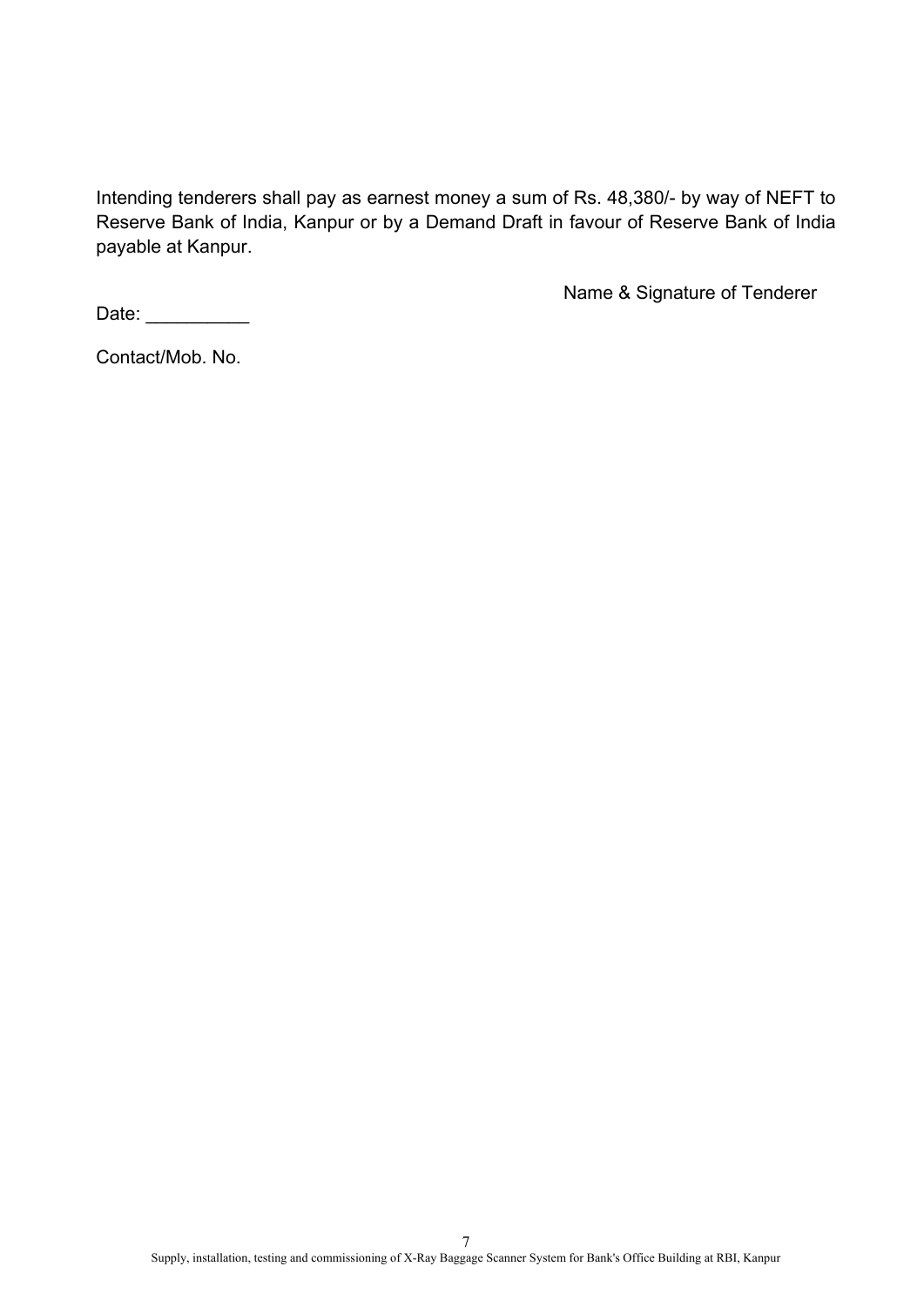# **Section-(I) Important instructions for E-procurement**

Bidders are requested to read the terms & conditions of this tender before submitting your online tender.

| 1 <sub>1</sub> | <b>Process of E-Tender:</b>                                                                           |
|----------------|-------------------------------------------------------------------------------------------------------|
|                | A) Registration: The process involves vendor's registration with MSTC e-                              |
|                | procurement portal which is free of cost. Only after registration, the vendor(s)                      |
|                | can submit his/their bids electronically. Electronic Bidding for submission of                        |
|                | Technical Bid as well as Commercial Bid will be done over the internet. The                           |
|                | Vendor should possess Class III signing type digital certificate. Vendors are                         |
|                | to make their own arrangement for bidding from a P.C. connected with                                  |
|                | Internet. MSTC is not responsible for making such arrangement. (Bids will                             |
|                | not be recorded without Digital Signature).                                                           |
|                | SPECIAL NOTE: THE TECHNICAL BID AND THE COMMERCIAL BID HAS                                            |
|                | TO BE SUBMITTED ON-LINE AT www.mstcecommerce.com/eprochome/rbi                                        |
|                | are required to register themselves<br>1).Vendors<br>online<br>with                                   |
|                | www.mstcecommerce.com $\rightarrow$ e-Procurement $\rightarrow$ PSU/ Govt depts $\rightarrow$ Select  |
|                | RBI Logo->Register as Vendor -- Filling up details and creating own user id                           |
|                | and password-                                                                                         |
|                | Submit.                                                                                               |
|                | 2). Vendors will receive a system generated mail confirming their registration                        |
|                | in their email which has been provided during filling the registration form.                          |
|                | In case of any clarification, please contact RBI/MSTC, (before the scheduled                          |
|                | time of the e- tender).                                                                               |
|                | <b>Contact person (RBI Kanpur):</b>                                                                   |
|                | Mukesh Pandey (Manager): 0512-2304119 (mukeshpandey@rbi.org.in)                                       |
|                | <b>Contact person (MSTC Ltd):</b>                                                                     |
|                | 1. Mr Rohit Kr Singh, Assistant Manager, 0522-4244702                                                 |
|                | 2. Mr Nitin Anand, Manager, 0522-4240445                                                              |
|                | <b>B) System Requirement:</b>                                                                         |
|                | Windows 7 or above Operating System<br>i)                                                             |
|                | ii) IE-7 and above Internet browser.                                                                  |
|                | iii) Signing type digital signature                                                                   |
|                | iv) Latest updated JRE 8 (x86 Offline) software to be downloaded and                                  |
|                | installed in the system.<br>To disable "Protected Mode" for DSC to appear in The signer box following |
|                | settings may be applied.                                                                              |
|                |                                                                                                       |
|                | Tools => Internet Options =>Security => Disable protected Mode If enabled-                            |
|                | i.e, Remove the tick from the tick box mentioning "Enable Protected Mode".                            |
|                | <b>Other Settings:</b><br>Tools => Internet Options => General => Click On Settings under "browsing"  |
|                | history/ Delete Browsing History" => Temporary Internet Files => Activate                             |
|                | "Every time I Visit the Webpage".                                                                     |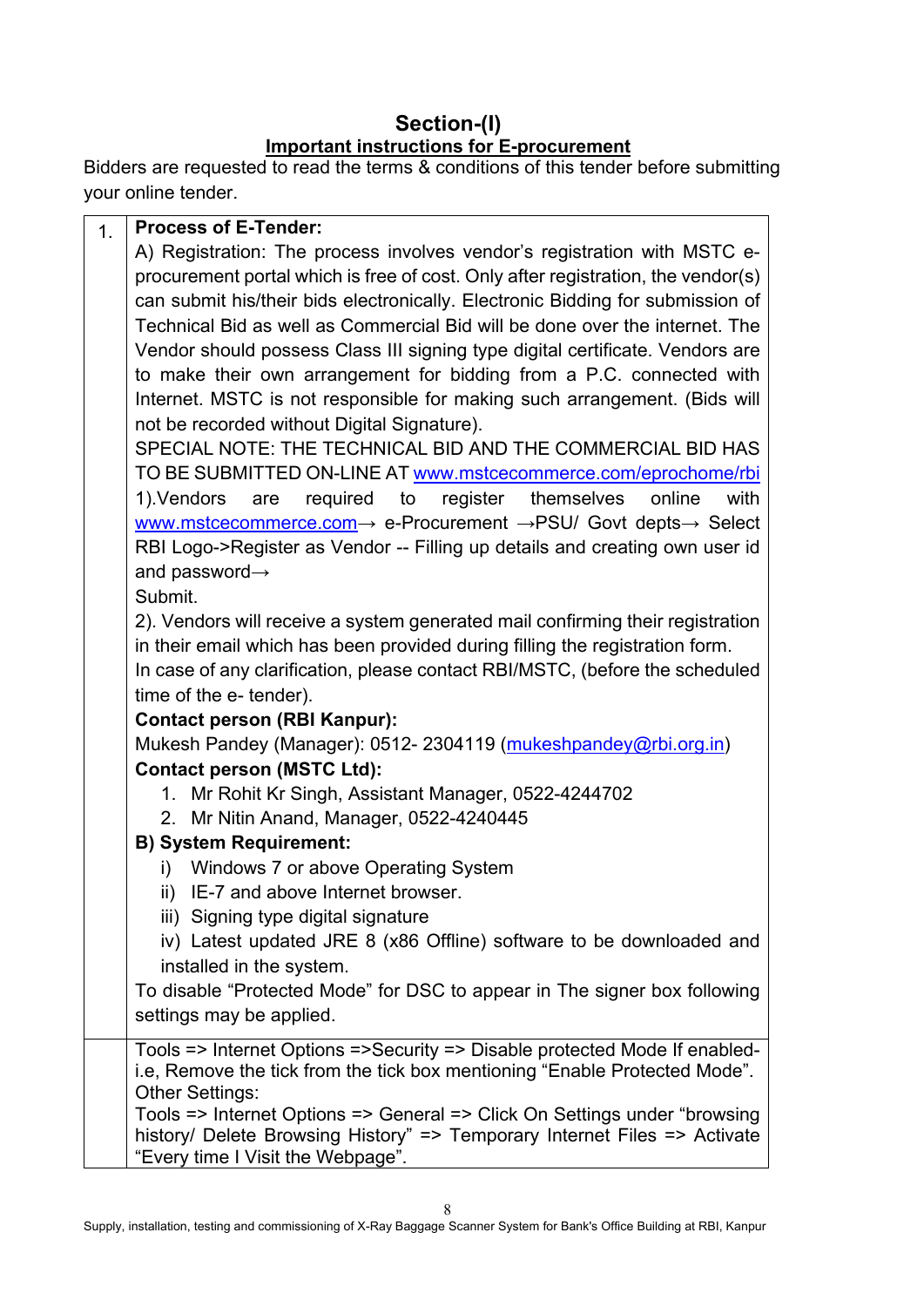|    | To enable ALL active X controls and disable 'use pop up blocker' under                                                                                  |  |  |
|----|---------------------------------------------------------------------------------------------------------------------------------------------------------|--|--|
|    | Tools $\rightarrow$ Internet Options $\rightarrow$ custom level (Please run IE settings from the                                                        |  |  |
|    | page www.mstcecommerce.com once)                                                                                                                        |  |  |
| 2. | The Techno-commercial Bid and the Price Bid shall have to be submitted                                                                                  |  |  |
|    | online at www.mstcecommerce.com/eprochome/rbi. Tenders will be opened                                                                                   |  |  |
|    | electronically on specified date and time as given in the Tender.                                                                                       |  |  |
| 3. | All entries in the tender should be entered in online Technical & Commercial                                                                            |  |  |
|    | Formats without any ambiguity.                                                                                                                          |  |  |
| 4. | <b>Special Note towards Transaction fee:</b>                                                                                                            |  |  |
|    | The vendors shall pay the transaction fee using "Transaction Fee Payment"                                                                               |  |  |
|    | Link under "My Menu" in the vendor login. The vendors have to select the                                                                                |  |  |
|    | particular tender from the event dropdown box. The vendor shall have the                                                                                |  |  |
|    | facility of making the payment either through NEFT or Online Payment. On                                                                                |  |  |
|    | selecting NEFT, the vendor shall generate a challan by filling up a form. The                                                                           |  |  |
|    | vendor shall remit the transaction fee amount as per the details printed on                                                                             |  |  |
|    | the challan without making change in the same. On selecting Online                                                                                      |  |  |
|    | Payment, the vendor shall have the provision of making payment using its                                                                                |  |  |
|    | Credit/ Debit Card/ Net Banking. Once the payment gets credited to MSTC's                                                                               |  |  |
|    | designated bank account, the transaction fee shall be auto authorized and                                                                               |  |  |
|    | the vendor shall be receiving a system generated mail.                                                                                                  |  |  |
|    | Transaction fee is non-refundable.                                                                                                                      |  |  |
|    | A vendor will not have the access to online e-tender without making the                                                                                 |  |  |
|    | payment towards transaction fee.<br><b>NOTE:</b>                                                                                                        |  |  |
|    | Bidders are advised to remit the transaction fee well in advance before the                                                                             |  |  |
|    | closing time of the event so as to give themselves sufficient time to submit                                                                            |  |  |
|    | the bid.                                                                                                                                                |  |  |
| 5. | Information about e-tenders / corrigendum uploaded shall be sent by email                                                                               |  |  |
|    | only during the process till finalization of tender. Hence the vendors are                                                                              |  |  |
|    | required to ensure that their corporate email I.D. provided is valid and                                                                                |  |  |
|    | updated at the time of registration of vendor with MSTC. Vendors are also                                                                               |  |  |
|    | requested to ensure validity of their DSC (Digital Signature Certificate).<br>E-tender cannot be accessed after the due date and time mentioned in NIT. |  |  |
| 6. |                                                                                                                                                         |  |  |
| 7. | <b>Bidding in e-tender:</b>                                                                                                                             |  |  |
|    | a) Vendor(s) need to submit necessary EMD, Tender fees and                                                                                              |  |  |
|    | Transaction fees (If ANY) to be eligible to bid online in the e-tender.                                                                                 |  |  |
|    | Tender fees and Transaction fees are non refundable. No interest will                                                                                   |  |  |
|    | be paid on EMD. EMD of the unsuccessful vendor(s) will be refunded                                                                                      |  |  |
|    | by the tender inviting authority.                                                                                                                       |  |  |
|    | b) The process involves Electronic Bidding for submission of Technical                                                                                  |  |  |
|    | and Commercial Bid.                                                                                                                                     |  |  |
|    | c) The vendor(s) who have submitted transaction fee can only submit their                                                                               |  |  |
|    | Technical Bid and Commercial Bid through internet in MSTC website<br>www.mstcecommerce.com → e-procurement →PSU/Govtdepts→                              |  |  |
|    | Login under RBI→My menu→ Auction Floor Manager→ live event                                                                                              |  |  |
|    | $\rightarrow$ Selection of the live event.                                                                                                              |  |  |
|    | d) The vendor should allow running JAVA application. This exercise has                                                                                  |  |  |
|    |                                                                                                                                                         |  |  |
|    |                                                                                                                                                         |  |  |
|    | to be done immediately after opening of Bid floor. Then they have to fill<br>up Common terms/Commercial specification and save the same. After          |  |  |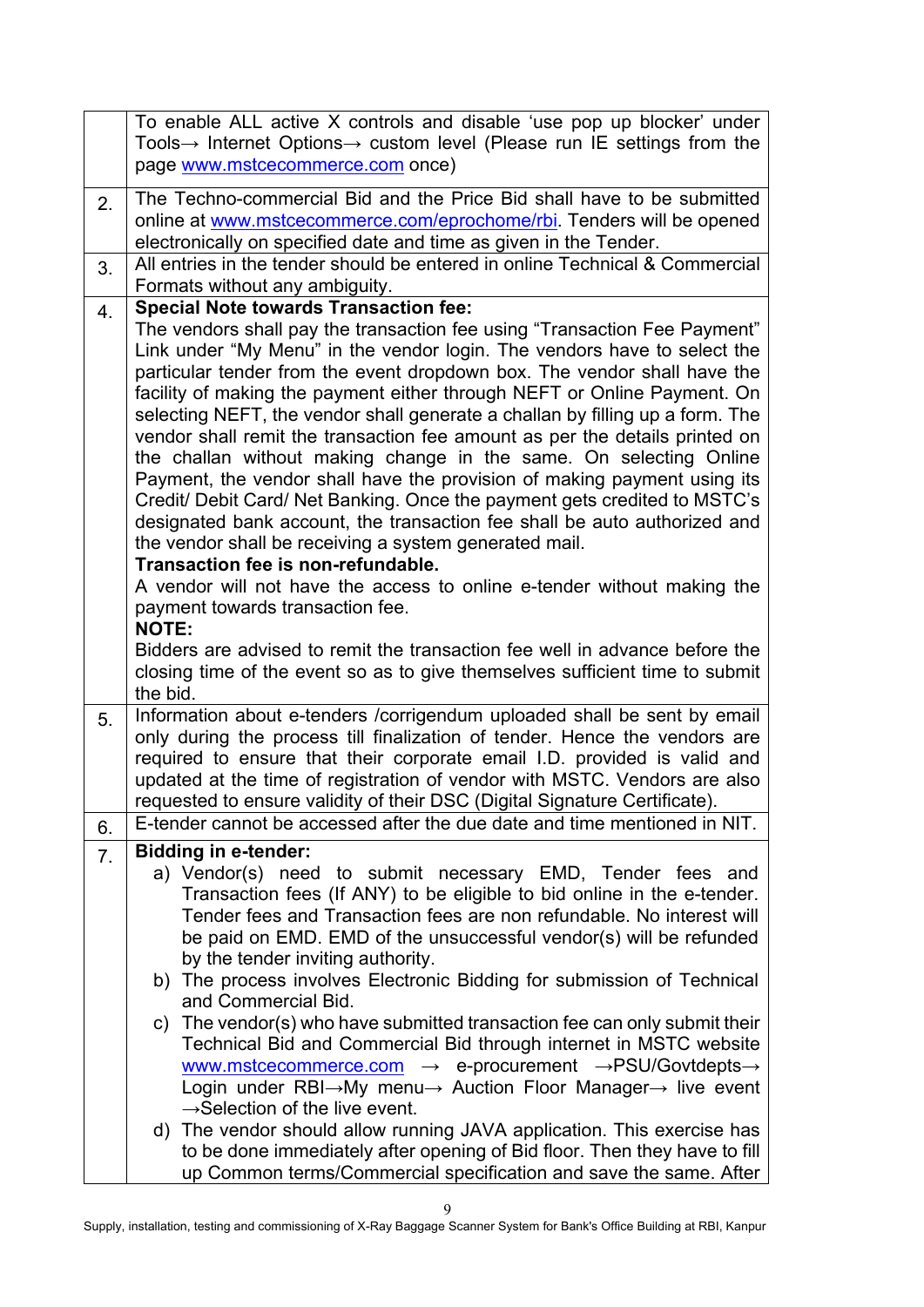|                                                                           |                                                                                       | that click on the Technical bid. If this application is not run then the                |  |
|---------------------------------------------------------------------------|---------------------------------------------------------------------------------------|-----------------------------------------------------------------------------------------|--|
|                                                                           |                                                                                       | vendor will not be able to save/submit his Technical bid.                               |  |
|                                                                           |                                                                                       | e) After filling the Technical Bid, vendor should click 'save' for recording            |  |
|                                                                           |                                                                                       | their Technical bid. Once the same is done, the Commercial Bid link                     |  |
|                                                                           |                                                                                       | becomes active and the same has to filled up and then vendor should                     |  |
|                                                                           |                                                                                       | click on "save" to record their Commercial bid. Then once both the                      |  |
|                                                                           |                                                                                       | Technical bid & Commercial bid has been saved, the vendor can click                     |  |
|                                                                           |                                                                                       | on the "Final submission" button to register their bid.                                 |  |
|                                                                           |                                                                                       | f) Vendors are instructed to use Attach Doc button to upload                            |  |
|                                                                           |                                                                                       |                                                                                         |  |
|                                                                           |                                                                                       | documents. Multiple documents can be uploaded.                                          |  |
|                                                                           |                                                                                       | g) In all cases, vendor should use their own ID and Password along with                 |  |
|                                                                           |                                                                                       | Digital Signature at the time of submission of their bid.                               |  |
| h) During the entire e-tender process, the vendors will remain completely |                                                                                       |                                                                                         |  |
| anonymous to one another and also to everybody else.                      |                                                                                       |                                                                                         |  |
|                                                                           |                                                                                       | i) The e-tender floor shall remain open from the pre-announced date $\&$                |  |
| time and for as much duration as mentioned above.                         |                                                                                       |                                                                                         |  |
|                                                                           |                                                                                       | All electronic bids submitted during the e-tender process shall be legally<br>$\vert$ ) |  |
|                                                                           | binding on the vendor. Any bid will be considered as the valid bid                    |                                                                                         |  |
|                                                                           |                                                                                       | offered by that vendor and acceptance of the same by the Buyer will                     |  |
|                                                                           |                                                                                       | form a binding contract between Buyer and the Vendor for execution                      |  |
|                                                                           |                                                                                       | of.                                                                                     |  |
|                                                                           |                                                                                       | k) It is mandatory that all the bids are submitted with digital signature               |  |
|                                                                           |                                                                                       | certificate otherwise the same will not be accepted by the system.                      |  |
|                                                                           | Buyer reserves the right to cancel or reject or accept or withdraw or<br>$\mathsf{D}$ |                                                                                         |  |
|                                                                           | extend the tender in full or part as the case may be without assigning                |                                                                                         |  |
|                                                                           |                                                                                       | any reason thereof.                                                                     |  |
|                                                                           |                                                                                       | m) No deviation of the terms and conditions of the tender document is                   |  |
|                                                                           |                                                                                       | acceptable. Submission of bid in the e-tender floor by any vendor                       |  |
|                                                                           |                                                                                       | confirms his acceptance of terms & conditions for the tender.                           |  |
|                                                                           | 8.                                                                                    | Any order resulting from this tender shall be governed by the terms and                 |  |
|                                                                           |                                                                                       | conditions mentioned therein.                                                           |  |
|                                                                           | 9.                                                                                    | No deviation to the technical and commercial terms & conditions are allowed             |  |
|                                                                           |                                                                                       |                                                                                         |  |
|                                                                           | 10.                                                                                   | The tender inviting authority has the right to cancel this e-tender or extend           |  |
|                                                                           |                                                                                       | the due date of receipt of bid(s) without assigning any reason thereof                  |  |
|                                                                           | 11.                                                                                   | Vendors are requested to read the vendor guide and see the video in the                 |  |
|                                                                           |                                                                                       | page www.mstcecommerce.com/eprochome to familiarize them with the                       |  |
|                                                                           |                                                                                       | system before bidding. For technical assistance, MSTC officials may be                  |  |
|                                                                           |                                                                                       | contacted at 05224244702/05224240445 well in advance and bidders are                    |  |
|                                                                           |                                                                                       | advised to avoid any last minute rush. In case of any technical assistance              |  |
|                                                                           |                                                                                       | required from MSTC, Bidders must contact MSTC at least one day prior                    |  |
|                                                                           |                                                                                       | before the e-tender closing day and get all their queries resolved.                     |  |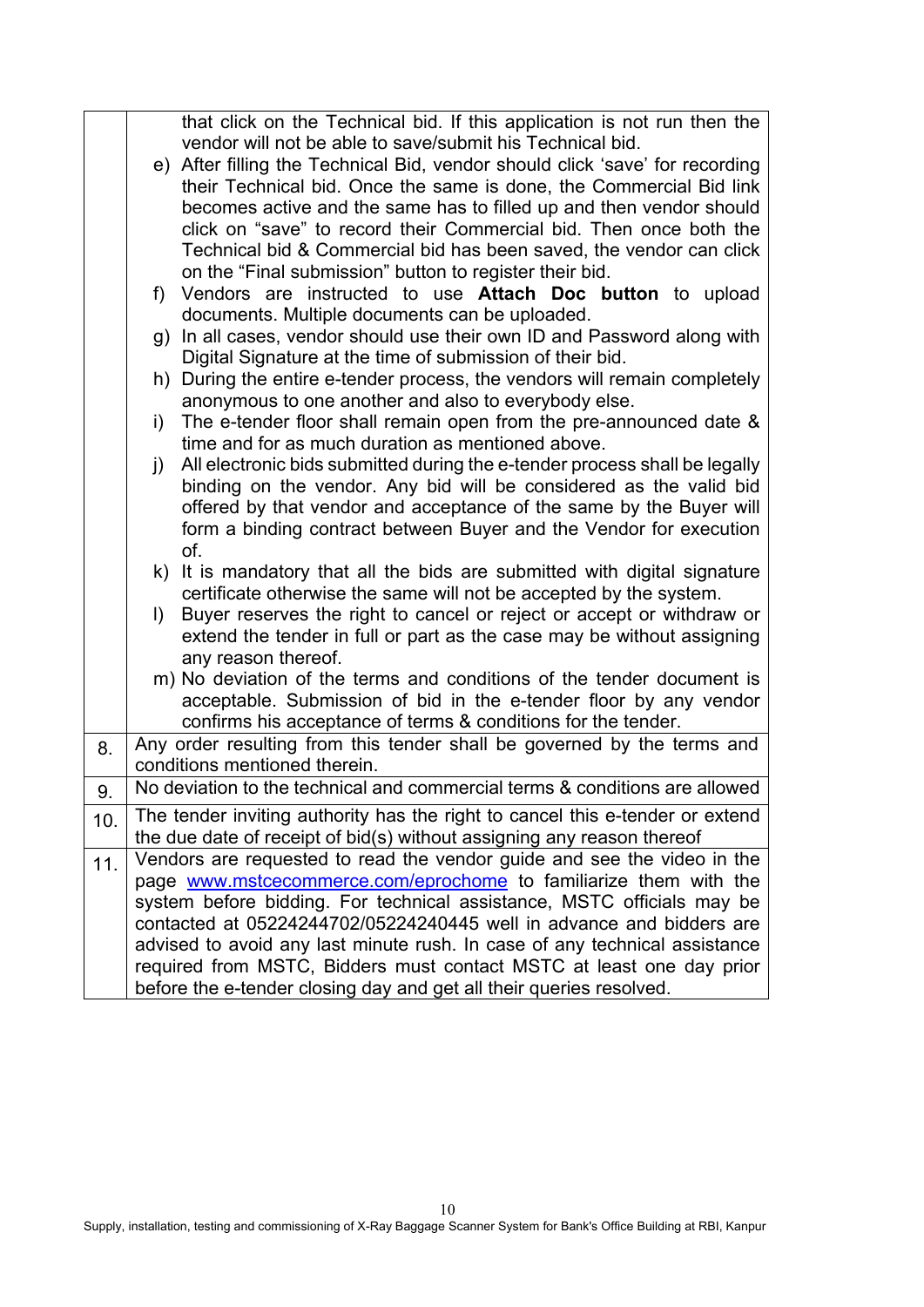# **Section- (II)**

#### **Instructions to Tenderers**

2.1 Reserve Bank of India, Estate Department, **Kanpur** invite online e-tenders on [www.mstcecommerce.com/eprochome/rbi](https://www.mstcecommerce.com/eprochome/rbi/) in two parts from the eligible tenderers as mentioned at clause 1.1. Eligible Tenderers to submit a Part I (Techno-commercial bid) and Part II (Financial bid) online.

#### 2.2 **E-TENDER Document:**

- 2.2.1 TENDER shall consist of documents (Part I & Part II). Part I contains technocommercial conditions (all sections and annexures) along with any schedules, addendum or corrigendum etc. issued by Reserve Bank of India for the purpose. Part II contains only financial bid. E-Tender Document / Notice Inviting Tender may be downloaded from [www.mstcecommerce.com/eprochome/rbi](https://www.mstcecommerce.com/eprochome/rbi/)
- 2.2.2 Tenderers are advised to study the E-TENDER documents thoroughly.

Submission of e-tender shall be deemed to have been done after careful study and examination of the e-tender documents with full understanding of its implications.

#### 2.3 **Obtaining of TENDER documents:**

- (a) The E-Tender Document / Notice Inviting Tender may be downloaded from [www.mstcecommerce.com/eprochome/rbi](https://www.mstcecommerce.com/eprochome/rbi/)
- (b) Interested parties, if they so desire, may contact the Estate Department Officials on the phone /fax/e-mail indicated in Clause no. 1.2 (n) for further any clarification.

#### 2.4 **Pre-bid Meeting**

Reserve Bank of India shall conduct pre-bid meeting(s) at the time and venue mentioned in clause 1.2(e) of Notice Inviting Bid, to answer any queries / provide clarifications that the Tenderers may have in connection with the Project and to give them relevant information regarding the same.

#### 2.5 **Amendment to E-TENDER Document**

2.5.1 At any time prior to the deadline for the submission of Bids, Reserve Bank of

India may, for any reason, whether at its own initiative or in response to a clarification or query raised by a prospective Tenderer, modify the E-TENDER by an amendment and same will be uploaded in the form of Corrigendum on [www.mstcecommerce.com/eprochome/rbi](https://www.mstcecommerce.com/eprochome/rbi/) for information of prospective bidders.

2.5.2 In order to afford prospective Tenderers reasonable time for preparing their Bids after taking into account such amendments, the Reserve Bank of India may, at its discretion, extend the deadline for the submission of Bids.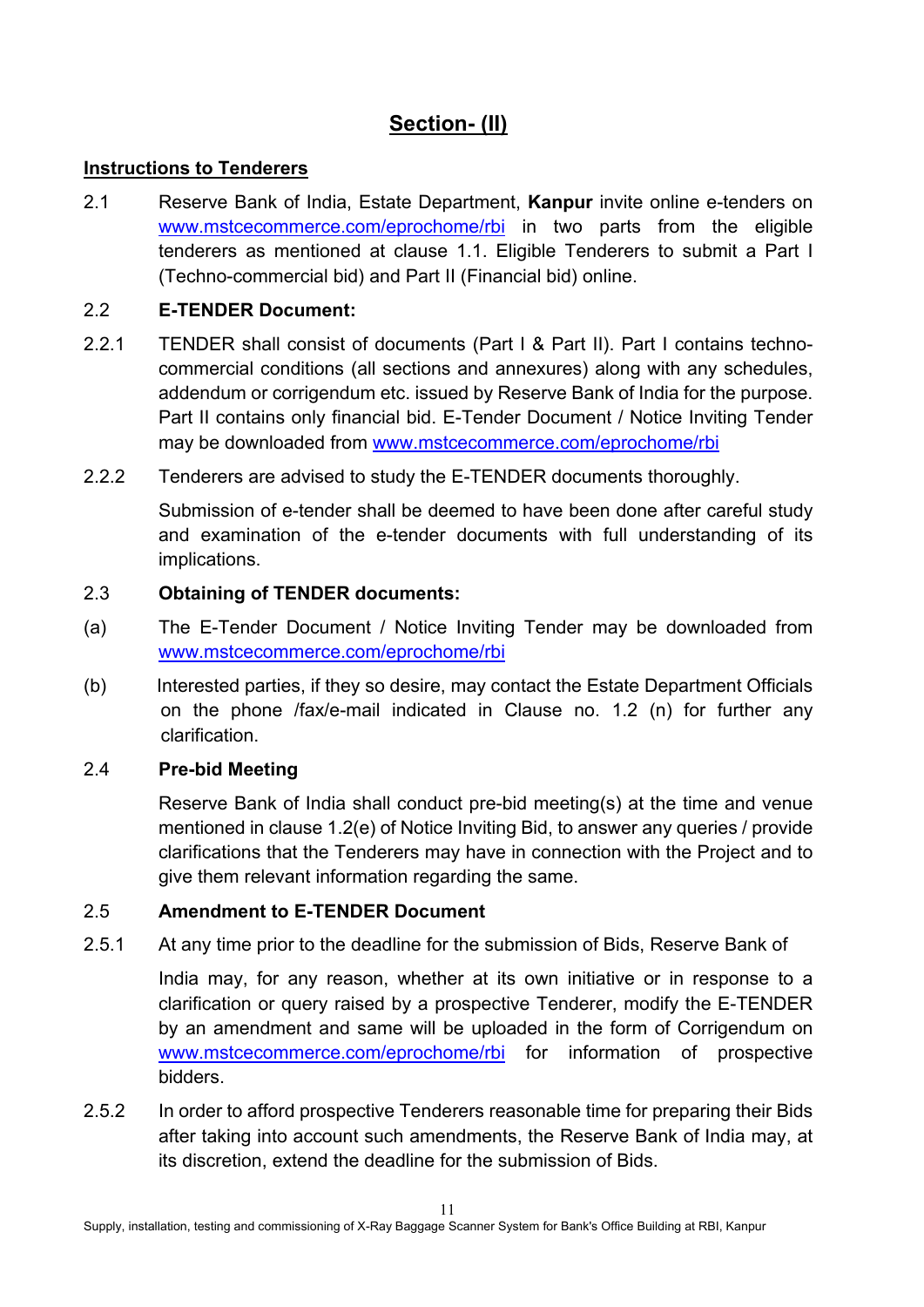#### **2.6 Preparation of Tender**

#### 2.6.1 **Part I / Techno – Commercial bid**

- (i) All Sections and Annexures are the part of Technical Commercial bid. All the sections and annexures must be signed by the Tenderers.
- (ii) Tenderer must fill all the details specified in different section and attached the leaflet /necessary documents/brochure of product etc.
- (iii) EMD shall be part of Technical Commercial bid the amount of EMD is indicated in clause 1.2(b)
- (iv) Tenderers must submit all documents for prequalification criteria and other documents as stated in the tender by uploading scanned copy of all documents on [www.mstcecommerce.com/eprochome/rbi](https://www.mstcecommerce.com/eprochome/rbi/)

#### 2.6.2 **Part II /Financial Bid:**

- (i) **Currency of Bid:** Bid prices shall be quoted in Indian Rupees only. These prices should include all costs associated with the work including any out of pocket / mobilization expenses, tools, uniforms of worker, all other logistic as mentioned in the tender, all taxes **(Inclusive of GST)**, charges, levies, cess, insurance, transportation, entry taxes,**)** Labour, other Govt Taxes, Minimum wages of Central Government and EPF / ESI contribution, etc. **as applicable as per rules.**
- (ii) The price should be quoted strictly in line with the price schedule leaving no column blank whatsoever to avoid any ambiguity.
- (iii) The tenderer should ensure that all columns of the price schedule may be duly filled and no column is left blank. After opening of the Part II/Financial Bid, no clarifications whatsoever shall be entertained by the RBI.
- (iv) If any columns of the price schedule are found blank than the tender of the respective Tenderers shall be treated as non-responsive, and will be summarily rejected by the RBI and further EMD shall be forfeited. However, Bank may also take the review in this matter as per Tender Clause, If required.
- 2.6.3 It will be imperative on each tenderer to fully acquaint himself with all the local conditions and factors, which would have any effect on the performance of the contract and cost of the items. No request for the change of price or time schedule of delivery of items shall be entertained, on account of any local condition or factor once the offer is accepted by the Tenderers.

## 2.7 **Period of Validity of Bids**

Bids shall remain valid for acceptance by RBI for the period indicated in **clause**

1.2**(k)** This period will be further mutually extended, if required.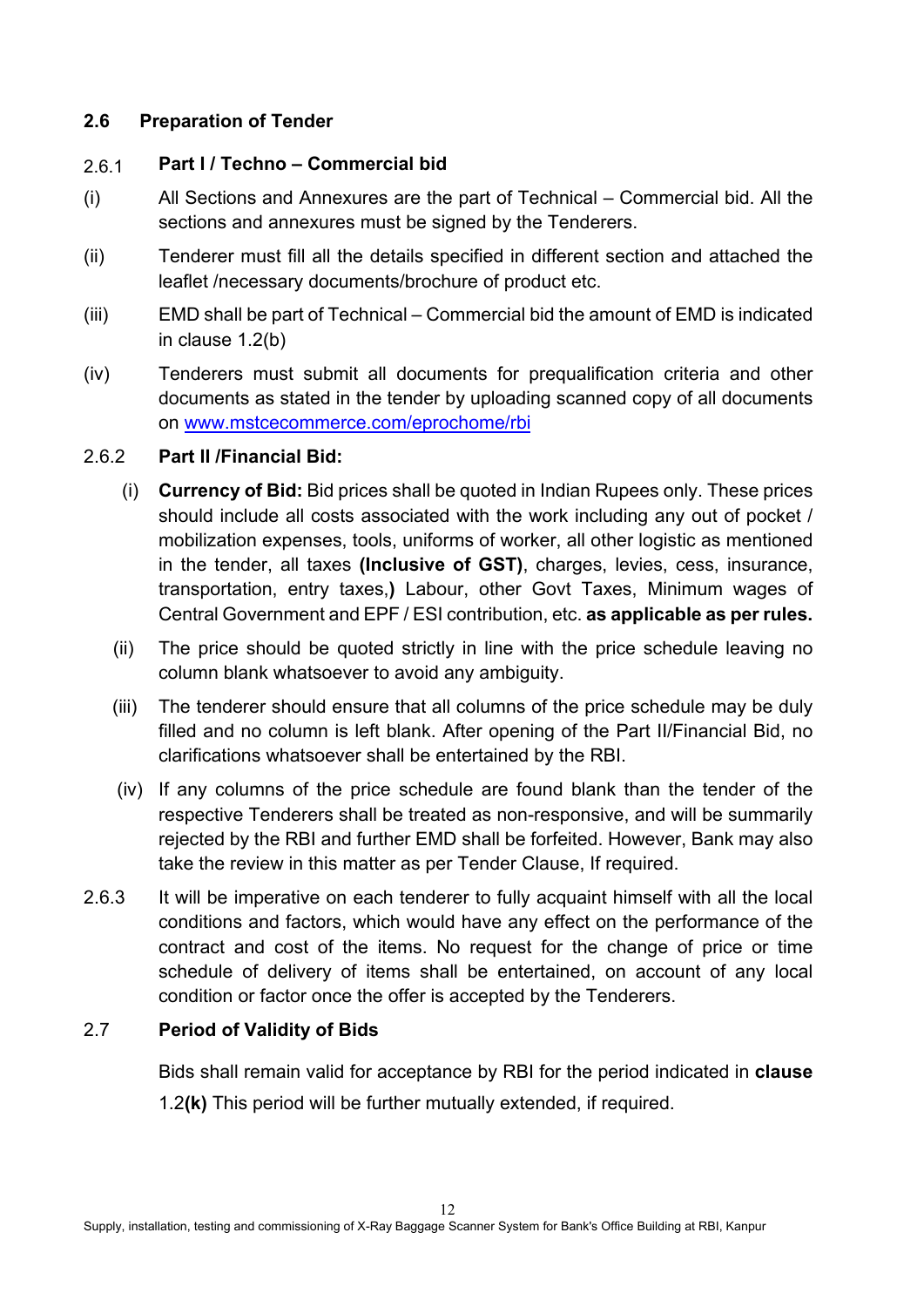#### 2.8 **Earnest Money Deposit (EMD) / Bid security :**

- 2.8.1 The Tenderer shall provide EMD of Rs.48,380/- through NEFT to "Reserve Bank of India, Kanpur" by credit to A/c No. 186003001 and IFSC- RBIS0KNPA01
- 2.8.2 The Bid Security shall be in form of a NEFT. No interest on Bid Security/EMD shall be paid.

# **2.8.3 Bids not accompanied by EMD, shall be treated as non-responsive, and will be summarily rejected by the RBI.**

- 2.8.4 The EMD of unsuccessful Bidders shall be discharged/returned by RBI after award of work to successful bidder.
- **2.8.5 EMD of the Successful Bidder shall be returned to the Bidder after completion of the work and after submission of Bank Guarantee as per tender clause 3.6, without interest.**

#### 2.9 **The EMD shall be forfeited in the following circumstances:**

- (i) Made misleading or false representations in the forms, statements and attachments submitted, suppressed any material information, details of any legal proceedings pending in the court which might otherwise would have created any impact on the eligibility criteria; or
- (ii) Tenderer left blank the column of the Part II /Financial Bid or submitted multiple financial bids. or
- (iii) if a Tenderer withdraws his Bid during the period of Bid Validity, or
- (iv) The Tenderer has been blacklisted by any government agency, PSU and the blacklisting is still in force. or
- (v) In the case of the Successful Tenderer, if he fails to complete the work within the prescribed time limit.
- (vi) 100% EMD shall be refunded to unsuccessful bidders after issuance of work order to successful bidder;
- **(vii)** 100% EMD shall be refunded to successful bidder after completion of the work and after depositing Performance Bank Guarantee mentioned at 3.6.

#### 2.10 **Procedure for Submission of Bids**

2.10.1 **Techno – Commercial Bid/Part I consist of following items**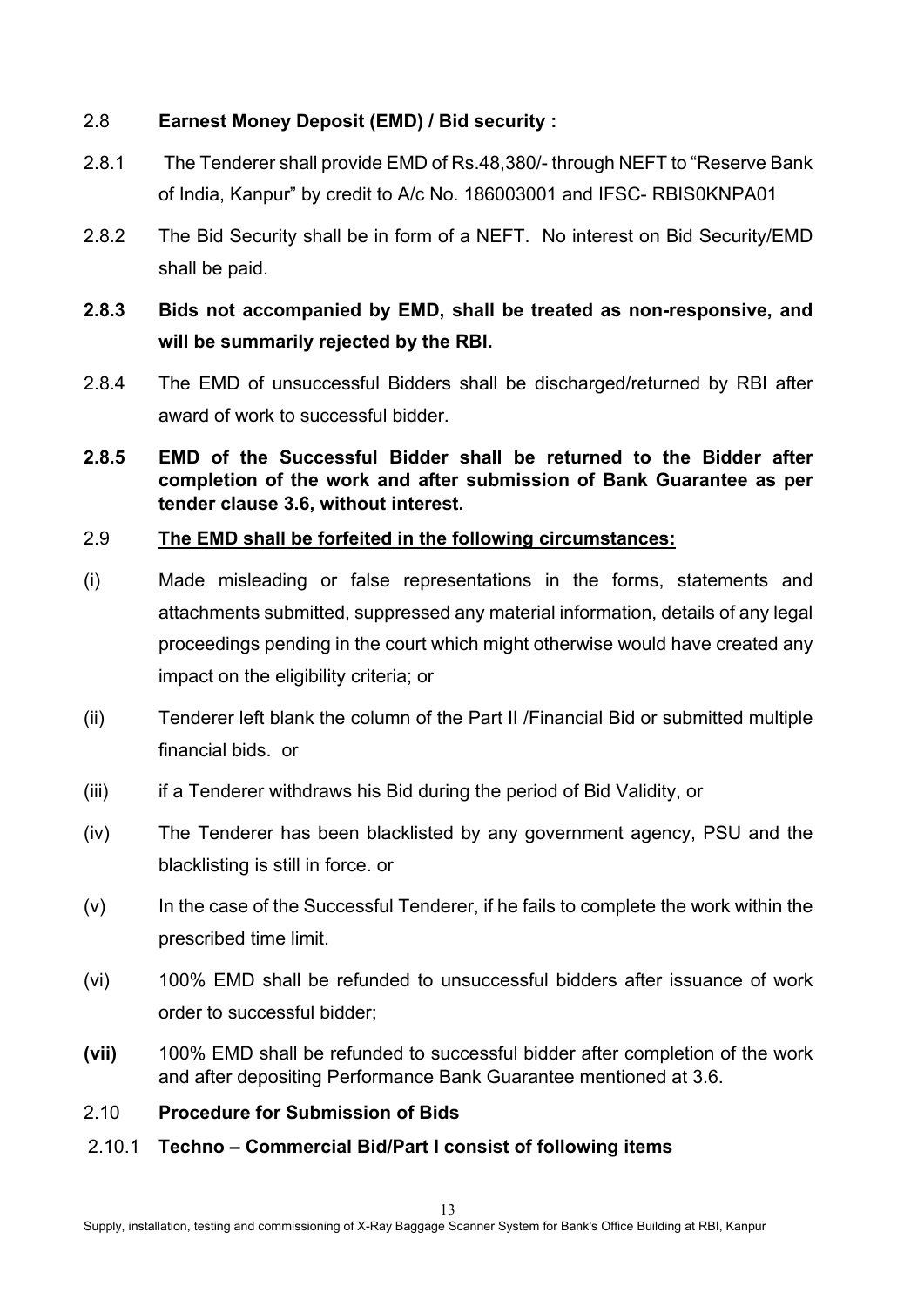- **(a)** Part I/ Techno Commercial Bid (all sections and annexures) (**Part I / Techno – Commercial bid and name of work as mentioned in clause of 1.1)**" Please note that prices should not be indicated in the Part I/ Techno – Commercial Bid. Techno-Commercial bid may be submitted on [www.mstcecommerce.com/eprochome/rbi.](https://www.mstcecommerce.com/eprochome/rbi/)
- **(b)** Documentary proof of Pre-qualification must be uploaded online on [www.mstcecommerce.com/eprochome/rbi](https://www.mstcecommerce.com/eprochome/rbi/)
- (c) **The payment details of** EMD shall be attached.

## 2.10.2 **Part II /Financial Bid**

Part II /Financial Bid "(**Part II /Financial Bid and name of the work as mentioned in clause of 1.1)**" may be submitted on [www.mstcecommerce.com/eprochome/rbi](https://www.mstcecommerce.com/eprochome/rbi/)

- 2.11 No conditional/optional quote shall be accepted.
- 2.12 Tenderers shall not be permitted to alter or modify their bids after receipt of Bids.

Those who have downloaded the tender is required to submit the eligibility criteria.

## 2.13 **Receipt of E-Tenders**

The e-tender bids will be accepted till the schedule time and date as referred to in **refer clause 1.2(f). The e-tenders received thereafter shall not be entertained in any circumstances.** 

## 2.14 **Opening of Part I**

The Technical – Commercial bids will be opened on the scheduled time and date as referred to in **clause 1.2(g)** at Estate Department, RBI Kanpur. The Tenderers or their authorized representatives may be present, if they so desire.

## 2.15 **Scrutiny of Part I**

- 2.15.1 The Part I shall be evaluated as per the procedure indicated in special condition of contract.
- 2.15.2 After evaluation of the Part I, the short-listed Tenderers will be intimated by emails to all the e-Tenderers. The decision of the Bank on Part I shall be final and shall not be open for discussion.

## 2.16 **Opening of Part II /Financial Bid**

The Part II of the short-listed Tenderers will be opened later and such short-listed Tenderers will be intimated about the date and time accordingly. The short-listed Tenderers or their authorized representatives may present, if they so desire.

## 2.17 **Scrutiny of Part II**

The Part II shall be evaluated as per the procedure indicated in special condition of contract. Accordingly, Lowest tenderer (L1) shall be declared.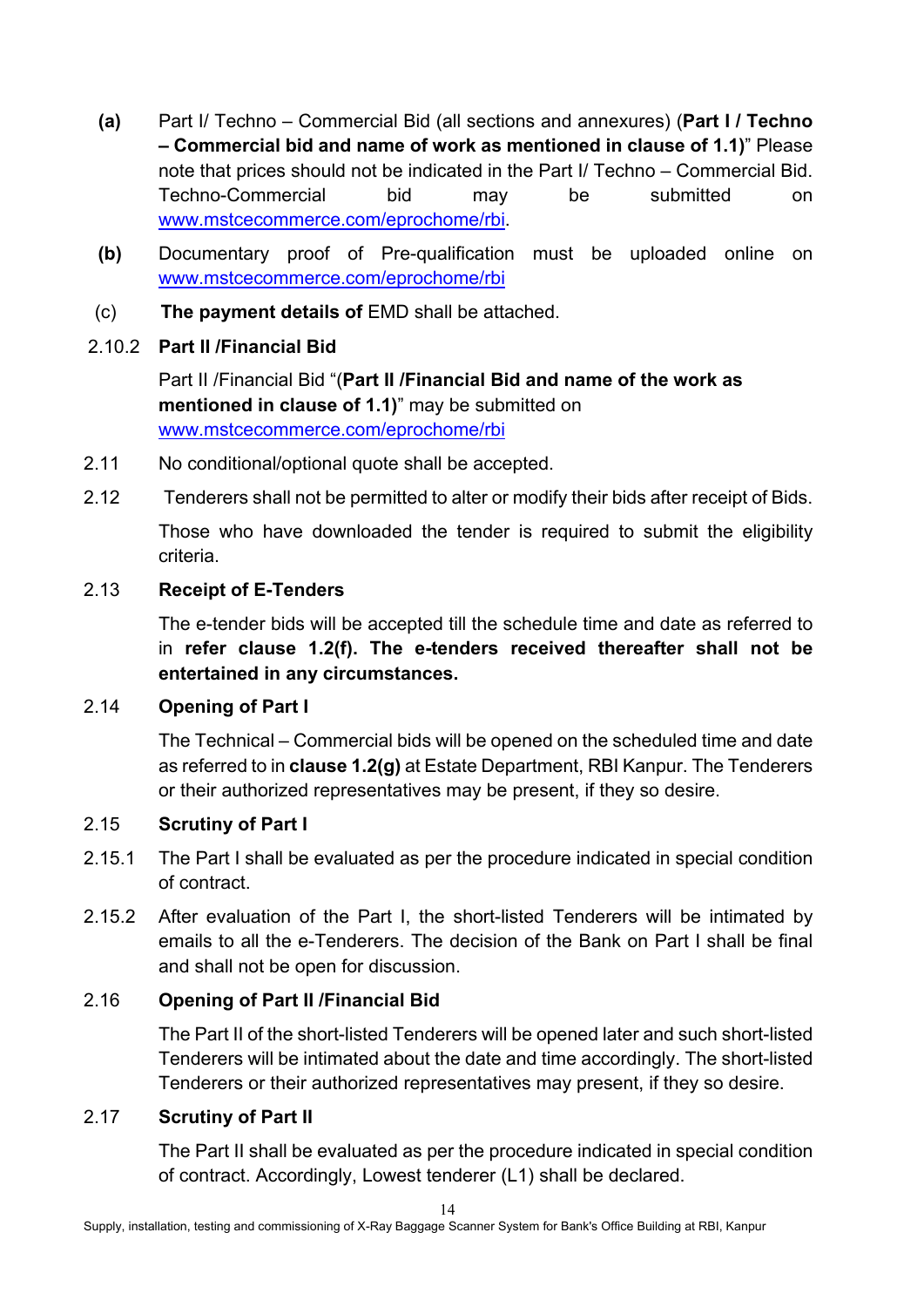2.18 Bank has Right to vary quantities at the time of placing Order/signing of Contract.

## 2.19 **Bank's right to accept any Bid and to reject any or all Bids**

Notwithstanding anything mentioned above, RBI reserves the right to accept or reject any Bid at any time prior to award of Contract without thereby incurring any liability to the affected Tenderer or Tenderers. The Bank shall not assign any reason for rejection of any or all Bids.

RBI reserves the right to cancel/annul the selection process, at any stage prior to the award of the Contract on account of the following:

- (a) In case no Bid is received.
- (b) Occurrence of any event due to which it is not possible to proceed with the selection process.
- (c) An evidence of a possible collaboration/mischief on part of Tenderers, manipulating the competition and transparency of the selection process, any other reason, which in the opinion of the Bank necessitates the cancellation of the selection process.
- (d) On occurrence of any such event, RBI shall notify all the Tenderers within 7 days or any reasonable time of such decision. RBI shall also promptly return the Bid Security submitted by the Tenderers within 15 days or any reasonable time of issue of such notice. RBI is not obligated to provide any reason or clarification to any tenderer on this account. Liability of the RBI under this clause is restricted to returning the Bid Security and no other reimbursements of costs/ expenses of any type shall be made by the Bank on this account.
- (e) The Bank further reserves the right to re-tender the process or get the work done by a Government agency or Quasi Government agency if the Bank is of the opinion that the bids received are not economically or otherwise feasible or not acceptable due to reasons in sub clauses (a) to (d) above.
- (f) The Bank discourages the stipulation of any additional conditions by the tenderer.

#### 2.20 **Disputes:**

## 2.20.1 **Settlement of Disputes by Arbitration**

All disputes and differences of any kind whatever arising out of or in connection with the contract or the carrying out of the works (whether during the progress of the works or after their completion and whether before or after the determination abandonment or breach of the contract) shall be referred to and settled by the Bank who shall state its decision in writing. Such decision may be in the form of a final certificate or otherwise. The decision of the Bank with respect to any of the excepted matters shall be final. But if either the Contractor be dissatisfied on any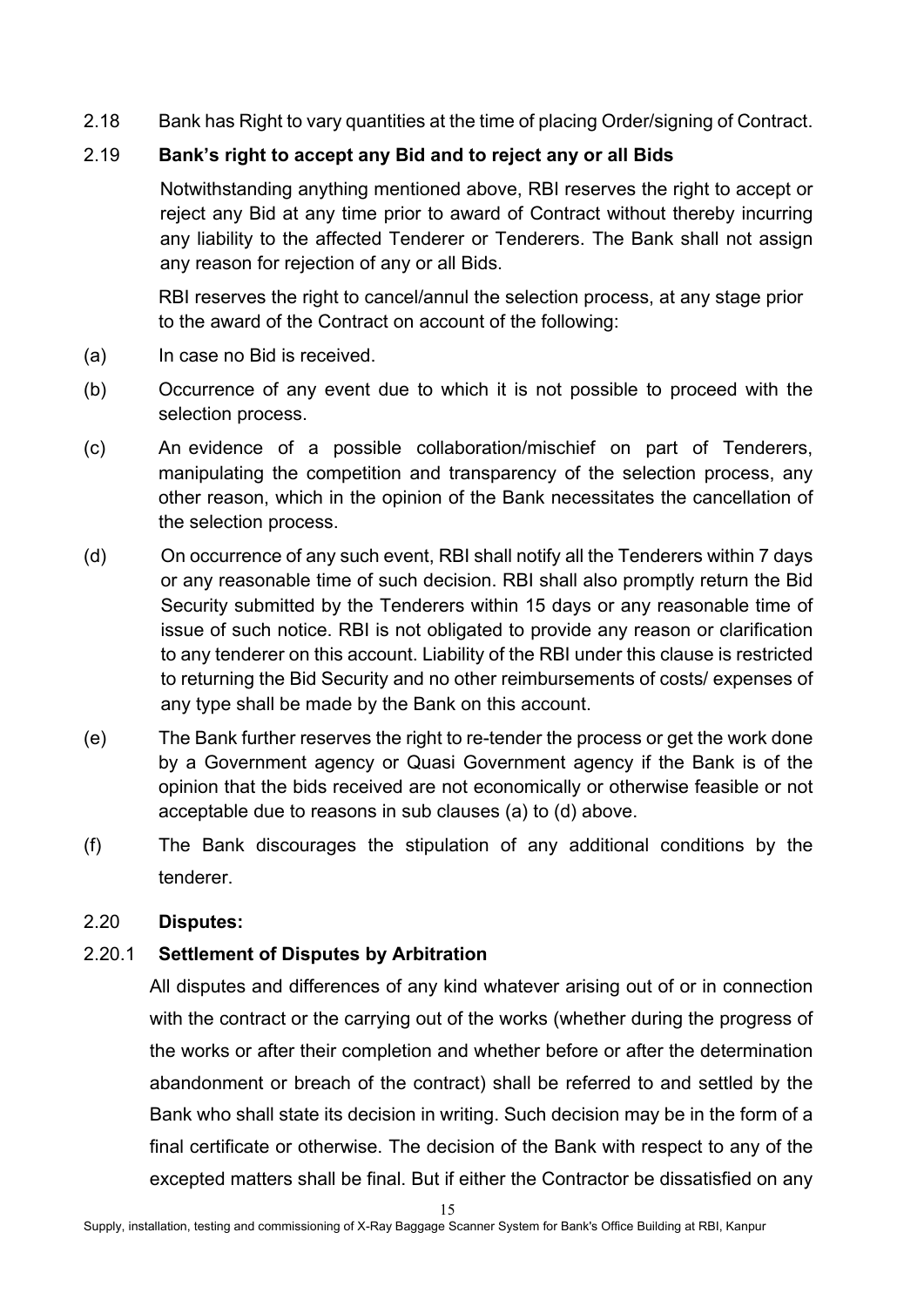matter the Contractor may within 28 days after receiving notice of such decision give a written notice to the other party requiring that the matters in dispute be arbitrated upon. Such written notice shall specify the matters, which are in dispute or difference of which such written notice has been given. If both the parties agree sole arbitrator would be appointed for the purpose. In case no agreement could be reached on the appointment of single arbitrator, both the parties will nominate one person each as an arbitrator on their behalf. The two arbitrators nominated by the parties shall nominate presiding arbitrator or umpire. The arbitrator or arbitrators, as the case may be, shall have power to open up, review and revise any certificate, opinion, decision, requisition or notice, save in regard to the excepted matters, referred to in the preceding clause, and to determine all matters to dispute which shall be submitted to arbitration and of which notice shall have been given as aforesaid. The arbitrator or arbitrators, as the case may be, shall make his or their award within the period specified under the Arbitration and Conciliation Act, 1996, from the date of entering upon the reference. In case during the arbitration proceedings the parties mutually settle or compromise their dispute or difference, on the parties filing their joint memorandum of the settlement or compromise, the arbitrator or the arbitrators as the case may be, shall make an award in terms of such settlement or compromise. The arbitration proceedings including the fees of arbitral tribunal shall be governed by the provisions of Arbitration and Conciliation Act, 1996 and the rules made thereunder. The venue of arbitration shall be RBI, Kanpur.

This submission shall be deemed to be a submission to arbitration within the meaning of the Arbitration and Conciliation Act, 1996 or any statutory modification thereof. The award of the arbitrator or arbitrators, as the case may be, shall be final and binding on the parties. It is agreed that the Contractor shall not delay the carrying out of the works by reason of any such matter, question or dispute being referred to arbitration, but shall proceed with the works with all due diligence and shall until the decision of the arbitrator or arbitrators is given, abide by the decision of the Bank. No award of the arbitrator or arbitrators, as the case may be, shall relieve the Contractor of his obligations to adhere strictly to the Bank's instructions with regard to the actual carrying out of the works. The Bank and the Contractor hereby also agree that arbitration under this clause shall be a condition precedent to any right of action under the contract.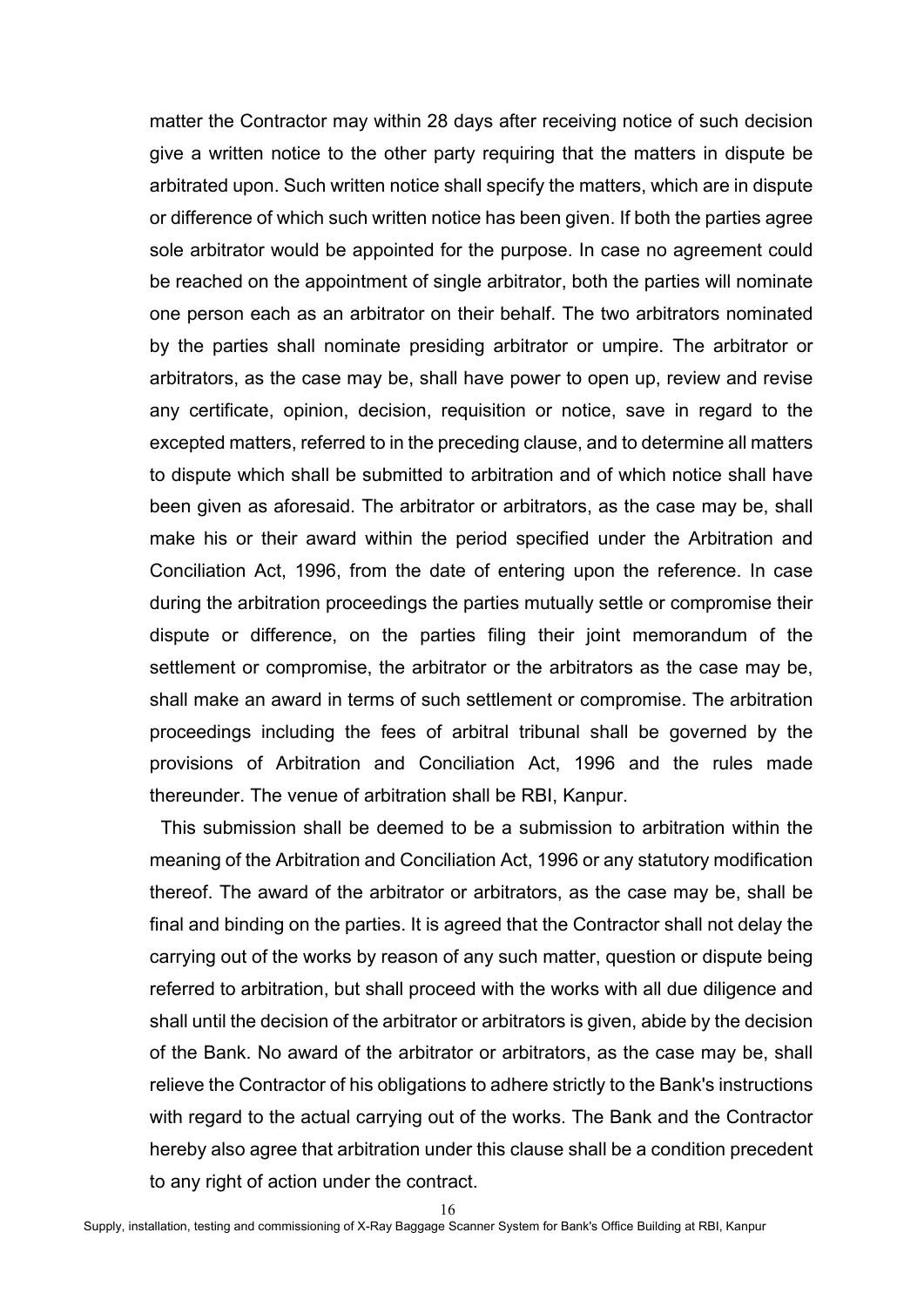- 2.20.2 All disputes arising shall be subject to the exclusive jurisdiction of competent court at Kanpur.
- 2.20.3 The contractor shall submit a Bar Chart for completion of the work within the contractual completion period from the tenth day of letter of intent. Such chart shall include all activities like the date of supply of material at site, item wise completion of work etc., and obtain the approval of the Bank.

Place: Place: (Signature of the tenderer with stamp)

Date: (Name)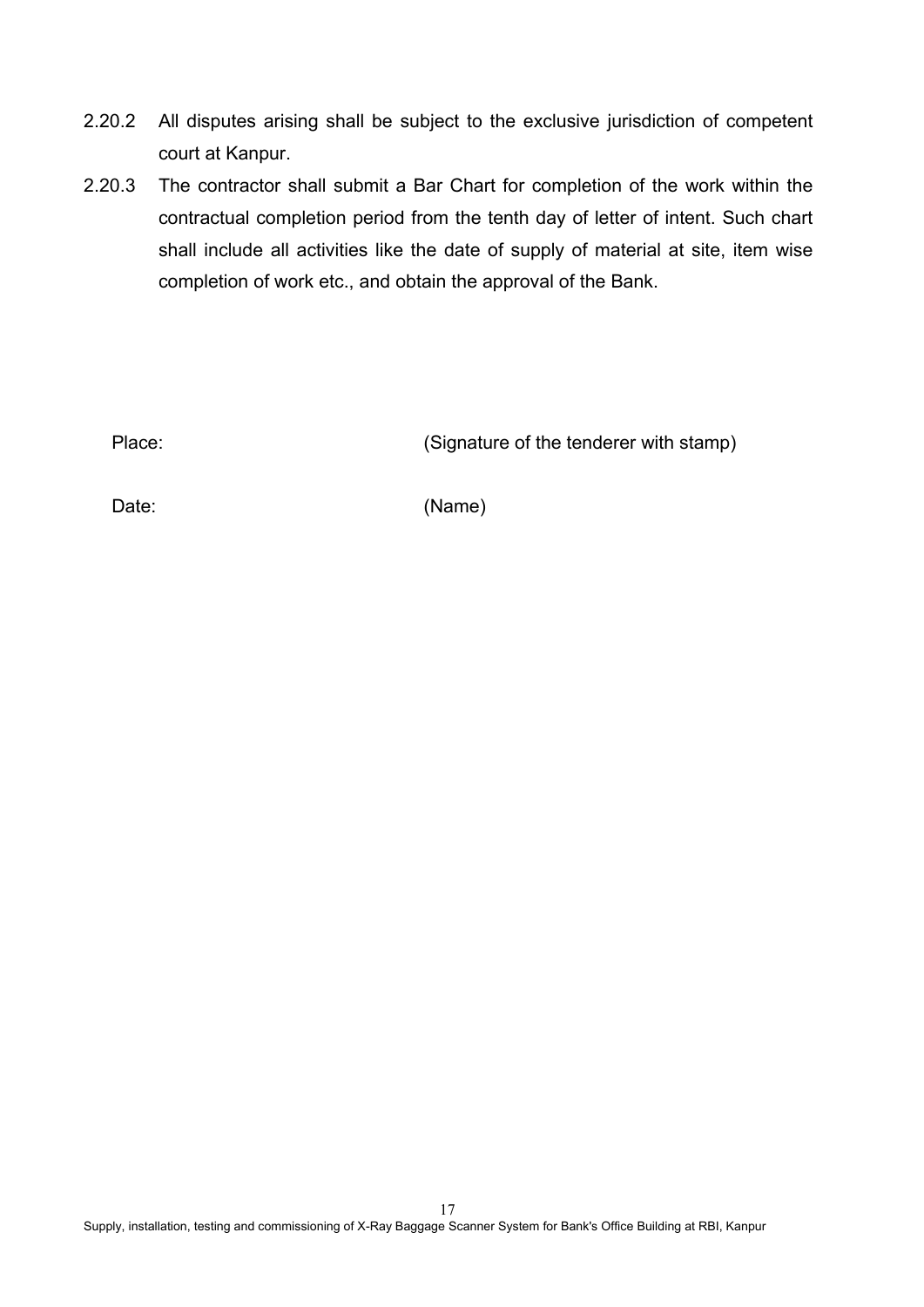## **SECTION (II)**

## **FORMAT FOR ARTICLES OF AGREEMENT (for successful tenderer)**

(On the Rs.100/- stamp paper)

ARTICLES OF AGREEMENT made the \_\_\_\_\_\_\_\_\_\_\_\_\_\_\_\_\_\_\_\_\_\_\_\_\_ day of

Between the Reserve Bank of India, Kanpur having its Central Office at Mumbai (hereinafter called "the Bank") of the one part and \_\_\_\_\_\_\_\_\_\_\_\_\_\_\_\_\_\_\_ (hereinafter called "the Tenderer") on the other part.

Whereas the Bank is desirous of **E-Tender for Supply, installation, testing and commissioning of X-Ray Baggage Scanner System for Bank's Office Building at RBI, Kanpur** and as per Request for Proposal.

AND WHEREAS the Tenderer has agreed to execute the subject work to the conditions set forth herein and to the conditions set forth in the special conditions of the contract, scope of the work and in the schedule of quantities and conditions of Contract as modified and finally accepted by both the parties (all of which are collectively hereinafter referred to as "the said Conditions") the works shown upon the said requirement of the Bank and/or described in the said Specifications and included in the Schedule of quantities at the respective rates therein set forth, amounting to the sum as therein arrived at or such other sum as shall become payable there under (hereinafter referred to as "the said Contract Amount").

## **NOW IT IS HEREBY AGREED AS FOLLOWS –**

- 1 In consideration of the said Contract amount to be paid at the times and in the manner set forth in the said conditions, the Bidder shall, upon and subject to the said conditions, execute and complete the work shown and described in the said specifications and the schedule of quantities.
- 2 The Employer shall pay the Bidder the said Contract amount or such other sum as shall become payable at the times and in the manner specified in the said conditions
- 3 The said Conditions and Appendix thereto shall be read and construed as forming part of this agreement and the parties hereto shall respectively abide by, submit themselves to the said conditions and perform the agreements on their part respectively in the said conditions contained.
- 4 The specification, agreement and documents mentioned herein shall form the basis of this Contract.
- 5 This Contract is deemed to be -

**"E-Tender for Supply, installation, testing and commissioning of X-Ray Baggage Scanner System for Bank's Office Building at RBI, Kanpur"**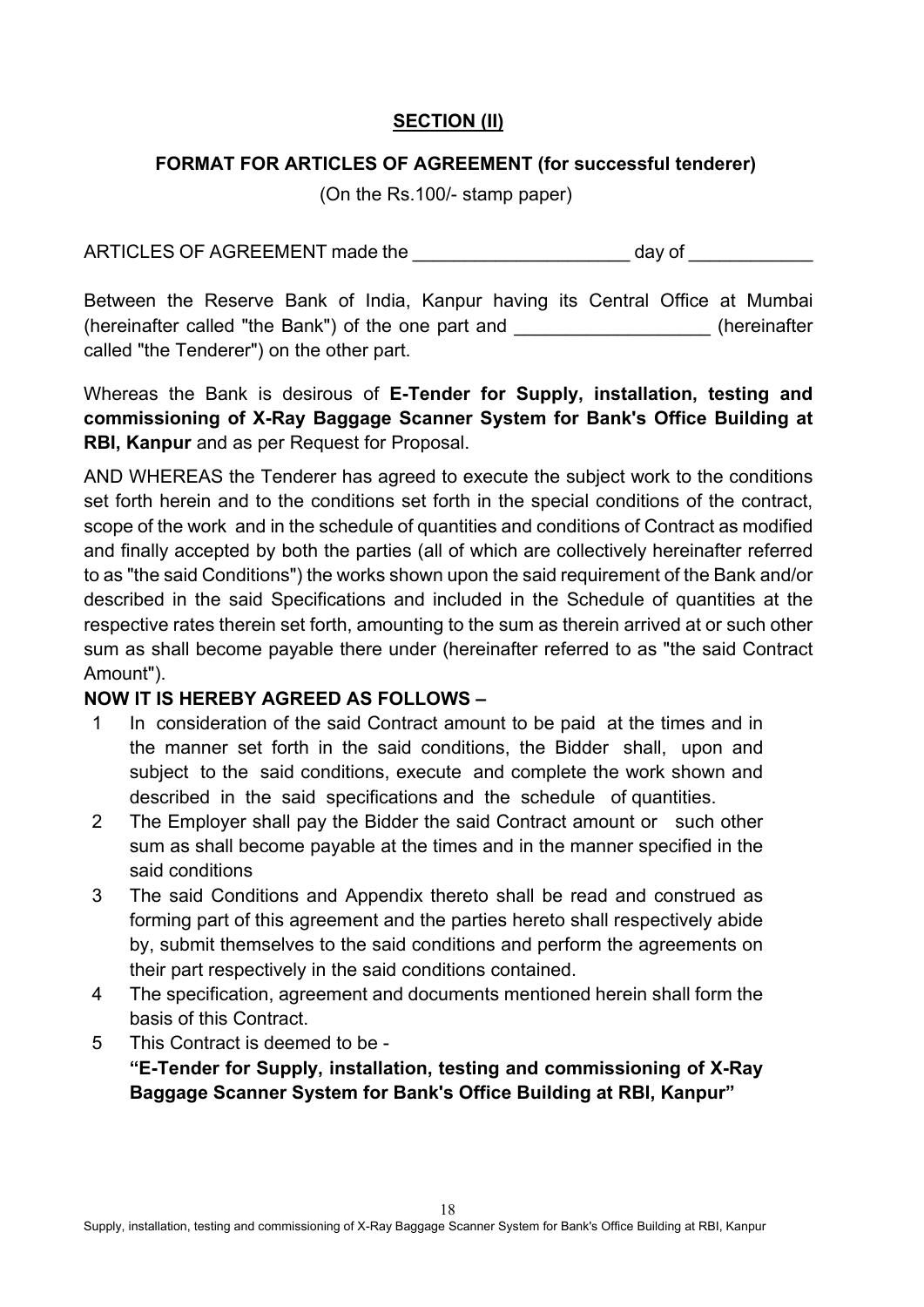- 6 The Bidder shall afford every reasonable facility for carrying out of all works relating to civil works, electrical installations, fittings and other ancillary works in the manner laid down in the said conditions, and shall make good any damages done to walls, floors, etc, after the completion of such works.
- 7 The Employer reserves to itself the right of altering the drawings and nature of the work by adding to or omitting any items of work or having portions of the same carried out at any time during the currency of Contract, without prejudice to this Contract.
- 8 Time shall be considered as the essence factor of this Contract and the Bidder hereby agrees to commence the work from the 10th day of issue of work order/letter of acceptance as provided for in the said conditions and to complete the entire work within 90 Days subject nevertheless to the provisions for the extension of time.
- 9 All payments by the Employer under this Contract will be made only at Reserve Bank of India, Kanpur
- 10 The equipments supplied shall be guaranteed against all types of defects for at least a period of one year from the date of handing over of the equipment to the Bank. Any defects in the system/sub-assemblies found within the guarantee period shall be rectified/replaced by the tenderer free of cost. During this period, servicing at not less than FOUR servicing and attending to ANY NUMBER of breakdown calls, as prescribed by the manufacturer and as mutually agreed to, shall be carried out free-of-cost. Tenderer shall also indicate the service facility they can offer at the place of installation and the telephone number & address of their service center.

The tenderers shall also quote their charges separately for comprehensive Annual maintenance service contract (CAMC) after the expiry of the guarantee period as per the scope. This rate for the service contract shall be valid for a period of 1 year after expiry of guarantee period and payment shall be made on half yearly basis on rendering satisfactory service.

The CAMC contract rate shall take into account he cost of all the spares, all materials including Conveyer belt etc, Man power and their insurance, including travel cost from the nearest service station etc. This being an emergency system, any fault in the system shall be rectified as per the rectification time given below failing which penalty shall be applied.

|     |                                      | <b>Rectification</b> | <b>Penalty</b>   |
|-----|--------------------------------------|----------------------|------------------|
|     |                                      | time                 |                  |
| (a  | Any defects resulting in $ 48$ hours |                      | Rs.2500/-<br>per |
|     | total failure of the system          |                      | day              |
| (b) | in <sub>1</sub><br>defects<br>Any    | 48 hours             | Rs.500/-<br>per  |
|     | independent devices,                 |                      | day              |
|     | components, cables                   |                      |                  |
|     | which may not result in              |                      |                  |
|     | total failure of the system          |                      |                  |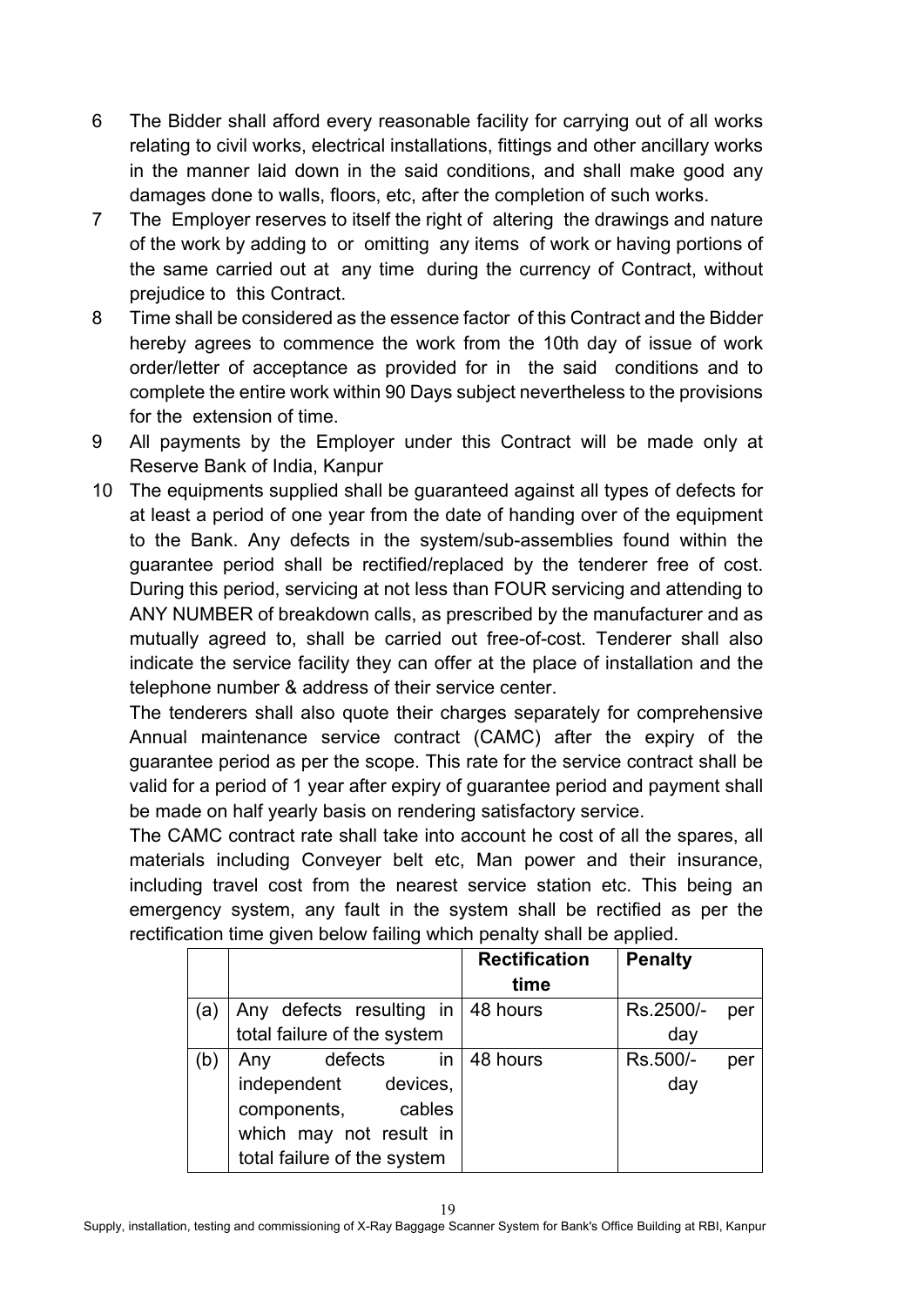This Comprehensive Annual Maintenance Contract shall be renewed for an additional period of at least 8 years after the initial contract period valid till the end of two years (one year defect liability period and the one year initial contract period). While renewing the contract the new contract amount will be arrived at based on following formula.

AC = AP {10+65 x (EPIC/EPIP) + 25 x (CPIC/CPIP)} x 1/100

- AC The contract amount for the current year
- AP The contract amount for the previous year
- EPIC Wholesale Price Index for Electrical Apparatus, appliances& parts 6 months prior to the commencement date of contract for the current year
- EPIP Wholesale Price Index for Electrical Apparatus, appliances& parts 6 months prior to the commencement date of contract for the previous year
- CPIC Consumer Price Index for Industrial Workers (All India Average) 6 months prior to the commencement date of contract for the current year
- CPIP Consumer Price Index for Industrial Workers (All India Average) 6 months prior to the commencement date of contract for the previous year
- **11** All disputes arising out of or in any way connected with this agreement shall be deemed to have arisen in Kanpur and only courts in Kanpur shall have jurisdiction to determine the same.
- **12** a. Within 10 days from the date of completion of the works, the tenderers shall furnish an amount equal to 20% (twenty percent) of the contract value\* for the work in the form of Performance Bank Guarantee (PBG) from any scheduled Bank in the form prescribed by the Bank as per [Annexure II,](#page-66-0) towards security deposit for the due fulfilment of the terms and obligations the DLP and CAMC contract. This PBG for 20% contract value should be initially valid for a period of FIVE(5) years i.e. (one year DLP plus four years AMC). In case of any delay in submission of the PBG, penalty will be deducted from the bills of the contractor at Bank rate.
	- b. After Completion of five years (one year DLP and four years AMC), the Bank Guarantee submitted above shall be further extended / renewed for a reduced amount equal to 10% (ten percent) of the contract value for due fulfilment of the contract conditions for a further period of five(5) years thereafter. The Renewed Bank Guarantee should be submitted at least thirty days before expiry of above referred BG of 20 % amount. In case of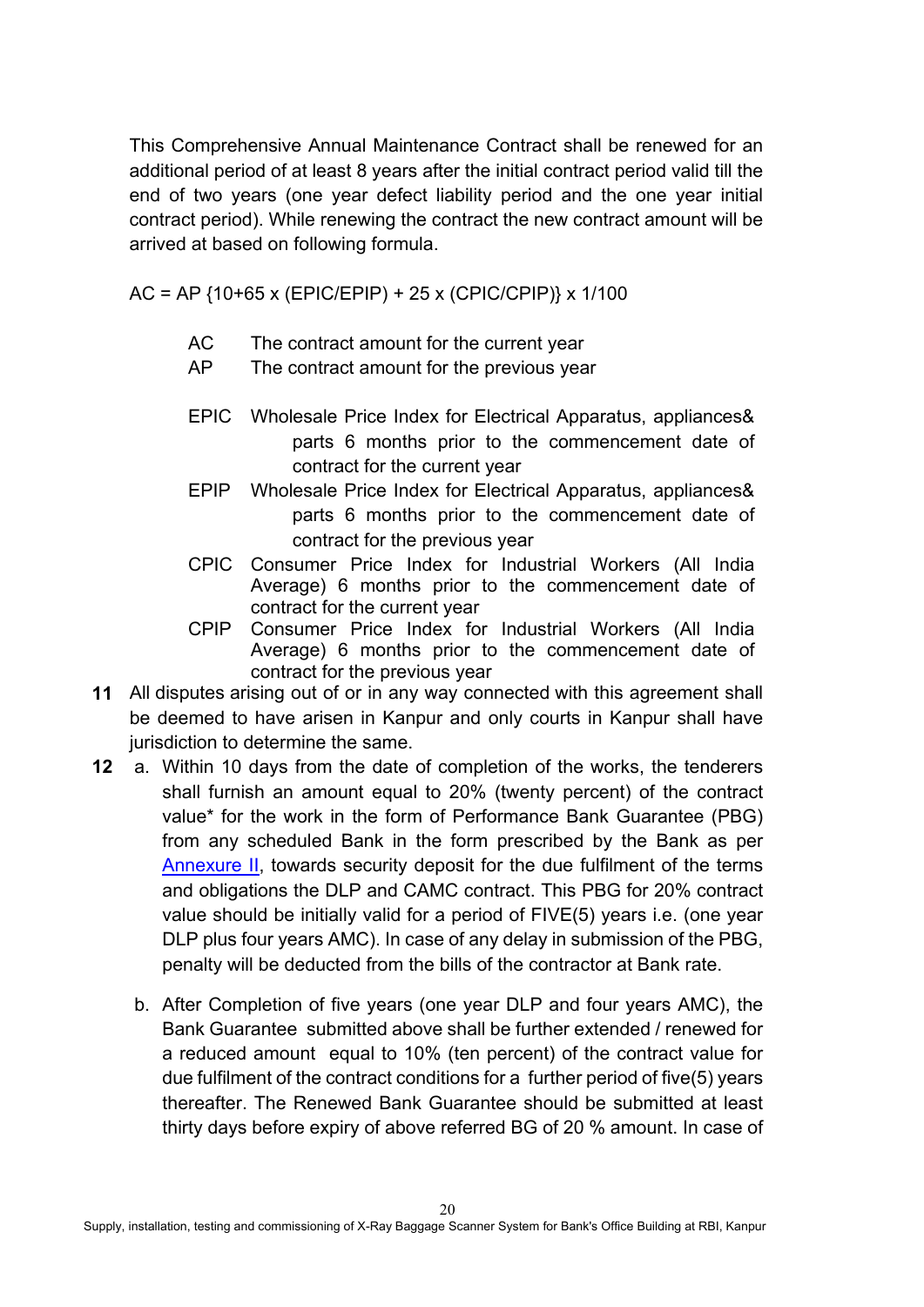failure on the part of firm to submit the renewed BG, initial 20 % BG will be invoked without any notice to the firm.

- c. The Bank reserve the right to enforce the Bank Guarantee in case of unsatisfactory performance of the terms, conditions of the DLP and CAMC set out in the tender at any time during the currency of committed period of TEN (10) years (One year DLP and 9 years CAMC).
- **13** The several parts of this Contract have been read by the Bidder and fully understood by the Bidder.

If the Bidder is a IN WITNESS WHEREOF the Employer and the Bidder have partnership or an set their respective hands to these presents and two individual duplicates hereof the day and year first herein above written. If the Bidder is a IN WITNESS WHEREOF the Employer has set its hands to company these presents through its duly authorised official and the Bidder has caused its common seal to be affixed hereunto and the said two duplicates hereof to be executed on its behalf, the day and year first hereinabove written.

| in the<br><u> 1989 - Johann John Stone, mars eta bainar eta industrial eta erromana eta erromana eta erromana eta erromana</u> |                                                                                                                                                                                                                   |
|--------------------------------------------------------------------------------------------------------------------------------|-------------------------------------------------------------------------------------------------------------------------------------------------------------------------------------------------------------------|
| $(1)$ and the contract of the contract of $(1)$<br>(Name                                                                       |                                                                                                                                                                                                                   |
| <sub>-</sub> (Name                                                                                                             |                                                                                                                                                                                                                   |
| in the                                                                                                                         | If the party is a<br>partnership firm or<br>individual                                                                                                                                                            |
| $(1)$ and the contract of the contract of $(1)$<br>(Name<br>-(Name                                                             |                                                                                                                                                                                                                   |
| Directors at the meeting held on _______________ in the                                                                        | THE COMMON SEAL OF____________ was hereunto if the Bidder signs<br>affixed pursuant to the resolutions passed by its Board of under common seal<br>the signature<br>presence of - clause<br>should tally with the |
|                                                                                                                                |                                                                                                                                                                                                                   |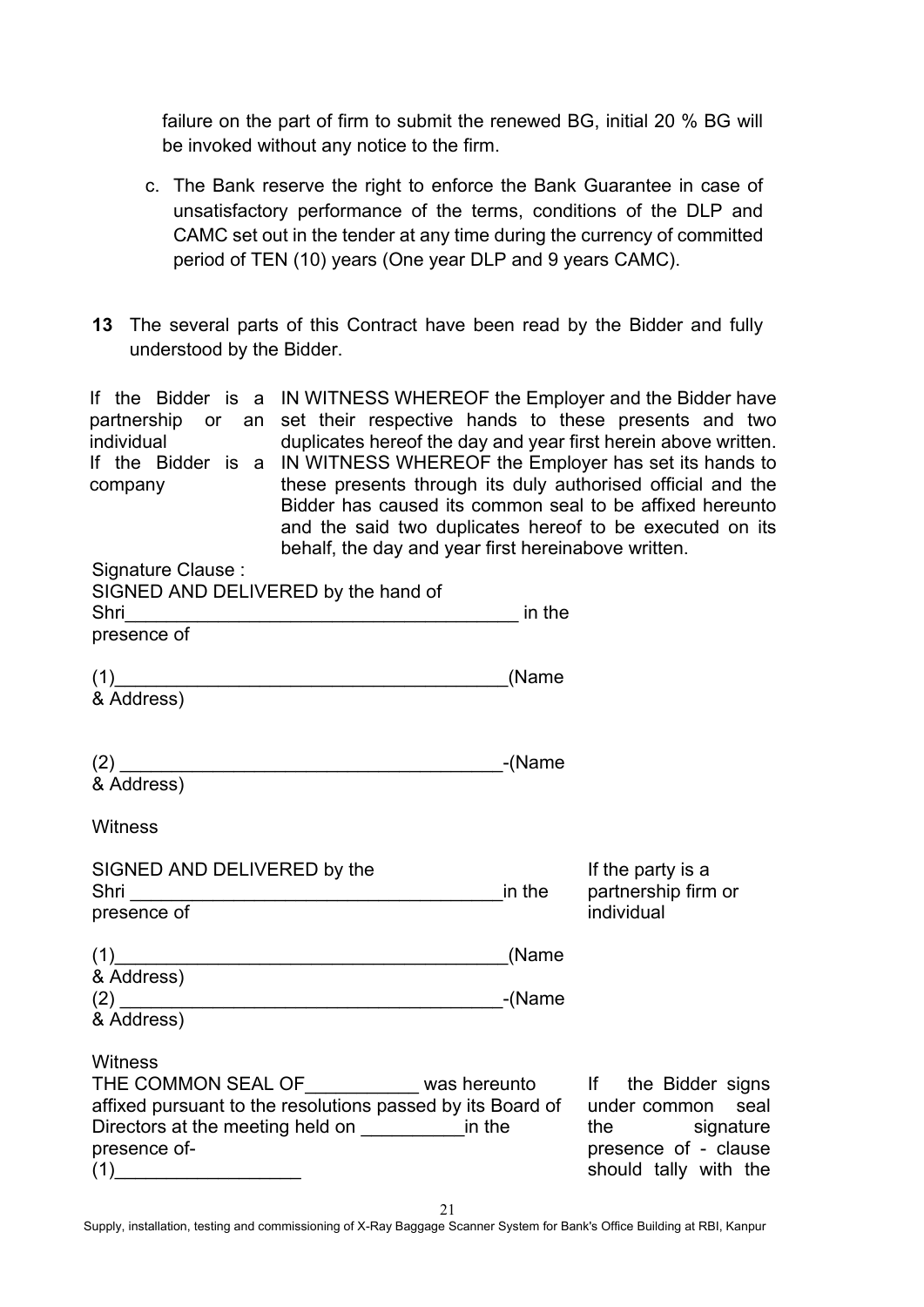sealing clause in the articles of association

.

Directors who have signed these presents in token thereof in the presence of-  $(1)$ 

(2)\_\_\_\_\_\_\_\_\_\_\_\_\_\_\_\_\_\_

SIGNED AND DELIVERED BY the Bidder by the hand of Shri\_\_\_\_\_\_\_\_\_\_\_\_\_\_\_\_and duly constituted attorney.

If the Contract is signed by the hand of power of attorney, Whether a company or an individual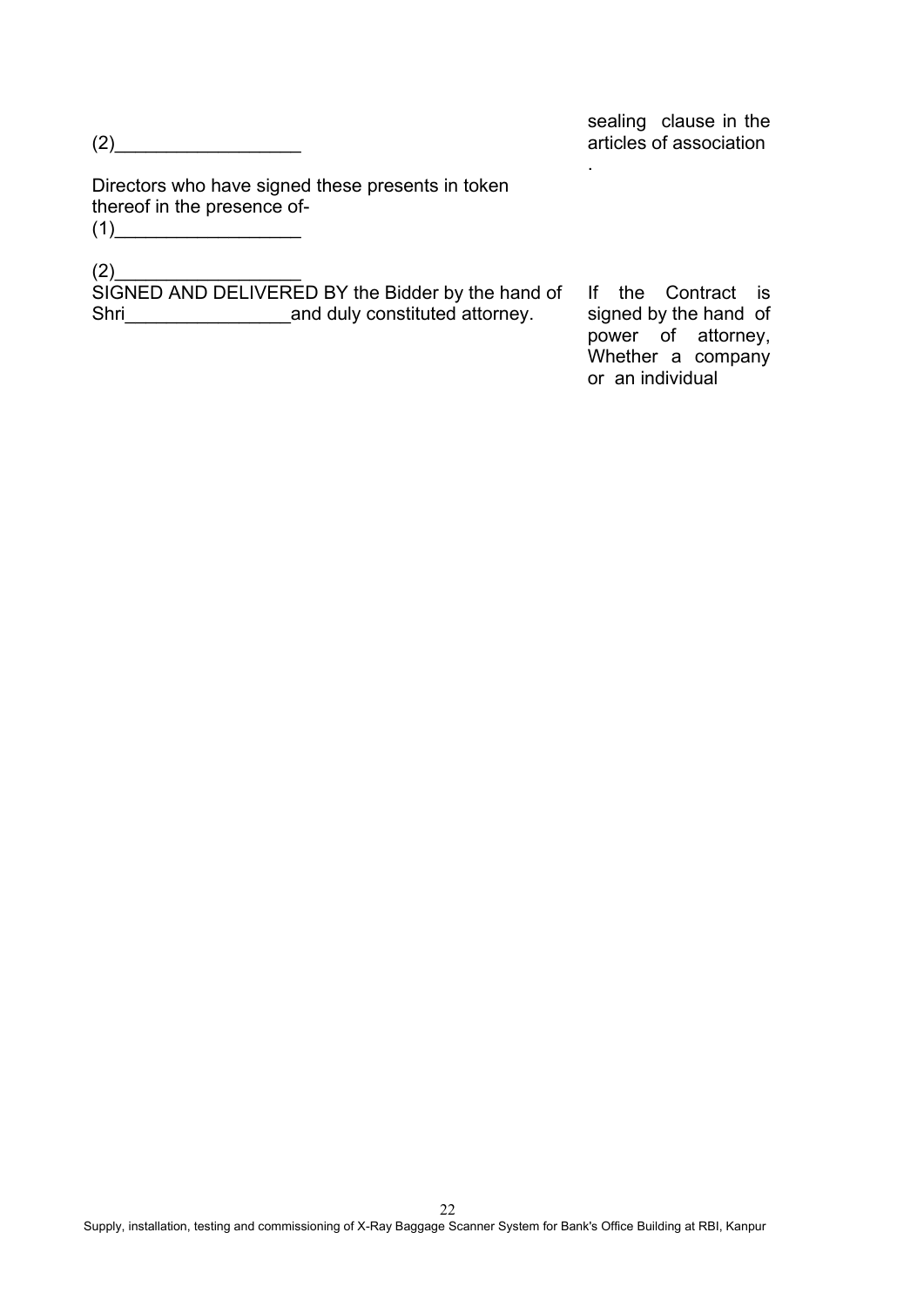## **SECTION- (III)**

## **Section III: Special Condition of the contract**

## 3.1.1 **Part I (Techno – Commercial Bid) :**

The Bank would examine and evaluate responsive Techno – Commercial Bids (Part I), as per the Bank's requirement. All the qualified Tenderers are liable for opening of Part II/ Financial Bid.

## 3.1.2 **Part II (Financial Bid) :**

- (a) Part II /Financial Bid will be evaluated on the basis of total cost of the contract. Lowest among the tenderers will be called L1 tenderer. Bank may ask justification/details of the quoted price. However, tenders who are not in consonance with Minimum Wages Act and / or any other Labour laws (Contract Labour (Regulation & Abolition) act 1970) will be treated as invalid.
- (b) If, in the price structure quoted by a tenderer, there is discrepancy between the unit price and the total price (which is obtained by multiplying the unit price by the quantity), the unit price shall prevail and the total price corrected accordingly, unless RBI feels that the tenderer has made a mistake in placing the decimal point in the unit price, in which case the total price as quoted shall prevail over the unit price and the unit price corrected accordingly.
- (c) If there is an error in a total price, which has been worked out through addition and / or subtraction of subtotals, the subtotals shall prevail and the total corrected; and
- (d) If there is a discrepancy between the amount expressed in words and figures, the amount in words shall prevail, subject to sub clause 'b' and 'c' above.
- (e) In case of any item rate are not filled / found blank. Bank shall take highest quoted rates among the Tenderers for evaluation for such item rates. However, lowest quoted rates shall be payable to tenderer for such item, in case the tenderer is declared L1 tenderer.
- (f) If there is any arithmetical error in totaling of individual items, the correct total shall be computed by the Owner and the same shall govern.

## 3.1.3 **Execution of agreement/contract:**

On receipt of intimation from the Bank of the acceptance of his tender, the successful tenderer shall be bound to sign the formal contract within fourteen days thereof. The cost of requisite stamp paper for execution of the agreement shall be borne by the tenderer. The format of article of agreement is provided at Section-II, however, the Bank incorporate additional terms and conditions in the agreement. If the contractor selected fails to sign the formal agreement within specified period or fails to undertake the work, the letter of intent shall be treated as cancelled.

## 3.1.4 **Validity of contract:**

The contract will be valid up to 10 years from date of completion of the work.

## 3.1.5 **Termination for Default**

- 3.1.6 During the period of agreement, the contract may be terminated by Reserve Bank of India, Kanpur
- (i) If the Tenderer fails to deliver any or all of the items within the time period(s) specified in the Contract; or
- (ii) If the Tenderer fails to perform any other obligation(s) under the Contract
- 3.1.7 On termination of the Contract for default, action will be taken to debar the Tenderer from participating in any tender or award of work in the Bank.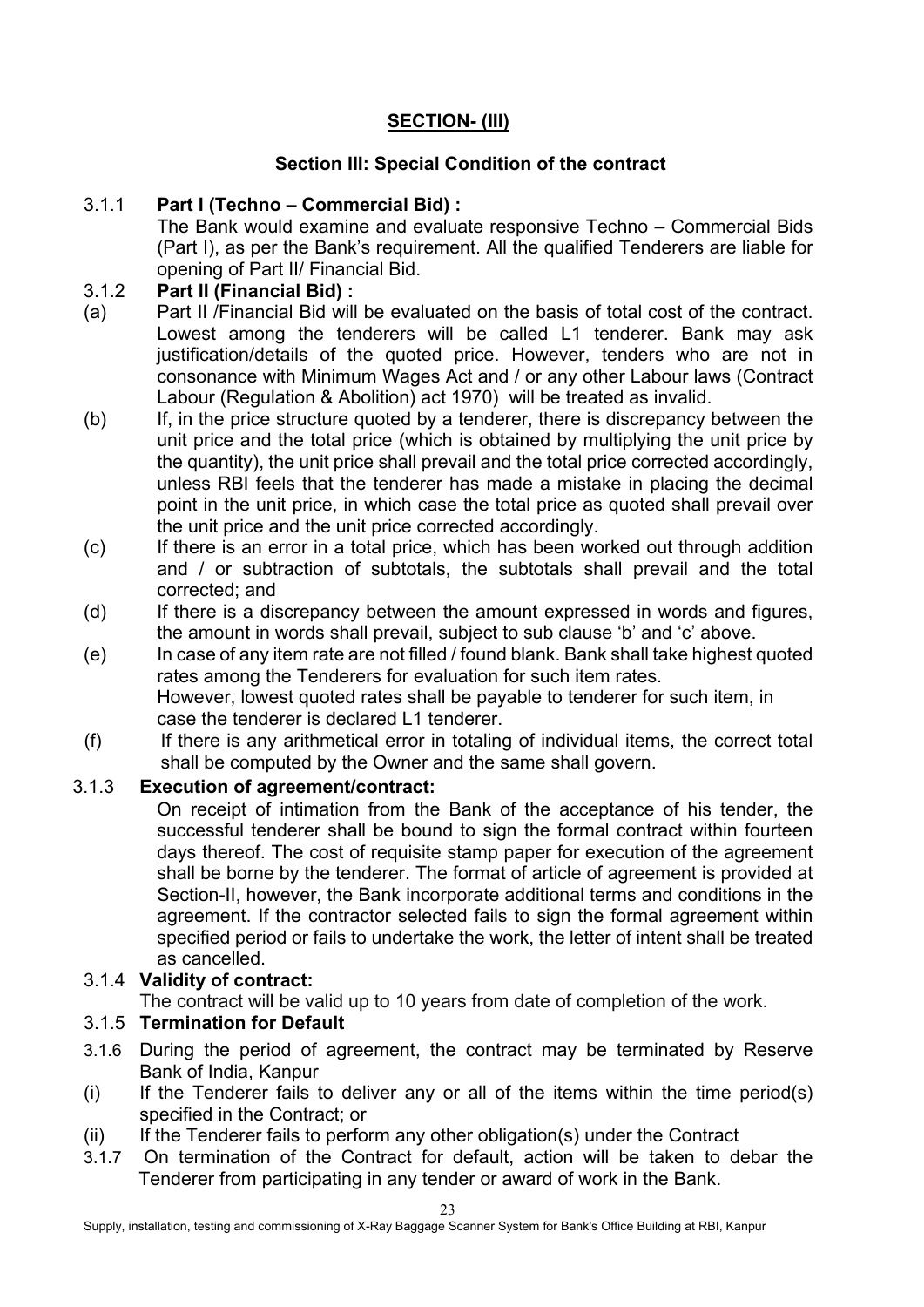3.1.8 In such a situation the Contractor shall not be entitled for any compensation.

#### 3.2 **Termination for Insolvency:**

The Bank may at any time terminate the Contract by giving written notice to the Tenderer, without compensation to the Tenderer, if the Tenderer becomes bankrupt or otherwise insolvent, provided that such termination will not prejudice or affect any right of action or remedy which has accrued or will accrue thereafter to the Bank.

#### 3.3 **Termination of Contracts by the Tenderer**

If payment of the amount payable by the Bank under certificate shall be in arrears and unpaid for thirty days after notice in writing requiring payment of the amount as aforesaid shall have been given by the Tenderer/Tenderer to the Bank, or if the Bank interferes with or obstructs the issue of any such certificate, or if the Bank repudiates the Contract without any reason, or if the works be stopped for three months under the order of the Bank's Engineer or the Bank or by any injunction or other order of any Court of Law, then and in any of the said cases, the Tenderer shall be at liberty to determine the Contract by notice in writing to the Bank and he shall be entitled to recover from the Bank, payment for all works executed and for any loss he may sustain upon any plant or materials supplied or purchased or prepared for the purpose of the Contract.

#### **3.4 EMD To Be Submitted By The Tenderers**

Intending tenderers shall pay as earnest money a sum of Rs. 48,380/- by way of NEFT to Reserve Bank of India, Kanpur or by a Demand Draft in favour of Reserve Bank of India payable at Kanpur or by a Bank Guarantee from any scheduled Bank as per [Annexure I.](#page-64-0)

#### 3.5 **Security Deposit during execution of work**

On receipt of intimation from the Employer of the acceptance of his/their tender, the successful tenderer shall be bound to implement the contract and deposit Performance Bank Guarantee (PBG) before commencement of work, issued by a scheduled bank, for 5% of the contract value (see [Annexure- II\)](#page-66-0), valid till the date of virtual completion of the work. In case of any delay in submission of the PBG, penalty will be deducted from the bills of the contractor at Bank rate. The successful tenderer shall sign an agreement in accordance with the draft agreement and the Schedule of Conditions but the written acceptance by the Reserve Bank of India of tender will constitute a binding contract between the Reserve Bank of India and the person so tendering, whether such formal agreement is or is not subsequently executed.

#### 3.6 **Bank Guarantee towards security deposit for defect liability period and committed CAMC period**

d. Within 10 days from the date of completion of the works, the tenderers shall furnish an amount equal to 20% (twenty percent) of the contract value\* for the work in the form of Performance Bank Guarantee (PBG) from any scheduled Bank in the form prescribed by the Bank as per [Annexure II,](#page-66-0) towards security deposit for the due fulfilment of the terms and obligations the DLP and CAMC contract. This PBG for 20% contract value should be initially valid for a period of FIVE(5) years i.e. (one year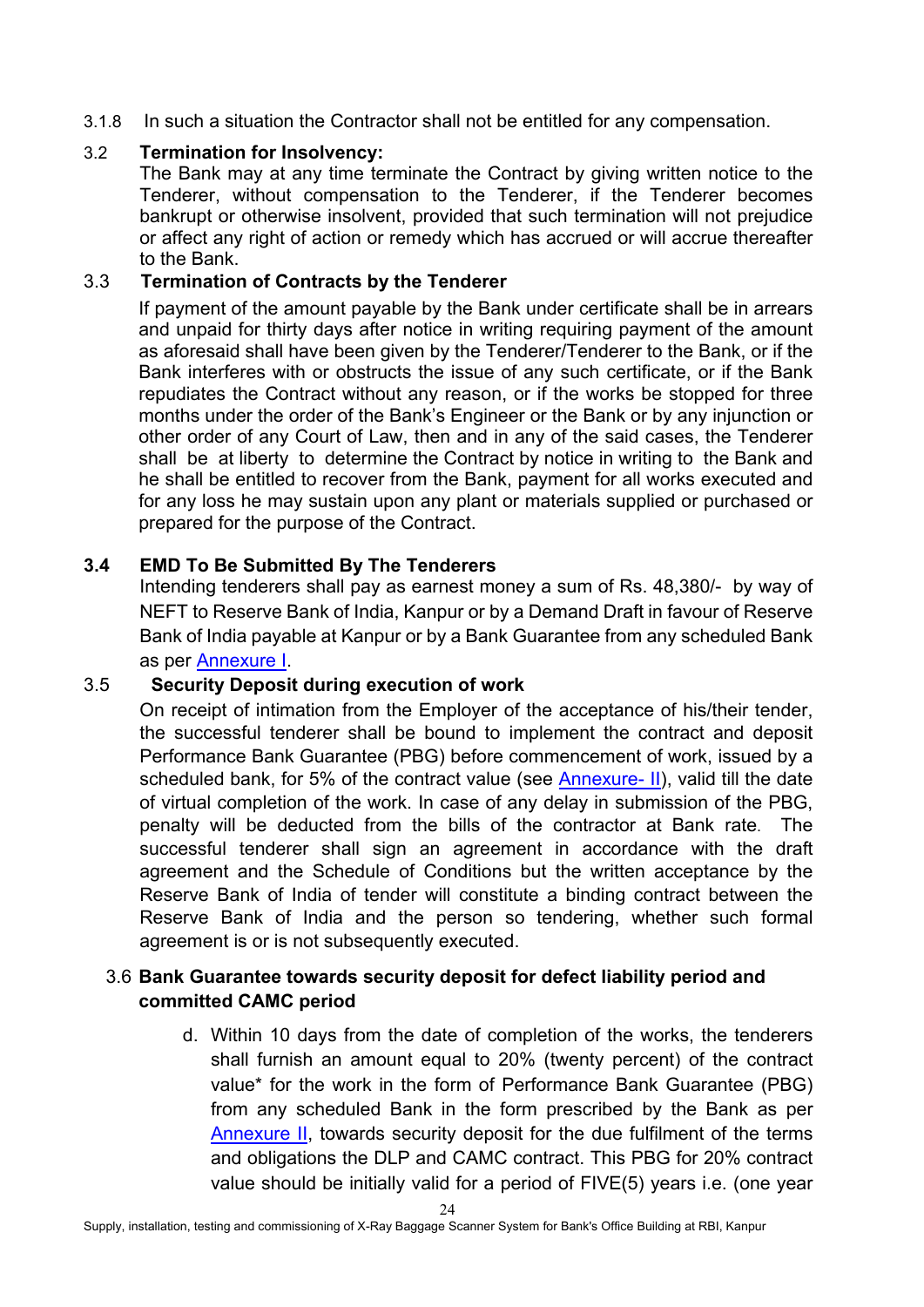DLP plus four years AMC). In case of any delay in submission of the PBG, penalty will be deducted from the bills of the contractor at Bank rate.

- e. After Completion of five years (one year DLP and four years AMC), the Bank Guarantee submitted above shall be further extended / renewed for a reduced amount equal to 10% (ten percent) of the contract value for due fulfilment of the contract conditions for a further period of five(5) years thereafter. The Renewed Bank Guarantee should be submitted at least thirty days before expiry of above referred BG of 20 % amount. In case of failure on the part of firm to submit the renewed BG, initial 20 % BG will be invoked without any notice to the firm.
- f. The Bank reserve the right to enforce the Bank Guarantee in case of unsatisfactory performance of the terms, conditions of the DLP and CAMC set out in the tender at any time during the currency of committed period of TEN (10) years (One year DLP and 9 years CAMC).

\*Contract Value means cost of capital equipment excluding buyback amount of old equipment and AMC charges.

- 3.7 All compensation / penalties / damages or other sums of money payable by the Contractor to the Bank under the terms of this Contract for completion period, defect liability and AMC period may be deducted from the security deposit, if the amount so permits unless the contractor deposits such amounts in cash within ten days of issue of demand notice by the Bank.
- 3.8 The tenderers shall furnish full details of all such similar works carried out by them during the last 05 years, as per the Performa included in this tender. The Bank will inspect one or all the works and satisfy itself about the performance of the installed equipment including the quality and reliability of the service rendered before opening Part II of the tenders. Thereafter, the Bank at its discretion will consider or reject any or all the tenders without assigning any reason thereof.
- 3.9 The Contractor shall carry out all the work strictly in accordance with drawings, details and instructions of the Bank's Engineer.
- 3.10 The rates quoted shall be firm and shall not be subjected to variations in exchange rate, rate of taxes, duties, levies or variation in labour rates. The rates shall be quoted for complete work, i.e. supply, installation, testing and commissioning of the equipment and shall include charges for all taxes, duties, levies, consumable, labour, transport, insurance for transit, storage as also workmen compensation & 3rd party liability policies, erection etc. including GST at the specified site till the work is finally handed over to the Bank. No concessional form for any taxes, duties and levies will be issued by the Bank. Similarly no import license will be issued by the Bank. Equipment, if required to be imported shall be arranged to be imported against the contractors own import license. All payments will be made at Kanpur and will be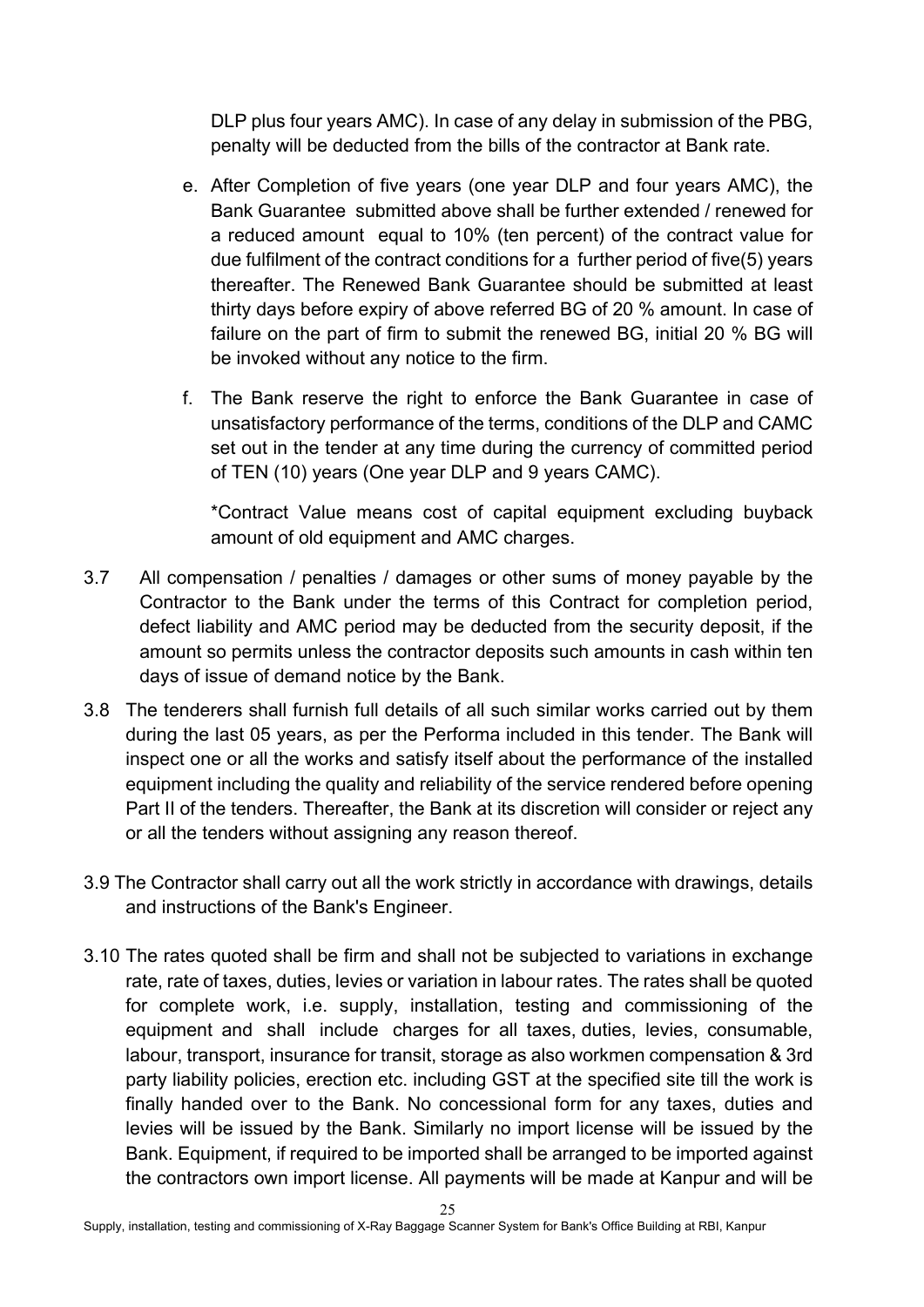in Indian rupees only. The tenderers are advised to include the GST in the quoted amount.

- 3.11 Tenderers are advised to quote strictly as per BOQ. The schedule of quantities is based on probable quantities. The Contractor should note that unless otherwise stated the tender is strictly on item rate basis and his attention is drawn to the fact that rates for each and every item should be correct, workable and self-supporting. The quantities in the Schedule of Quantities approximately indicate the total extent of work but may vary to any extent and may even be omitted depending upon the site conditions and requirements solely at the discretion of the Bank thus altering the aggregate value of the Contract. No claim shall be entertained on this account.
- 3.12 As regards make of equipment acceptable to the Bank the tenderers are advised to refer to "Section V – Technical Specification Approvals" and to the list of approved make of materials/equipments. The tenderer are advised to quote for the make out of the approved list, conforming to the specification and which is most economical. The tenderers are advised not to quote with alternative equipments. The tender shall be accompanied by leaflets/literatures giving complete technical & constructional details along with list of make of components of the equipment offered.
- 3.13. The tenderer must obtain for himself on his own responsibility and at his own expenses all the information which may be necessary for the purpose of making a tender and for entering into a contract and must examine the Drawings and must inspect the site of the work and acquaint himself with all local conditions, means of access to the work, nature of the work and all matters pertaining thereto.
- 3.14. Evaluation of tenders:
	- Tenders will be evaluated on the basis of capital cost of the system and taking into account the effect of rates quoted for Comprehensive Annual Maintenance Contract (CAMC) for a period of 09 years after the expiry of one year of defect liability / guarantee period.
	- Tendered offers shall be evaluated on the basis of the Total Cost of Ownership (TCO) of owning the X- Ray Baggage Scanner System having 10 years of useful service life. The said NPV shall comprise:

| <b>S. No.</b> | <b>Description</b>                                                                                                                                                                                                       | <b>Value</b> |
|---------------|--------------------------------------------------------------------------------------------------------------------------------------------------------------------------------------------------------------------------|--------------|
|               | Capital Cost of X- Ray Baggage Scanner Systems                                                                                                                                                                           | Α            |
| 2.            | Rate for Comprehensive Annual Maintenance Contract<br>(CAMC)                                                                                                                                                             | B            |
| 3.            | Multiplying factor for arriving the present value of the<br>future CAMC Payments with the following Assumptions.<br>Discount factor: 8%<br>$\bullet$<br>• Escalation : 5%<br>• Periodicity of CAMC Payment : Half yearly | MF           |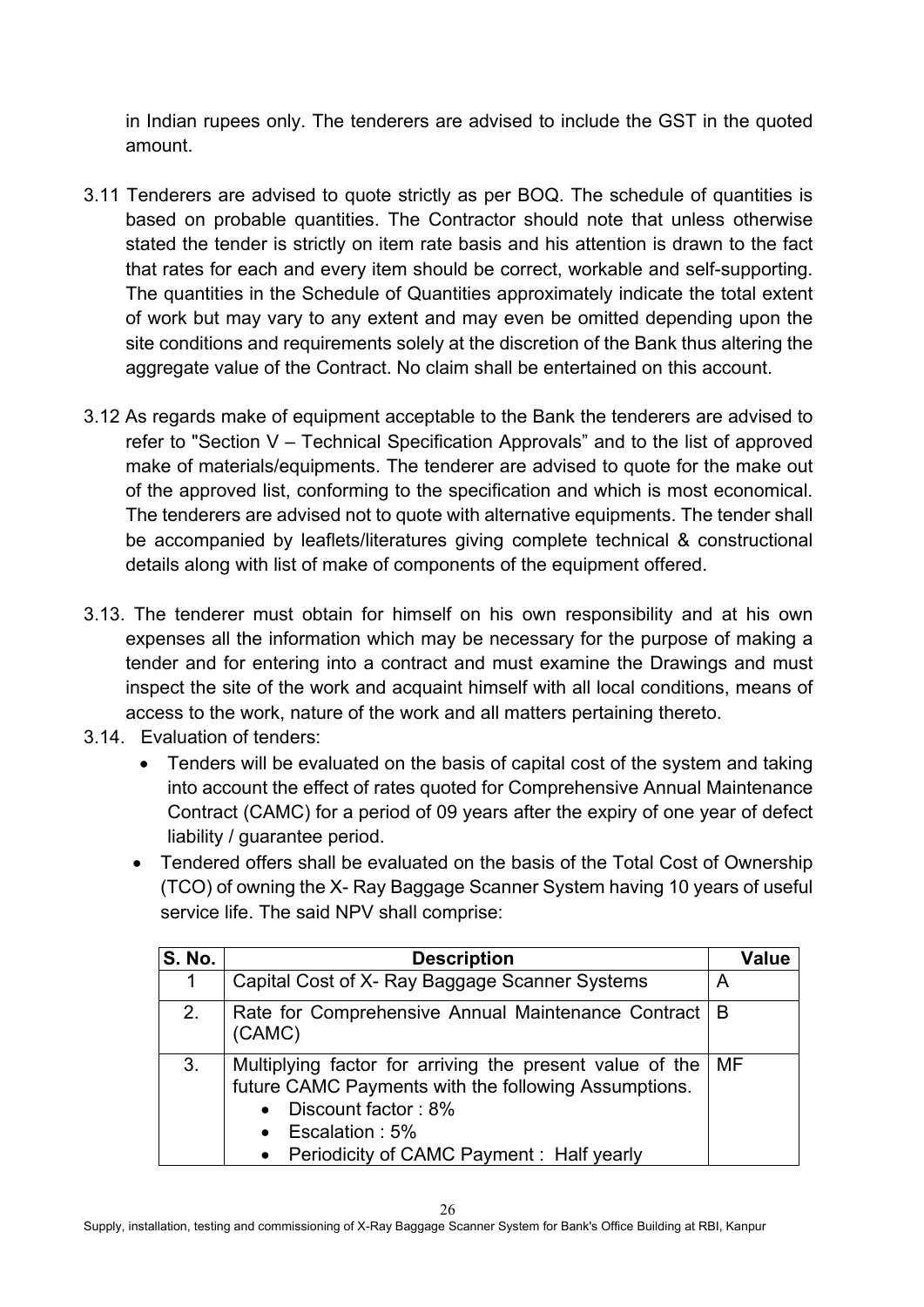| • Defect Liability Period: One year from Handing<br>over of the system |  |
|------------------------------------------------------------------------|--|
| • Minimum Period of CAMC : 9 years                                     |  |

Therefore the  $TCO = A + B^*MF$  (MF = 7.05)

Note:

- The total cost of ownership (TCO) shall be worked out as above. The bidder, who quotes the lowest total cost of ownership for the work, shall be considered the lowest bidder.
- Minimum Base Rates for Comprehensive AMC: In case, the tenderer quotes the rates for comprehensive AMC lower than the following rates, then the following rates of AMC will be considered for calculation of Total Cost of Ownership. For Comprehensive AMC – 5% (Five) of the quoted capital cost (Excluding Buyback)

Note: Notwithstanding the above, the Bank shall pay only the quoted rate of the AMC during the currency of the committed contract period subject only to escalation formulae indicated in the tender

## 3.15 **Scope of work during Warranty and Comprehensive Annual Maintenance Contract Period:**

The equipment supplied shall be guaranteed against all types of defects for at least a period of one year from the date of handing over of the equipment to the Bank. Any defects in the system/sub-assemblies found within the guarantee period shall be rectified/replaced by the tenderer free of cost. During this period, servicing at not less than FOUR servicing and attending to ANY NUMBER of breakdown calls, as prescribed by the manufacturer and as mutually agreed to, shall be carried out free-of-cost. Tenderer shall also indicate the service facility they can offer at the place of installation and the telephone number & address of their service center.

The tenderers shall also quote their charges separately for Annual comprehensive maintenance service contract after the expiry of the guarantee period as per the scope. This rate for the service contract shall be valid for a period of 1 year after expiry of guarantee period and payment shall be made on half yearly basis on rendering satisfactory service.

The CAMC contract rate shall take into account he cost of all the spares, all materials including Conveyer belt etc, Man power and their insurance, including travel cost from the nearest service station etc. This being an emergency system, any fault in the system shall be rectified as per the rectification time given below failing which penalty shall be applied.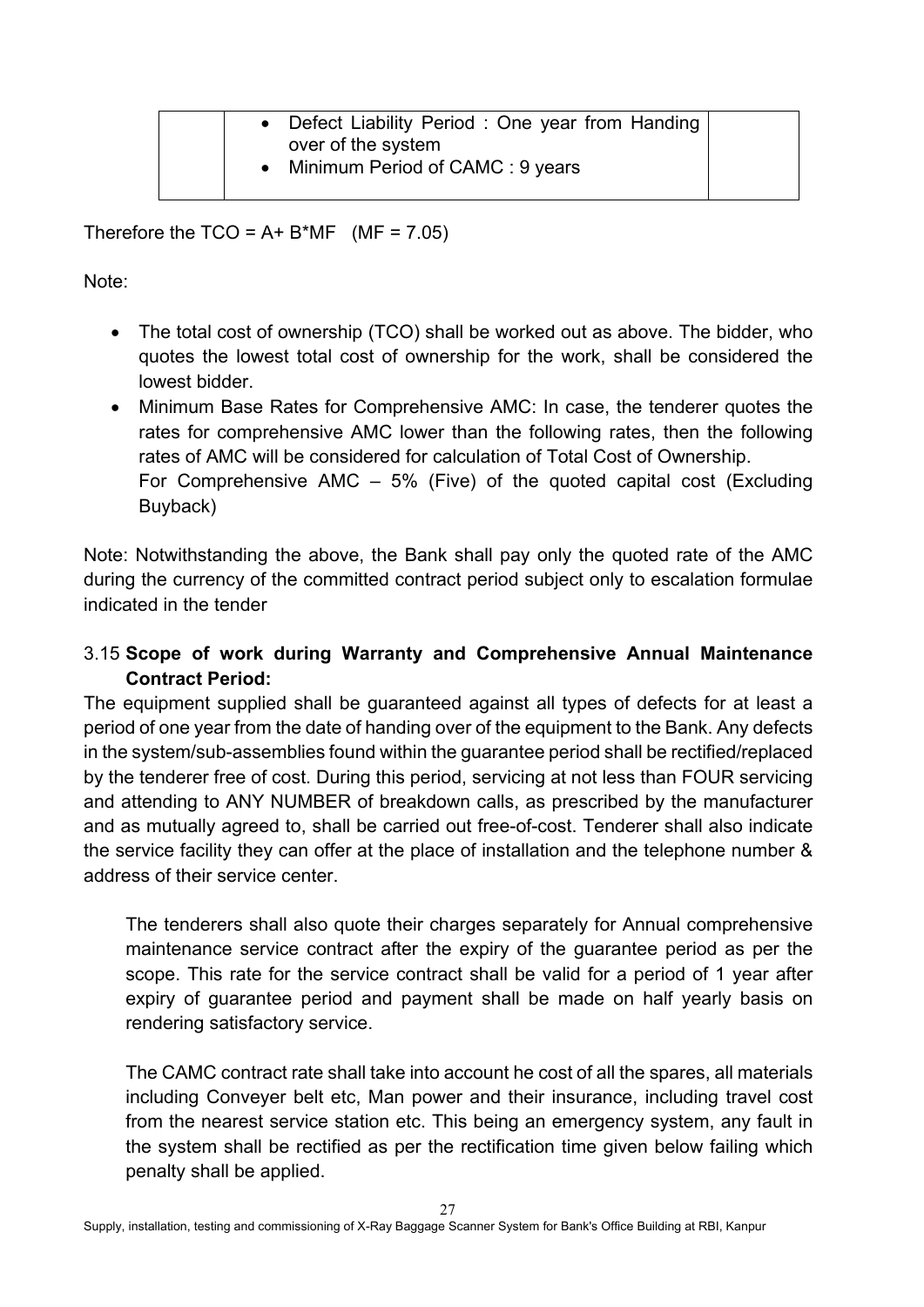|     |                                                                                                                                | <b>Rectification</b><br>time | <b>Penalty</b>    |
|-----|--------------------------------------------------------------------------------------------------------------------------------|------------------------------|-------------------|
| (а` | Any defects resulting in total 48 hours<br>failure of the system                                                               |                              | Rs.2500/- per day |
| (b) | Any defects in independent   48 hours<br>devices, components, cables<br>which may not result in total<br>failure of the system |                              | Rs.500/- per day  |

The tenderers shall indicate details such as the service center from which the proposed systems at Kanpur will be serviced, the staff strength at that center and the availability of spares for the system at that center. This Comprehensive Annual Maintenance Contract shall be renewed for an additional period of at least 8 years after the initial contract period valid till the end of two years (one year defect liability period and the one year initial contract period). While renewing the contract the new contract amount will be arrived at based on following formula.

AC = AP {10+65 x (EPIC/EPIP) + 25 x (CPIC/CPIP)} x 1/100

- AC The contract amount for the current year
- AP The contract amount for the previous year
- EPIC Wholesale Price Index for Electrical Apparatus, appliances& parts 6 months prior to the commencement date of contract for the current year
- EPIP Wholesale Price Index for Electrical Apparatus, appliances& parts 6 months prior to the commencement date of contract for the previous year
- CPIC Consumer Price Index for Industrial Workers (All India Average) 6 months prior to the commencement date of contract for the current year
- CPIP Consumer Price Index for Industrial Workers (All India Average) 6 months prior to the commencement date of contract for the previous year
- 3.16 The tenderer should impart training to the Bank's staff for a period not less than one week on the system before handing over of the system without any charge to the Bank.

## **3.17 Insurance**

The contractor shall take all insurances at his cost to cover all kinds of risks till handing over the X-ray baggage scanner system to the Bank**, in the joint name of the Bank and the contractor, the Bank's name being the first** before commencement of work and it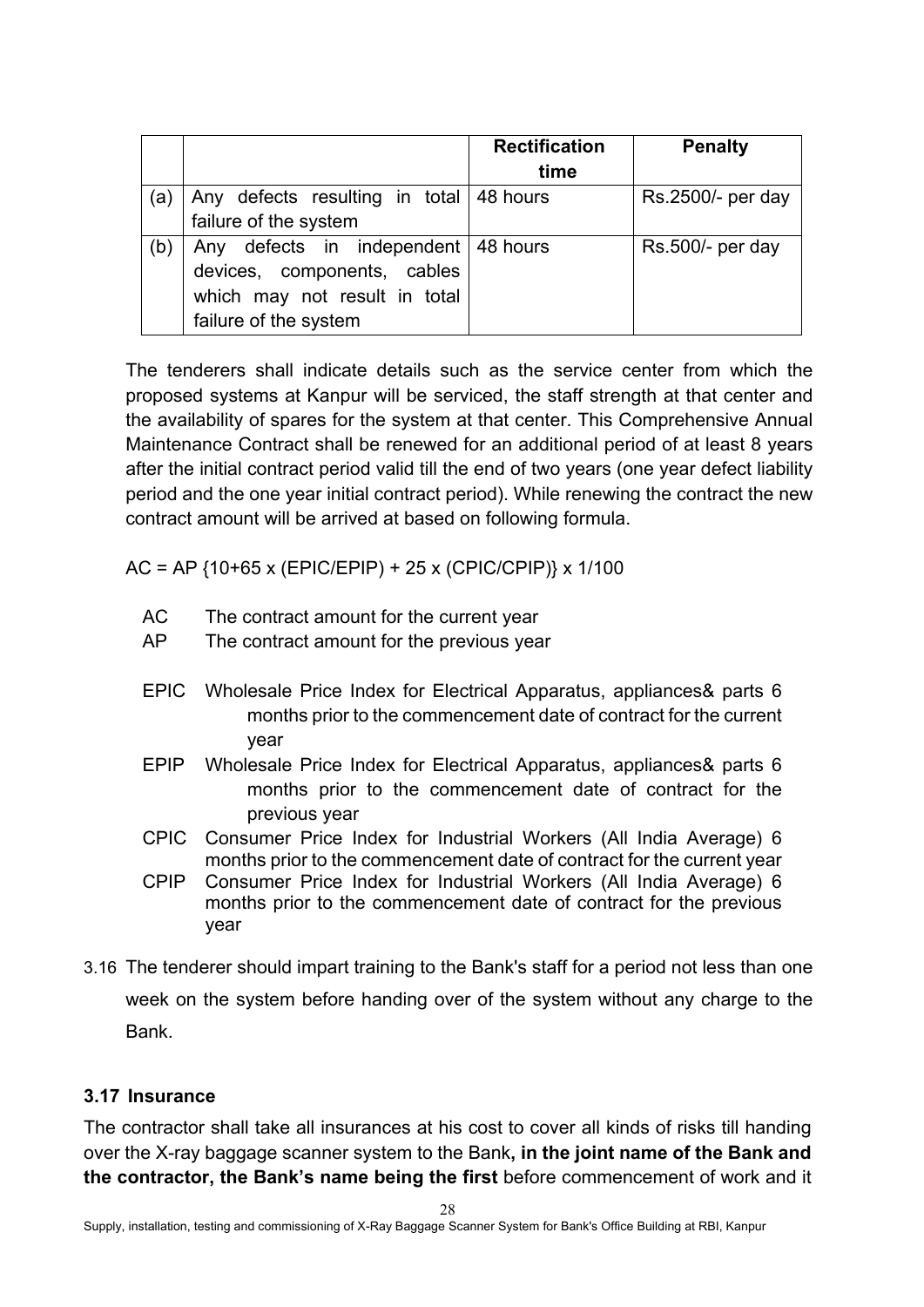shall cover the following risks:

- Contractors all risk (CAR) insurance inclusive of Storage, erection testing and commissioning policy for the full contract value including fire risk.
- Workmen compensation policy for the employees of the contractor at site.
- Third party liability policy for a total of Rs.10 lakh and with a limit of Rs. 2.50 lakh per accident.
- 3.18 The tender shall be accompanied by leaflets/literatures giving complete technical & constructional details, makes of components of the equipment offered. Tenderers are advised to visit the site of installations and acquaint themselves of the site conditions before tendering. Tenderers should be specific and offer comments only if their system differs from the Bank's detailed specifications/ features in any manner. A write up of working of the system as a whole and the individual components shall also be enclosed. The successful tenderer, on completion of the work, shall furnish three sets of schematic and layout drawings and maintenance manuals.
- 3.19 Time allowed for carrying out the work as mentioned in the Memorandum shall be strictly observed by the Contractor and it shall be reckoned from the 10th day after written order to commence the work is issued. The work shall throughout the stipulated period of the Contract be proceeded with all due diligence and if the Contractor fails to complete the work within the specified period he shall be liable to pay compensation. The tenderer shall before commencing work prepare a detailed work program which shall be approved by the Bank's Engineer.
- 3.20. The Contractor shall not be entitled to any compensation for any loss suffered by him on account of delays in commencing or executing of the work, whatever the cause of delays may be, including delays arising out of modifications to the work entrusted to him or in any sub-contract connected therewith or delays in awarding contracts for other trades of the project or in commencement or completion of such works or in procuring Government controlled or other building materials or in obtaining water and power connections for construction purposes or for any other reason whatsoever and the Employer shall not be liable for any claim in respect thereof. The Employer does not accept liability for any sum besides the tender amount, subject to such variations as are provided for herein.
	- 3.21. The successful tenderer is bound to carry out any items of work necessary for the completion of the job even though such items are not included in the quantities and rates. Schedule of instructions in respect of such additional items and their quantities will be issued in writing by the Architect with the prior consent in writing of the Employer.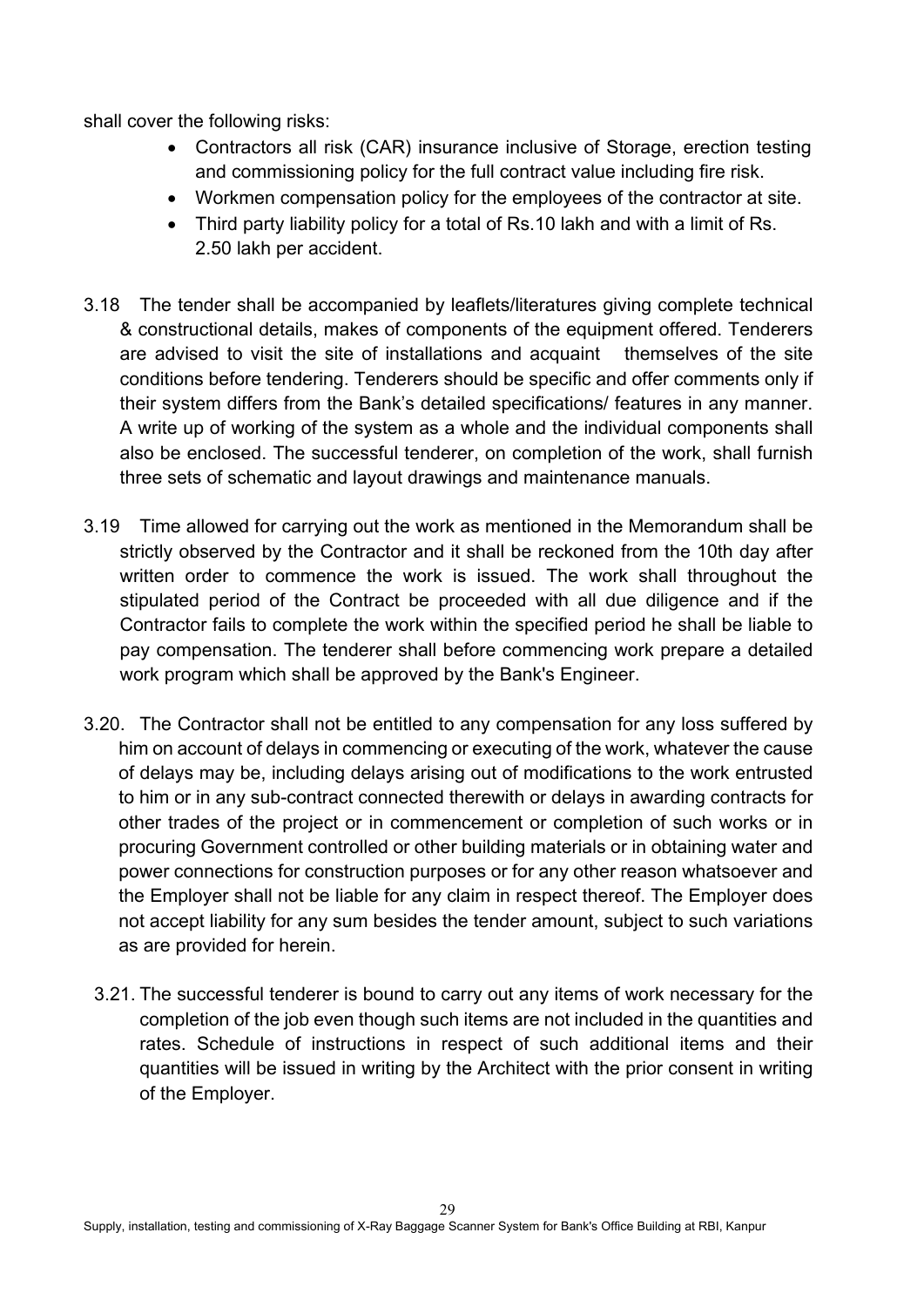- 3.22. The successful tenderer must co-operate with the other contractors appointed by the Employer so that the work shall proceed smoothly with the least possible delay and to the satisfaction of the Employer.
- 3.23. The Contractor must bear in mind that all the work shall be carried out strictly in accordance with Specifications made by the Architects and also in compliance of the requirements of the local public authorities and to the requirements of the Indian Electricity Rules and no deviation on any account will be permitted.
- 3.24 Before dispatching the equipment to site, the equipment may be inspected by the Bank's Engineer at the manufacturer's site and then cleared for shipment. The contractor shall at his own expense, offer to the Inspector all reasonable facilities as may be necessary for satisfying himself, that the equipment/execution of work is being and/or have been manufactured/executed in accordance with specifications laid down in the particular specifications attached to this tender documents. The Bank's Engineer shall have full and free access at any time during the execution of the contract to the Contractor's works or site in case of execution of work for the purpose aforesaid, and he may require the contractor to make arrangements for inspection or work or any part thereof or any material at his premises or at any other place specified by the Bank's Engineer and if the contractor has been permitted to employ the service of a sub-contractor, reserve to the Bank's Engineer a similar right.

This will however, not in any way absolve the contractor of his responsibility about proper performance of the system/components after erection & commissioning at the designated site.

- 3.25 Cost of Inspection:- The contractor shall provide, without any extra charge, all materials, tools, labour and assistance of every kind which the Bank's Engineer may demand of him for any test/inspection and examination which he shall require to be so made on the contractor's premises and shall bear and pay all costs attendant thereon. However, cost of traveling, boarding and lodging, of Bank's Engineer (s) to the site of inspection shall be borne by the Bank.
- 3.26 Method of Testing:- The Bank's Engineer shall have the right to put all the equipment and materials forming part of the same or any part thereof to such tests as he may think fit and proper. The contractor shall not be entitled to object on any ground whatsoever to the method of testing adopted by the Inspector.
- 3.27 Inspector Authority to certify performance: The Bank's Engineer shall have the power:
	- a) Before any equipment or part thereof are submitted for inspection to certify that they or any portion thereof are not in accordance with the contract owing to adoption of any unsatisfactory method of manufacture;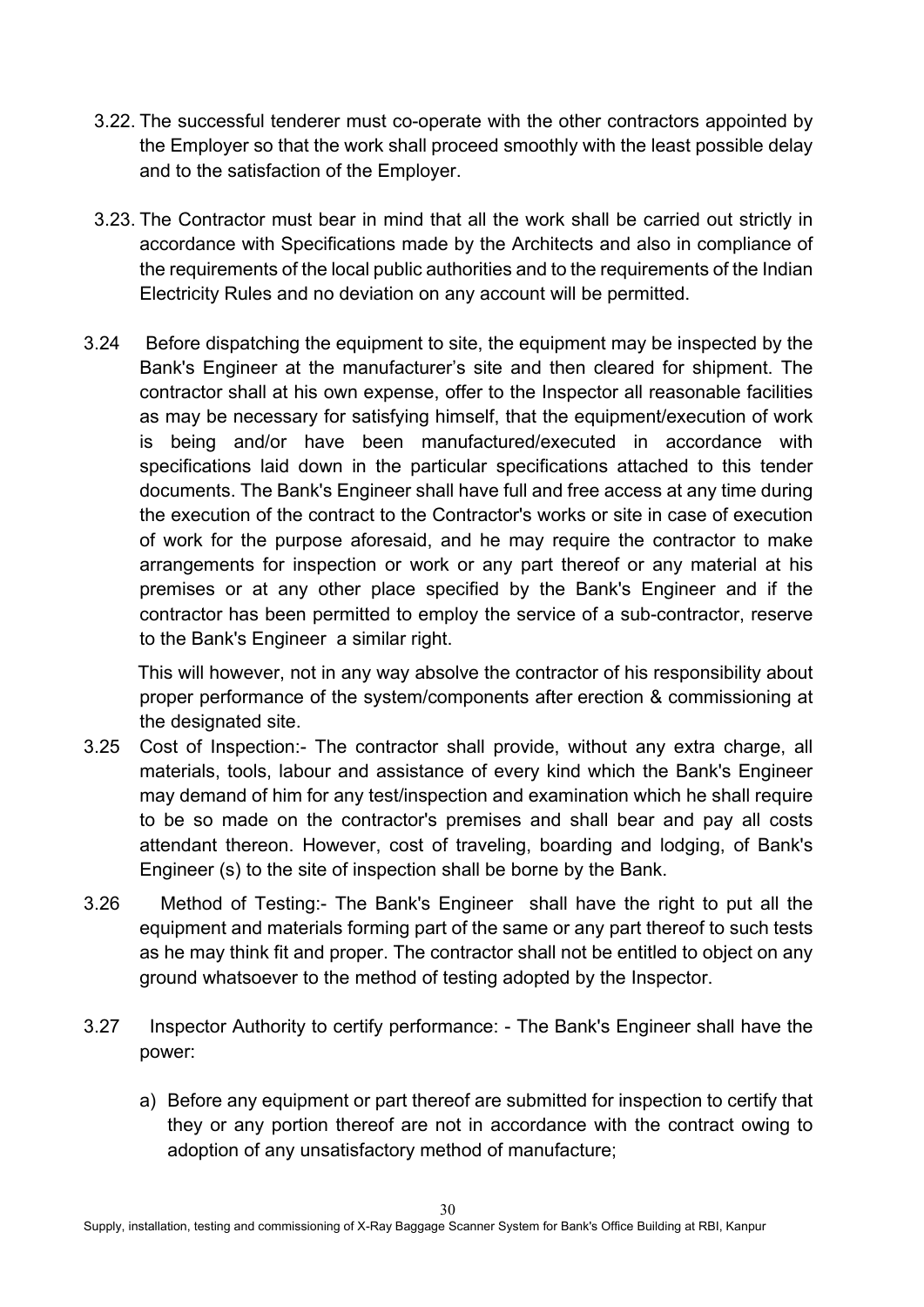- b) To reject any equipment or parts submitted as not being in accordance with the specification;
- c) To reject the whole of the equipment tendered for inspection, if after inspection of such portion thereof as he may in his discretion think fit, he is satisfied that the same is unsatisfactory; and
- d) To mark the rejected equipment or parts with a rejection mark so that it may easily be identified if re-submitted.
- 3.28 Consequence of rejection: If on the equipment or the equipment or its part thereof, being rejected by the Bank's Engineer the contractor fails to make satisfactory supplies or rectify the faulty work thus executed within the stipulated period of delivery/completion period, the Bank shall be at liberty to:
	- i) Allow the contractor to re-submit the equipment or parts in replacement of those rejected, within a time to be specified, the contractor bearing the cost of freight if any, on such replacement without being entitled to any extra payments on that account; or
	- ii) Purchase/execute or authorize the purchase/execution of quantity/work of the equipment or parts rejected or others of a similar description (when equipment or parts exactly complying with specifications are not in the opinion of the Bank which shall be final, readily available) to the contractor at his risk and cost and without affecting the contractor's liability as regards supply under the contract; or
	- iii) Cancel the contract and purchase/execute or authorize the purchase/execution of the equipment or others of a similar description (when equipment or parts exactly complying with specifications are not in the opinion of the Bank, which shall be final, readily available) at the risk and cost of the contractor. In the event of action being taken under such clause (b) above or this clause the provision of delivery clause apply as far as applicable.
- 3.29 Bank's Engineer decision as to rejection final : The Bank's Engineer 's decision as regards the rejection shall be final and binding on the contractor subject to contractor's appeal.
- **3.30** The following terms of payment shall be applicable to this contract:
	- 60 % of the quoted supply rate pro-rata against delivery of materials after checking at site,
	- 20 % of the quoted rate on completion of erection, testing, commissioning and handing over the system.
	- 20 % of the quoted rates on submission of the Performance Bank Guarantee of equal amount initially valid for 05 years from the date of handing over the system to Bank.
- 3.31 Time shall be considered as an important aspect of this Contract. The entire work shall be completed within 03(Three) months from the 10th day of date of work order; failing which liquidated damages at a rate of 0.25 % of the capital cost of the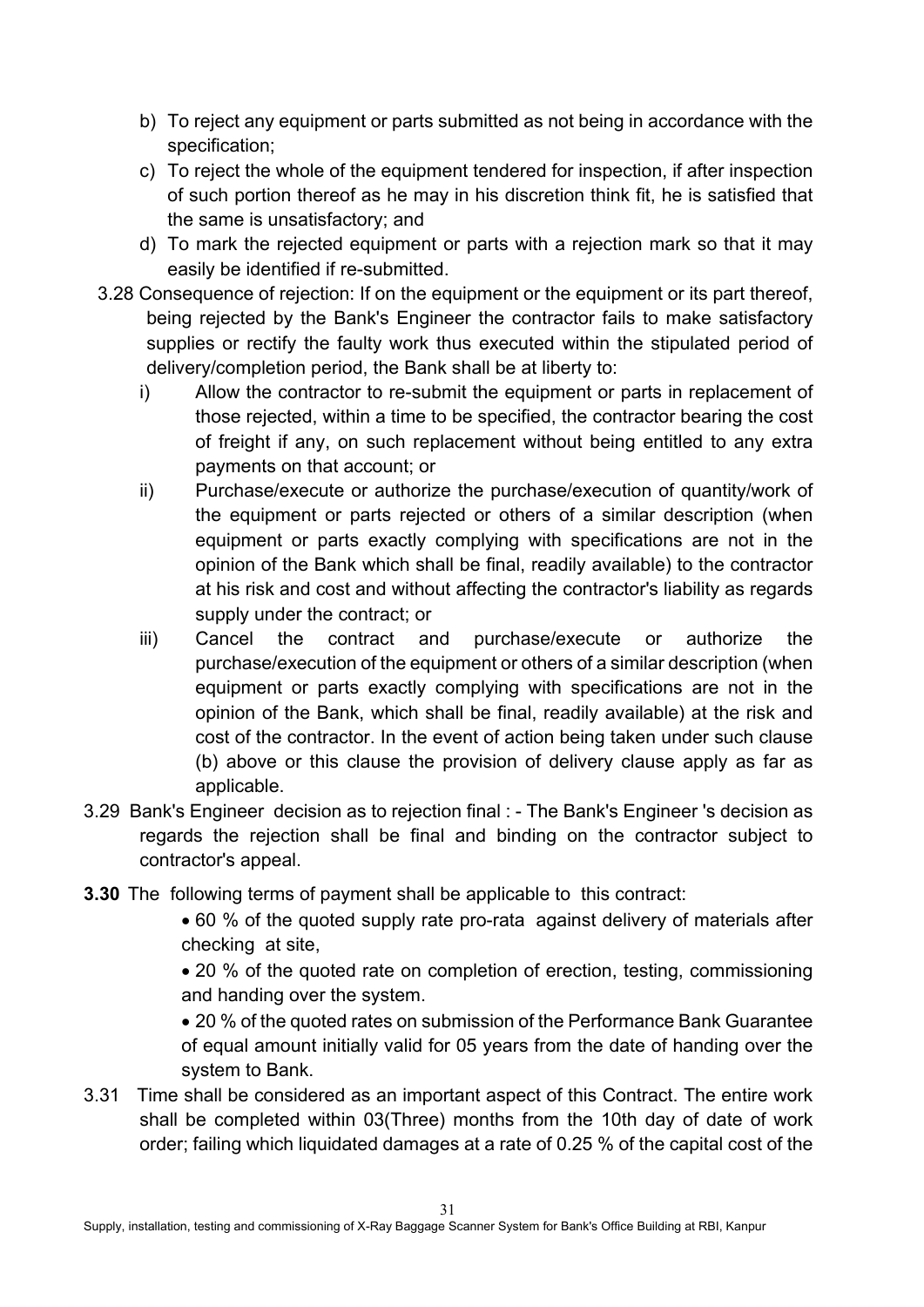work per week of delay beyond the stipulated period with an upper ceiling of 10% of the capital cost of the work, will be levied.

- 3.32 The successful tenderer shall execute an agreement with the Bank on stamped paper within fourteen days of receipt of letter of acceptance. However, the issue of letter of acceptance by the Bank shall be construed as a binding contract, as though such an agreement has been executed and all the terms and conditions shall apply on this contract.
- 3.33 The payment for the system will be made by Kanpur Office to which the system is supplied and installed. Any dispute arising out of this contract will also be sorted out within the jurisdiction of Kanpur.
- 3.34 The tenderer shall furnish the name and address of the Bankers with whom they normally Bank. They shall also furnish the name and addresses of their recent clients for whom they have carried out similar works/supplies in the recent past, along with full details like the cost and capacity of the system/machine supplied, the date of the supply etc.
- 3.35 The Bank reserves the right to accept or reject any or all the tenders either in full or in part without assigning any reasons thereof.
- 3.36 The Contractor shall strictly comply with the provision of safety code annexed hereto.

 I/We have understood all the above-mentioned conditions and they are acceptable to me/us.

3.37 Compliance with the Rule 144(xi) of GFR 2017 inserted vide Office Memorandum (OM) F. No. 6/18/2019-PPD dated July 23, 2020 issued by Public Procurement Division, Department of Expenditure, Ministry of Finance, Government of India, the Public Procurement Orders issued in furtherance thereto, and their subsequent revisions shall be mandatory. In this regard, Bidder shall submit a copy of Undertaking / Declaration / Certificate on their letter head duly sealed and signed by the authorized signatory in the format given at [Annexure IX.](#page-75-0)

 If the Undertaking / Declaration / Certificate submitted by the bidder is found to be false, his/her/its tender / work order will be immediately terminated, and legal action in accordance with law including forfeiting of Earnest Money Deposit / Performance Bank Guarantee / Security Deposit may be initiated and the Bank may also debar the bidder from participating in the tenders invited by the Bank in future.

Date: Name

Place: Signature of Tenderer **Designation** Seal of Firm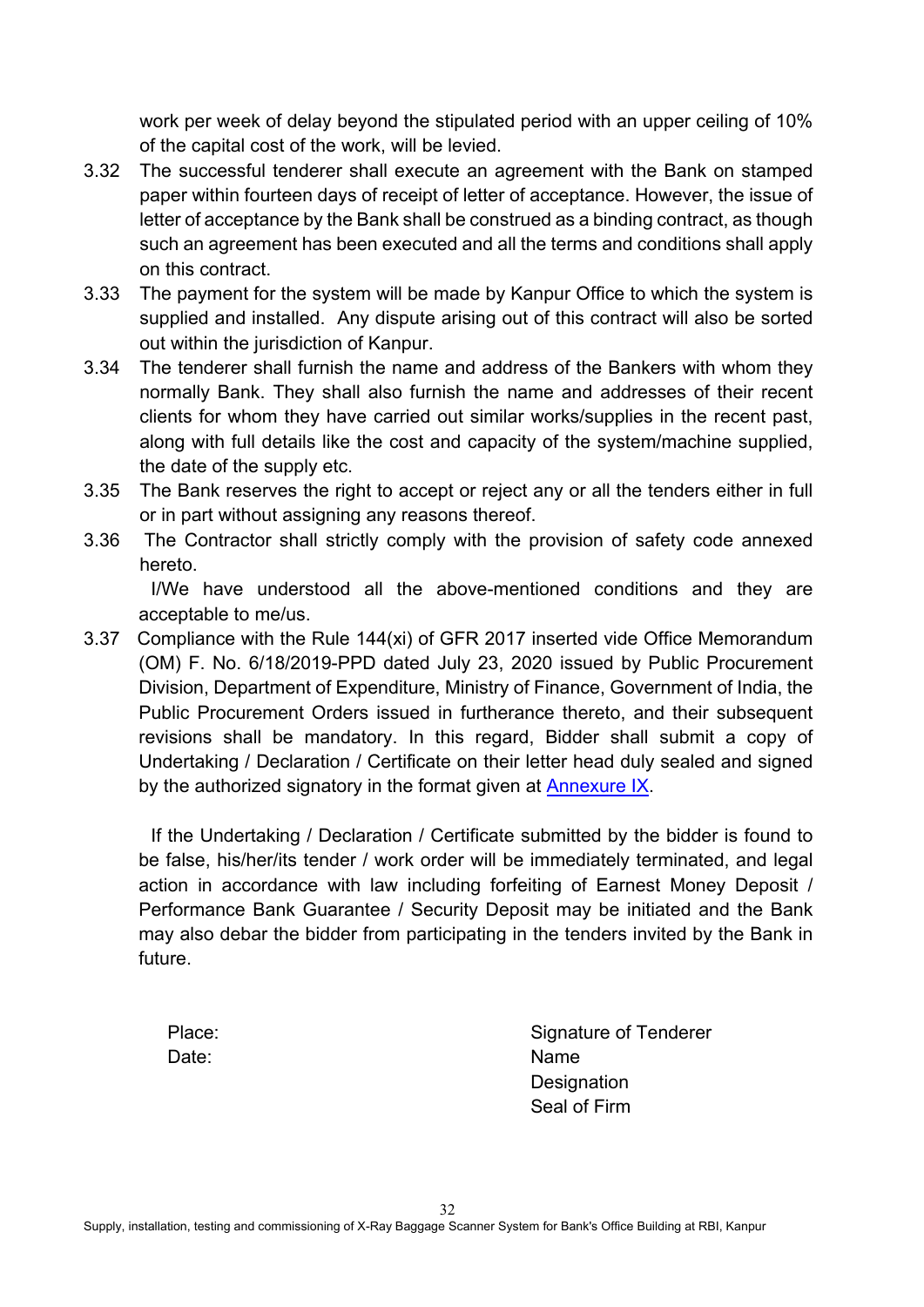## **SAFETY CODE**

- 1 There shall be maintained in a readily accessible place first aid appliances including adequate supply of sterilized dressings and cotton wool.
- 2 An injured person shall be taken to a public hospital without loss of time, in cases where the injury necessitates hospitalization.
- 3 Suitable and strong scaffolds should be provided for workmen for all works that cannot safely be done from ground.
- 4 No portable single ladder shall be over 8 meters in length. The width between the side rails shall not be less than 30cm. (clear) and the distance between two adjacent rungs shall not be more than 30 cm. When a ladder is used an extra mazdoor shall be engaged for holding the ladder.
- 5 The excavated material shall not be placed within 1.5 metres of the edge of the trench or half of the depth of trench whichever is more. All trenches and excavations shall be provided with necessary fencing and lighting.
- 6 Every opening in the floor of building or in a working platform shall be provided with suitable means to prevent the fall of persons or materials by providing suitable fencing or railing whose minimum height shall be one metre.
- 7 No floor, roof or other part of the structure shall be so overloaded with debris or materials as to render it unsafe.
- 8 Workers employed on mixing and handling materials such as asphalt, cement mortar, concrete and lime mortar shall be provided with protective footwear and rubber handgloves.
- 9 Those engaged in welding works shall be provided with welder's protective eye shields and gloves.
- 10 (i) No paint containing lead or lead products shall be used except in the form of paste or readymade paints.
	- (ii) Suitable facemasks should be supplied for use by the workers when the paint is applied in the form of spray or surface having lead paint is dry rubbed and scrapped.
- 11 Overalls shall be supplied by the Contractor to the painters and adequate facilities shall be provided to enable the working painters to wash during the periods of cessation of work.
- 12 Hoisting machines and tackle used in the works, including their attachments, anchorage and supports shall be in perfect condition.
- 13 The ropes used in hoisting or lowering material or as a means of suspension shall be of durable quality and adequate strength and free from defects.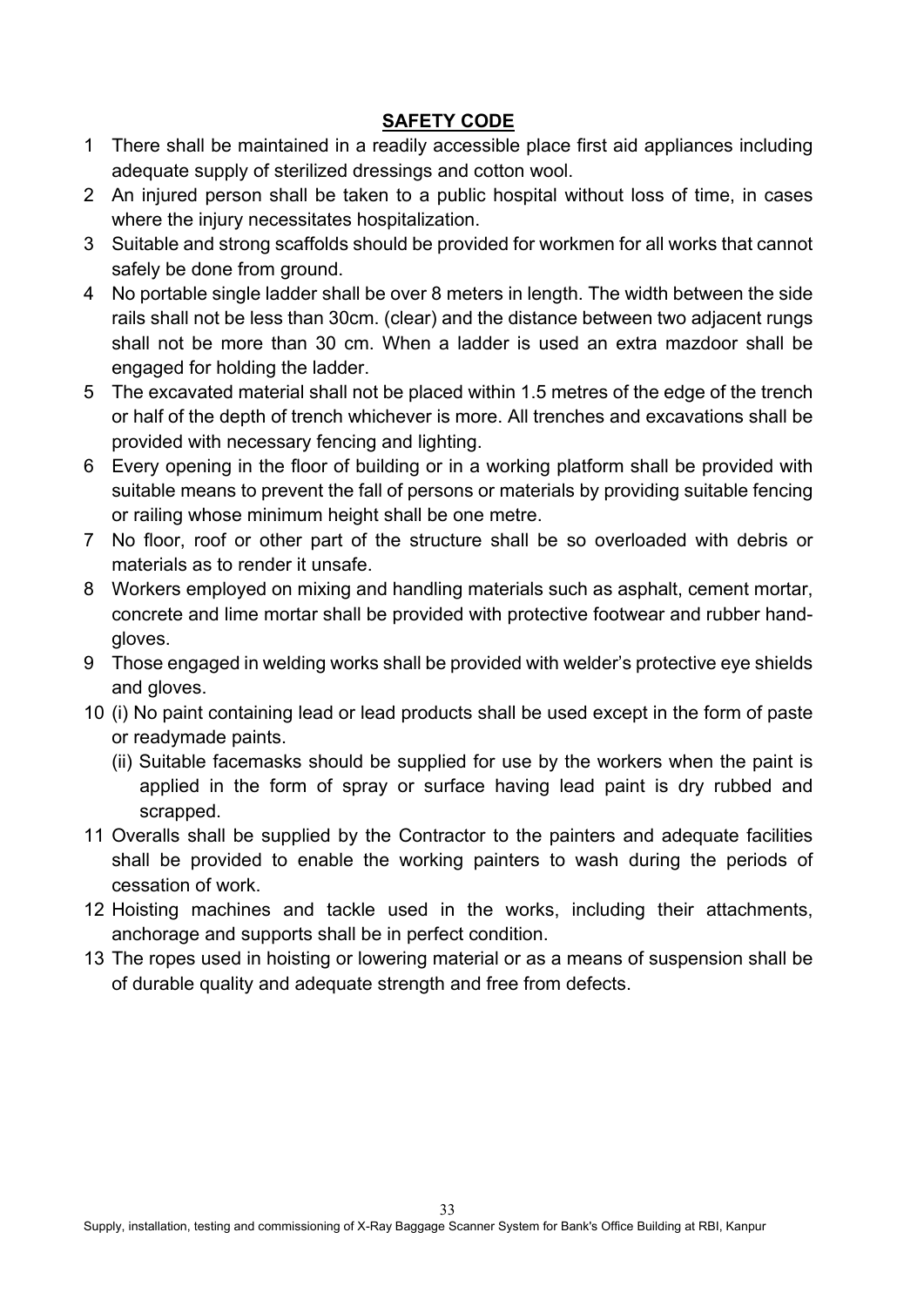# **SECTION- (IV)**

# **Conditions of contract - commercial**

## THE CONDITIONS HEREINBEFORE REFERRED TO

#### **4.1 Interpretation Clause**

4.1.1 In construing these conditions, the Specifications, Schedule of Quantities and Contract agreement, the following words shall have the meaning herein assigned to them except where the subject of context otherwise required.

(a) "Employer" shall mean the Reserve Bank of India and shall include its assigns and successors.

|  | (b) "Contractor" (i) in the case of partnership shall mean                         |         |  |  |  |
|--|------------------------------------------------------------------------------------|---------|--|--|--|
|  | trading as partners in the names and style of                                      |         |  |  |  |
|  | having a place of business<br>and                                                  | at at   |  |  |  |
|  | and shall include the partners for the time                                        |         |  |  |  |
|  | being of the said firm and legal representatives of a deceased partner (ii) in the |         |  |  |  |
|  |                                                                                    | trading |  |  |  |
|  | and shall<br>in the name and style of                                              |         |  |  |  |
|  | include his heirs, successors and legal representatives (iii) in the case of       |         |  |  |  |
|  | company shall mean example a company incorporated under                            |         |  |  |  |
|  | 19 and having its registered office at                                             |         |  |  |  |
|  | and shall include its successors and assigns                                       |         |  |  |  |

and shall include its successors and assigns.

- (c) "Site" shall mean the site of the Contract works including any building and erections thereon and any other land (inclusively) as aforesaid allotted by the Employer for the Contractor's use.
- (d) "This Contract" shall mean the Articles of Agreement, the Special Conditions, the Conditions, the Appendix, the Schedule of Quantities, Specifications, Drawings, work order etc. attached hereto and duly signed.
- (e) "Architect" shall mean Chief General Manager, Premises Department, Central office, Reserve Bank of India, Mumbai or his authorized representative/s.
- (f) Bank's Engineer : The term "Bank's Engineer" shall mean the person appointed and paid by the Employer to inspect the works. The Contractor shall afford the Bank's Engineer every facility and assistance for inspecting the works and materials, and for checking and measuring time and materials. Neither the Bank's Engineer nor any representative of the Bank shall have power to set out works or to revoke, alter, enlarge or relax any requirements of the Contract, or to sanction any day work, additions, alterations, deviations, or omissions, or any extra work whatever, except in so far as such authority may be specially conferred by a written order of the Bank's Engineer with the prior concurrence in writing of the Employer.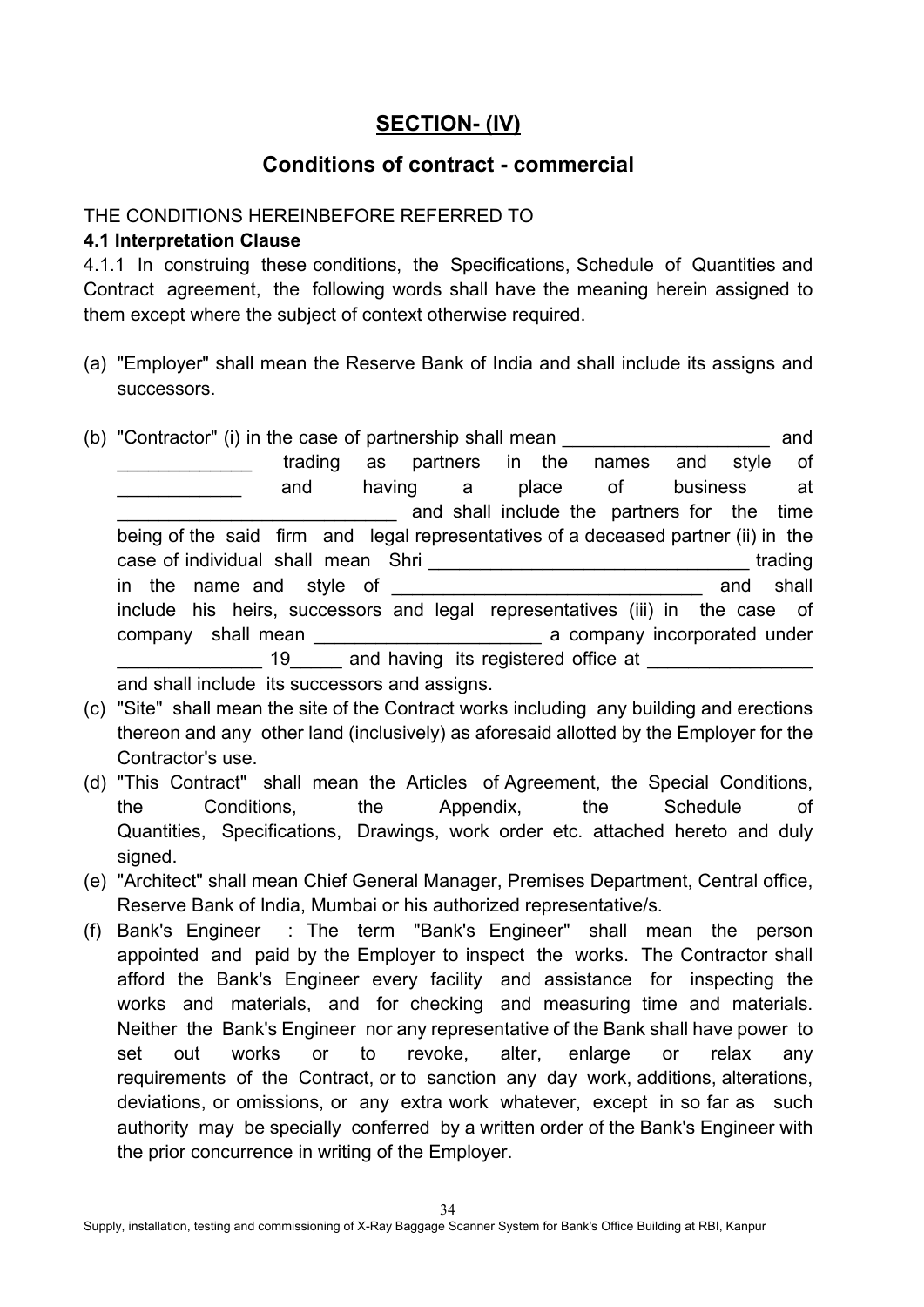The Bank's Engineer or any representative of the Bank shall have power to give notice to the Contractor or his representative of non-approval of any work or materials and such work shall be suspended or the use of such materials shall be discontinued. The work will, from time to time, be examined by the Bank's Engineer/Bank's representative but such examination shall not in any way exonerate the Contractor from the obligation to remedy any defects which may be found to exist at any stage of the works or after the same is completed. Subject to the limitation of this clause the Contractor shall take instructions only from the Bank's Engineer.

- (g) "Notice in Writing" or Written Notice shall mean a notice written, typed or printed characters sent (unless delivered personally or otherwise proved to have been received) by registered post to the last known private or business address or registered office and shall be deemed to have been received when in the ordinary course of post it would have been delivered.
- (h) "Act of Insolvency" shall mean any act of insolvency as defined by the Presidency Towns Insolvency Act or the Provincial Insolvency Act or any Act amending such original.
- (i) "Net Prices" if in arriving at the Contract amount the Contractor shall have added to or deducted from the total of the items in the tender any sum either as percentage or otherwise, than the net prices of any item in the tender shall be the sum arrived at by adding to or deducting from the actual figure appearing in the tender as the price of that item a similar percentage or proportionate sum provided always that in determining the percentage of proportion of the sum so added or deducted by the Contractor the total amount of any Prime Cost items and provisional sums of money shall be deducted from the total amount of the tender. The expression "Net rates" or "Net Prices" when used with reference to the Contract or accounts shall be held to mean rates or prices so arrived at.
- (j) "The Works" shall mean supplying, installing, testing, commissioning of X-ray baggage Scanner for Banks Main Office Building at Kanpur
- (k) Words imparting persons include firms and corporations. Words imparting the singular only also include the plural and vice versa, where the context requires.

## **4.2 Scope of Contract**

4.2.1 The Contractor shall carry out and complete the said work in every respect in accordance with this Contract and with the directions of and to the satisfaction of the Bank's Engineer. The Bank's Engineer may in his absolute discretion and from time to time issue further drawings and / or written instructions, details, directions, and explanations which are hereafter collectively referred to as "Bank's Engineer's Instructions" in regard to,

- (a) The variation or modification of the design, quality or quantity of works or the addition or omission or substitution of any work.
- (b) Any discrepancy in the drawings or between the Schedule of Quantities and/or Drawings and/or Specifications.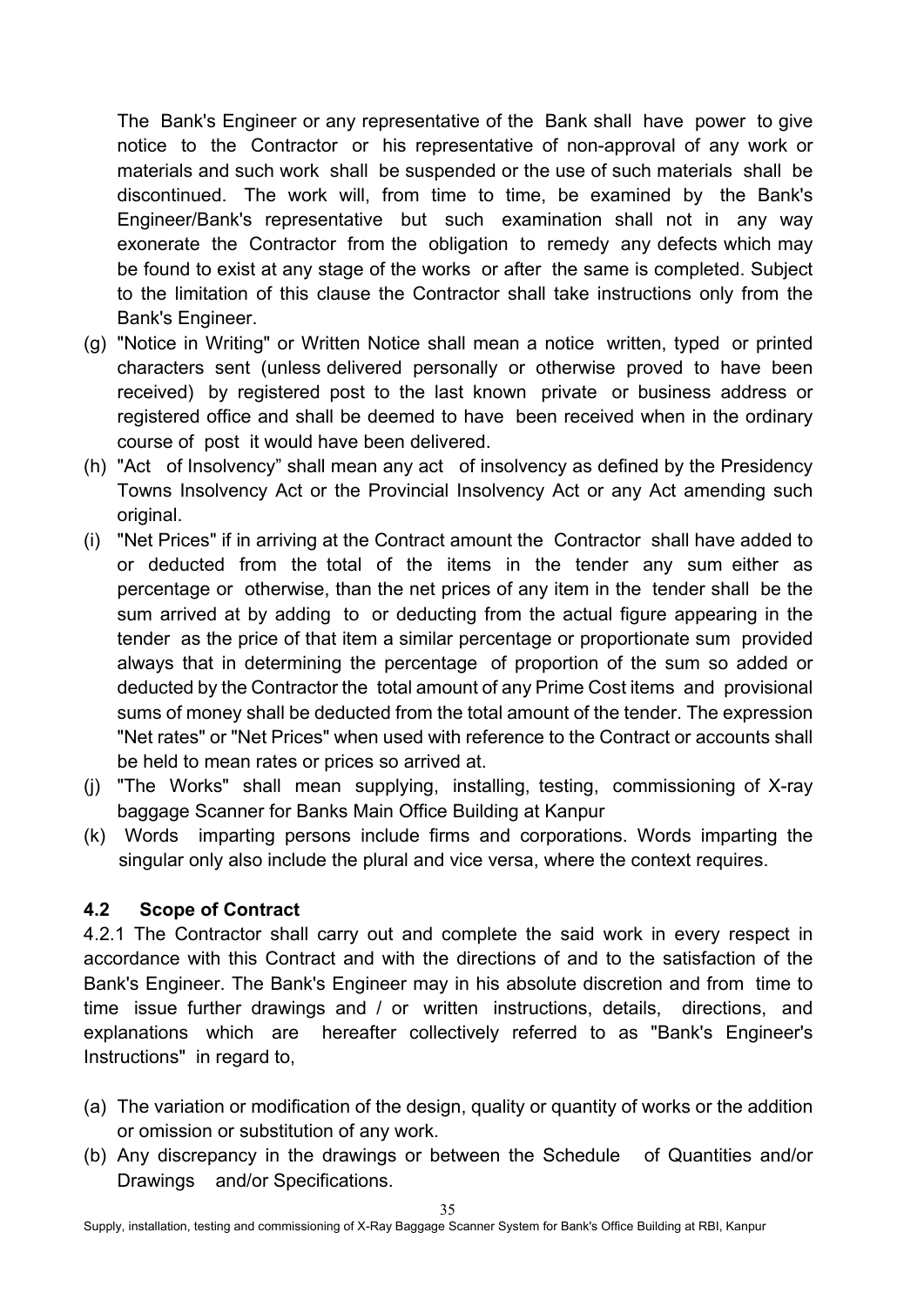- (c) The removal from the site of any materials brought thereon by the Contractor and the substitution of any other material therefor.
- (d) The removal and/or re-execution of any works executed by the Contractors.
- (e) The dismissal from the works of any persons employed thereupon.
- (f) The opening up for inspection of any work covered up.
- (g) The amending and making good of any defects under clause 4.19 hereof.

4.2.2 The Contractor shall forthwith comply with and duly execute any work comprised in such Bank's Engineer's Instructions provided always that verbal instructions, directions and explanations given to the Contractor or his representative upon the work by the Bank's Engineer shall, if involving a variation, be confirmed in writing by the Contractor within SEVEN days, and if not dissented from in writing within a further SEVEN days by the Bank's Engineer, such shall be deemed to be the Bank's Engineer's Instructions within the scope of Contract.

## **4.3 Variations to be approved by Employer:**

4.3.1 Notwithstanding anything herein contained, the Bank's Engineer or his representative shall not, without the prior concurrence in writing of the employer issue any instructions, verbal or in writing, which will result in the Employer having to pay the Contractor an additional sum and all instructions issued to the Contractor should forthwith be brought to the notice of the Employer. The Contractor shall submit a statement of variations giving quantity and rates duly supported by analysis of rates, vouchers, etc. The rates on scrutiny and final acceptance by the Employer shall form a supplementary agreement. The Employer shall not be liable for payment of such variations until these statements are sanctioned by it.

## **4.4 Drawings, Schedule of Quantities and Agreement**

4.4.1 The Contract shall be executed in duplicate and the Employer and the Contractor shall be entitled to one executed copy each for his use. The Contractor on the signing hereof, shall be furnished by the Bank's Engineer, free of cost, one copy each of the said Drawings and of the Specifications. Any further copies of such Drawings required by the Contractor shall be paid for by him. The Contractor shall keep one copy of all Drawings on the works and the Bank's Engineer or his representative shall at all reasonable times have access to the same. Before the issue of the final certificate to the Contractor he shall forthwith return to the Bank all Drawings and Specifications.

# **4.5 Contractor to provide everything necessary at his cost.**

4.5.1 The Contractor shall provide at his cost everything necessary for the proper execution of the said works according to the intent and meaning of the Drawings, Schedule of Quantities and Specifications taken together whether the same may or may not be particularly shown or described therein provided that the same can reasonably be inferred therefrom, and if the Contractor finds any discrepancy in the Drawings or between the Drawings, Schedule of Quantities and Specifications he shall immediately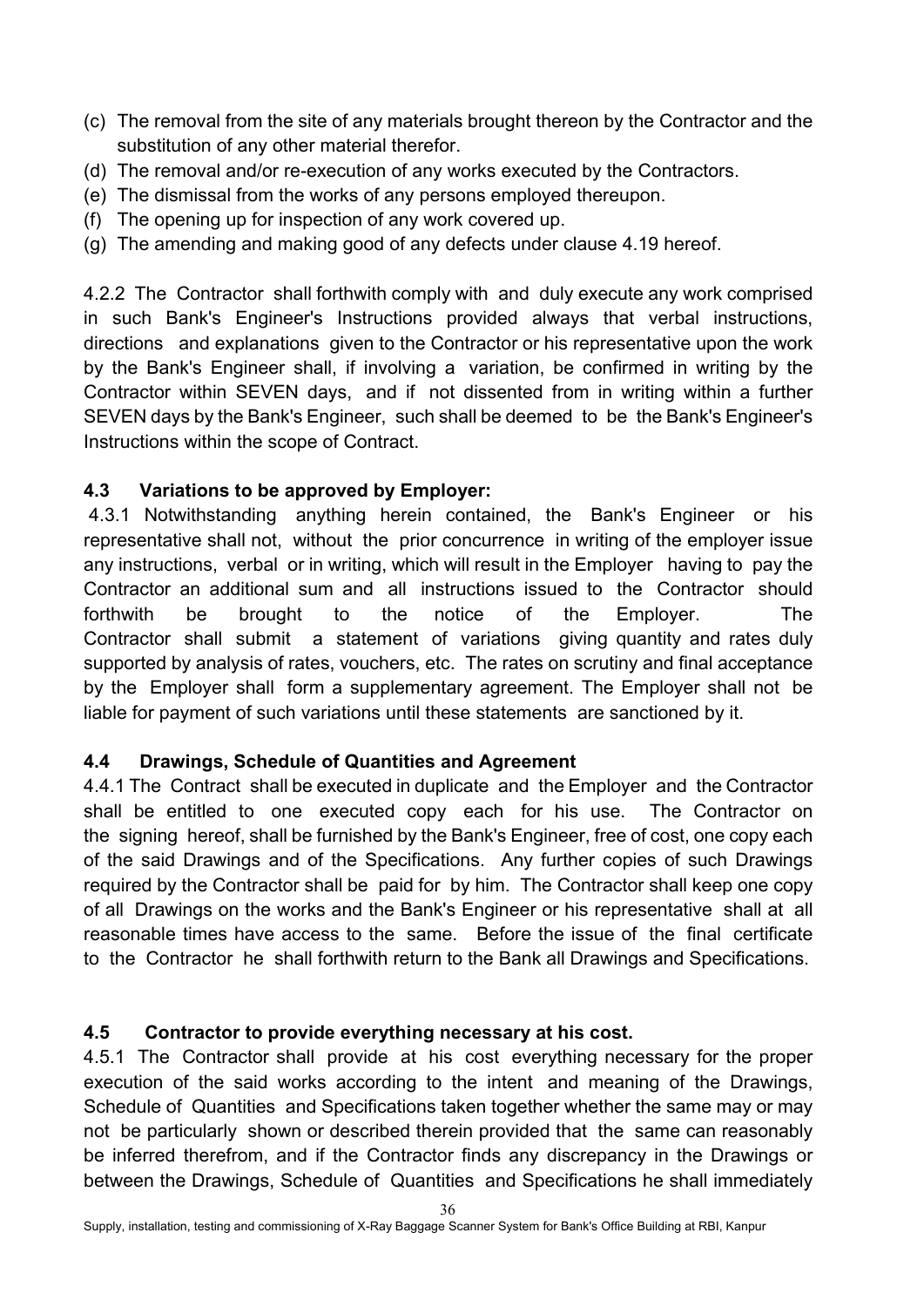and in writing refer the same to the Bank's Engineer who shall decide which is to be followed.

# **4.6 Authorities, Notices and Patents**

4.6.1 The Contractor shall conform to the provisions of any Act of the Legislature relating to the works, and to the regulations and bye-laws of any authority, and of any water, electric supply and other companies and/or authorities with whose systems the structure is proposed to be connected, and shall, before making any variations from the Drawings or Specifications that may be necessitated by so conforming, give to the Bank's Engineer written notice, specifying the variations proposed to be made and the reason for making it and apply for instructions thereon. In case the Contractor shall not within ten days receive such instructions he shall proceed with the work conforming to the provisions, regulations, or bye-laws in question, and any variation so necessitated shall be dealt with under Clause 4.13 hereof.

4.6.2 The Contractor shall bring to the attention of the Bank's Engineer all notices required by the said Acts, regulations or bye-laws to be given to any authority and pay to such authority, or to any public office all fees that may be properly chargeable in respect of the works and lodge the receipts with the Bank's Engineer.

4.6.3 The Contractor shall indemnify the Employer against all claims in respect of patent rights and shall defend all actions arising from such claims and shall himself pay all royalties, license fees, damages cost and charges of all and every sort that may be legally incurred in respect thereof.

# **4.7 Setting out of Works**

4.7.1 The Contractor shall set out the works and shall be responsible for the true and perfect setting out of the same and for the correctness of the positions, levels, dimensions and alignment of all parts thereof. If at any time, any error in this respect shall appear during the progress of the works or within a period of one year from the completion of the works, the Contractor shall, if so required, at his own expense rectify such error to the satisfaction of the Bank's Engineer. Rate quoted shall be inclusive of transporting the XBIS machines to respective site of use  $(2<sup>nd</sup>$  floor of Additional office Building (AOB), RBI Kanpur and 1<sup>st</sup> floor of Main Office Building (MOB), RBI Kanpur) through stair cases. Contractors shall visit the work site for understanding site condition before quoting.

# **4.8 Materials & Workmanship to conform to Descriptions**

4.8.1 All materials and workmanship shall, so far as procurable, be of the respective kinds described in the Schedule of Quantities and/or Specifications and in accordance with the Bank's Engineers' instructions and the Contractor shall upon the request of the Bank's Engineer furnish him with all invoices, accounts, receipt and other vouchers to prove that the materials comply therewith. The Contractor shall at his own cost arrange for and/or carry out any test of any materials which the Bank's Engineer may require.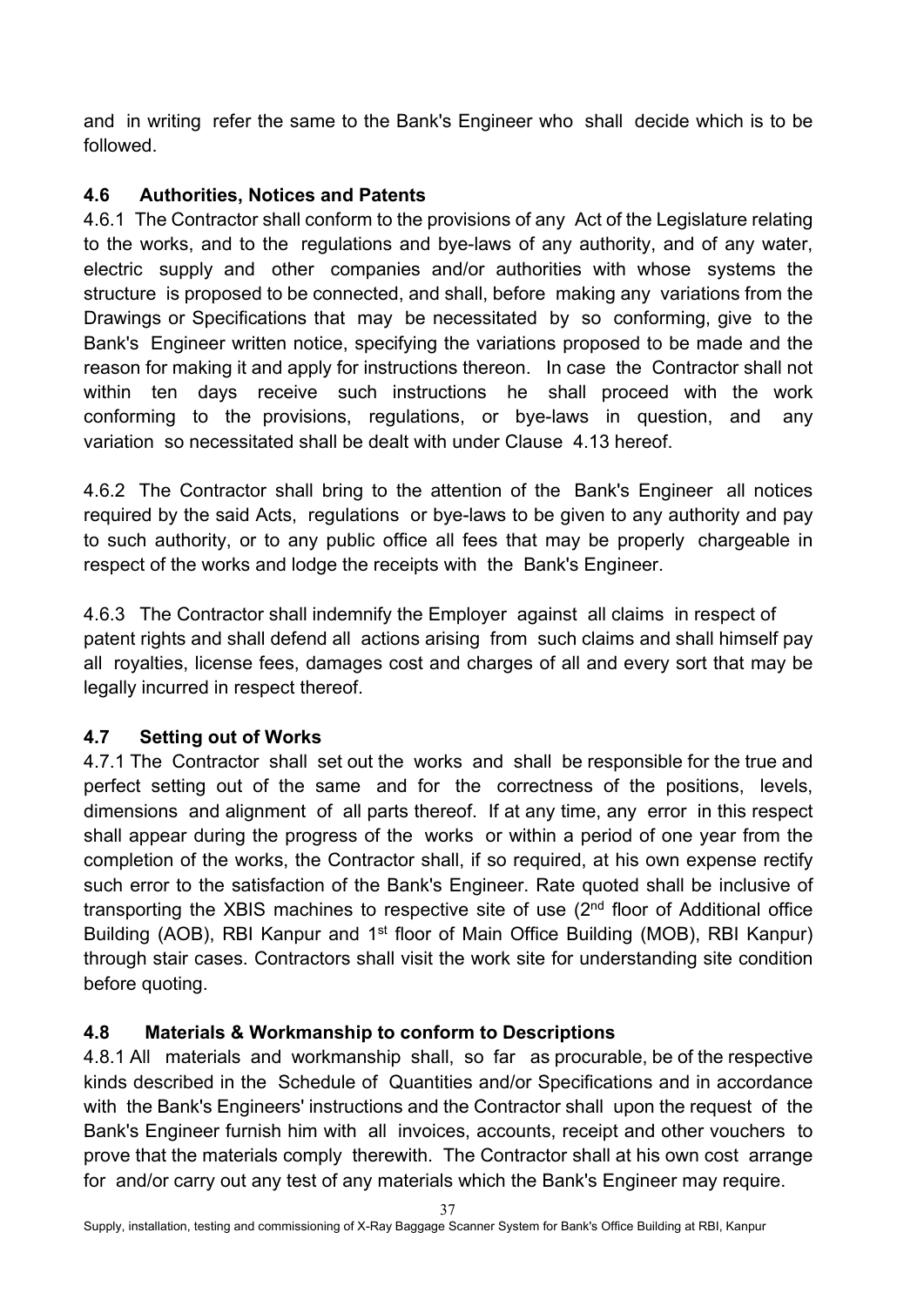# **4.9 Contractor's Superintendence & Representative on the works**

4.9.1 The Contractor shall give all necessary personal superintendent during the execution of the works and as long thereafter as the Bank's Engineer may consider necessary until the expiration of the "Defects Liability Period" stated in the Appendix hereto. The Contractor shall also during the whole time the works are in progress employ a competent representative who shall be constantly in attendance at the works while the men are at work. Any directions explanations, instructions or notices given by the Bank's Engineer to such representative shall be held to be given to the Contractor.

## **4.10 Dismissal of Workmen**

4.10.1 The Contractor shall on the request of the Bank's Engineer immediately dismiss from the works any person employed thereon by him who may, in the opinion of the Bank's Engineer be incompetent or misconduct himself and such persons shall not be again employed on the works without the permission of the Bank's Engineer.

# **4.11 Access to Works**

The Employer and their representatives shall at all reasonable times have free access to the works and/or to the workshops, factories or other places where the material is lying or from which they are being obtained and the Contractor shall give every facility to the Employer and their representatives necessary for the inspection and examination and test of the materials and workmanship. No person not authorized by the Employer except the representatives of public authorities shall be allowed on the works at any time.

## **4.12 Assignment and Sub-letting**

4.12.1 The whole of the works included in the Contract shall be executed by the Contractor and the Contractor shall not directly or indirectly transfer, assign or underlet the Contract or any part/share thereof or any interest therein without the prior written consent of the Employer, and no undertaking shall relieve the Contractor from the full and entire responsibility of the Contract or from active superintendence of the works during their progress.

4.12.2 No alteration, omission or variation shall vitiate this Contract but in case the Bank's Engineer thinks proper at any time during the progress of the works to make any alterations in, or additions to, or omissions from the works or any alterations in the kind or quality of the materials to be used therein and shall give notice thereof in writing under his hand to the Contractor, the Contractor shall alter, add to, or omit from, as the case may be, in accordance with such notice, but the Contractor shall not do any work extra to or make alterations or additions to or omissions from the works or any deviations from any of the provisions of the Contract, Stipulation, Specification or Contract Drawings without the previous consent in writing of the Bank's Engineer and the value of such extras, alterations, additions, or omissions shall in all cases be determined by the Bank's Engineers with the prior approval in writing of the Employer in accordance with the provisions of Clause 4.16 hereof and the same shall be added to, or deducted from the Contract Amount, as the case may be, accordingly.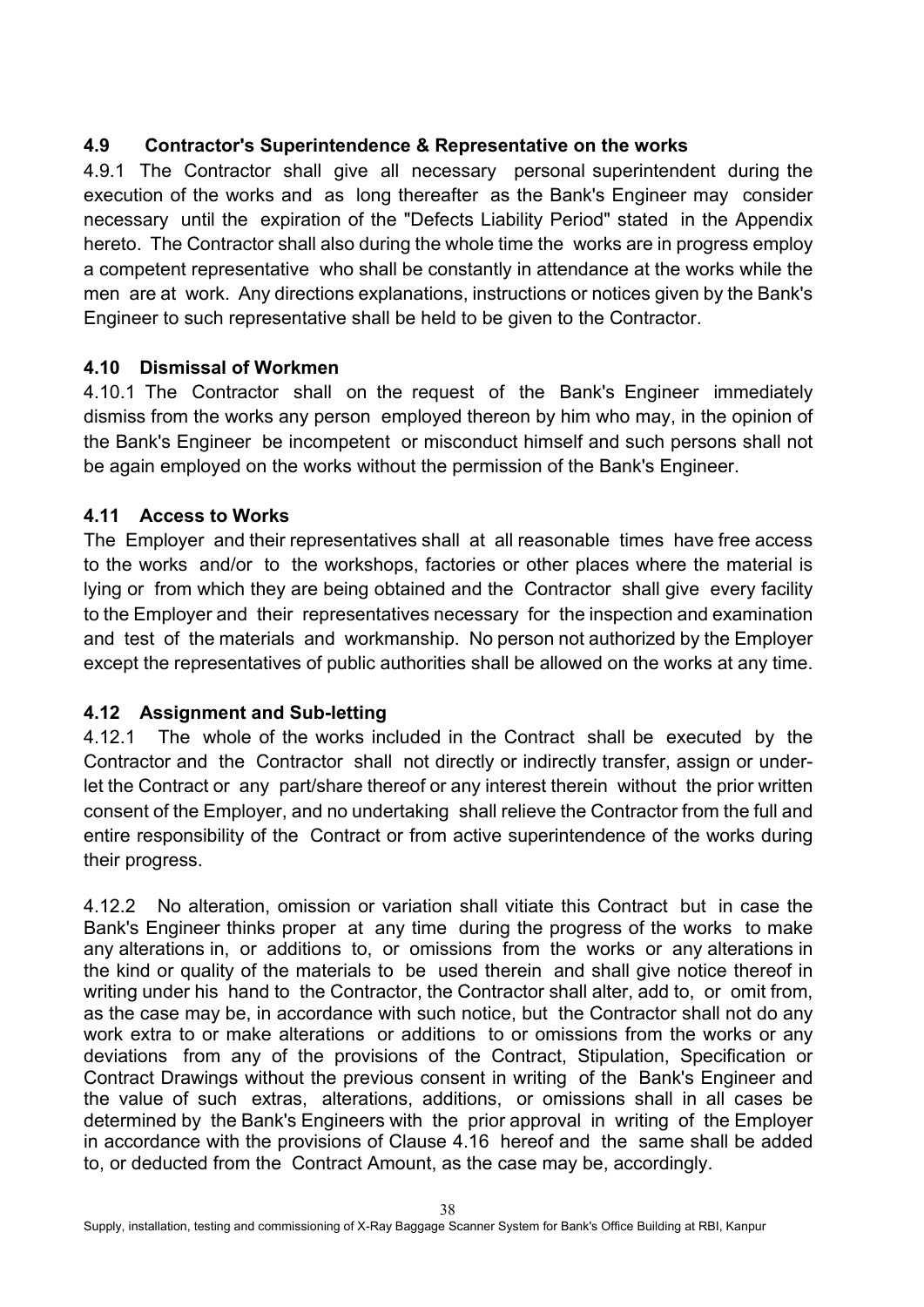#### **4.13 Schedule of Quantities**

4.13.1 The schedule of quantities, unless otherwise stated shall be deemed to have been prepared in accordance with the standard method of measurement. The mode of measurement for measurable items of work shall be as indicated in the sub-section "mode of measurement" under section.

4.13.2 Any error in description or in quantity or in omission of items from the Schedule of Quantities shall not vitiate this Contract but shall be rectified and the value thereof as ascertained under Clause 4.16 thereof shall be added to, or deducted from, the Contract Amount (as the case may be) provided that no rectification of errors, if any, shall be allowed in the Contractor's Schedule of Rates.

#### **4.14 Sufficiency of Schedule of Quantities**

4.14.1 The Contractor shall be deemed to have satisfied himself before tendering as to the correctness and sufficiency of his tender for the works and of the prices stated in the schedule of quantities and / or the Schedule of Rates and prices which rates and prices shall cover all his obligations under the Contract and all matters and things necessary for the proper completion of the works.

#### **4.15 Measurement of Works**

4.15.1 The Bank's Engineer may from time to time intimate to the Contractor that he requires the works to be measured and the Contractor shall forthwith attend or send a qualified agent to assist the Bank's Engineer or his representative in taking such measurements and calculations and to furnish all particulars or to give all assistance required by any of them.

4.15.2 Should the Contractor not attend or neglect or omit to send such Agent then the measurement taken by the Bank's Engineer or a person approved by him shall be taken to be correct measurements of the works. Such measurements shall be taken in accordance with the Mode of Measurements detailed in the Specifications.

4.15.3 The Contractor or his Agent may at the time of measurement take such notes and measurements as he may require.

4.15.4 All authorized extra works, omissions, and all variations made without the Bank's Engineers' knowledge, if subsequently sanctioned by him in writing (with the prior approval in writing of the Employer) shall be included in such measurements.

#### **4.16 Prices for extras etc. - Ascertainment of**

4.16.1 The Contractor may, when authorized, and shall, when directed, in writing by the Bank's Engineer with the approval of the Employer add to, omit from, or vary the works shown upon the drawings, or described in the Specification, or included in the Schedule of Quantities, but the Contractor shall make no additions, omissions or variation without such authorization or direction. A verbal authority or direction by the Bank's Engineer shall, if confirmed by him in writing within seven days, be deemed to have been given in writing.

4.16.2 No claim for an extra item shall be allowed unless it shall have been executed under provisions of Clause 4.2.2 hereof or by the authority of the Bank's Engineer with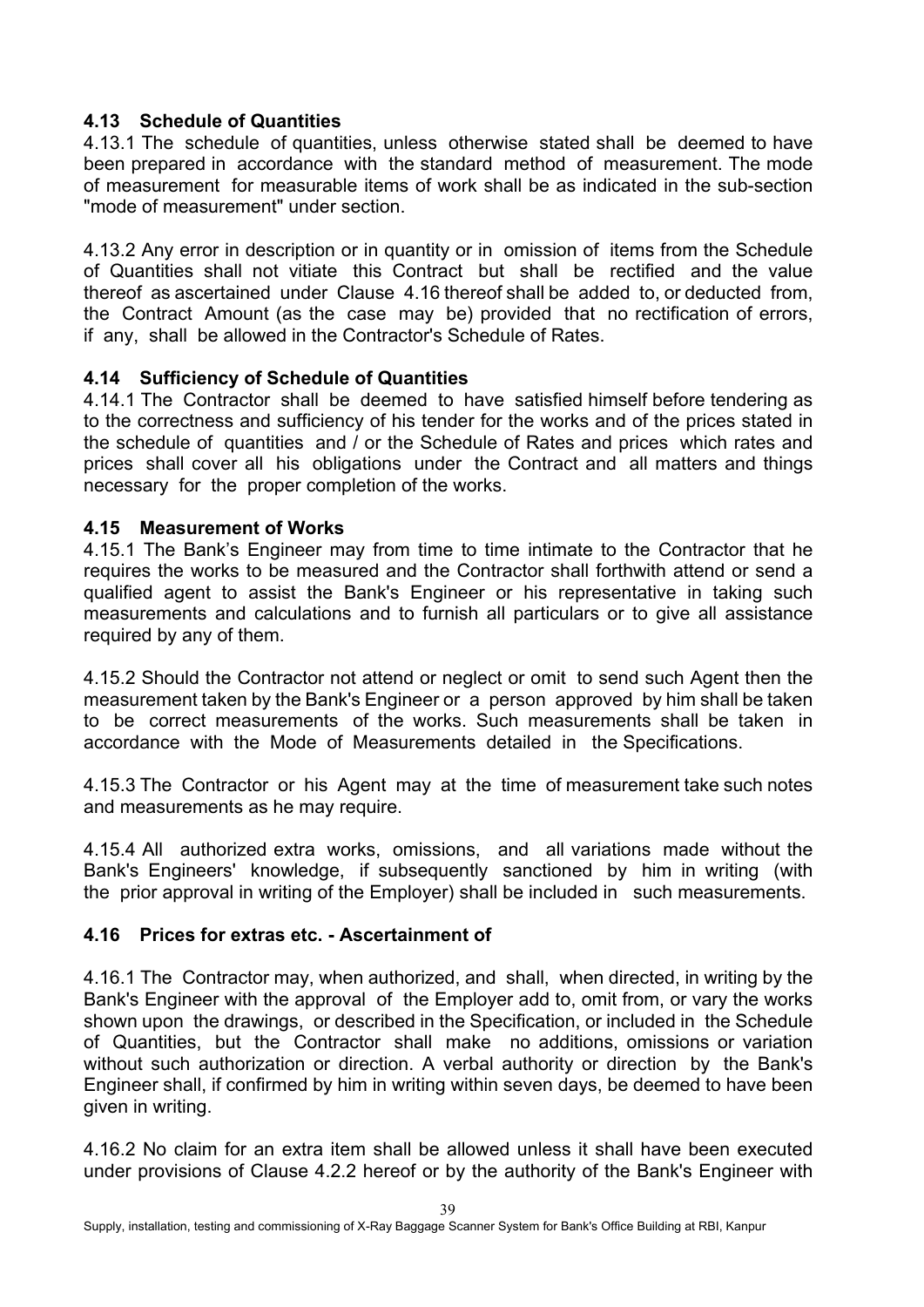the concurrence of the Employer as herein mentioned. Any such extra is herein referred to as authorized extra and shall be made in accordance with the following provisions.

- (a) The net rates or prices in the original tender shall determine the valuation of the extra work where such extra work is of similar character and executed under similar conditions as the work priced therein.
- (b) Rates for all items, wherever possible, should be derived out of the rates given in the priced Schedule of Quantities.
- (c) The net prices of the original tender shall determine the value of the items omitted provided if omissions vary the conditions under which any remaining items of works are carried out the prices for the same shall be valued under sub-clause (c) and (d) hereof.
- (d) Where the extra works are not of similar character and/or executed under similar conditions as aforesaid or where the omissions vary the conditions under which any remaining items of works are carried out or if the amount of any omission or additions relative to the amount of the whole of the Contract Works or to any part thereof shall be such that in the opinion of the Bank's Engineer the net rate or price contained in the Priced Schedule of Quantities or tender or for any item of the works involves loss or expense beyond that reasonably contemplated by the Contractor or it by reason of such omission or addition rendered unreasonable or inapplicable, the Bank's Engineer shall fix such other rate or price as in the circumstances he shall think reasonable and proper, with the prior approval in writing of the Employer.

Where extra work cannot be properly measured or valued the Contractor shall be allowed day work prices as the net rates stated in the tender or the Price Schedule of Quantities or, if not so stated, then in accordance with the local day work rates and wages for the district; provided that in either case vouchers specifying the daily time (and if required by the Bank's Engineer the workmen's names) and materials employed be delivered for verification on to the Bank's Engineer or his representative at or before the end of the week following that in which the work has been executed.

4.16.3 The measurement and valuation in respect of the Contract shall be completed within the "Period of final measurements" stated in the Appendix or if not stated, then, within six months of the completion of the Contract works as defined in Clause 4.20 hereof.

#### **4.17 Unfixed materials when taken into account to be Property of the Employer**

4.17.1 Where in any certificate (of which the Contractor has received payment) the Bank's Engineer has included the value of any unfixed materials intended for and/or placed on or adjacent to the works such materials shall become the property of the Employer and they shall not be removed except for use upon the works, without the written authority of the Bank's Engineer. The Contractor shall be liable for any loss of or damage to such materials.

#### **4.18 Removal of Improper Works**

4.18.1 The Bank's Engineer, shall during the progress of the works, have power to order in writing from time to time the removal from the works within such reasonable time or times as may be specified in the order, of any materials which in the opinion of the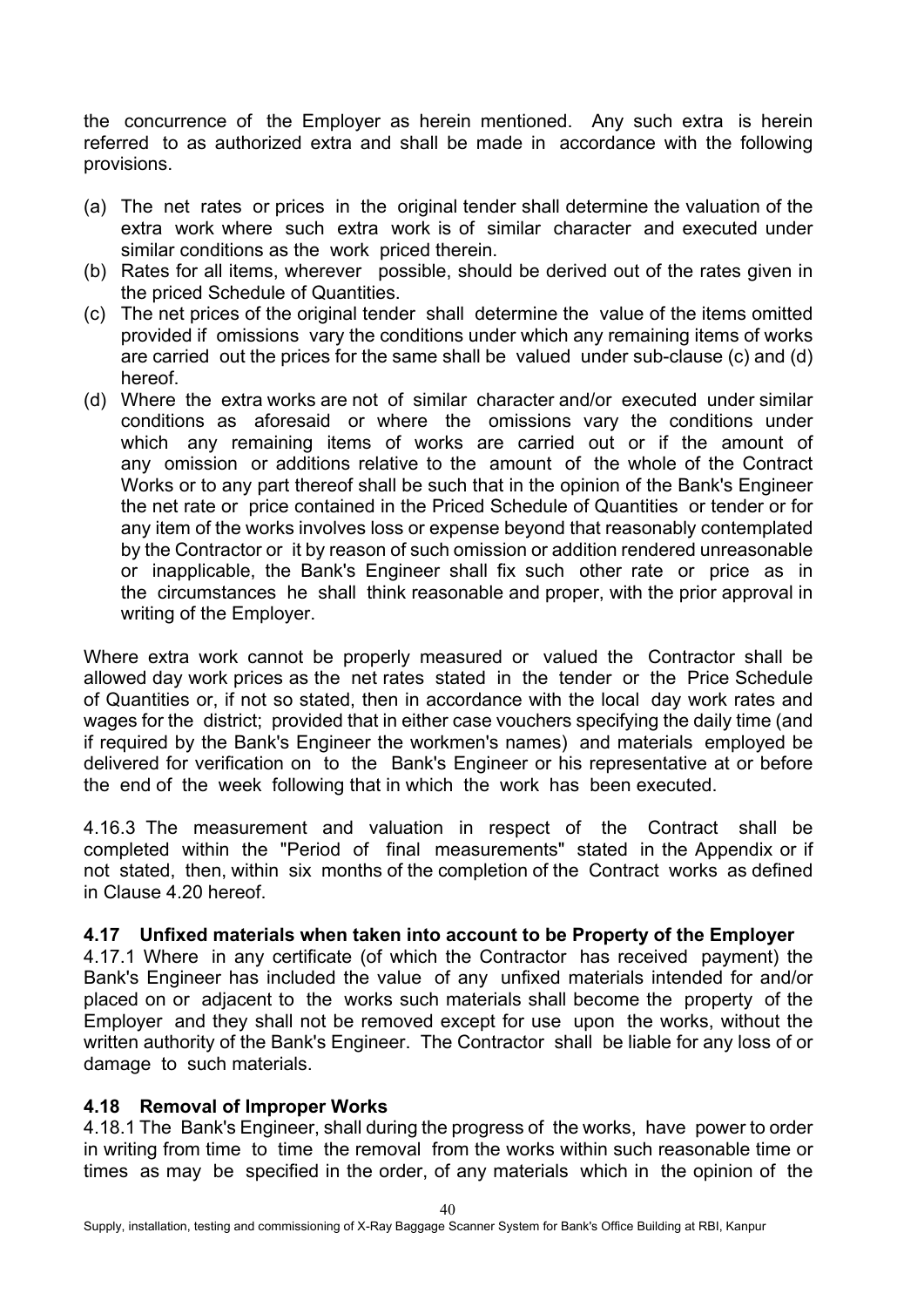Bank's Engineer are not in accordance with the Specifications or the instructions of the Bank's Engineer, the substitution of proper materials and the removal and proper reexecution of any work executed with materials or workmanship not in accordance with the Drawings and Specifications or instructions; and the Contractor shall forth-with carry out such order at his own cost. In case of default on the part of the Contractor to carry out such order, the Employer shall have the power to employ and pay other persons to carry out the same; and all expense consequent thereon, or incidental thereto, as certified by the Bank's Engineer shall be borne by the Contractor, or may be deducted by the Employer from any moneys due, or that may become due, to the Contractor.

#### **4.19 Defects after Virtual Completion**

4.19.1 Any defect, shrinkage, settlement or other faults which may appear within the "Guarantee period" stated in the Appendix hereto or, if none stated, then within twelve months from the date of handing over of the plant after successful completion of acceptance testing, arising in the opinion of the Bank's Engineer from materials or workmanship not in accordance with the Contract, shall upon the directions in writing of the Bank's Engineer and within such reasonable time as shall be specified therein, be amended and made good by the Contractor, at his own cost and in case of default the Employer may employ and pay other persons to amend and make good such defects, shrinkage, settlements or other faults, and all damages, loss and expenses consequent thereon or incidental thereto shall be made good and borne by the Contractor and such damages, loss and expenses shall be recoverable from him by the Employer or may be deducted by the Employer from any money due or that may become due to the Contractor, or the Employer may in lieu of such amending and making good by the Contractor, deduct from any moneys due to the Contractor a sum, to be determined by the Bank's Engineer, equivalent to the cost of amending such work and in the event of the amount retained under Clause 4.30 hereof being insufficient, recover the balance from the Contractor, together with any expenses the Employer may have incurred in connection therewith. Should any defective work have been done or material supplied by any sub-Contractor employed on the works, who has been nominated or approved by the Bank's Engineer as provided in Clauses 4.11 and 4.12 hereof the Contractor shall be liable to make good in the same manners as if such work or material had been done or supplied by this Contractor and been subject to the provisions of the Clause 4.2 hereof. The Contractor shall remain liable under the provisions of this clause notwithstanding the signing of any Certificate or the passing of any accounts, by the Bank's Engineer.

## **4.20 Certificate of Virtual Completion & Guarantee Period**

4.20.1 The works shall not be considered as completed until handing over of the system as specified. The Guarantee period shall commence from the date of taking over.

## **4.21 Nominated Sub-Contractors**

4.21.1 All specialists, Merchants, Tradesmen and others executing any work or supplying and fixing any goods for which prime cost prices or provisional sums are included in the Schedule of Quantities and/or Specifications who may be nominated or selected by the Bank's Engineer are hereby declared to be Sub-Contractors employed by the Contractor and are herein referred to as nominated Sub-Contractors.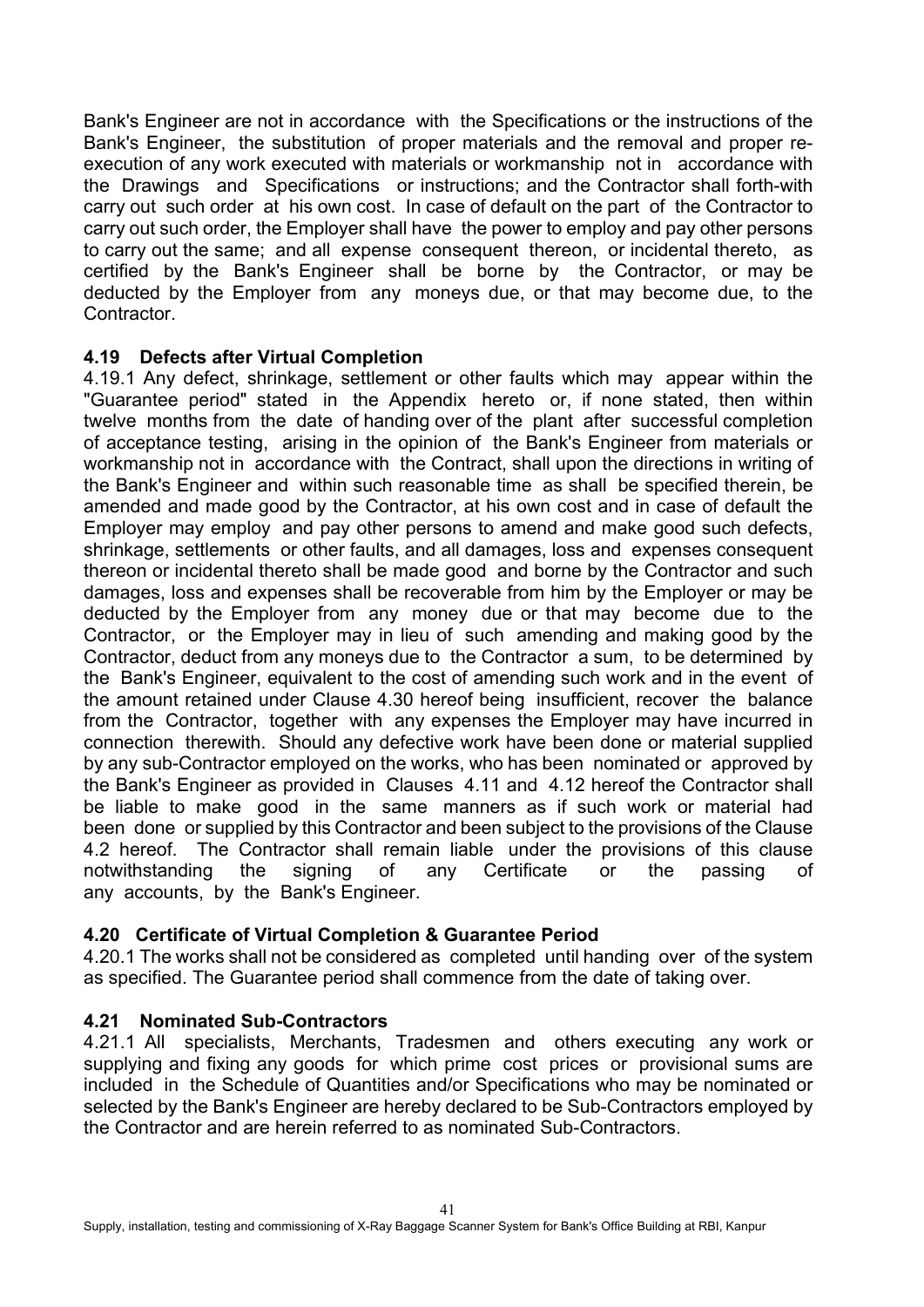4.21.2 No nominated Sub-Contractors shall be employed on or in connection with the works against whom the Contractor shall make reasonable objection of (save where the Bank's Engineer and Contractor shall otherwise agree) who will not enter into a Contract provided:

- (a) That the nominated Sub-Contractor shall indemnify the Contractor against the same obligations in respect of the Sub-Contract as the Contractor is under in respect of this Contract.
- (b) That the nominated Sub-Contractor shall indemnify the Contractor against claims in respect of any negligence by the Sub-Contractor, his servants or agents or any misuse by him or them of any scaffolding or other plant, the property of the Contractor or under any Workmen's Compensation Act in force.
- (c) Payment shall be made to the nominated Sub- Contractor within fourteen days of his receipt of the Bank's Engineer's certificate provided that before any Certificate is issued the Contractor shall upon request furnish to the Bank's Engineer proof that all nominated Sub Contractor's accounts included in previous Certificates have been duly discharged; in default whereof the Employer may pay the same upon a certificate of the Bank's Engineer and deduct the amount thereof from any sums due to the Contractor. The exercise of this power shall not create privity of Contract as between Employer and Sub-Contractor.

#### **4.22 Other Persons Employed by Employer**

4.22.1 The Employer reserves the right to use the premises and any portions of the site for the execution of any work not included in this Contract which it may desire to have carried out by other persons and the Contractor shall allow all reasonable facilities for the execution of such work not included in this Contract which it may desire to have carried out by other persons and the Contractor shall allow all reasonable facilities for the execution of such work but shall not be required to provide any plant or materials for the execution of such work except by special arrangements with the employer. Such work shall be carried out in such manner as not to impede the progress of the works included in the Contract and the Contractor shall not be responsible for any damage or delay which may happen to, or occasioned by, such work.

#### **4.23 Insurance in respect of Damage to Person & Property**

4.23.1 The Contractor shall be responsible for all injury to persons, animals or things, and for all structural and decorative damage to property which may arise from the operation or neglect of himself or of any nominated Sub- Contractor or any employee of either, whether such injury or damage arises from carelessness, accident or any other cause whatever in any way connected with the carrying out of this Contract. This Clause shall be held to include inter-alia, any damage to buildings, whether immediately adjacent or otherwise and any damage to roads, streets, footpaths, bridges or way as well as all damages caused to the buildings and works forming the subject of this Contract by frost, rain, wind or other inclemency of weather. The Contractor shall indemnify the Employer and hold him harmless in respect of all and any expenses arising from any such injury or damage to persons or property as aforesaid and also in respect of any claim made in respect of injury or damage under any Acts of any award of compensation or damages consequent upon such claim.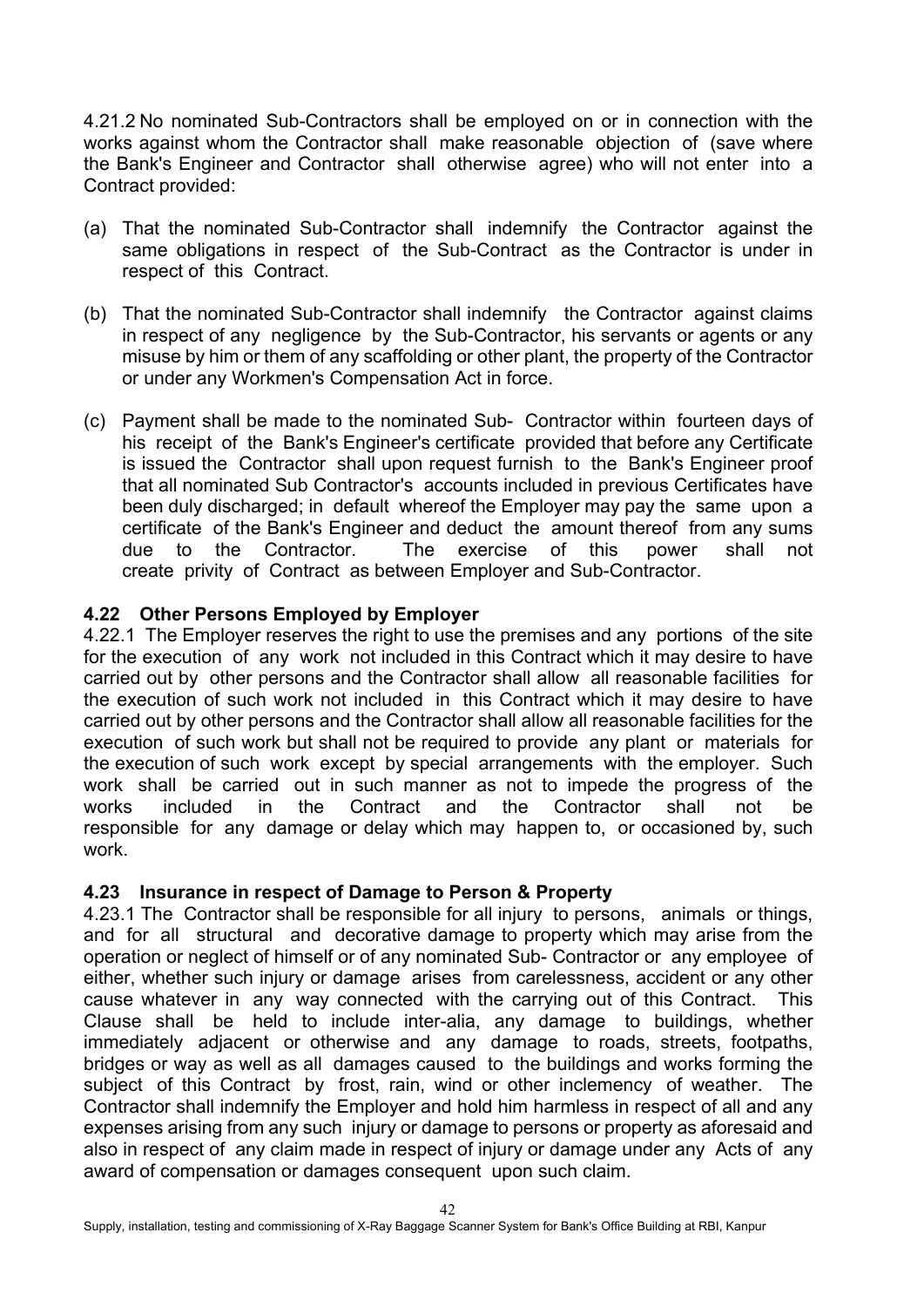4.23.2 The Contractor shall reinstate all damage of every sort mentioned in this Clause, so as to deliver up the whole of the Contract works complete and perfect in every respect and so as to make good or otherwise satisfy all claims for damage to the property of third parties.

4.23.3 The Contractor shall indemnify the Employer against all claims which may be made against the Employer by any member of the public or other third party in respect of anything which may arise in respect of the work or in consequence thereof and shall at his own expense arrange to effect and maintain, until the virtual completion of the Contract with an approved office a Policy of Insurance in the joint names of the Employer and the Contractor against such risks and deposit such policy or policies with the Bank's Engineer from time to time during the currency of this Contract. The Contractor shall also similarly indemnify the Employer against all claims which may be made upon the Employer whether under the Workmen's Compensation Act or any other statute in force during the currency of this Contract or at Common Law in respect of any employee of the Contractor or any Sub-Contractor and shall at his own expense effect and maintain, until the virtual completion of the Contract, with an approved Office a Policy of Insurance in the Joint names of the Employer and the Contractor against such risks and deposit such Policy or Policies with the Bank from time to time during the currency of the Contract.

4.23.4 The Contractor shall be responsible for any liability which may be excluded from the insurance policies above referred to and also for all other damages to any person, animal, or property arising out of and incidental to the negligent or defective carrying out of this Contract. He shall also indemnify the Employer in respect of any costs, charges, or expenses arising out of any claim or proceedings and also in respect of any award of or compensation or damages arising therefrom.

4.23.5 The Employer shall be entitled to deduct the amount of any damage, compensation, costs, charges and expenses arising or accruing from, or in respect of any such claims or damage from any or all sums due or to become due to the Contractor, without prejudice to the Employer's other rights in respect thereof. The Contractor shall, at his own expense, arrange to effect and maintain (until the virtual completion of the Contract) with an approved office.

## **4.24 Date of Commencement & Completion**

4.24.1 The Contractor shall be allowed admittance to the site on the "Date of Commencement" stated in the Appendix hereto, or such later date as may be specified by the Bank's Engineer and he shall thereupon and forthwith begin the works and shall regularly proceed with and complete the same (except such paint or other decorative work as the Bank's Engineer may desire to delay) on or before the "Date of Completion" stated in the Appendix subject nevertheless to the provisions for extension of time hereinafter contained.

#### **4.25 Damage for Non-completion**

4.25.1 If the Contractor fails to maintain the agreed rate of progress of work and or fails to complete the works by the date stated in the Appendix or within any extended time under Clause (4.26) hereof and the Bank's Engineer certifies in writing that his opinion the same ought reasonably to have been completed, the Contractor shall pay the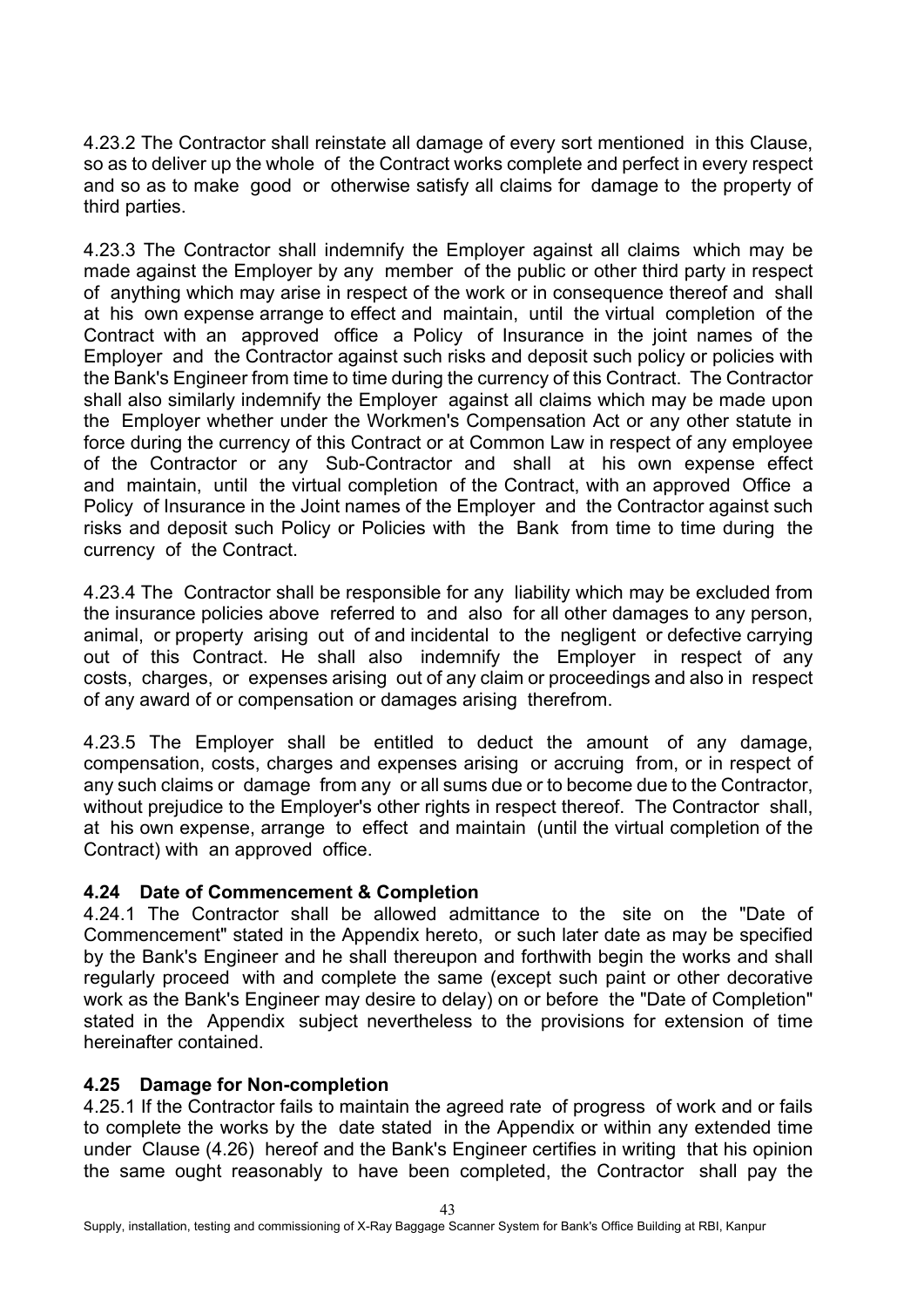Employer the sum named in the Appendix as "Liquidated Damages" for the period during which the said works shall so remain incomplete and the Employer may deduct such damages from any moneys due to the Contractor.

# **4.26 Delay & Extension of Time**

4.26.1 If in the opinion of the employer, the works be delayed (a) by force majeure or (b) by reason of any exceptionally inclement weather or (c) by reason of proceedings taken or threatened by or dispute with adjoining or neighboring owners or public authorities arising otherwise then through the Contractor's own default or (d) by the works or delays of other Contractors or Tradesmen engaged or nominated by the Employer and not referred to in the Schedule of Quantities and/or Specifications or (e) by reason of Bank's Engineer's instructions as per Clause 4.2 hereof or (f) by reason of civil commotion, local commotion of workmen or strike or lock-out affecting any of the building trades or (g) in consequence of the Contractor not having received in due time necessary instructions from the Bank's Engineer for which he shall have specifically applied in writing or (h) from other causes which the Bank's Engineer may certify as beyond the control of Contractor or (i) in the event, the value of the work exceeds the value of the Priced Schedule of Quantities owing to variation, the Bank's Engineer may with the previous approval in writing of the Employer make a fair and reasonable extension of time for completion of the Contract works; in case of such strike or lock-out the Contractor shall, as soon as may be given written notice thereof to the Bank's Engineer, but the Contractor shall nevertheless constantly use his endeavor to prevent delay and shall do all that may reasonably be required to the satisfaction of the Bank's Engineer to proceed with work.

# **4.27 Failure by Contractor to comply with Bank's Engineer 's Instructions**

4.27.1 If the Contractor after receipt of written notice from the employer requiring compliance within ten days fails to comply with such further drawings and/or Bank's Engineer's instructions, the Employer may employ and pay other persons to execute any such work whatsoever that may be necessary to give effect thereto, and all costs incurred in connection therewith shall be recoverable from the Contractor by the Employer on the Certificate of the Bank's Engineer as a debt or may be deducted by him from any moneys due to the Contractor.

# **4.28 Termination of Contract by the Employer**

4.28.1 If the Contractor being an individual or a firm commits any "Act of Insolvency", or shall be adjudged an Insolvent or being an Incorporated Company shall have an order for compulsory winding up made against it or pass an effective resolution for winding up, voluntarily or subject to the supervision of the Court and the Official Assignee or the Liquidator in such acts of insolvency or winding up, as the case may be, shall within seven days after notice to him requiring him to do so, to show to the reasonable satisfaction of the Bank's Engineer that he is able to carry out and fulfill the Contract and to give security therefor, if so required by the Bank's Engineer.

Or if the Contractor (whether an individual, firm or Incorporated Company) shall suffer execution or other process of court attaching property to be issued, against the Contractor,

Or shall suffer any payment under this Contract to be attached by or on behalf of any of the creditors of the Contractor, Or shall assign or sublet this Contract without the consent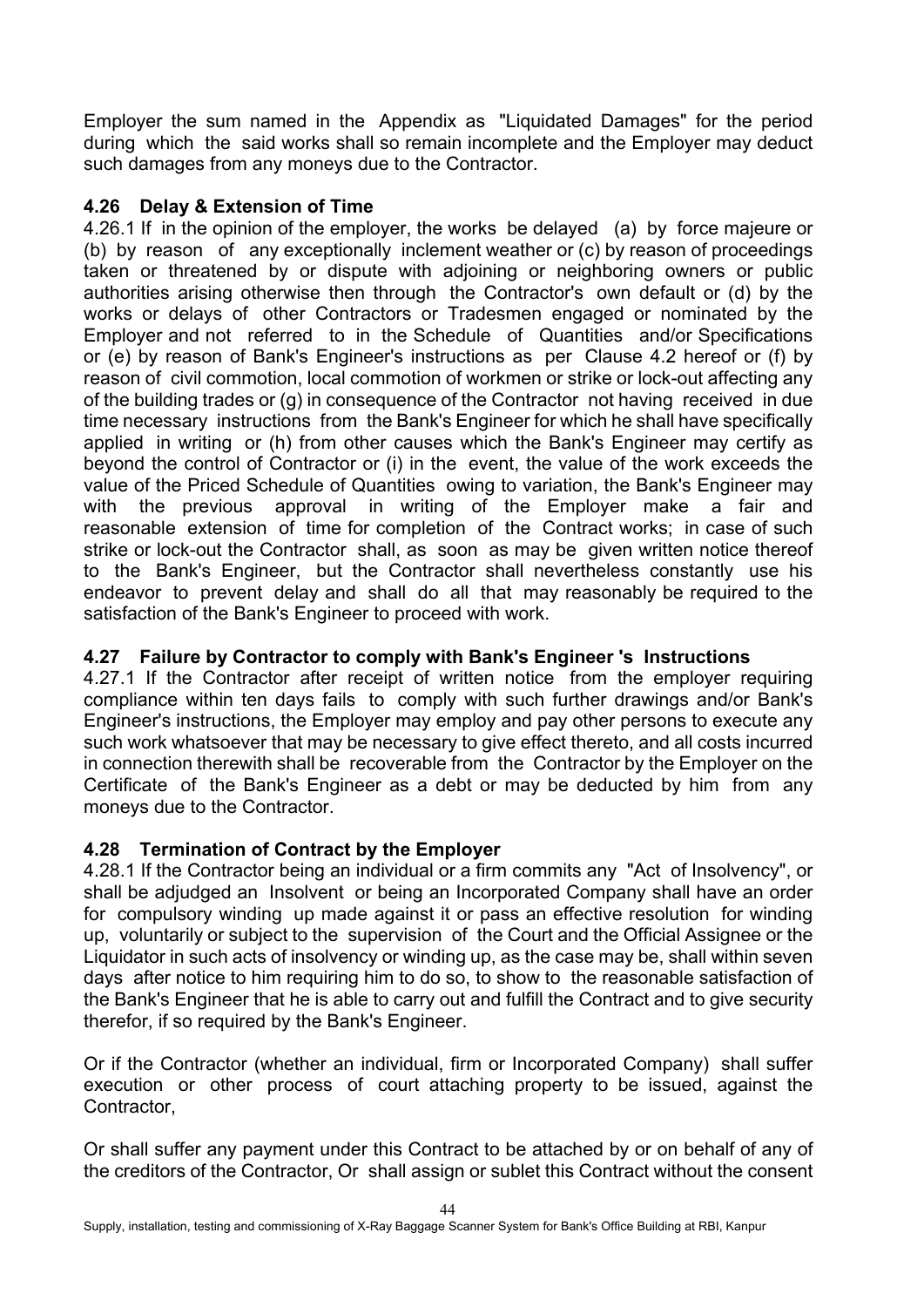in writing of the Employer first hand obtained. Or shall charge or encumber this Contract or any payments to you, or which may become due, to the Contractor then and there,

Or if the Bank's Engineer shall certify in writing to the Employer that the Contractor:

- i) has abandoned the Contract, or
- ii) has failed to commence the works, or has without any lawful excuse under these Conditions suspended the progress of the works for fourteen days after receiving from the Bank's Engineer notice to proceed, or
- iii) has failed to proceed with the works with such due diligence and failed to make such due progress as would enable the works to be completed within the time agreed upon, or
- iv) has failed to remove material from the site or to pull down and replace work for seven days after receiving from the Bank written notice that the said materials or works were condemned and rejected by the Bank's Engineer under these conditions, or
- v) has neglected or failed persistently to observe and perform all or any of the acts, matters or things by this Contract to be observed and performed by the Contractor for seven days after written notice shall have been given to the Contractor requiring the Contractor to observe or perform the same.

Then and in any of the said cases the Employer may, not withstanding any previous waiver, after giving seven days' notice in writing to the Contractor, determine the Contract, but without thereby affecting the powers of the Bank's Engineer or the obligations and liabilities of the Contractor, the whole of which shall continue in force as fully as if the Contract had not been so determined, and as if the works subsequently executed had been executed by or on behalf of the Contractor. And further, the Employer by his agents or servants may enter upon and take possession of the works and all plant, tools, scaffoldings, shade, machinery, steam and other power utensils and materials lying upon the premises of the adjoining lands or roads, and use the same as his own property or may employ the same by means of his own servants and workmen in carrying on and completing the works or by employing any other Contractor or other person or persons to complete the works, and the Contractor shall not in any way interrupt or do any act, matter or thing to prevent or hinder such other Contractor or other person or persons employed for completing and finishing or using the materials and plant for the works. When the works shall be completed or as soon thereafter as convenient the Bank's Engineer shall give a notice in writing to the Contractor to remove his surplus materials and plant, and should the Contractor fail to do so within a period of fourteen days after receipt thereof by him, the Employer may sell the same by public auction, and give credit to the Contractor for the net amount realised. The Bank's Engineer shall thereafter ascertain and certify in writing under his hand what (if anything) shall be due or payable to, or by the Employer, for the value of the said plant and materials so taken possession of by the Employer and the expenses or loss which the Employer shall have been put to in procuring the works to be completed, and the amount, if any, owing to the Contractor and the amount, which shall be so certified, shall thereupon be paid by the Employer to the Contractor or by the Contractor to the Employer, as the case may be, and the Certificate of the Bank's Engineer shall be final and conclusive between the parties.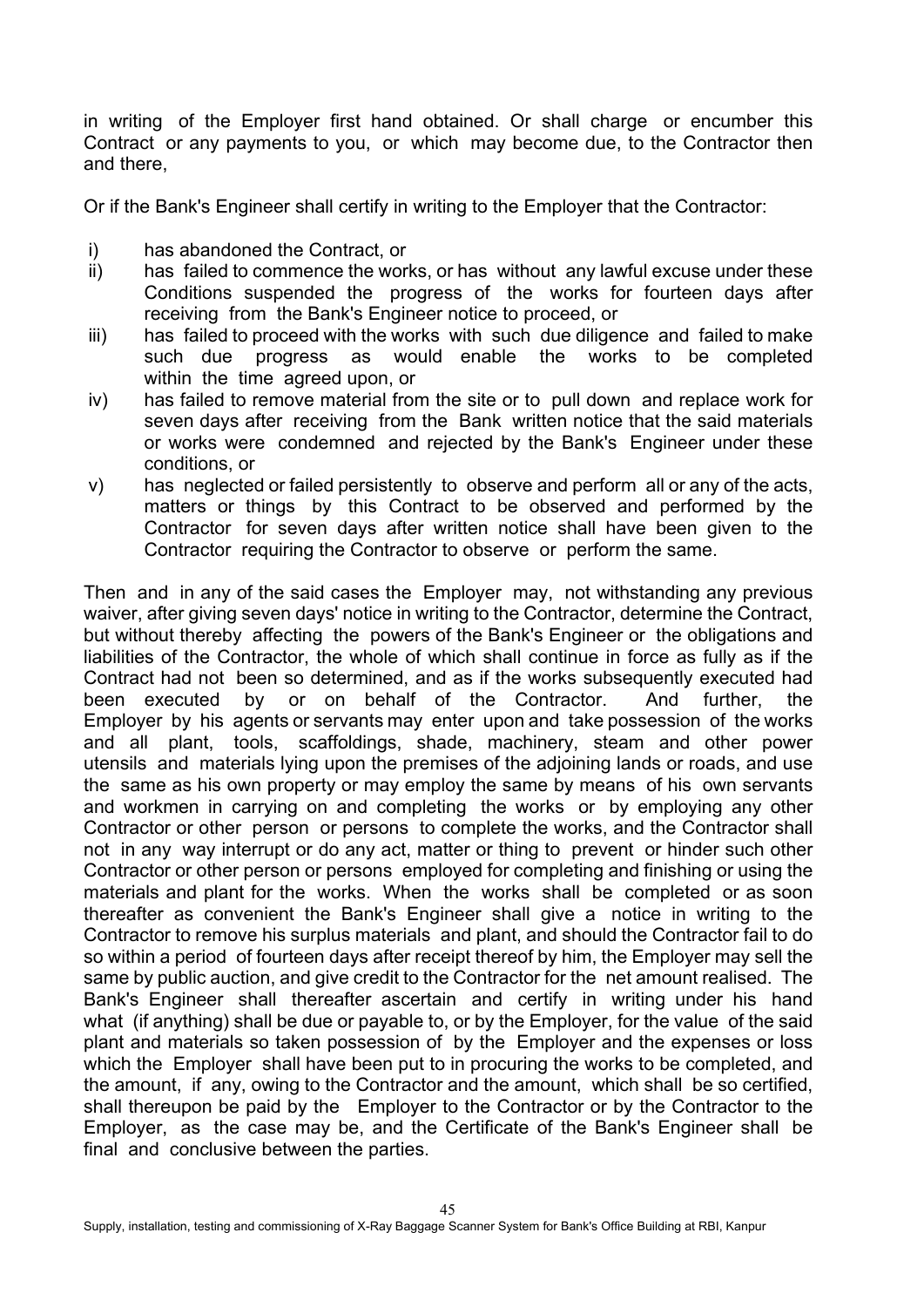### **4.29 Termination of Contract by Contractor**

4.29.1 If payment of the amount payable by the Employer under certificate of the Bank's Engineer shall be in arrears and unpaid for thirty days after notice in writing requiring payment of the amount as aforesaid shall have been given by the Contractor to the Employer, or if the Employer interferes with or obstructs the issue of any such certificate, or if the Employer shall repudiate the Contract, or if the works be stopped for three months under the order of the Bank's Engineer or the Employer or by any injunction or other order of any Court of Law, then and in any of the said cases, the Contractor shall be at liberty to determine the Contract by notice in writing to the Employer, through the Bank's Engineer, and he shall be entitled to recover from the Employer, payment for all works executed and for any loss he may sustain upon any plant or materials supplied or purchased or prepared for the purpose of the Contract.

4.29.2 In arriving at the amount of such payment, the net rates contained in the Contractor's original tender shall be followed, or where the same may not apply, valuation shall be made in accordance with Clause 4.16 hereof.

#### **4.30 Certificate & Payments**

4.30.1 The Contractor shall be paid by the Employer from time to time by installments under Interim Certificates to be issued by the Bank's Engineer to the Contractor on account of the works executed when in the opinion of the Bank's Engineer work to the approximate value named in the Appendix as Value of work for Interim Certificates (or less at the reasonable discretion of the Bank's Engineer) has been executed in accordance with the Contract. The Bank's Engineer may in his discretion include in the Interim Certificate such amount as he may consider proper on account of materials delivered upon the site by the Contractor for use in the works. No certificate of the Bank's Engineer shall of itself be conclusive evidence that any works or materials to which it relates are in accordance with the Contract neither will the Contractor have a claim for any amounts which the Bank's Engineer might have certified in any interim bill and paid by the Employer and which might subsequently be discovered as not payable and in this respect the Employer's decision shall be final and binding.

4.30.2 The Bank's Engineer shall have power to withhold any certificate if the works or any parts thereof are not being carried out to his satisfaction.

4.30.3 The Bank's Engineer may by any certificate make any correction in any previous certificate which shall have been issued by him.

4.30.4 No Certificate of Payment shall be issued by the Bank's Engineer if the Contractor fail to insure the works and keep them insured till the completion of the work.

4.30.5 Payments upon the Bank's Engineer's Certificate shall be made within the periods named in the Appendix as "Period for honour of Certificate" after such Certificates have been delivered to the Employer.

#### **4.31 Delayed Payment**

4.31.1 Any amounts payable by the Employer to the Contractor in pursuance of any Certificate given by the Bank's Engineer hereunder shall, if not paid within the "Period for honouring Certificate" named in the Appendix, carry interest at the rate named in the Appendix, as the "Rate of Interest for Delayed Payment" from the date upon which such sum ought to have been paid by the Employer until the payment.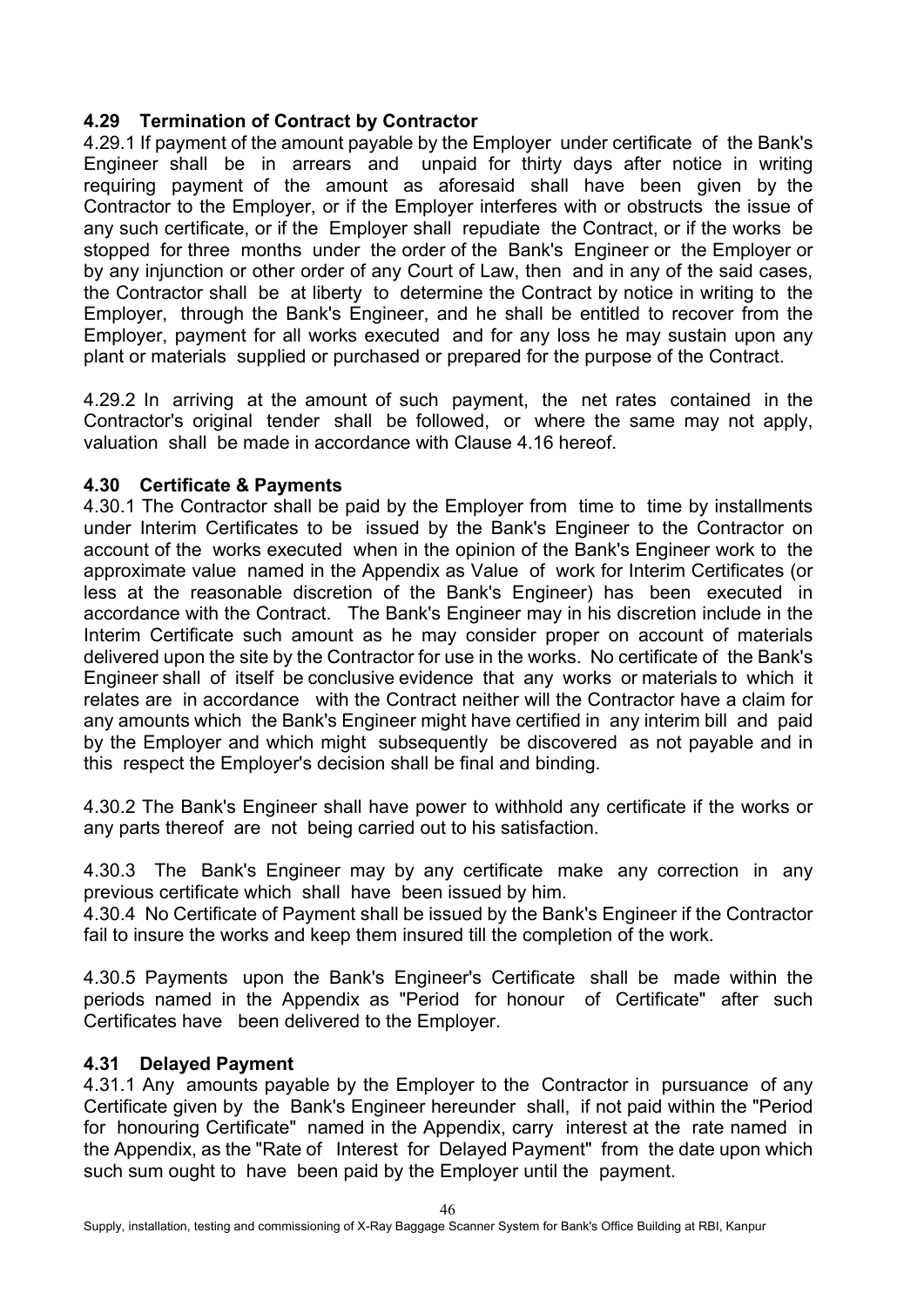## **4.32 Matters to be finally determined by Bank's Engineer.**

4.32.1 The decision, opinion, direction, Certificate of the Bank's Engineer (Except for payment) with respect to all or any of the matters under Clauses 4.2.1 (a, b), 4.5, 4.6, 4.13 and 4.26 (a,b,c,d and f) hereof (which matters are herein referred to as the excepted matters) shall be final and conclusive and binding on the parties hereto and shall be without appeal. Any other decision, opinion, direction, certificate or valuation of the Bank's Engineer or any refusal of the Bank's Engineer to give any of the same, shall be subject to the right of Arbitration and review under Clause 4.33 hereof in the same way in all respects (including the provisions as to opening the reference) as if it were a decision of the Bank's Engineer.

#### **4.33 Settlement of Dispute by Arbitration**

4.33.1 All disputes and differences of any kind whatever arising out of or in connection with Contract or the carrying out of the works (whether during the progress of the works or after their completion and whether before or after the determination, abandonment or breach of the Contract) shall be referred to and settled by the Bank's Engineer, who shall state his decision in writing. Such decision may be in the form of a final certificate or otherwise. The decision of the Bank's Engineer with respect to any of the excepted matters shall be final and without appeal as stated in Clause 4.33 hereof, But if either the Employer or the Contractor be dissatisfied with the decision of the Bank's Engineer on a matter, question or dispute of any kind (except any of the excepted matters) or as to the withholding by the Bank's Engineer of any Certificate to which the Contractor may claim to be entitled, then and in any such case, either party (the Employer or the Contractor) may within 28 days after receiving notice of such decision given a written notice to the other party through the Bank's Engineer requiring that matters in dispute be arbitrated upon. Such written notice shall specify the matters which are in dispute or difference of which such written notice has been given and no other shall be and is hereby referred to the arbitration and final decision of an arbitrator to be agreed upon as appointed by both the parties or, in case of disagreement as to the appointment of a single arbitrator, to the appointment of two arbitrators, one to be appointed by each party, which arbitrators shall, before taking upon themselves the burden or reference, appoint an Umpire.

4.33.2 The Arbitrator or Arbitrators, as the case may be, shall have power to open up, review and revise any certificate, opinion, decision, requisition of notice, save in regard to the excepted matters referred to in the preceding Clause, and to determine all matters in dispute, which shall be submitted to arbitration and of which notice shall have been given as aforesaid. The venue of the arbitration shall be at Reserve Bank of India, Kanpur.

4.33.3 The Arbitrator or Arbitrators, as the case be, shall make his or their award within one year (or such further extended time as may be decided by him or they, as the case may be, with the consent of the parties from the date of the Arbitrator entering on the reference. In case during the arbitration proceedings the parties mutually settle, compromise or compound their dispute or difference, the Arbitrator or Arbitrators, as the case may be shall be deemed to have been revoked and the arbitration proceedings shall stand withdrawn or terminated, with effect from the date on which the parties file a joint memorandum of settlement thereof, with the Arbitrator or Arbitrators as the case may be.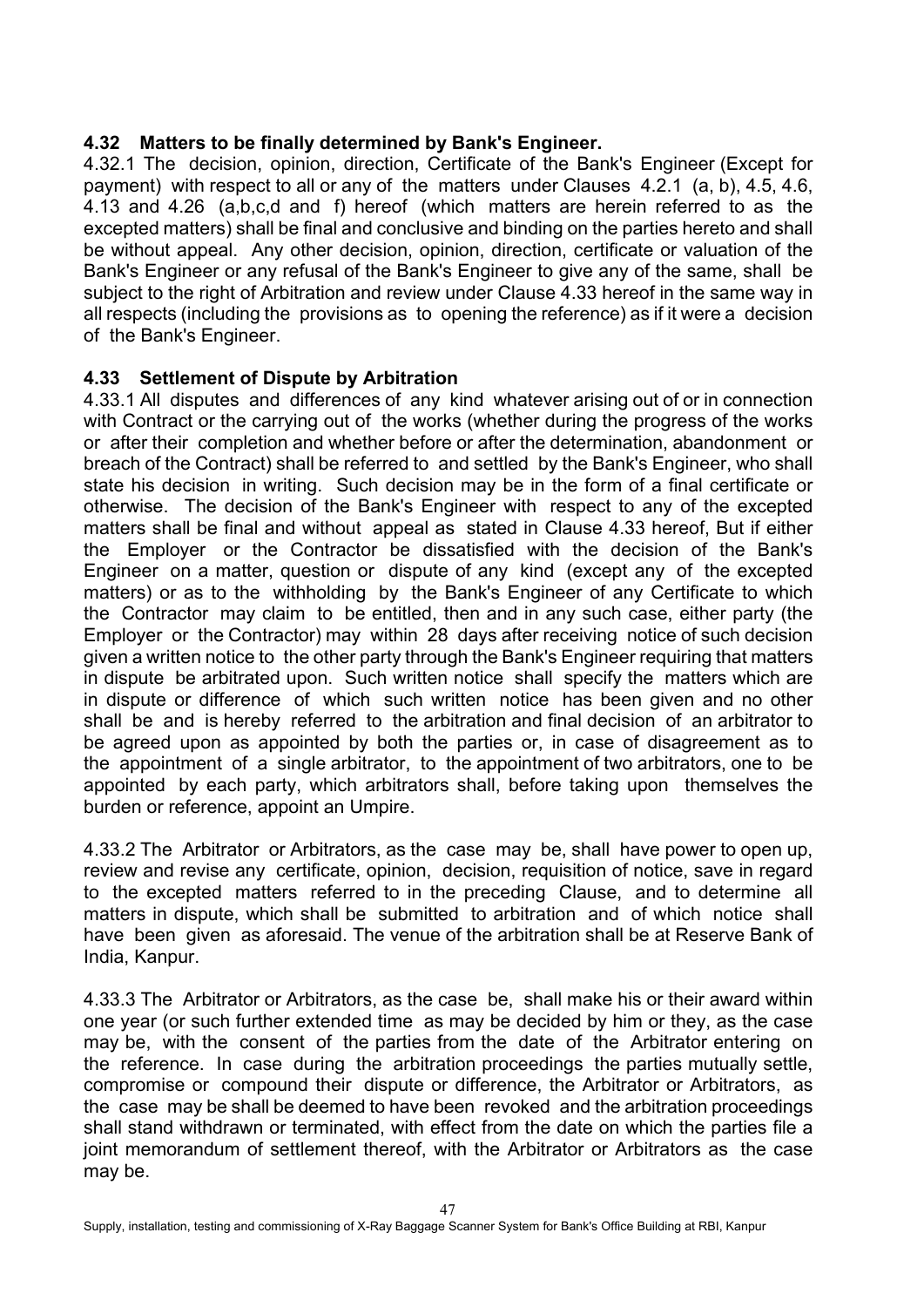4.33.4 Upon every or any such reference, the cost of and incidental to the reference and award respectively shall be in the discretion of the Arbitrator or Arbitrators, as the case may be, who may determine, the amount thereof, or direct the same to be taxed as between attorney and client or as between party and party, and shall direct by whom and to whom and in what manner the same shall be borne and paid. This submission shall be deemed to be a submission to Arbitration within the meaning of the Indian Arbitration And Conciliation Act, 1996 or any statutory modification thereof. The Award of the Arbitratory or Arbitrations, as the case may be shall be final and binding on the parties. It is agreed that the Contractor shall not delay the carrying out of the works by reason of any such matter, question or dispute being referred to arbitration but shall proceed with the work with all due diligence and shall, until the decision of the Arbitrator or Arbitrators, as the case may be, given abide by the decision of the Bank's Engineer and no Award of the Arbitrator or Arbitrators, as the case may be, shall relieve the Contractor of his obligations to adhere strictly to the Bank's Engineer's instructions with regard to the actual carrying out of the works. The Employers and the Contractor hereby also agree that arbitration under this Clause shall be a condition precedent to any right to action under the Contract.

## **4.34 Right of Technical Scrutiny of Final Bill**

4.34.1 The Employer shall have a right to cause a technical examination of the works by any agency and the full and the final bill of the Contractor including all supporting vouchers, abstracts, etc, to be made at the time of payment of the final bill. If as a result of this examination or otherwise any sum is found to have been overpaid or over-certified it shall be lawful for the Employer to recover the sum.

## **4.35 Employer Entitled to Recover Compensation Paid to Workmen**

4.35.1 If, for any reason, the Employer is obliged, by virtue of the provisions of the workman's Compensation Act, 1923, or any Statutory Modification or re-enactment thereof to pay compensation to a workman employed by the Contractor, in execution of the works, the Employer, shall be entitled to recover from the Contractor the amount of compensation so paid, and without prejudice to the rights of the Employer under the said Act. The Employer shall be at liberty to recover such amount or any part thereof by deducting it from the security deposit or from any sum due by the Employer to the Contractor under this Contract or otherwise. The Employer shall not be bound to contest any claim made against it under the said Act, except on the written request of the Contractor and upon his giving to the Employer full security to the satisfaction of the Employer for all costs for which the Employer might become liable in consequence of contesting such claim.

## **4.36 Abandonment of Works**

4.36.1 If at any time after the acceptance of the tender, the Employer shall for any reasons whatsoever not require the whole or any part of the works to be carried out, the Bank's Engineer shall give notice in writing to the Contractor who shall have no claim to any payment of compensation or otherwise whatsoever on account of any profit or advantage which he might have derived from execution of the whole works.

#### **4.37 Return of Surplus Materials**

4.37.1 Notwithstanding anything to the contrary contained in any of all the clauses of this Contract, where any materials for the execution of the Contract are procured with the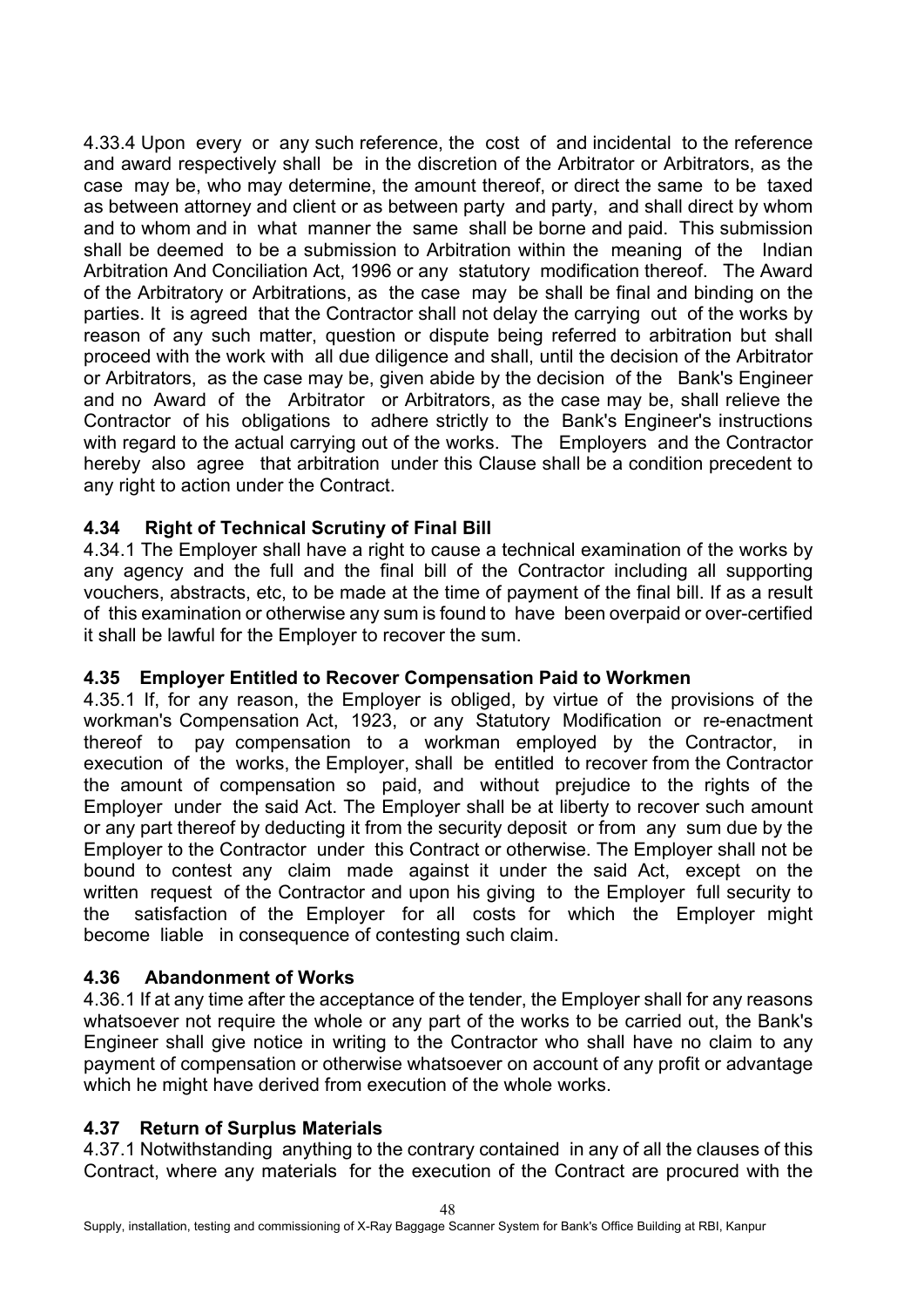assistance of the Employer by purchase made under orders or permits or licenses issued by Government the Contractor shall hold the said materials economically and solely for the purpose of the Contract and not dispose off them without the prior written permission of the Employer and return them to the Employer, if required by the Employer at the price to be determined by the Bank's Engineer having due regard to the condition of the materials, the price to be determined not to exceed the purchase price thereof inclusive of sales tax, octroi and other such levies paid by the Contractor in respect thereof. In the event of breach of the aforesaid condition, the Contractor shall, in addition to being liable to action for contravention of the terms of licenses or permits and/or criminal breach of trust, be liable to the Employer all moneys, advantages or profits resulting or which in the usual course would have resulted to him by reason of such breach.

#### 4.38 **Right of the Employer to Terminate Contract in the Event of Death of Contractor, if Individual**

4.38.1 Without prejudice to any of the rights or remedies under this Contract, if the Contractor being an individual, dies, the Employer shall have the option of terminating the Contract without incurring any liability for such termination.

## **4.39 Testing**

4.39.1 All the equipment shall be tested jointly with the contractor and the Bank's representative as required by the various sections of the specifications.

#### **4.40 Work at Site**

4.40.1 The contractor shall inspect the site and ascertain for himself the nature, character and extent of work to be executed and shall include all items and services necessary, whether specifically mentioned or not in the Specifications, Drawings, or Schedule of Equipment to make with the intent and purpose of these Specification.

#### **4.41**

#### **Force Majeure:**

The Tenderer shall not be liable for forfeiture of its EMD, liquidated damages or termination for default, if the delay in performance or other failure to perform its obligations under the contract is a result of an event of Force Majeure. For purposes of the clause, "Force Majeure" means an event beyond the control of the Tenderer and not involving the Tenderer's fault or negligence and not foreseeable. Such events may include wars or revolutions, fires, floods, epidemics, quarantine restrictions, freight embargoes etc. The Reserve bank of India will decide whether delay or failure on the part of the tenderer was the result of an event beyond his control or not. The decision of the Reserve Bank of India in this regard should be final and binding on the supplier and will not be open to question before any court / forum in any proceedings.

| Place: | Seal and Signature of Tenderer |
|--------|--------------------------------|
| Date:  | Name                           |
|        |                                |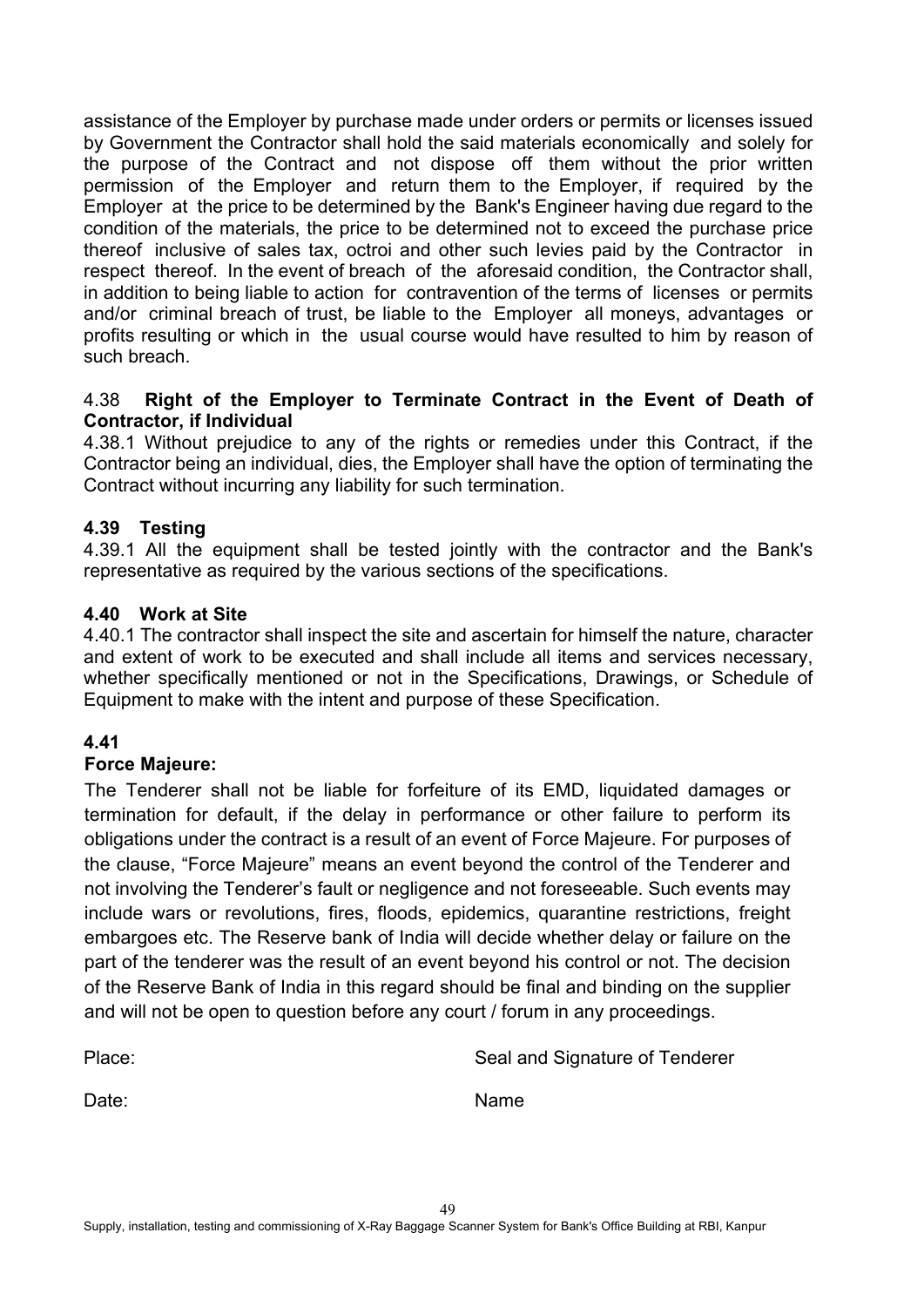# **Section- (V)**

# **Minimum Technical Specification X-Ray Baggage Scanner System**

# **Offered Make :**

## **Offered Model :**

| S.             | <b>Feature</b>         | <b>Specification</b>                                 | Compliance |
|----------------|------------------------|------------------------------------------------------|------------|
| No.            |                        |                                                      | (Yes /No)  |
| $\mathbf{1}$   | <b>Tunnel Size</b>     | Minimum 60 cm W (Width) x 40 cm H (Height)           |            |
| $\overline{2}$ | Conveyor belt          | Between 0.18 and 0.3 meter per second.               |            |
|                | speed                  | Conveyor movement bi-directional. Auto stop          |            |
|                |                        | in absence of baggage after 5 minutes.               |            |
| 3              | Power                  | 230 VAC, 50 Hz±3%, Single Phase, and                 |            |
|                | Requirement            | be<br>able<br>withstand<br>should<br>to<br>voltage   |            |
|                |                        | fluctuations in the range of 170V to 260 V.          |            |
|                |                        | Current 3 to 5 Amp                                   |            |
| 4              | Conveyor               | 160 kg or more                                       |            |
|                | Capacity               |                                                      |            |
| 5              | <b>Sensors</b>         | Sensors > 1000 diodes, L-shaped detector             |            |
|                |                        | (Folded array type), In case of defective diode      |            |
|                |                        | arrays, scanning should be disabled and error        |            |
|                |                        | message should be displayed on the screen.           |            |
| 6              | X-Ray Voltage          | 160 KV or more                                       |            |
| $\overline{7}$ | X-Ray                  | should be capable to operate smoothly for a          |            |
|                | Source/Generator       | period of at least ten years                         |            |
| 8              | Duty Cycle             | 100%                                                 |            |
| 9              | Cooling                | Sealed oil bath                                      |            |
| 10             | X-ray beam             | The X-ray beam divergence should be such             |            |
|                | divergence             | that the complete image at maximum size of           |            |
|                |                        | bag is displayed without corner cuts.                |            |
| 11             | <b>Radiation level</b> | radiation<br>should<br>The<br>level<br>not<br>exceed |            |
|                |                        | accepted health standard (0.1m R/Hr at a             |            |
|                |                        | distance of 5 cm from external housing).             |            |
|                |                        | Relevant certificate from AERB should be             |            |
|                |                        | attached                                             |            |
| 12             | operating              | 0 deg C to 50 deg C.                                 |            |
|                | temperature            |                                                      |            |
| 13             | Storage                | 0 deg C to 50 deg C.                                 |            |
|                | temperature            |                                                      |            |
| 14             | Humidity               | 90% non-condensing                                   |            |
| 15             | Resolution             | The machine should be able to display single         |            |
|                |                        | un-insulated tinned copper wire of 42-SWG or         |            |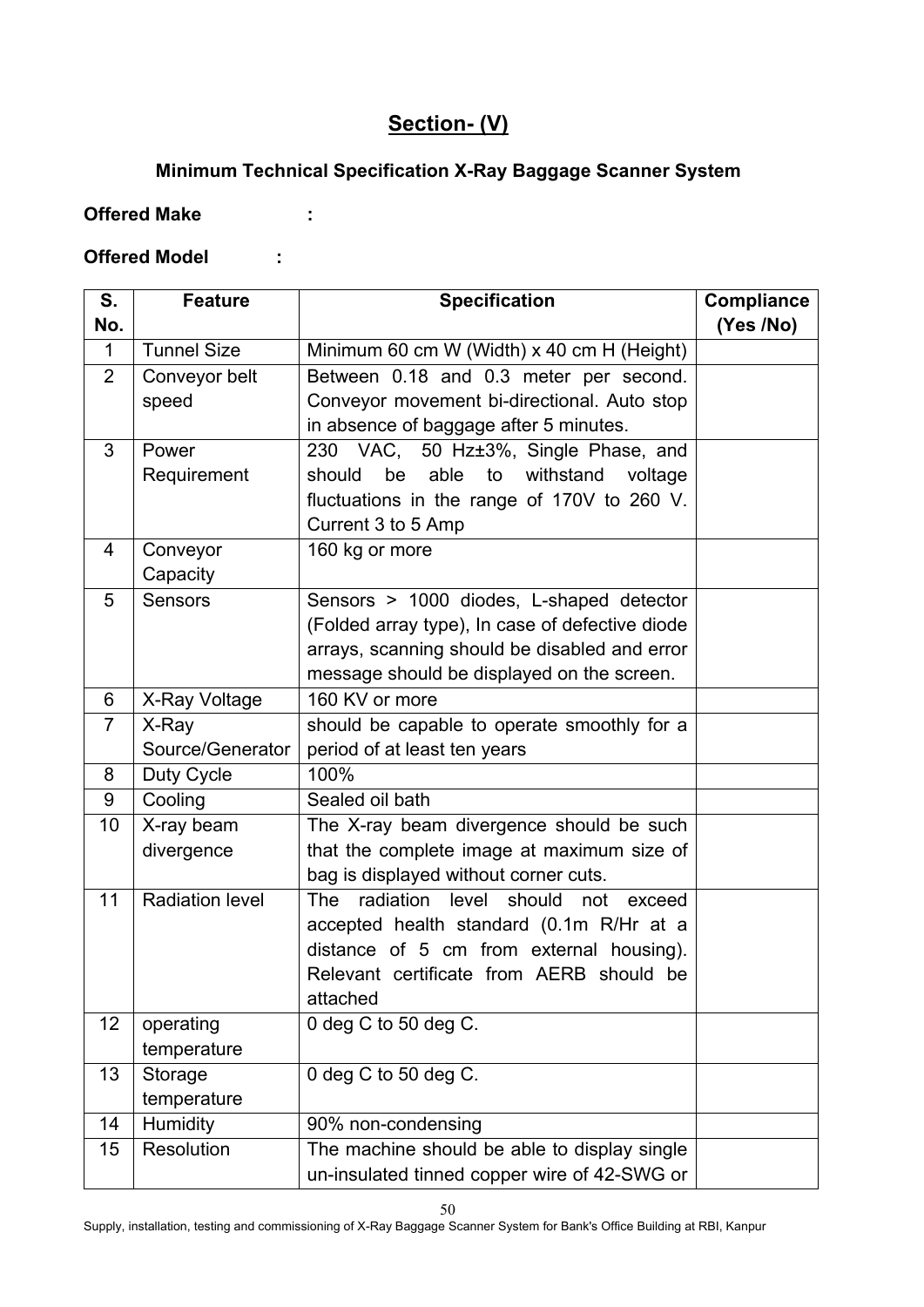| S.  | <b>Feature</b>          | <b>Specification</b>                                                                         | <b>Compliance</b> |
|-----|-------------------------|----------------------------------------------------------------------------------------------|-------------------|
| No. |                         |                                                                                              | (Yes /No)         |
|     |                         | 38<br>AWG. All penetration and resolution                                                    |                   |
|     |                         | condition should be met without pressing any                                                 |                   |
|     |                         | functional key and should be online.                                                         |                   |
| 16  | Penetration             | Penetration should be 35 mm thickness of                                                     |                   |
|     |                         | steel or more.                                                                               |                   |
| 17  | Continuous              | should be available to magnify the chosen area                                               |                   |
|     | <b>Electronic Zoom</b>  | of an image eight times (8X) or more. Image                                                  |                   |
|     | facility                | features shall be keyboard controllable.                                                     |                   |
| 18  | Video display           | 18.5" or better LCD Monitor SVGA High                                                        |                   |
|     |                         | resolution, low radiation, flicker free, resolution                                          |                   |
|     |                         | at least 1280 x 1024, 24 bit colour real time                                                |                   |
|     |                         | processing.                                                                                  |                   |
| 19  | Multi-energy X-         | The machine should have features of Multi-                                                   |                   |
|     | ray imaging             | energy X-ray imaging facility where materials                                                |                   |
|     | facility                | of different atomic number will be displayed in                                              |                   |
|     |                         | different colours to distinguish between                                                     |                   |
|     |                         | organic and inorganic materials. The machine                                                 |                   |
|     |                         | should give audio and video alarm upon                                                       |                   |
|     |                         | detection of high density organic materials                                                  |                   |
|     |                         | including explosives and narcotics, should                                                   |                   |
|     |                         | have variable colour or materials stripping to                                               |                   |
|     |                         | facilitate the operator to monitor images for                                                |                   |
|     |                         | scrutiny.<br>All<br>suspicious<br>closer<br>items                                            |                   |
|     |                         | (Explosives, High density materials, narcotics,                                              |                   |
|     |                         | etc.) should be displayed in one mode and that<br>should be on line.                         |                   |
|     |                         |                                                                                              |                   |
| 20  | <b>Radiation Safety</b> | The machine must comply with requirements<br>of health and safety regulations with regard to |                   |
|     |                         | mechanical, electrical and radiation hazards.                                                |                   |
|     |                         | Before installation of the machine, the                                                      |                   |
|     |                         | supplier/manufacturer should furnish relevant                                                |                   |
|     |                         | certificate from Atomic Energy Regulatory                                                    |                   |
|     |                         | Board (AERB) of India regarding radiation                                                    |                   |
|     |                         | safety. The company manufacturing the                                                        |                   |
|     |                         | equipment should have ISO certification for                                                  |                   |
|     |                         | manufacturing<br>and<br>servicing<br>of<br>X-ray                                             |                   |
|     |                         | Screening machines.                                                                          |                   |
| 21  | Food and Film           | Guaranteed safety for food. Guaranteed safety                                                |                   |
|     | Safety                  | for and high-speed films up to ISO1600. The                                                  |                   |
|     |                         | machines should be film safe. In other words                                                 |                   |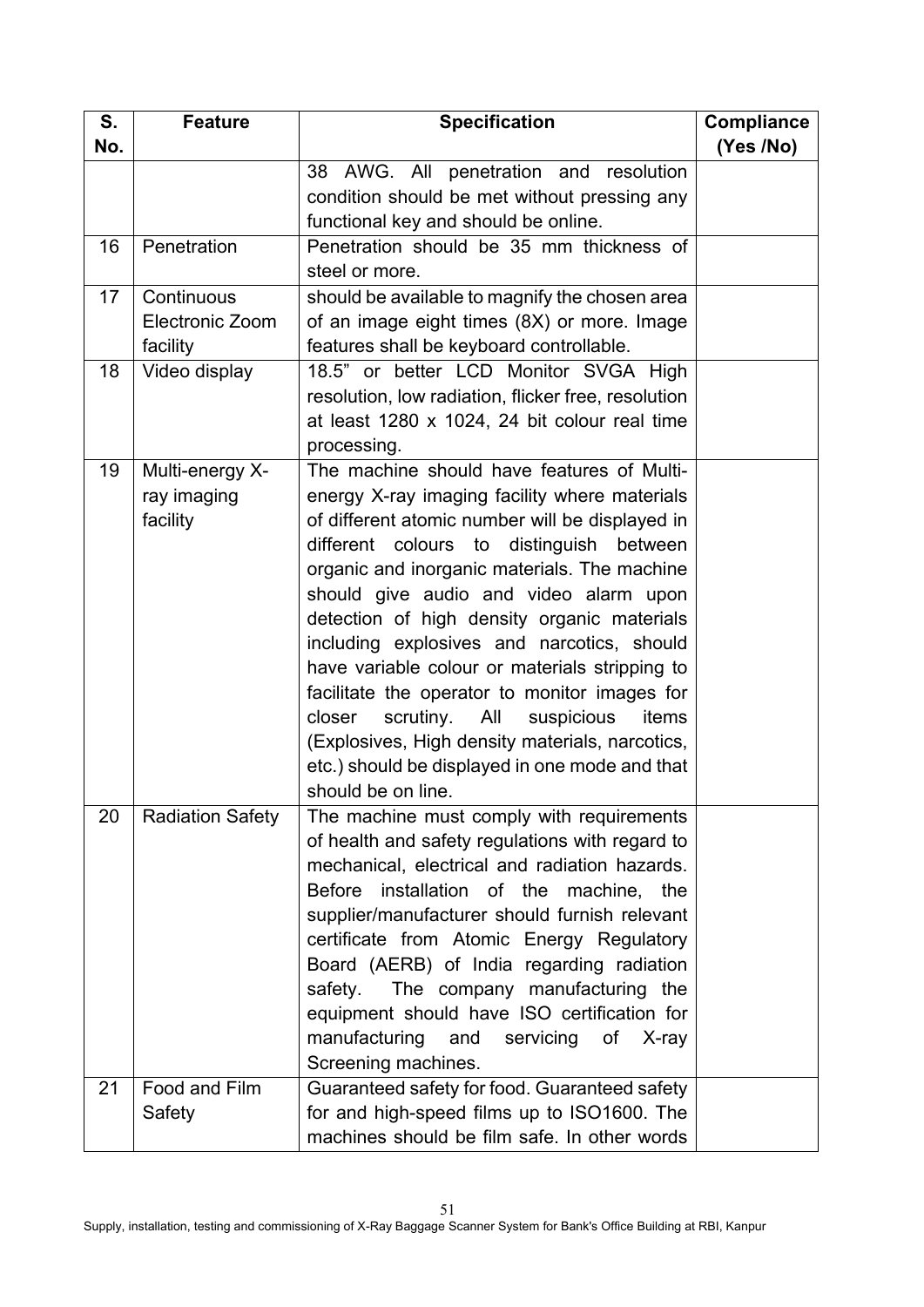| S.  | <b>Feature</b>         | <b>Specification</b>                                  | <b>Compliance</b> |
|-----|------------------------|-------------------------------------------------------|-------------------|
| No. |                        |                                                       | (Yes /No)         |
|     |                        | photographic films must not be damaged due            |                   |
|     |                        | to x-ray examination.                                 |                   |
| 22  | Machine safety         | Machine should be properly sealed from all the        |                   |
|     |                        | sides for pest proof. Dust proof cover is to be       |                   |
|     |                        | provided for covering the system when not in          |                   |
|     |                        | use.                                                  |                   |
| 23  | variable contrast      | variable<br>Facility<br>contrast<br>for<br>be<br>must |                   |
|     | Facility               | incorporated to allow enhancement lighter and         |                   |
|     |                        | darker portion of the image.                          |                   |
| 24  | software               | The machine should be so designed that                |                   |
|     | enhancement            | enhancement<br>software<br>be<br>easily<br>can        |                   |
|     |                        | implemented to take care of new technique in          |                   |
|     |                        | image processing and pattern recognition.             |                   |
| 25  | Full diagnostic        | The machine should have software controlled           |                   |
|     | built in test facility | diagnosis report facility and system should           |                   |
|     |                        | give printout if printer is connected.                |                   |
| 26  | Password               | All software features of machine should be            |                   |
|     | protection             | online and password protected.                        |                   |
| 27  | Recalling              | Machine should be capable for recalling 15 or         |                   |
|     | previous images        | more previous images,                                 |                   |
| 28  | Image archiving        | It should have the capability of archiving 3000       |                   |
|     |                        | or more images with date & time stamp.                |                   |
| 29  | Secure Housing         | Control desk with security housing and locking        |                   |
|     |                        | provision should be available. The operator           |                   |
|     |                        | personal identification number can be entered         |                   |
| 30  |                        | the keyboard along with generation of log.            |                   |
|     | Image<br>enhancement   | Facility of image enhancement should be<br>available  |                   |
| 31  | Image recording        | The machine should have online recording              |                   |
|     | facility               | facility and images can be recorded in CD R/W         |                   |
|     |                        | or/and USB and should be able to view images          |                   |
|     |                        | so recorded on stand-alone PC.                        |                   |
|     |                        |                                                       |                   |
| 32  | Lead                   | Lead impregnated safety screens should be             |                   |
|     | impregnated            | available at either ends of the tunnel. This          |                   |
|     | safety screens         | should<br>be<br>relevant AERB<br>covered by           |                   |
|     |                        | certificate.                                          |                   |
|     |                        | Idle rollers to be provided at either ends of the     |                   |
|     |                        | tunnel (input and output) to facilitate placing of    |                   |
|     |                        | baggage.                                              |                   |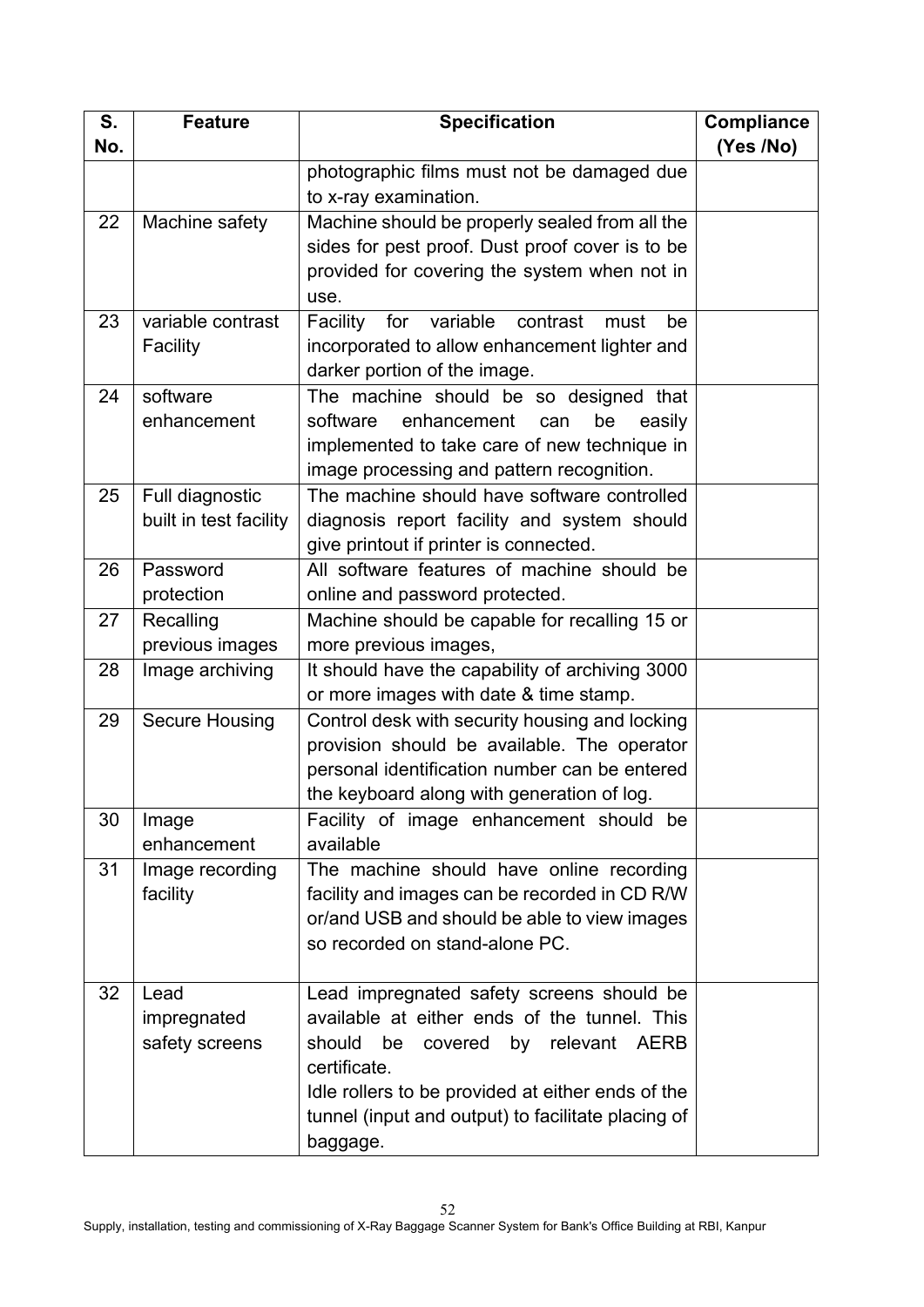| S.  | <b>Feature</b>        | <b>Specification</b>                             | <b>Compliance</b> |
|-----|-----------------------|--------------------------------------------------|-------------------|
| No. |                       |                                                  | (Yes /No)         |
| 33  | Software control      | All software features should be controlled from  |                   |
|     | feature               | key board of machine only. Keyboard function     |                   |
|     |                       | should be user friendly. To enable/disable the   |                   |
|     |                       | software features, system should not be          |                   |
|     |                       | rebooted.                                        |                   |
| 34  | Penetration           | If the machine fails to penetrate a particular   |                   |
|     | failure Alarm         | item then an alarm video and audio (both)        |                   |
|     |                       | should be generated to notify the operator.      |                   |
| 35  | Threat image          | The threat image projection (TIP) system         |                   |
|     | projection (TIP)      | software to be incorporated in the X-Ray BIS     |                   |
|     |                       | operation.                                       |                   |
| 36  | Copy of software      | Copy of all software including X-Ray Software    |                   |
|     |                       | with recovery CD must be provided.               |                   |
| 37  | Operational           | Operating staff has to be provided training      |                   |
|     | Training              |                                                  |                   |
| 38  | Operating &           | Operating & service manual shall be provided     |                   |
|     | service manual        | with each machine.                               |                   |
| 39  | <b>Other Features</b> | a) Edge & variable edge enhancement.             |                   |
|     |                       | b) Inverse Video                                 |                   |
|     |                       | c) Set up time not more than 10 minutes.         |                   |
|     |                       | d) Pseudo colour                                 |                   |
|     |                       | e) Date & Time display                           |                   |
| 40  | Minimum               | CPU: Latest configuration and should be able     |                   |
|     | Computer              | to deliver the output to meet the specifications |                   |
|     | configuration         | mentioned as above.                              |                   |
|     |                       | Hard Disk Drive: 1 TB                            |                   |
|     |                       | Mouse: Optical                                   |                   |
|     |                       | Ports: 6 USB Ports (with at least 2 in Front), 1 |                   |
|     |                       | Serial Port, 1 Parallel port, 1 PS/2 Keyboard    |                   |
|     |                       | and 1 PS2 Mouse Port, audio ports for            |                   |
|     |                       | microphone and headphone in front.               |                   |
|     |                       | CD-R/RW Drive: DVD Writer.                       |                   |
|     |                       | Networking facility: 10/100/1000 Base T on       |                   |
|     |                       | board integrated Network Port with remote        |                   |
|     |                       | booting facility, remote system installation,    |                   |
|     |                       | remote wake up, out of band management           |                   |
|     |                       | using any standard management software.          |                   |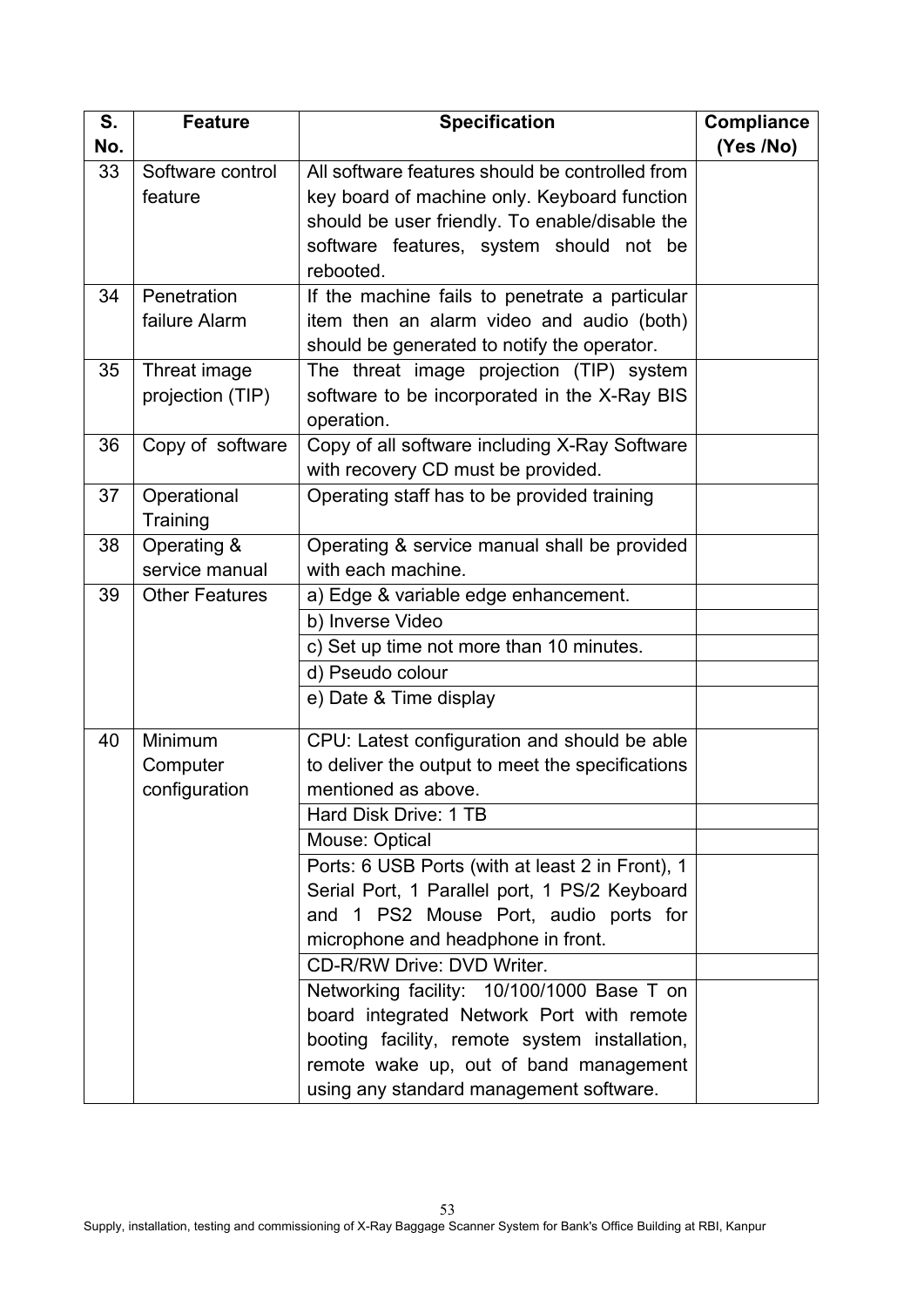| <b>TIPS Features</b>                                                                                                                                                                                                                                                                                                                                                                                                                                                                                                                                                                                                                                                                                                                                      |  |
|-----------------------------------------------------------------------------------------------------------------------------------------------------------------------------------------------------------------------------------------------------------------------------------------------------------------------------------------------------------------------------------------------------------------------------------------------------------------------------------------------------------------------------------------------------------------------------------------------------------------------------------------------------------------------------------------------------------------------------------------------------------|--|
| <b>Threat Image Projection</b>                                                                                                                                                                                                                                                                                                                                                                                                                                                                                                                                                                                                                                                                                                                            |  |
| TIP Software facility shall be incorporated in the offered X-ray<br>machines to assist supervisors in testing the operator alertness and<br>training X-ray screeners to improve their ability in identifying<br>specific threat object. The system will create a threat object and<br>the same will be superimposed on monitor screen while a bag is<br>being screened. To acknowledge that the operator has seen the<br>false object, operator must press the control Panel key that will<br>cause the computer generated threat object to disappear from x-<br>rayed bag image on the VDU screen. Each operator's action shall<br>be recorded in the hard disc of the computer for the auditing<br>purpose by the supervisor or other authorised person |  |
| Design of the system                                                                                                                                                                                                                                                                                                                                                                                                                                                                                                                                                                                                                                                                                                                                      |  |
| TIP software should be compatible with other X-Ray technologies<br>such as automatic reject unit, Dual X-ray screen technologies,<br>automatic threat recognition system, etc. All x-ray image functions<br>must be available at the same time along with the TIP                                                                                                                                                                                                                                                                                                                                                                                                                                                                                         |  |
| Image Library                                                                                                                                                                                                                                                                                                                                                                                                                                                                                                                                                                                                                                                                                                                                             |  |
| The TIP facility should have an image library containing at least 100<br>explosive devices, 100 knives and 100 fire arms in various sizes,<br>shapes, locations & orientations. However, the system shall have<br>facility to expand the library to incorporate additional images by<br>user without assistance of the manufacturer                                                                                                                                                                                                                                                                                                                                                                                                                       |  |
| The image library should contain images of threats at different<br>orientations - both plane and end-on orientation should be used.<br>Although these will be assigned different file names and references,<br>it must be possible to cross-reference these as the same threat. All<br>threat Image Projection images must be realistic, representative<br>and non-distinguishable from real threat items.                                                                                                                                                                                                                                                                                                                                                |  |
| <b>Time Interval</b>                                                                                                                                                                                                                                                                                                                                                                                                                                                                                                                                                                                                                                                                                                                                      |  |
| Programming facility shall be available to project threat images in<br>different intervals. The time period for threat image as well as<br>image mix in % age shall be user programmable e.g. software shall<br>select 40% images of explosive devices, 35% of fire arms & 25%<br>of knives or Random, etc                                                                                                                                                                                                                                                                                                                                                                                                                                                |  |
| Once the screener has responded to identify the computer<br>generated threat image, it should remain on the screen for a pre-<br>defined user programmable time for analyses. The image should<br>be highlighted, upon identification, and feedback message shall be<br>visible to the screener.                                                                                                                                                                                                                                                                                                                                                                                                                                                          |  |
| <b>System Administration</b>                                                                                                                                                                                                                                                                                                                                                                                                                                                                                                                                                                                                                                                                                                                              |  |
| The threat image projection facility shall have details of user data-<br>base such as name of the office, Screener name, designation, user<br>ID number, level of access such as Screener, Administrator,<br>Maintenance & Password, etc.                                                                                                                                                                                                                                                                                                                                                                                                                                                                                                                 |  |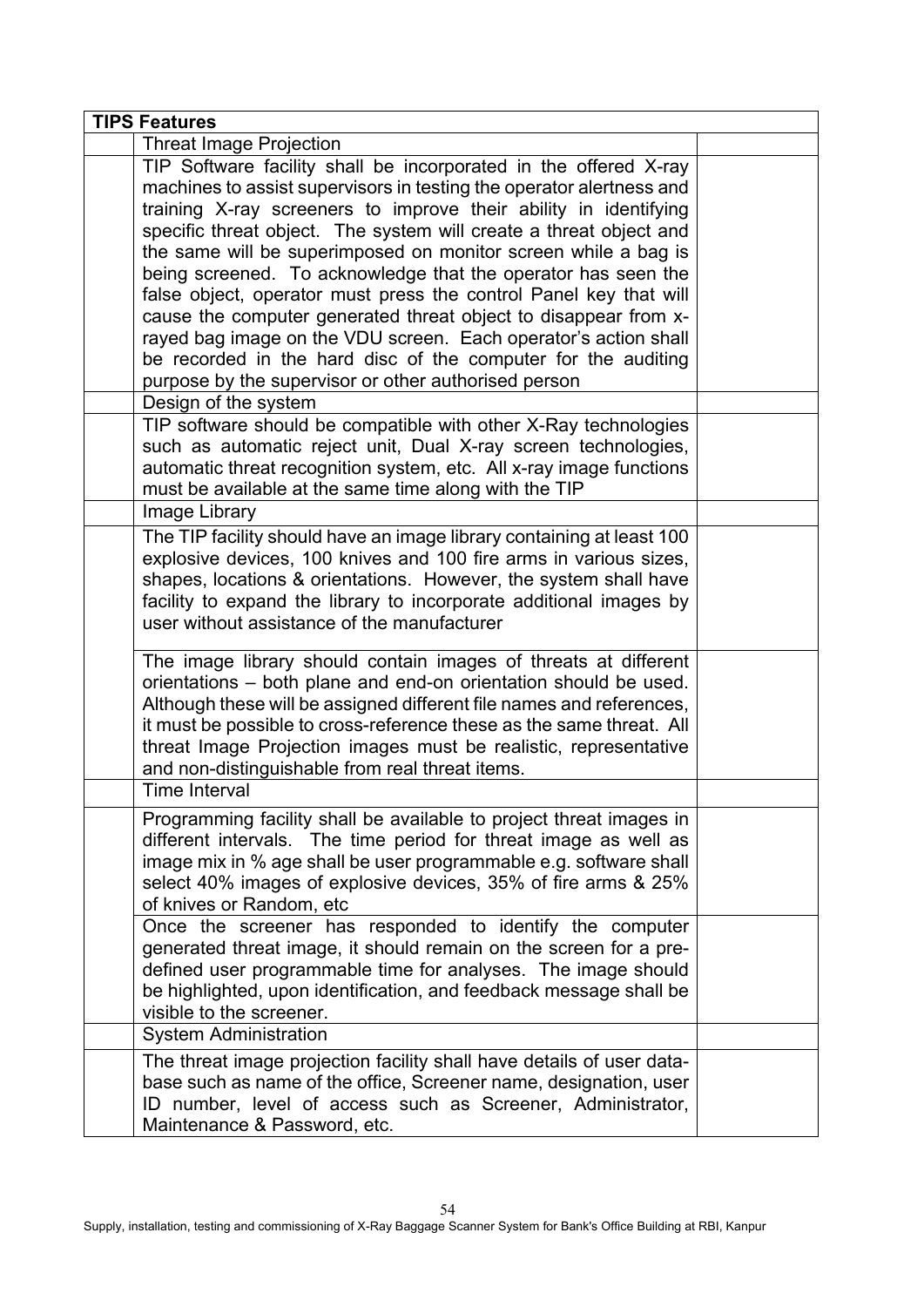| Access to start-up Menu should be restricted only to the authorised<br>individuals. A log-in procedure by means of 'Password' or 'Security<br>key' could achieve restricted access to each of the comment. The<br>log-in procedure should not take longer than 20 seconds.<br>The<br>system should have facility to bypass the TIP facility, if programmed<br>so by the System Administrator. It is to be ensured that the TIP<br>software shall not be hindrance to normal functioning of X-ray<br>Machines. |  |
|---------------------------------------------------------------------------------------------------------------------------------------------------------------------------------------------------------------------------------------------------------------------------------------------------------------------------------------------------------------------------------------------------------------------------------------------------------------------------------------------------------------|--|
| When the operator logs-in or logs-out, message should be<br>displayed on XBIS VDU Screen to confirm that he / she has been<br>correctly logged-in or logged out.                                                                                                                                                                                                                                                                                                                                              |  |
| Feed Back / Report                                                                                                                                                                                                                                                                                                                                                                                                                                                                                            |  |
| Different colour coding shall be used for feedback to the Screener.<br>It is recommended that Colour Code "Red for MISS", Green for<br>"HIT" and Yellow for "False Alarm or Interrupt" be used.                                                                                                                                                                                                                                                                                                               |  |
| The system shall automatically prepare the daily log of events for<br>each shift and for each Screener performance. TIP log shall<br>include particulars of location, XBIS, Name of Screener, Time &<br>date of threat image, whether threat image was successfully<br>identified or missed, etc.                                                                                                                                                                                                             |  |
| The report on Threat Image Projection system may have date and<br>time (From-To) as per requirement, Screener particulars, and<br>decision / outcome i.e. MISS, HIT or False alarm in %age as well<br>in absolute numbers, number of bas screened, categories such as<br>explosive devices knife or weapon, etc.                                                                                                                                                                                              |  |
| As a standard practice, daily / weekly / monthly report shall be<br>retrieved. Report shall be for any given time and period, as per<br>command.                                                                                                                                                                                                                                                                                                                                                              |  |
| All data should be stored on the system for a minimum of two<br>months after it has been downloaded. No individual, regardless of<br>access rights to the Threat Image Projection components would<br>delete or amend any of Threat Image Projection data or time i.e.<br>Threat Image Projection data on the actual X-ray machine will be<br>read only file.                                                                                                                                                 |  |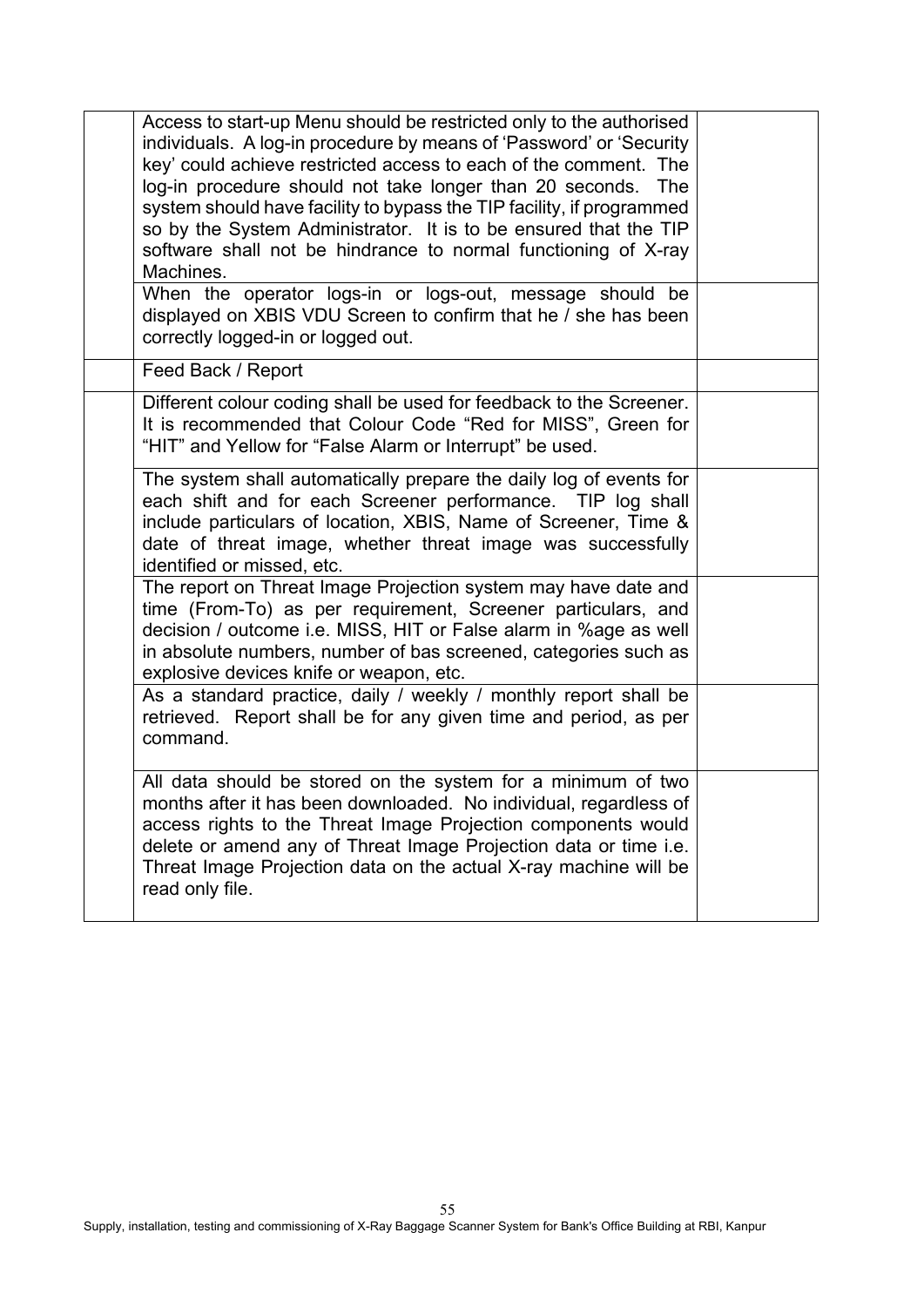# **TESTS TO BE CARRIED OUT**

### **SINGLE WIRE RESOLUTION (TEST NO.1)**

A set of uninsulated tinned copper wire of size 25 SWG, 30, 35, 38, 40 and 42 SWG are placed on Perspex sheet. The wires are laid out in "S' shaped curves. The wires are placed behind varying thickness of aluminum. The requirement is to display 42 SWG wire is not covered by step wedge. A tick will indicate the visibility of appropriate wire. Metallic marker should be provided using high density material, so that SWG numbers in the VDU are clearly visible.

#### **USEFUL PENETRATION (TEST NO.2)**

Definite what level of details can be seen behind a thickness of known material. The requirement of this test is that the 24 SWG wire is seen under second step wedge (5/16"). (Note : This is equivalent to FAA, USA and DOT UK requirement). Tick on log sheet will indicate what wires are visible.

#### **MULTI ENERGY X-RAY (TEST No.3)**

With multi-energy X-Ray it should be possible to distinguish between materials of different average atomic number. The use of sugar and salt samples encapsulated on the test piece and various materials used in the construction of CTP will check the material discrimination facility. A tick will indicate that the sugar/salt samples are shown in different colour.

## **SIMPLE PENETRATION (TEST No.4)**

This test defines what thickness of steel the machine should be able to penetrate. The steel step wedge on the CTP has steps of 2 mm. from 16 mm. to 30 mm. with a lead strip to check that the machine is above or below the requirement. The requirement is that the lead is visible beneath 34 mm steel. A tick in log sheet will indicate where a difference between the lead strip and the step wedge is visible.

## **SPATIAL RESOLUTION (TEST NO.5)**

This test defines the ability of the system to distinguish and display objects which are close together. The CTP has 16 copper gratings at right angle to each other. The requirement is that a vertical and horizontal grating can be seen. A tick in the log sheet will indicate that gaps in the gratings are visible.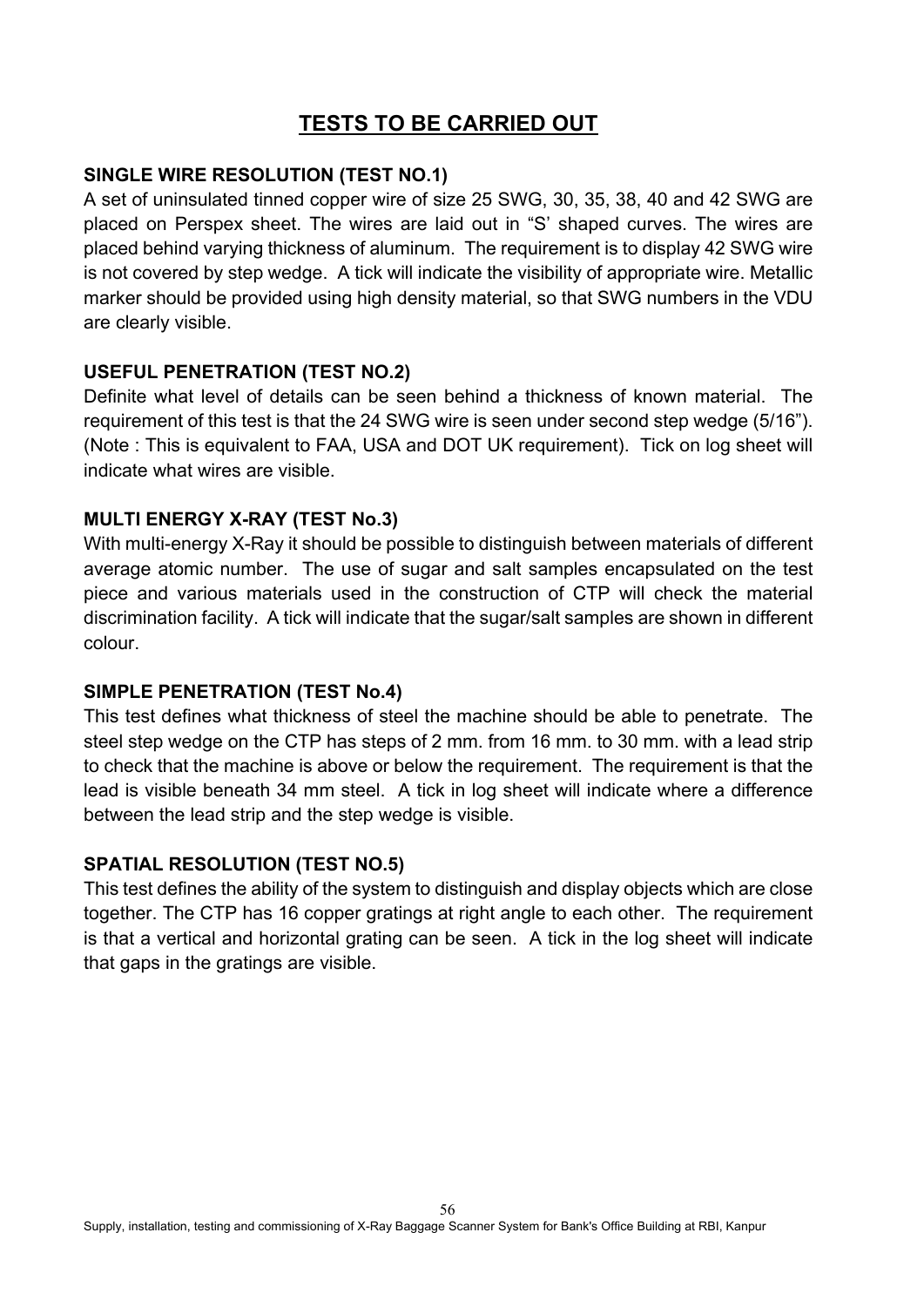# **Section-(VI)**

## **Client and Banker Details**

#### **Client Details**

| S.<br>NO. | Name and<br><b>Address</b><br>of Client | <b>Contact</b><br>Details of<br>the client's<br>concerned<br>person | Work<br>order No.<br>Date and<br><b>Contract</b><br><b>Amount</b> | Date of<br>handing<br>over of<br>the<br>system | Details of<br>the X-<br>Ray<br><b>Baggage</b><br><b>Scanner</b><br><b>Systems</b><br>provided | <b>Whether</b><br>the<br>system<br>is under<br><b>AMC</b><br>(Yes/No) |
|-----------|-----------------------------------------|---------------------------------------------------------------------|-------------------------------------------------------------------|------------------------------------------------|-----------------------------------------------------------------------------------------------|-----------------------------------------------------------------------|
|           |                                         |                                                                     |                                                                   |                                                |                                                                                               |                                                                       |
|           |                                         |                                                                     |                                                                   |                                                |                                                                                               |                                                                       |
|           |                                         |                                                                     |                                                                   |                                                |                                                                                               |                                                                       |
|           |                                         |                                                                     |                                                                   |                                                |                                                                                               |                                                                       |
|           |                                         |                                                                     |                                                                   |                                                |                                                                                               |                                                                       |

#### **Banker Details**

| S.<br>No. | <b>Name and Address</b><br>of the Banker | <b>Contact Details of the</b><br><b>Bank's concerned officer</b> | <b>Account Details</b><br>(Account No., Type of<br><b>Account etc.)</b> |
|-----------|------------------------------------------|------------------------------------------------------------------|-------------------------------------------------------------------------|
|           |                                          |                                                                  |                                                                         |
|           |                                          |                                                                  |                                                                         |

| No. | Offered make of XBIS machine | <b>Offered model</b> |
|-----|------------------------------|----------------------|
|     |                              |                      |

### Signature of Tenderer

Place: Date: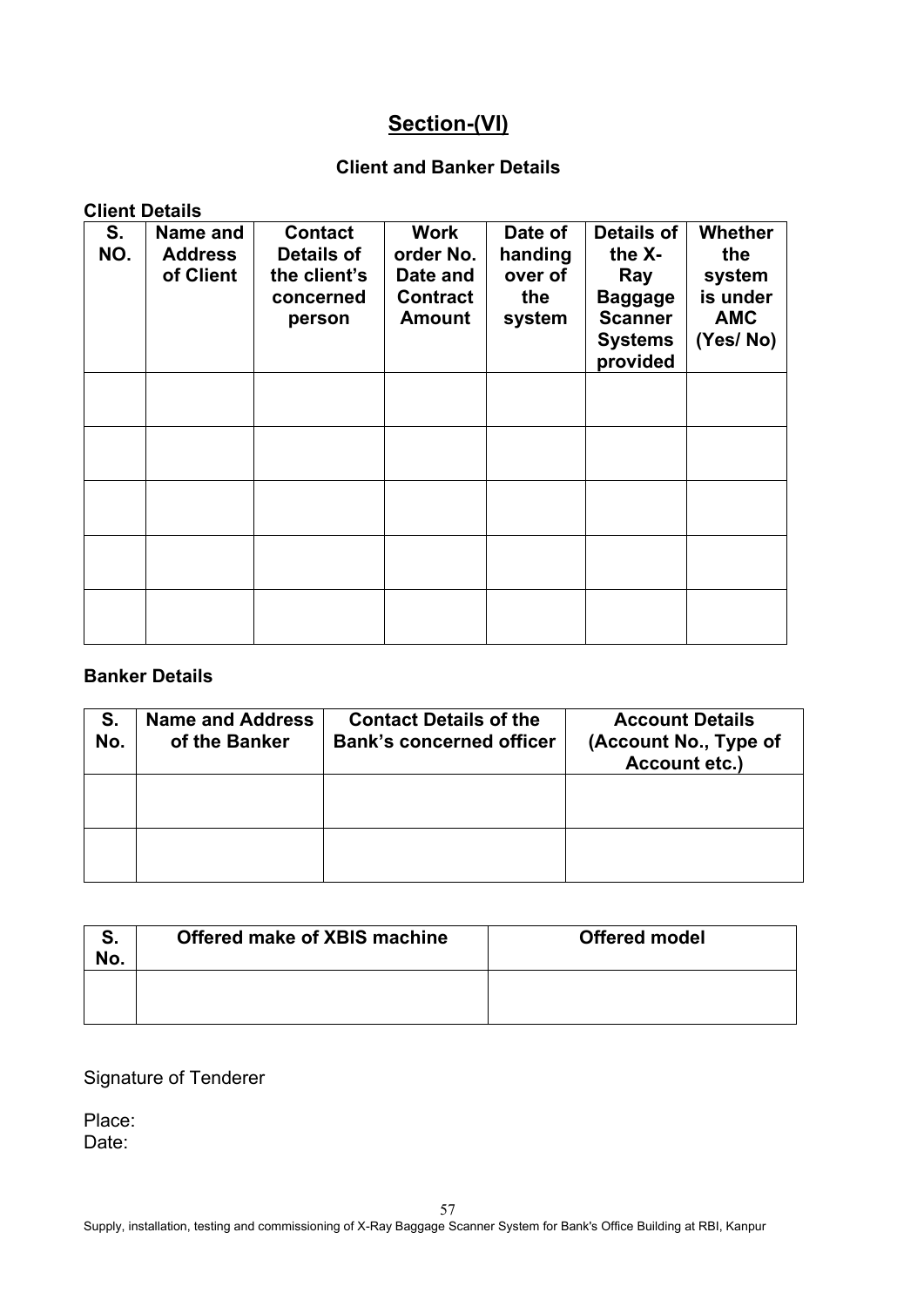# **Section-(VII)**

# **Check List**

# **PART I**

Supply, installation, testing and commissioning of X-Ray Baggage Scanner System for Bank's Office Building at Kanpur

# **COMMERCIAL CONDITIONS**

| Sr. | <b>Description</b>                          | <b>Bank's Terms</b>                                                                                                                | <b>Tenderers terms and</b>    |
|-----|---------------------------------------------|------------------------------------------------------------------------------------------------------------------------------------|-------------------------------|
| No. |                                             |                                                                                                                                    | acceptance of Bank's<br>terms |
| 1.  | Validity                                    | 90 days from the date of<br>opening of tender Part-I                                                                               |                               |
| 2.  | <b>EMD</b>                                  | 48,380/-<br>through<br>Rs.<br>NEFT/DD/BG                                                                                           |                               |
| 3.  | Terms of payment                            | 60% of the quoted supply<br>(a)<br>pro-rata<br>against<br>rate<br>delivery of materials after<br>checking at site.                 |                               |
|     |                                             | 20% of the quoted on<br>(b)<br>completion of testing,<br>commissioning<br>and<br>handing over the system                           |                               |
|     |                                             | Balance<br>$\%$<br>20<br>(c)<br>on<br>submission of the Bank<br>Guarantee<br>of<br>equal<br>amount initially valid for<br>05 years |                               |
| 4.  | a. Prices                                   | a. Firm, inclusive of all taxes,<br>duties, insurance, levies during<br>the contract period.                                       |                               |
|     | b. GST                                      | GST  <br>Percentage<br>b.<br>considered.                                                                                           | ---------%                    |
| 5.  | Guarantee period                            | 12 months from date<br>of<br>handing over.                                                                                         |                               |
| 6.  | After-sales service                         | of cost<br>during<br>Free<br>the<br>guarantee period.                                                                              |                               |
| 7.  | Completion period                           | 03 months from 10th day of<br>date of work order.                                                                                  |                               |
| 8.  | Liquidated damages                          | 0.25% of the contract amount<br>per week of delay subject to<br>maximum of 10% of the<br>contract value.                           |                               |
| 9.  | allowed<br>Time<br>(a)<br>for rectification | Maximum 24 Hours                                                                                                                   |                               |

Supply, installation, testing and commissioning of X-Ray Baggage Scanner System for Bank's Office Building at RBI, Kanpur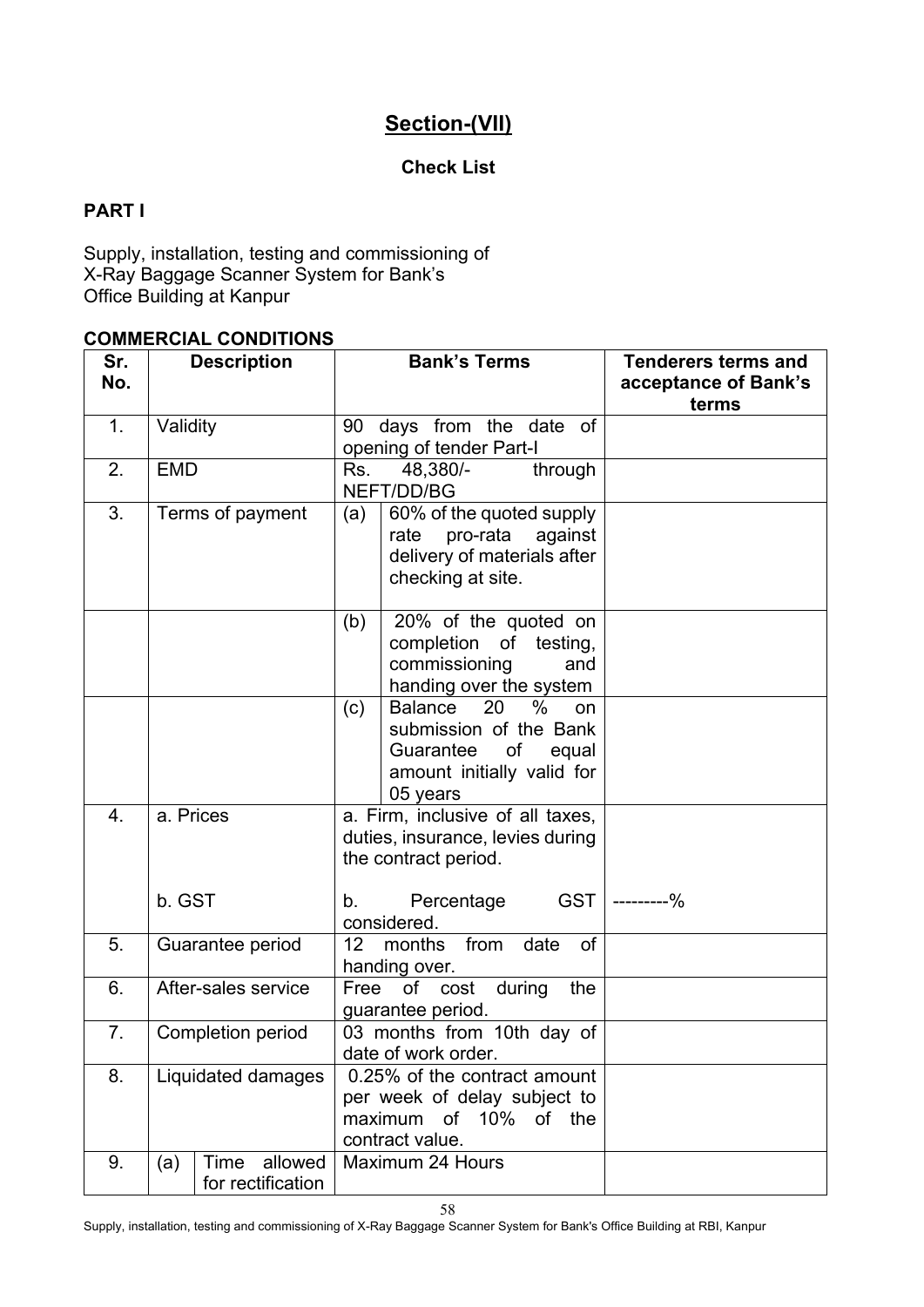|     | (b)<br>Penalty<br>for $ $<br>$\mathsf{in}$<br>delay<br>providing<br>service | Rs. 2500/- per day, if system<br>defect not rectified within 48<br>hours on receipt of complaint<br>and Rs.500/- per day if<br>individual equipment defect not<br>rectified within 48 hours |  |
|-----|-----------------------------------------------------------------------------|---------------------------------------------------------------------------------------------------------------------------------------------------------------------------------------------|--|
| 10. | Service facility                                                            | Shall be available at the center                                                                                                                                                            |  |
|     |                                                                             | i.e. Kanpur and shall<br>be                                                                                                                                                                 |  |
|     |                                                                             | approachable<br>on.                                                                                                                                                                         |  |
|     |                                                                             | telephone/mobile/e-mail.                                                                                                                                                                    |  |
| 11. | Committed<br>period                                                         | At least 10 years from the date                                                                                                                                                             |  |
|     |                                                                             | for comprehensive of handing over of the                                                                                                                                                    |  |
|     | AMC of system                                                               | installation.                                                                                                                                                                               |  |
| 12. | Certificate to be submitted from concerned authorities                      |                                                                                                                                                                                             |  |
|     | to comply meeting applicable International/National                         |                                                                                                                                                                                             |  |
|     | radiation & health regulation.                                              |                                                                                                                                                                                             |  |

Part II should not contain any terms and conditions but only priced bill of quantity.

Signature of Tenderer

Place: Date:

Note:-

In case of tenderer accepting all the terms and conditions of the Bank, there is no need for enclosing any terms and conditions of their own.

In case of tenderers proposing any deviation, they are advised to indicate the deviation by quoting relevant tender clause.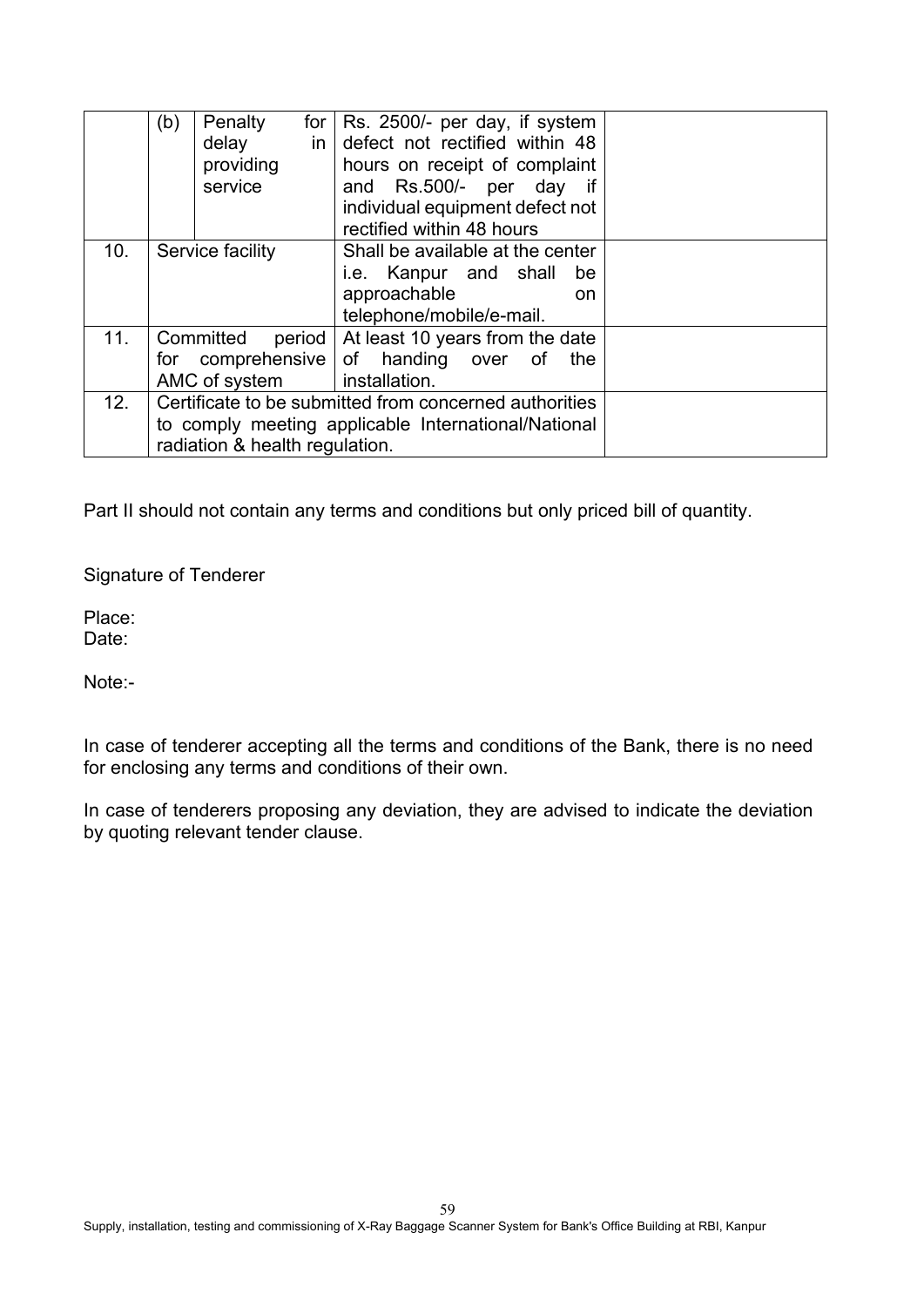# **Appendix Hereinbefore Referred To**

| 1. | <b>Defects Liability Period</b>    | Twelve months from the date of Virtual<br><b>Completion Certificate</b>                       |
|----|------------------------------------|-----------------------------------------------------------------------------------------------|
| 2. | <b>Period of Final Measurement</b> | 3 months                                                                                      |
| 3. | Date of Commencement               | 10th day from the date of award letter                                                        |
| 4. | Date of Completion                 | Date of virtual completion certificate.                                                       |
| 5. | Liquidated damages at the rate of  | 0.25% of the contract value per week<br>subject to a maximum of 10% of the<br>contract value. |
| 6. | Interest for delayed payment       | 3% per annum                                                                                  |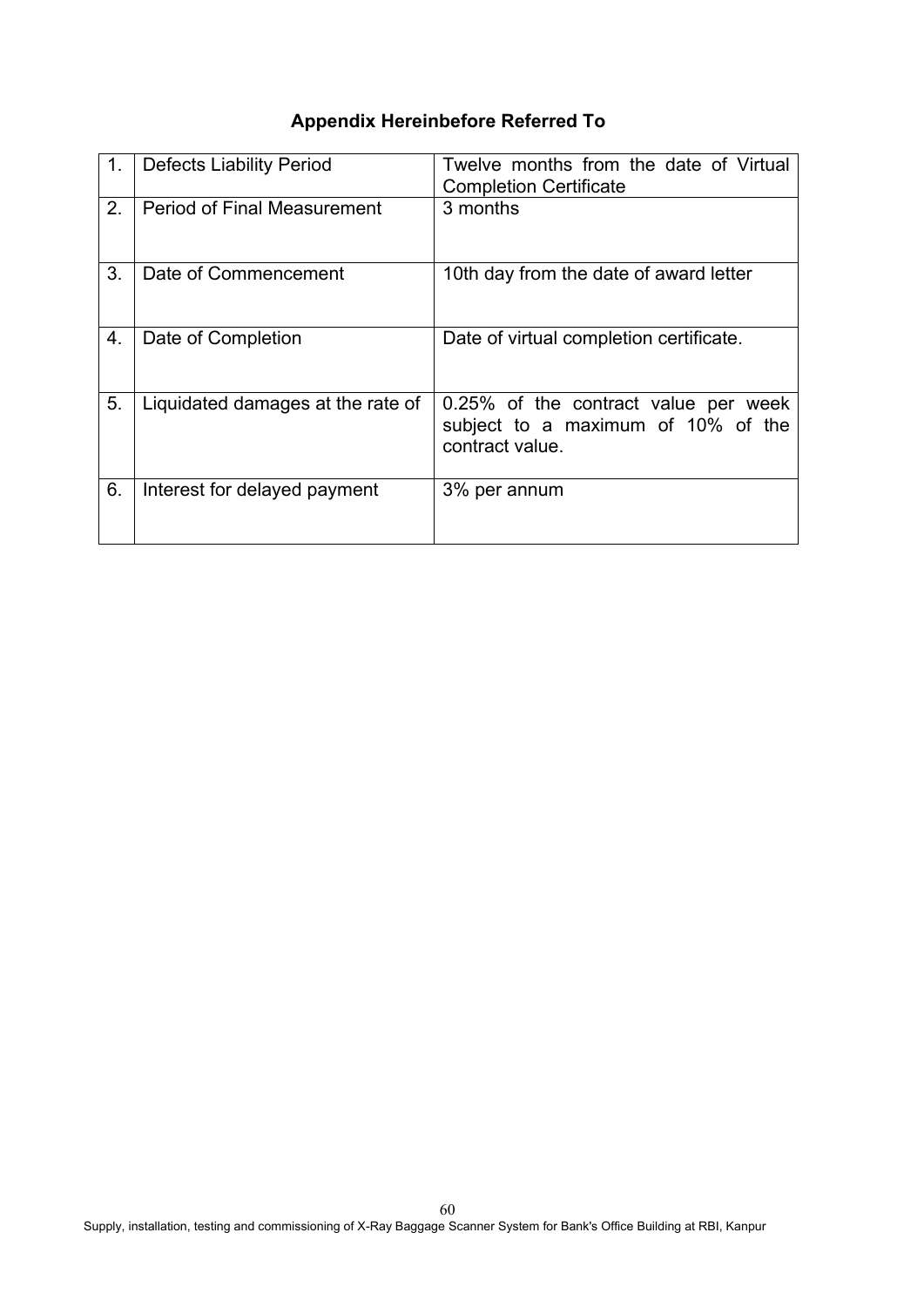# **Miscellaneous Clauses**

# **The Sexual Harassment of women at work place:**

The Contractor / Agency shall be solely responsible for full compliance with the provision of "the Sexual Harassment of women at work place (Prevention, Prohibition and Redressal) Act, 2013.

a. In case of any complaint of sexual harassment against its employee within the premises of the Bank, the complaint will be filed before the Internal Complaints Committee constituted by the Contractor / Agency and the Contractor / Agency shall ensure appropriate action under the-said Act in respect to the complaint.

b. Any complaint of sexual harassment from any aggrieved employee of the contractor against any employee of the Bank shall be taken cognizance of by the Regional Complaints Committee constituted by the Bank.

c. The contractor shall be responsible for any monetary Compensation that may need to be paid in case the incident involves the employees of the contractor, for instance any monetary relief to Bank's employee, if sexual violence by the employee of the contractor is proved.

d. The contractor shall be responsible for educating its employees about prevention of sexual harassment at work place and related issues.

**Minimum wages to the workman**: The contractor shall ensure that minimum wages as per statutory requirement i.e. as per Central Labour Commissioner's Rates (C.L.C. rates) to be paid to all the workmen. A certificate to that effect, on every month, to be submitted to the Bank during period of execution of work and subsequent warranty and AMC period.

**Labour License**: The contractor shall adhere to various provisions of the Contract Labour (Regulation & Abolition) Act 1970 and fulfill all the statutory requirements.

"**The quoted rate shall include the amount payable towards ESI, EPF, Bonus or any other compensation etc. payable under various labour laws. It is obligatory for the agency or contractor to obtain various registration / code number for meeting out various requirements and furnish the same to the Bank before execution of the agreements. This has to be strictly carried out by agency or contractor. The agency or contractor shall ensure payments of Employees' State Insurance (ESI) & Employees' Provident Fund (EPF) as applicable in respect of workmen/contract labours employed by him/her/ them and submit documentary evidence (i.e. payment receipt obtained from Employees' Provident Fund Organization (EPFO) and Employees' State Insurance Corporation (ESIC) portal while making payment) in respect of the same to the Bank, failing which the Bank shall deposit the same directly and adjust/deduct the amount from the dues payable to the agency or contractor along with levying penalty as per the terms and conditions of the contract. No extra payment over & above quoted rates shall be made to the agency or contractor on this account. The agency or contractor shall be responsible to comply with all statutory provisions including for the purpose of ESI and EPF and shall indemnify the Bank and shall keep indemnified for any contravention and noncompliance of labour laws including that of EPF and ESI."**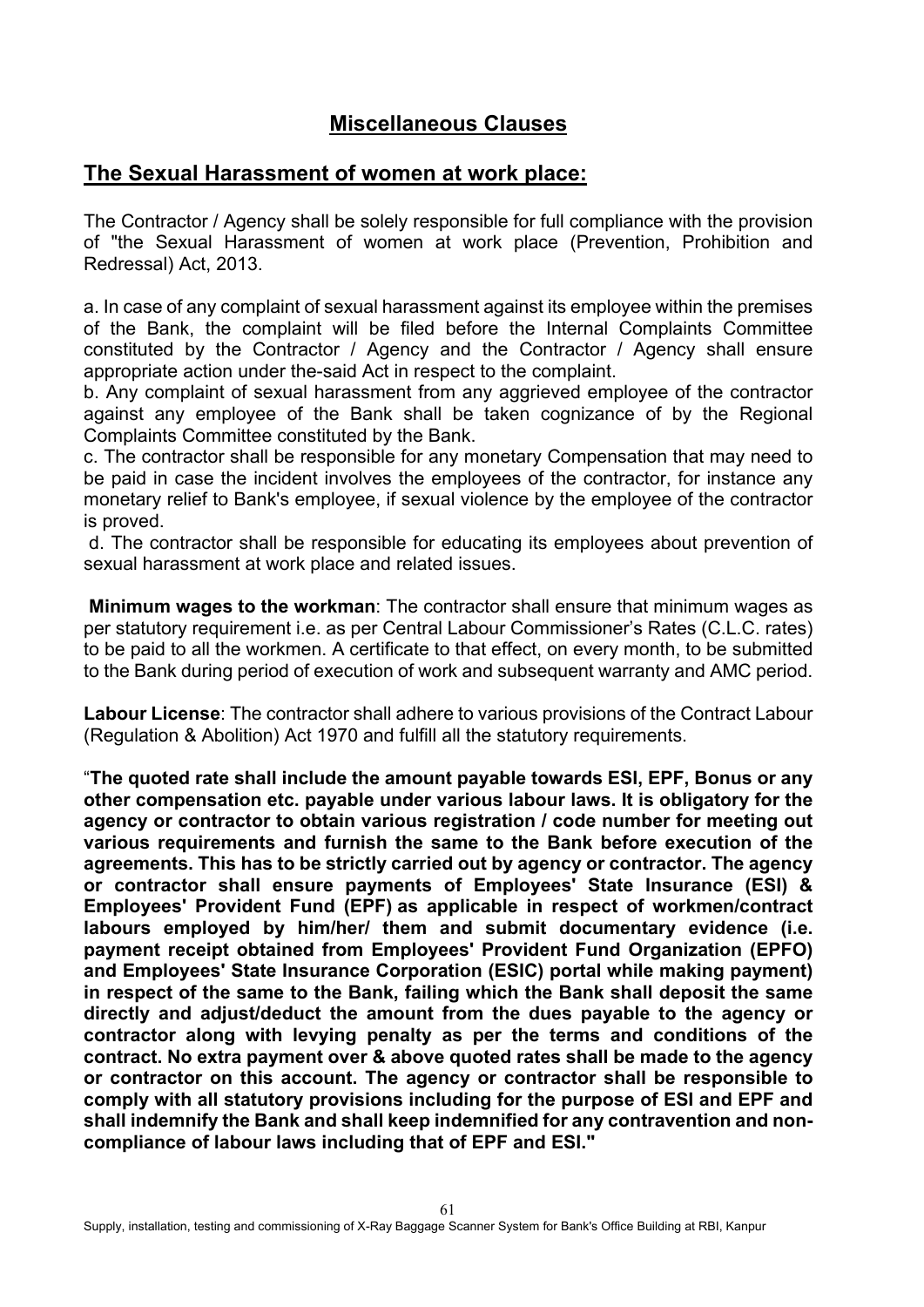Force Majeure conditions (applicable during the currency of the completion period and subsequent committed DLP and CAMC period)

Neither Party shall be responsible for any failure to perform due to unforeseen circumstances or due to causes beyond the defaulting Party's control even after exertion of best efforts to prevent such failure, which failure may include, but not be limited to, acts of God, war, riots, embargoes, strikes, pandemics, lockdowns, lockouts, acts of any Government authority, delays in obtaining licenses or rejection of applications under the Statutes, fire or floods.

**NON-DISCLOSURE** and Indemnity CLAUSE during the execution of work, DLP and CAMC period

The contractor shall not disclose directly or indirectly any information, materials and of the Bank's infrastructure/ system/equipments etc. which may come to the profession or knowledge of the contractor during the course of discharging its contractual obligations in connection with the agreement, to any third party and shall at all times hold the same in strictest confidence. The contractor shall treat the details of the contract as private and confidential, except to the extent necessary to carry out the obligations under it or to comply with applicable laws. The contractor shall not publish, permit to be publish, or disclose ant particulars of the works in any trade or technical paper or elsewhere without the previous written consent of the Employer.

The contractor shall indemnify the Employer for any loss suffered by the Employer as a result of disclosure of any confidential information. Failure to observe the above shall be treated as breach of contract on the part of the contractor and the Employer shall be entitled to claim damages and pursue legal remedies.

The contractor shall take all appropriate actions with respect to its employees to ensure that the obligations of non-disclosure of confidential information under this agreement are fully satisfied. The contractor's obligations with respect to non-disclosure and confidentiality will survive the expiry or termination of this agreement for whatever reason.

Place:

Date : Seal and Signature of Tenderer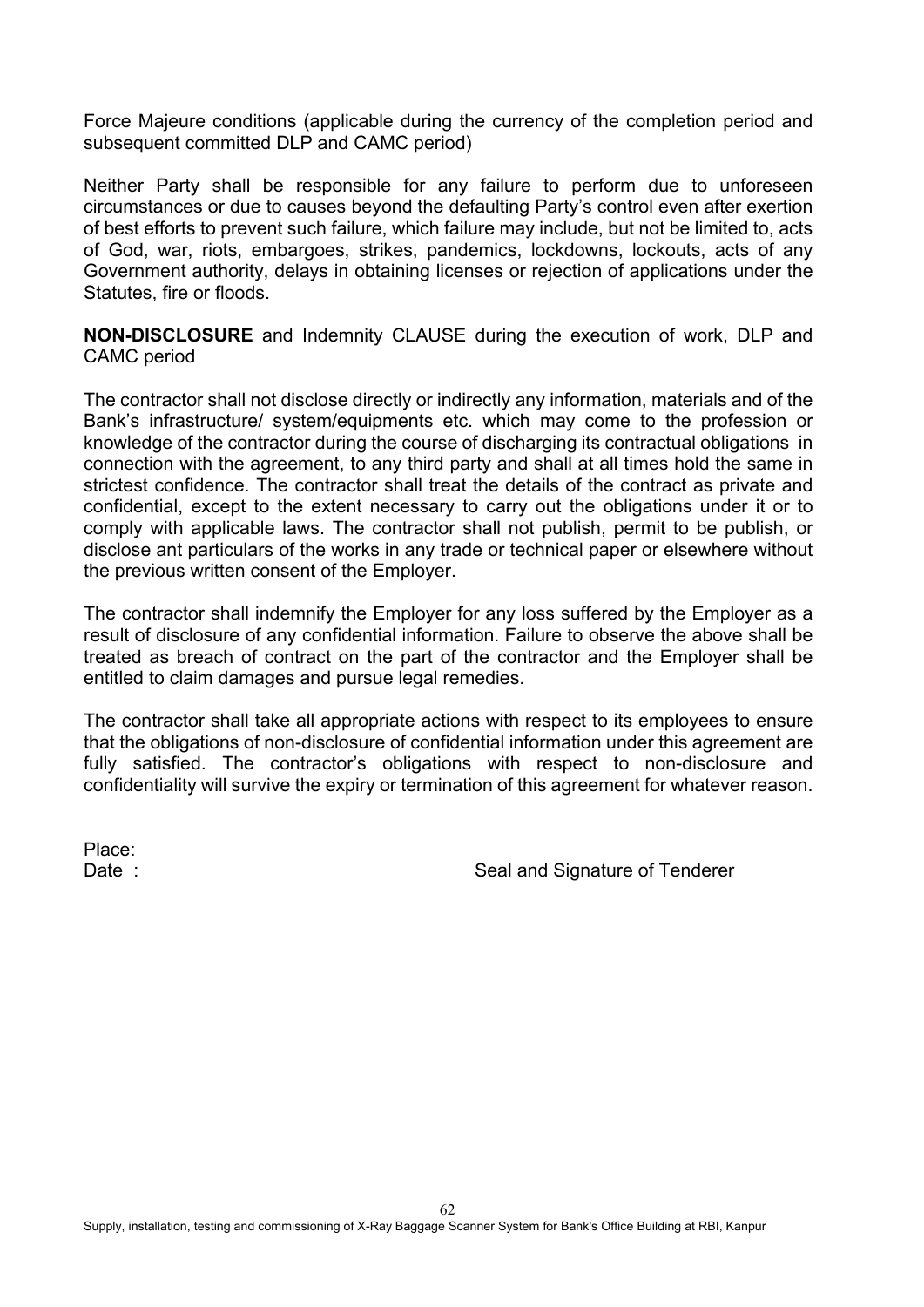# **Annexure -I**

# **PROFORMA OF BANK GUARANTEE FOR EARNEST MONEY DEPOSIT/ BID SECURITY**

(On Non-Judicial Stamp Paper of appropriate value)

| Place: |  |  |  |
|--------|--|--|--|
| Date:  |  |  |  |

The Regional Director

--------------------

------------------- --------------------------------

Dear Sir,

# Name of Work : **E-Tender for Supply, installation, testing and commissioning of X-Ray Baggage Scanner System for Bank's Office Building at RBI, Kanpur**

Ref · NIT/Advt No. date WHEREAS

The Reserve Bank of India, having its Central Office at Shahid Bhagat Singh Road, Mumbai (hereinafter called the "RBI") has invited tenders for the captioned work (hereinafter called "the said tender") on the terms and conditions mentioned in the said tender documents.

It is one of the terms of invitation of tenders that the tenderer shall furnish a Bank Guarantee for a sum of Rs. (Rupees only) as Earnest Money Deposit (EMD). M/s. (Name of the Tenderer/Bidder) \_\_\_\_\_\_, (hereinafter called as "the Tenderer/ Bidder"), who are our Clients/Constituents intend to submit their tender/ Bid for the said work and have requested us to furnish Bank Guarantee to RBI in respect of the said sum of Rs. (Rupees only) in respect of EMD. NOW THIS GUARANTEE WITNESSETH

1. We (Name of the Bank) do hereby agree with and undertake to RBI, their Successors, Assigns that in the event of the RBI coming to the conclusion that the Tenderer have not performed their obligations under the said conditions of the tender or have committed a breach thereof, which conclusion shall be binding on us as well as the said Tenderer; we shall on demand by the RBI, pay without demur to the RBI, a sum of Rs. (Rupees only) or any lower amount that may be demanded by the RBI. Our guarantee shall be treated as equivalent to the Earnest Money Deposit for the due performance of the obligations of the Tenderer under the said Conditions, provided, however, that our liability against such sum shall not exceed the sum of Rs. (Rupees only).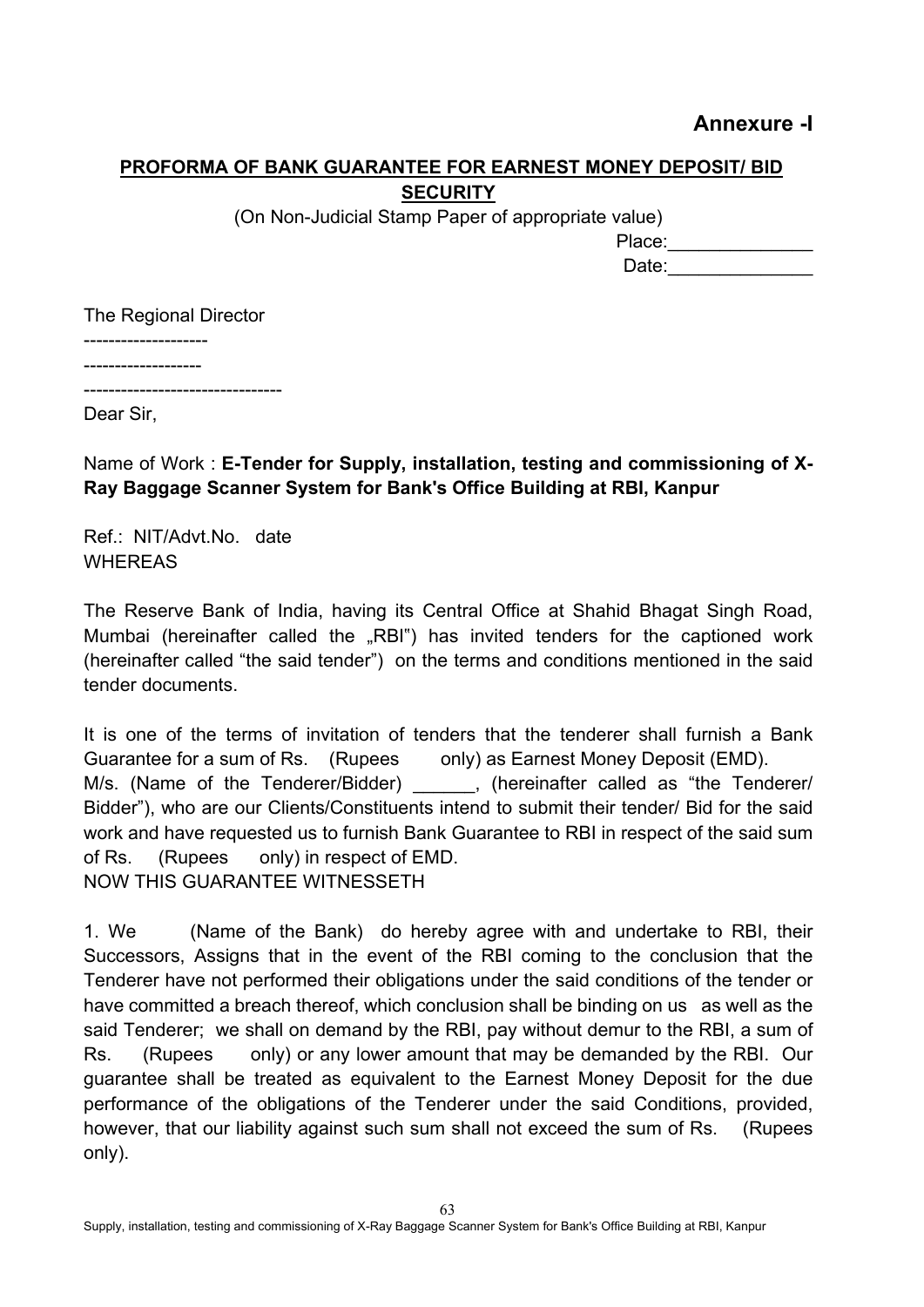2. We also agree to undertake to and confirm that the sum not exceeding Rs. (Rupees only) as aforesaid shall be paid by us without any demur or protest, merely on demand from the RBI on receipt of a notice in writing stating that the amount is due to them and we shall not ask for any further proof or evidence and the notice from the RBI shall be conclusive and binding on us and shall not be questioned by us in any respect or manner whatsoever. We undertake to pay the amount claimed by the RBI within a period of one week from the date of receipt of the notice as aforesaid.

3. We confirm that our obligation to the RBI under this guarantee shall be independent of the agreement or agreements or other understandings between the RBI and the Tenderer. This guarantee shall not be revoked by us without prior consent in writing of the RBI. We hereby further agree that –

a) Any forbearance or commission on the part of the RBI in enforcing the conditions of the said agreement or in compliance with any of the terms and conditions stipulated in the said tender and/or hereunder or granting of any time or showing of any indulgence by the RBI to the Tenderer or any other matters in connection therewith shall not discharge us in any way and our obligation under this guarantee. This guarantee shall be discharged only by the performance by the Tenderers of their obligations and in the event of their failure to do so, by payment by us of the sum not exceeding Rs. (Rupees only).

b) Our liability under these presents shall not exceed the sum of Rs. (Rupees only). c) Our liability under this agreement shall not be affected by any infirmity or irregularity on the part of our said constituents/clients in tendering for the said work or their obligations there under or by dissolution or change in the constitution of our said constituents.

d) This guarantee shall remain in force upto (six months from the last date of receipt of tender) provided that if so desired by the RBI, this guarantee shall be renewed for a further period as may be indicated by them on the same terms and conditions as contained herein.

e) Our liability under these presents will terminate unless these presents are renewed as provided hereinabove on the or on the day when our said constituents comply with their obligations, as to which a certificate in writing by the RBI alone is the conclusive proof whichever date is later. Unless a claim or suit or action is filed against us within or any extended period, all the rights of the RBI against us under this guarantee shall be forfeited and we shall be released and discharged from all our obligations and liabilities hereunder.

Yours faithfully,

For and on behalf of Bank.

Authorised Official (with seal)

(NB: This guarantee will require stamp duty as applicable in the state, where it is executed and shall be signed by the official whose signature and authority shall be verified).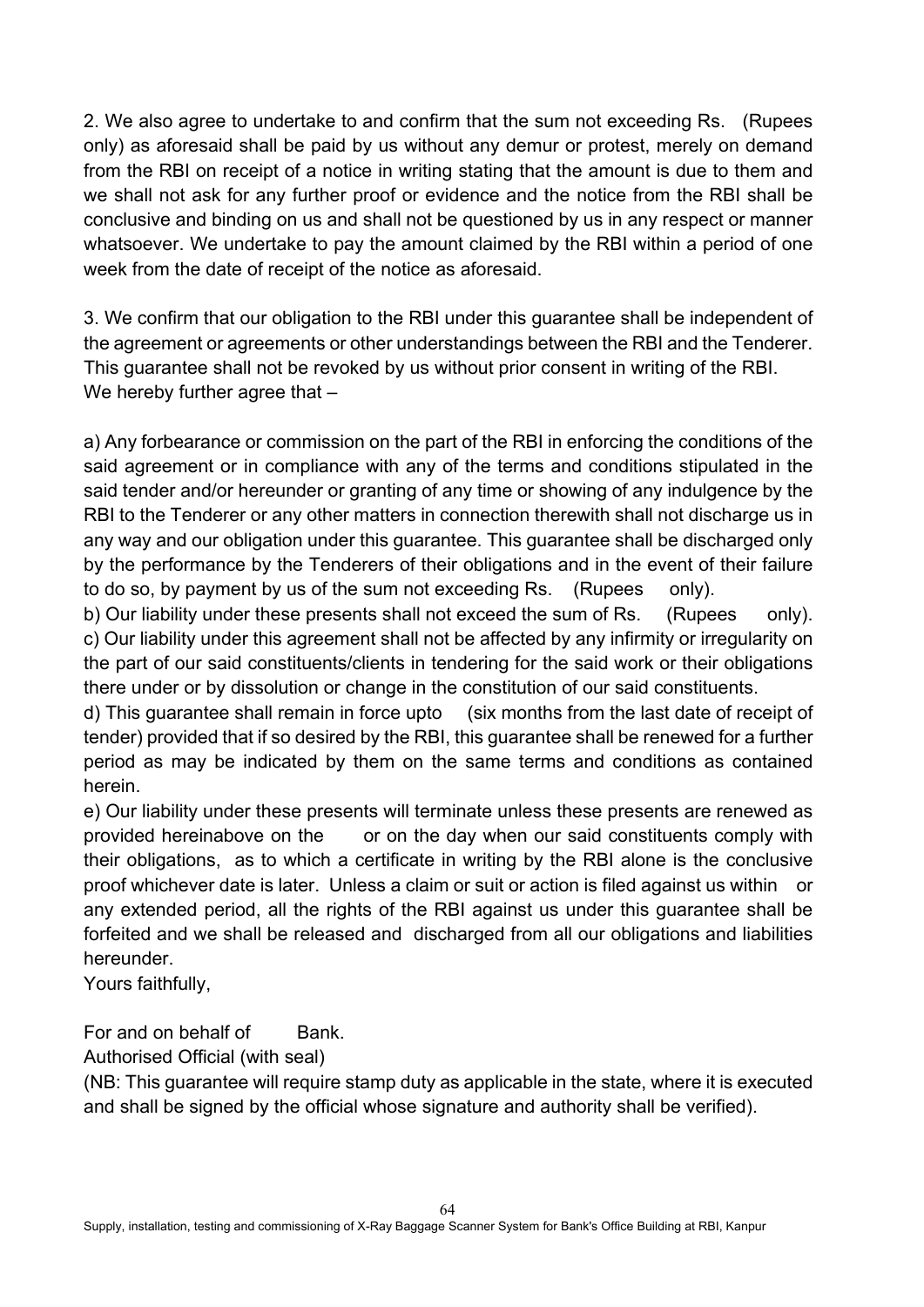# **PROFORMA OF BANK GUARANTEE FOR PERFORMANCE SECURITY DEPOSIT/ RETENTION MONEY**

(On Non-Judicial Stamp Paper of appropriate value purchased in the name of the issuing bank)

The Regional Director Reserve Bank of India, Kanpur

Dear Sir,

**E-Tender for Supply, installation, testing and commissioning of X-Ray Baggage Scanner System for Bank's Office Building at RBI, Kanpur**.

Bank Guarantee For PERFORMANCE SECURITY DEPOSIT/ Retention Money

# WHEREAS

Reserve Bank of India, having its Central Office at Shahid Bhagat Singh Road, Mumbai, (hereinafter called "the RBI") has awarded the Contract for the captioned project (hereinafter called the "Contract") to M/s (Name of the Contractor) (hereinafter called " the said Contractor" which expression shall include its successors and assigns).

AND Whereas the Contractor is bound by the said Contract to submit to RBI a Performance Security for a total amount of ₹.  $\blacksquare$  (Rupees \_\_\_\_\_\_\_\_\_\_\_\_\_\_\_\_\_\_\_\_\_\_\_\_\_\_\_\_\_\_\_\_\_\_\_ only) (Amount in figures and words) for the due fulfilment by the said contractor of the terms and conditions contained in the contract. We, We, All Chame of the Bank), (hereinafter called "the Bank"), at the request of M/s \_\_\_\_\_\_\_\_\_\_\_\_\_\_\_\_\_\_, the contractor, do hereby undertake to pay to the RBI an amount not exceeding Rs \_\_\_\_\_\_\_\_\_\_\_\_\_\_\_\_ as Performance Guarantee for due fulfilment of the terms and conditions of the contract.

# NOW THIS GUARANTEE WITNESSETH

1. We (Name of the Bank) do hereby agree with and undertake to RBI, their Successors, Assigns that in the event of the RBI coming to the conclusion that the Contractor has not performed his obligations under the said conditions of the contract or have committed a breach thereof, which conclusion shall be binding on us as well as the said contractor;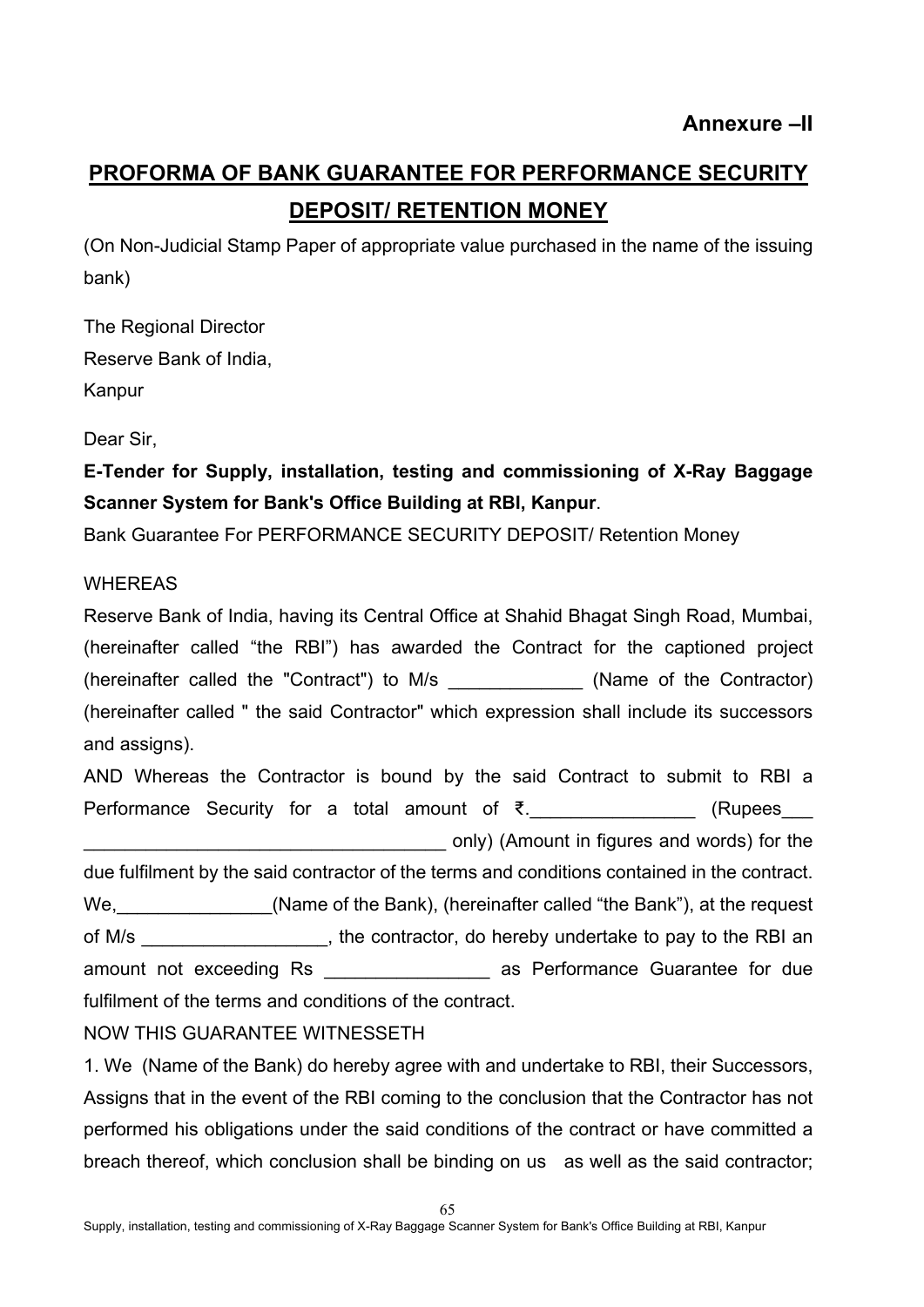we shall on demand by the RBI, pay without demur to the RBI, a sum of Rs. (Rupees only) or any lower amount that may be demanded by the RBI. Our guarantee shall be treated as equivalent to the Performance Guarantee Amount for the due performance of the obligations of the Contractor under the said Contract, provided, however, that our liability against such sum shall not exceed the sum of Rs. (Rupees only).

2. We also agree to undertake to and confirm that the sum not exceeding Rs. (Rupees only) as aforesaid shall be paid by us without any demur or protest, merely on demand from the RBI on receipt of a notice in writing stating that the amount is due to them and we shall not ask for any further proof or evidence and the notice from the RBI shall be conclusive and binding on us and shall not be questioned by us in any respect or manner whatsoever. The Bank shall pay to RBI any money so demanded notwithstanding any dispute/disputes raised by the Contractor in any suit or proceedings pending before any Court, Tribunal or Arbitrator/s relating thereto and the liability under this guarantee shall be absolute and unequivocal. We undertake to pay the amount claimed by the RBI within a period of one week from the date of receipt of the notice as aforesaid.

3. We confirm that our obligation to the RBI under this guarantee shall be independent of the agreement or agreements or other understandings between the RBI and the Contractor.

4. This guarantee shall not be revoked by us without prior consent in writing of the RBI. We hereby further agree that -

a) Any forbearance or commission on the part of the RBI in enforcing the conditions of the said agreement or in compliance with any of the terms and conditions stipulated in the said Contract and/or hereunder or granting of any time or showing of any indulgence by the RBI to the Contractor or any other matters in connection therewith shall not discharge us in any way and our obligation under this guarantee. This guarantee shall be discharged only by the performance by the Contractor of their obligations and in the event of their failure to do so, by payment by us of the sum not exceeding Rs. (Rupees only).

b) Our liability under these presents shall not exceed the sum of Rs. (Rupees only). c) Our liability under this agreement shall not be affected by any infirmity or irregularity on the part of our said constituents/clients or their obligations thereunder or by dissolution or change in the constitution of our said constituents.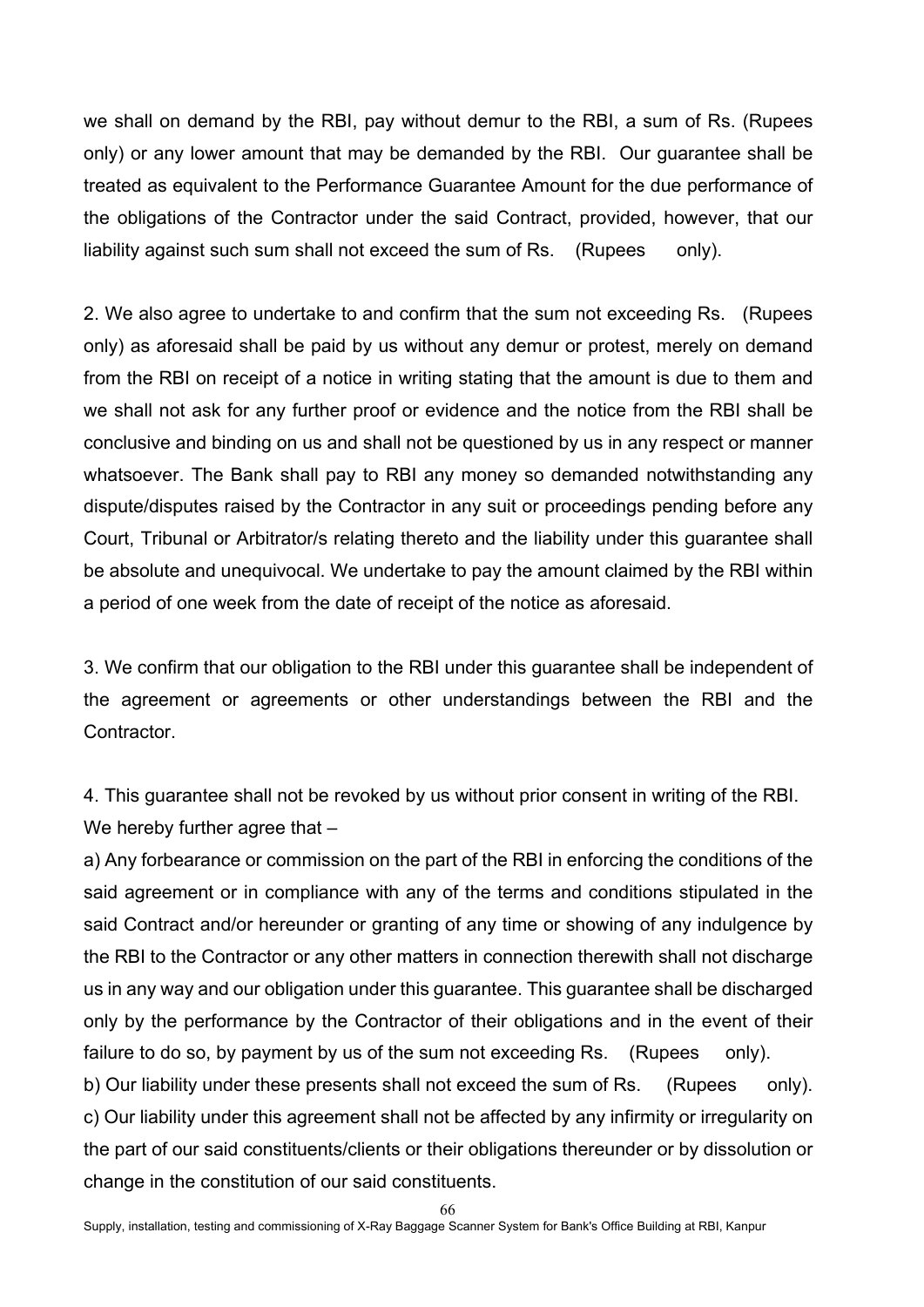d) This guarantee shall remain in force upto (60 days beyond the Defect liability period) provided that if so desired by the RBI, this guarantee shall be renewed for a further period as may be indicated by them on the same terms and conditions as contained herein. e) Our liability under these presents will terminate unless these presents are renewed as provided hereinabove on the or on the day when our said constituents comply with their obligations, as to which a certificate in writing by the RBI alone is the conclusive proof whichever date is later. Unless a claim or suit or action is filed against us within or any extended period, all the rights of the RBI against us under this guarantee shall be forfeited and we shall be released and discharged from all our obligations and liabilities hereunder.

In witness whereof I/We of the Bank have signed and sealed this guarantee on the ------- -- day of ----------- (Month) (Year) being herewith duly authorized.

For and on behalf of **Example 20** (Name of the Bank)

Signature of authorized Bank official Name:

**Designation** 

Stamp/ Seal of the Bank

Signed, sealed and delivered for and on behalf of the Bank by the above named in the presence of :

Witness 1

| Signature |
|-----------|
| Name      |
|           |

(NB: This guarantee will require stamp duty as applicable in the state, where it is executed and shall be signed by the official whose signature and authority shall be verified).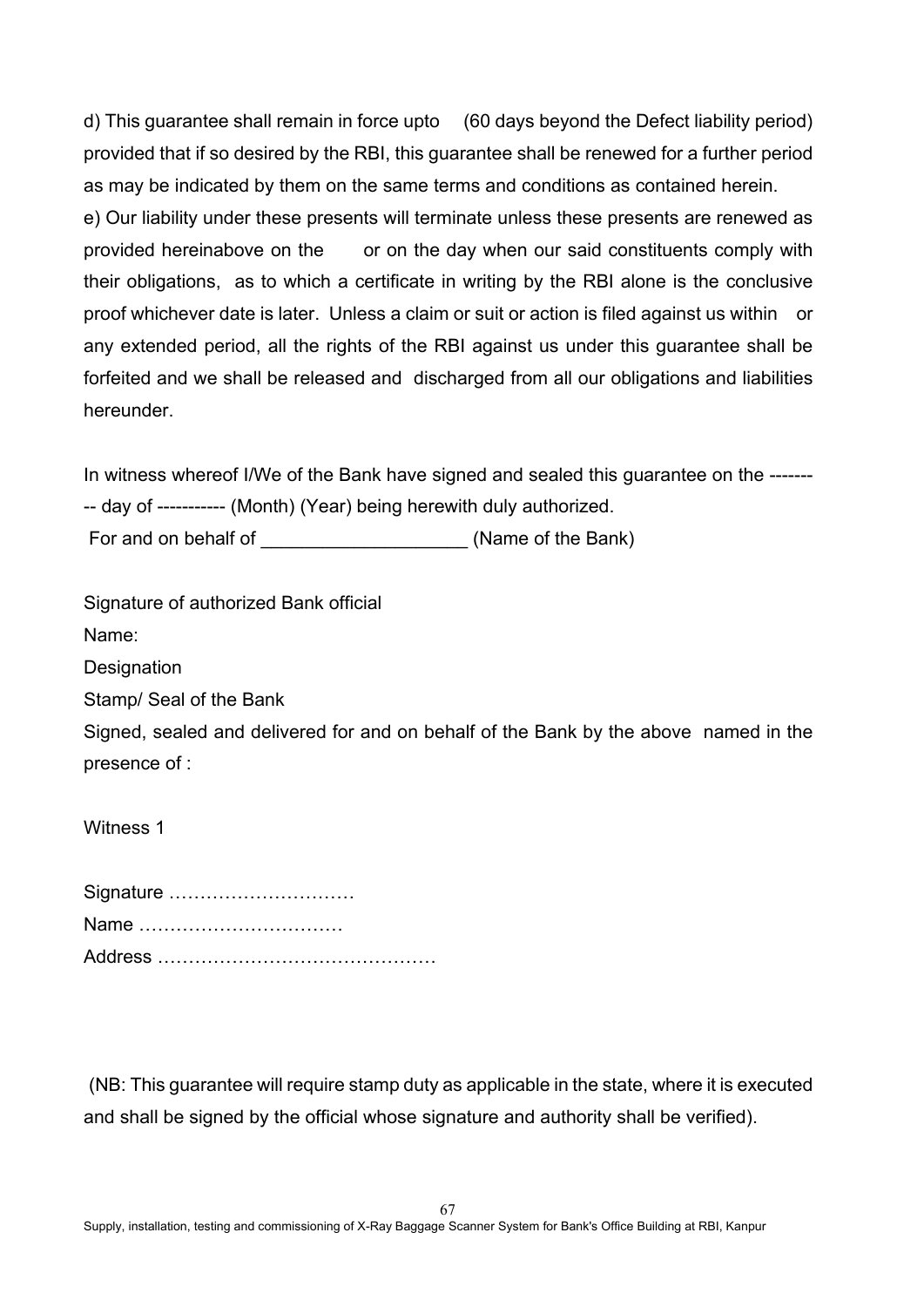#### **Annexure -III Format For CLIENT's CERTIFICATE REGARDING PERFORMANCE OF THE BIDDER**

Name & address of the Client Details of Works executed by M/s

- 1 Name of work with brief particular
- 2 Agreement No. and date
- 3 Agreement amount
- 4 Date of commencement of work
- 5 Stipulated date of completion
- 6 Actual date of completion
- 7 Details of compensation levied for delay(indicate amount) if any
- 8 Gross amount of the work completed and paid
- 9 Name and address of the authority under whom works executed
- 10 Whether the contractor employed qualified Engineer/Overseer

during execution of work?

- 11 i) Quality of work (indicate grading)Outstanding/Very Good/ Good/Satisfactory/poor
	- Amt. of work paid on reduced
	- ii) rates, if any.
		-
- 12 i) Did the contractor go for arbitration?
	- ii) If yes, total amount of claim
	- iii) Total amount awarded

#### 13

Comments on the capabilities of the contractor.

| a  | <b>Technical proficiency</b> | <b>Outstanding/Very Good/</b><br>Good/Satisfactory/poor |  |
|----|------------------------------|---------------------------------------------------------|--|
| b) | <b>Financial soundness</b>   | <b>Outstanding/Very Good/</b><br>Good/Satisfactory/poor |  |
| C) | Mobilization of adequate T&P | <b>Outstanding/Very Good/</b><br>Good/Satisfactory/poor |  |
|    | Mobilization of manpower     | <b>Outstanding/Very Good/</b><br>Good/Satisfactory/poor |  |
| e  | General behavior             | <b>Outstanding/Very Good/</b><br>Good/Satisfactory/poor |  |

Note : All columns should be filled in properly \* countersigned" Reporting Officer\* with Office seal

\*Officer of the rank of executive engineer/Superintending Engineer or equivalent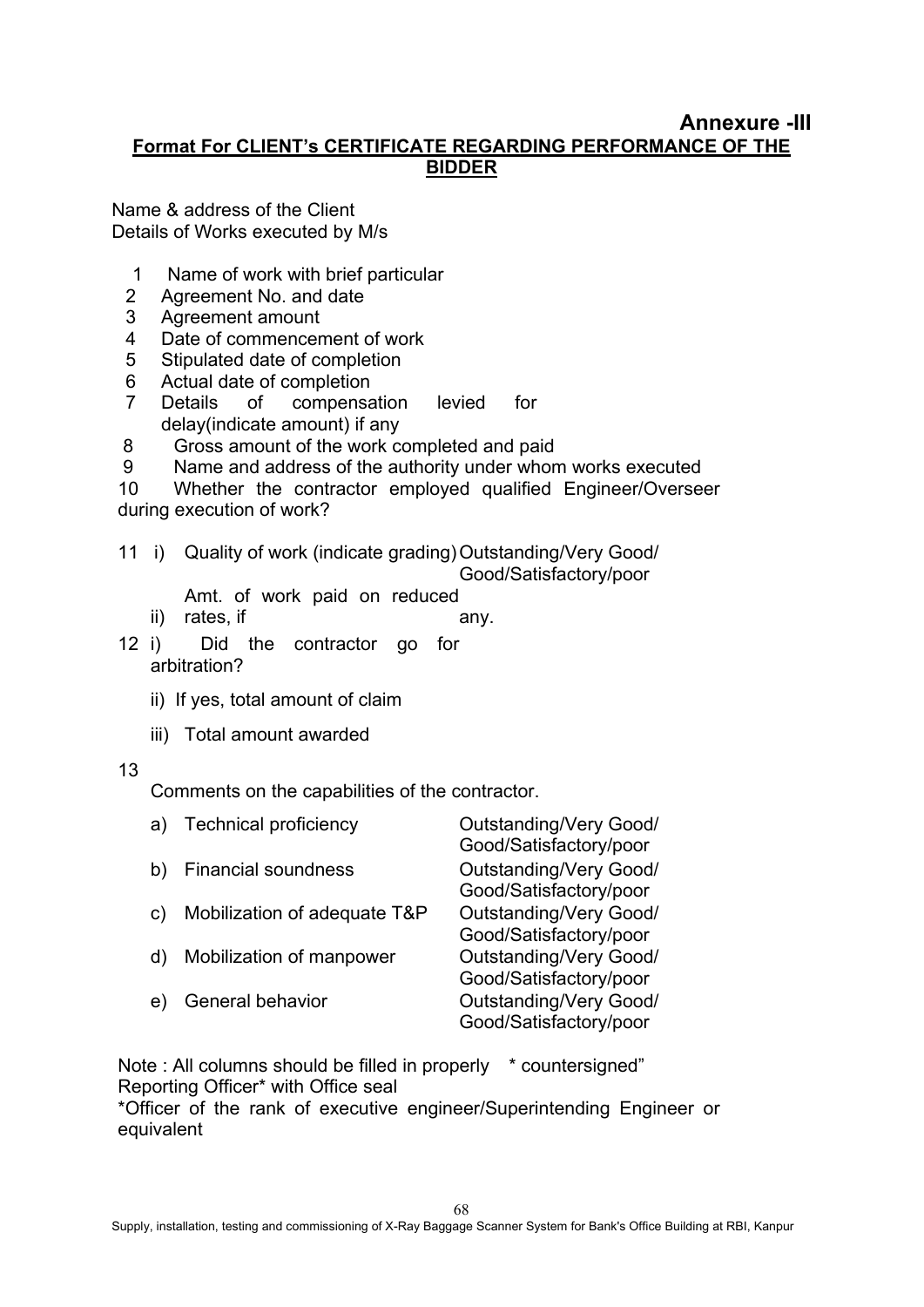# **FORM OF BANKERS' CERTIFICATE FROM A SCHEDULED BANK**

Composition of the firm (whether Partnership/ Private Limited/ Proprietorship/ Public

Limited.)

Name of the Proprietor/ Partners/ Directors of the firm.

Turnover of the firm for the last 3 years (year wise).

Credit facility/ Overdraft facility enjoyed by the firm (In Rs.).

Dealings (Satisfactory/unsatisfactory) :

The period from which the firm has been banking with your bank :

Any other remarks.

You may also kindly forward your opinion whether the above firm is considered financially sound to be entrusted with the contract for works estimated to cost Rs. 24.19 Lakhs (Yes/No) :

(Signature)

For the Bank

Note:

1. Bankers' certificates should be on letter head of the Bank, sealed in cover addressed to enlistment

authority.

In case of partnership firm, certificate to include names of all partners as recorded with the Bank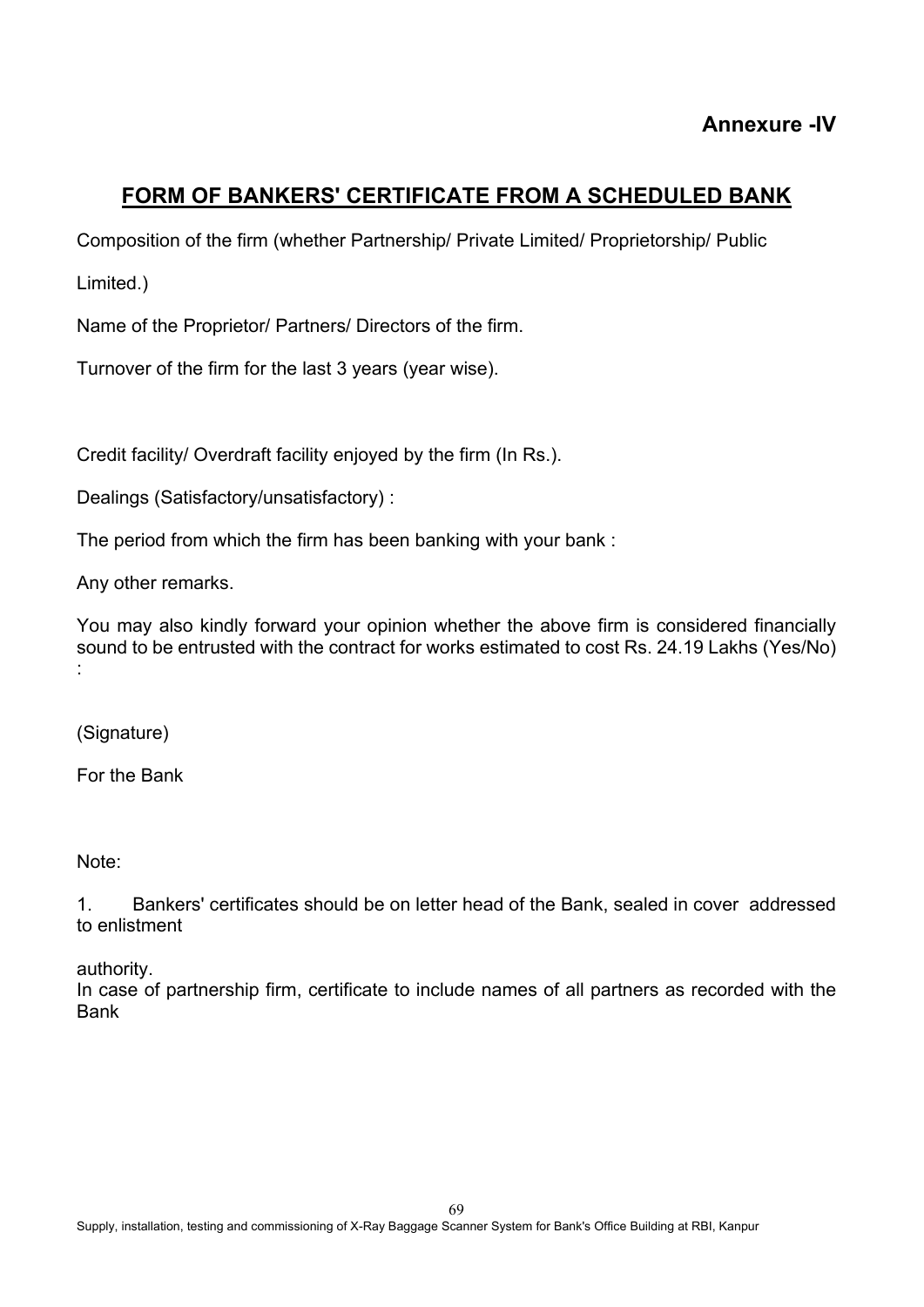# **Proforma for Authorization and Maintenance Undertaking**

(To be furnished by the OEM of the offered X-Ray Baggage Scanner System on their letterhead)

To, Dr. Ishan Shukla Regional Director Reserve Bank of India Estate Department Kanpur

Dear Sir/Madam

Tender for supply, installation, Testing and Commissioning of X-Ray Baggage Scanner System in Bank's Office Building in Kanpur We \_\_\_\_\_\_\_\_\_\_\_\_\_\_\_\_\_\_\_\_\_\_\_\_\_\_\_, (name and address of the manufacturer) the manufacturers of manufactories at (addresses of manufacturing / development locations) do hereby authorize M/s \_\_\_\_\_\_\_\_\_\_\_\_\_\_\_\_\_\_\_\_\_\_\_\_\_\_\_\_\_\_\_\_\_\_\_\_\_\_\_\_\_\_\_\_\_\_\_\_\_\_\_\_\_ (name and address of the tenderer)to bid, negotiate and conclude the contract with you against the above mentioned tender for the above equipment manufactured / developed by us

and to maintain the equipment after its installation during Defect Liability Period and Comprehensive Annual Maintenance as prescribed in the contract. In the unlikely event of M/s and the unlikely event of M/s authorized dealer/ system integrator, we, the original equipment manufacturer, shall continue to provide support either directly or through any of our other dealer/ system integrator in terms of spares/ technical man power etc. i.e. all inclusive service to your satisfaction, by arranging required spares etc. ourselves, within the rate quoted in the tender for the all-inclusive maintenance contract for the period accepted as above. In case of any such event, the Bank shall be immediately informed about the details of the new authorized dealer/ system integrator.

Yours faithfully,

For \_\_\_\_\_\_\_\_\_\_\_\_\_\_\_\_\_\_\_\_\_\_\_\_\_

(Original Equipment Manufacturer)

Authorized signatory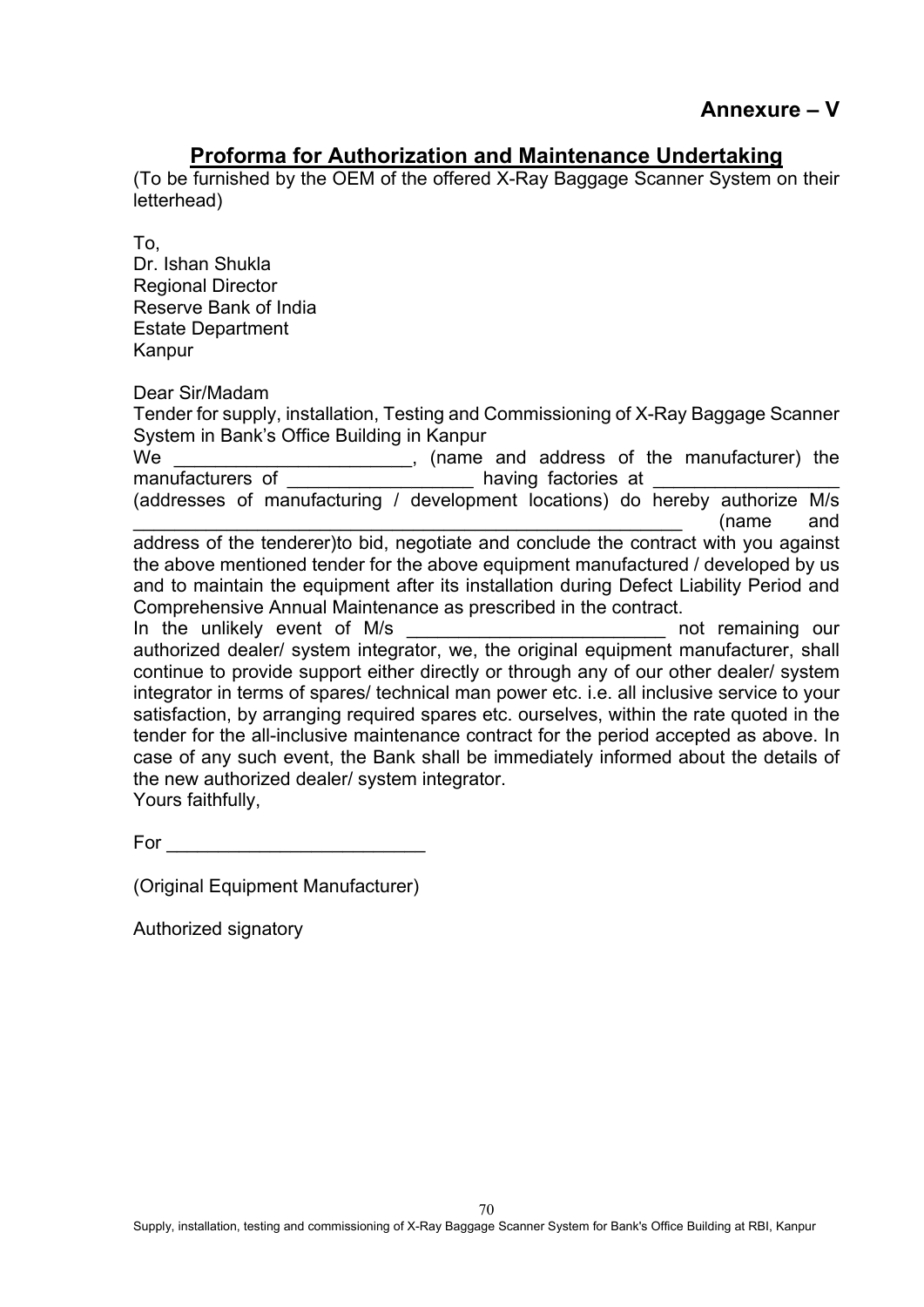# **Proforma for Undertaking Comprehensive Annual Maintenance Contract**

(To be furnished by the Tenderer on their letterhead)

To,

Dr. Ishan Shukla Regional Director Reserve Bank of India Estate Department Kanpur

Dear Sir/Madam

Tender for supply, installation, Testing and Commissioning of X-Ray Baggage Scanner System in Bank's Office Building in Kanpur

We hereby undertake to maintain satisfactorily the X-Ray Baggage Scanner System installed by us, under this contract, in Bank's Office building in Kanpur, for a period of not less than 9 years after expiry of the defect liability/warranty period of ONE year from the date of virtual completion at the rates quoted in the tender towards all inclusive comprehensive annual maintenance contract, subject only to the price revision clause specified in the tender.

 $For \qquad \qquad$ (Authorized Dealer/ system Integrator) Authorized signatory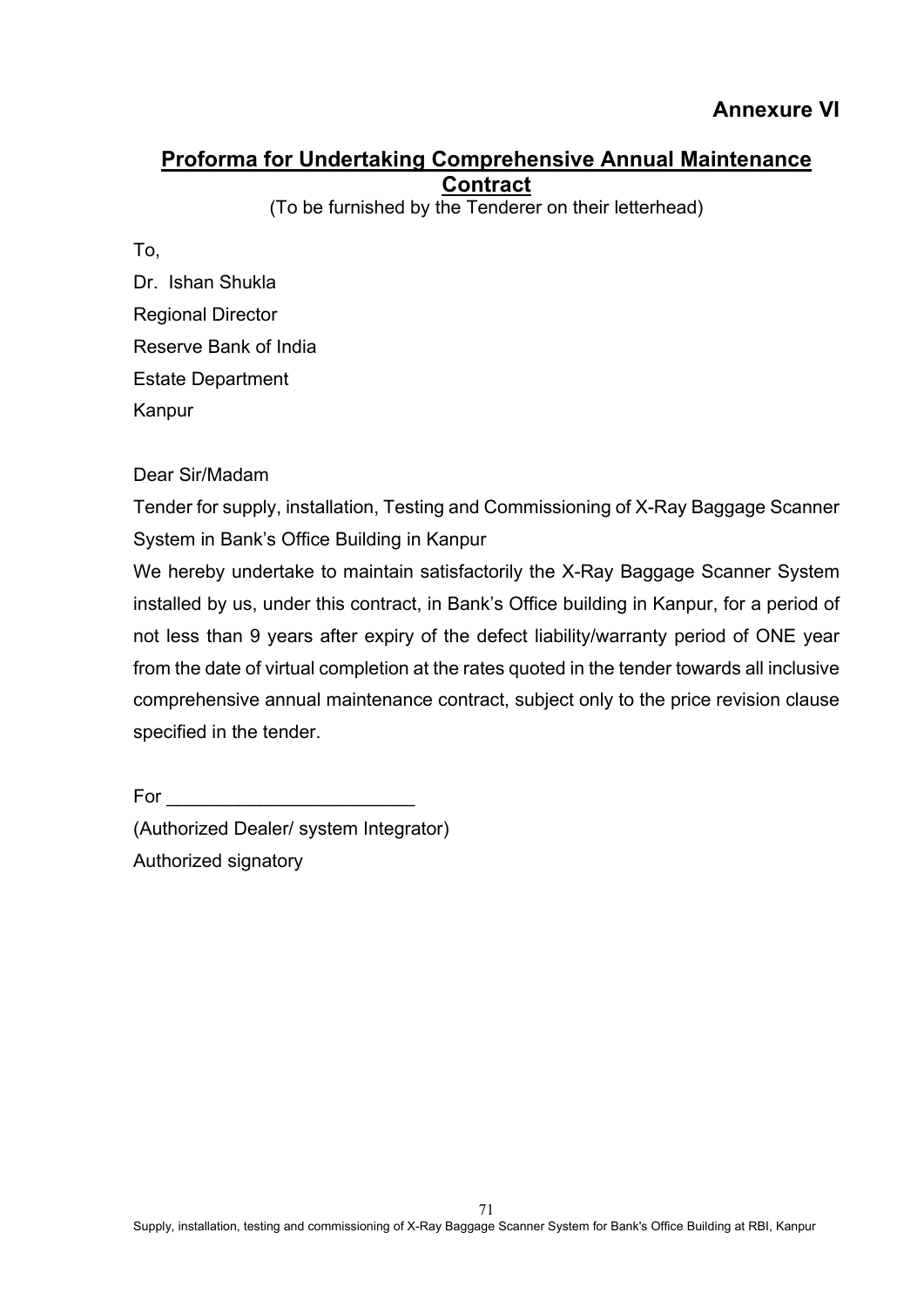#### **Annexure-VII**

## **UTR Transection details For EMD**

| <b>S.N.</b>    | <b>Requirements</b> | Details To be filled by tenderer |
|----------------|---------------------|----------------------------------|
| 1              | Name of the vendor  |                                  |
| 2              | Name of the Bank    |                                  |
| 3              | Account No.         |                                  |
| $\overline{4}$ | <b>IFSC</b>         |                                  |
| 5              | <b>UTR</b> details  |                                  |
| 6              | Date of Payment     |                                  |

# **Name & Signature of Tenderer**

Date: \_\_\_\_\_\_\_\_\_\_\_\_

Place: \_\_\_\_\_\_\_\_\_\_

Contact/Mob. No.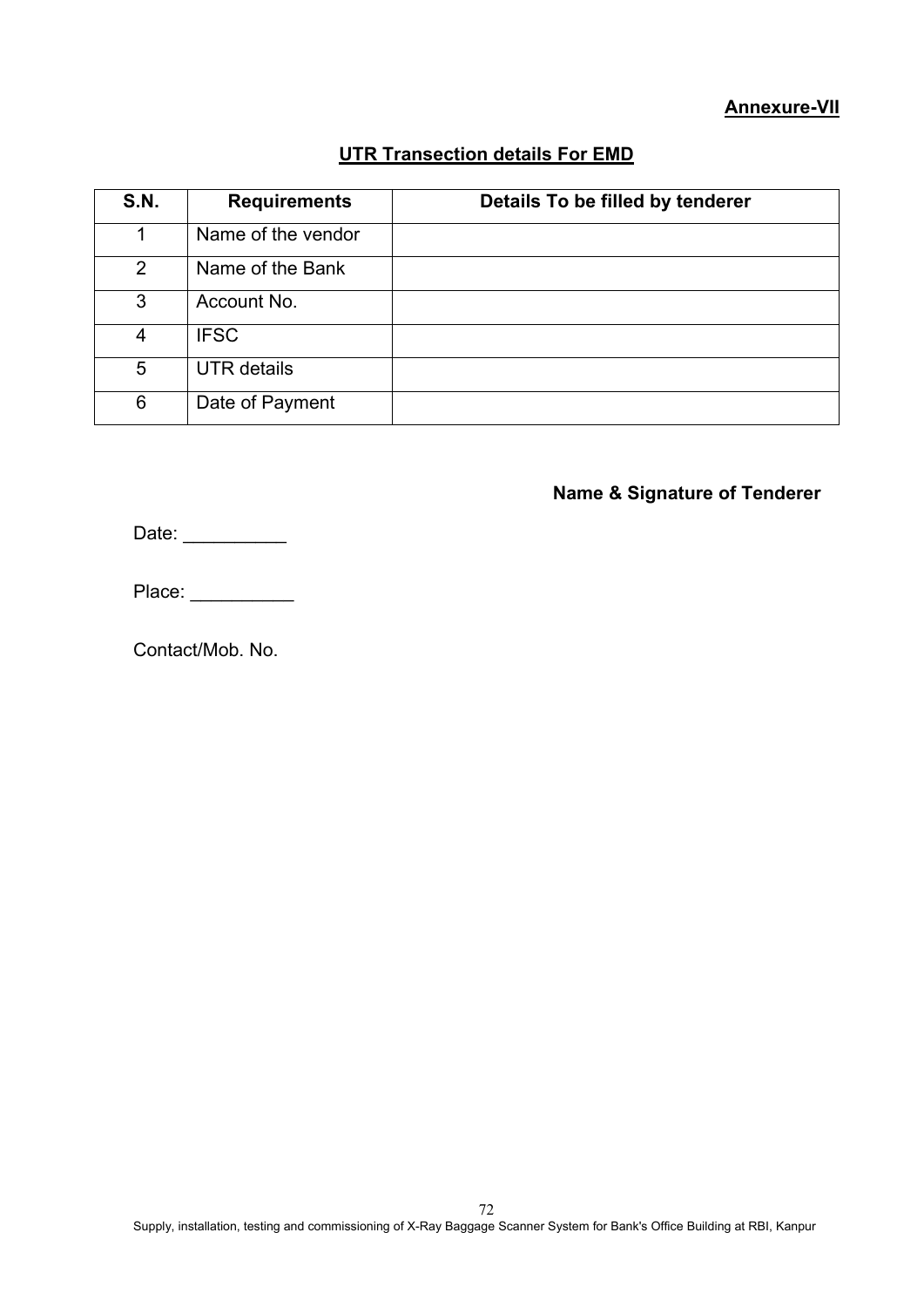## **Annexure VIII**

| Sr. No. | <b>Particulars</b><br>(submit the crossed cancelled cheque)           | To be filled by tenderer |
|---------|-----------------------------------------------------------------------|--------------------------|
| 1       | Name of the Bank                                                      |                          |
| 2       | <b>Branch Address</b>                                                 |                          |
| 3       | Telephone and fax number                                              |                          |
| 4       | Name of the contact person                                            |                          |
| 5       | Credit facility / overdraft facility enjoyed by firm<br>from the Bank |                          |
| 6       | The period from which the firm has been<br>banking with Bank          |                          |

#### **The details of our bankers are as below and also submit**

## **Name & Signature of Tenderer**

Date: \_\_\_\_\_\_\_\_\_\_\_\_

Place: \_\_\_\_\_\_\_\_\_\_\_\_

Contact/Mob. No.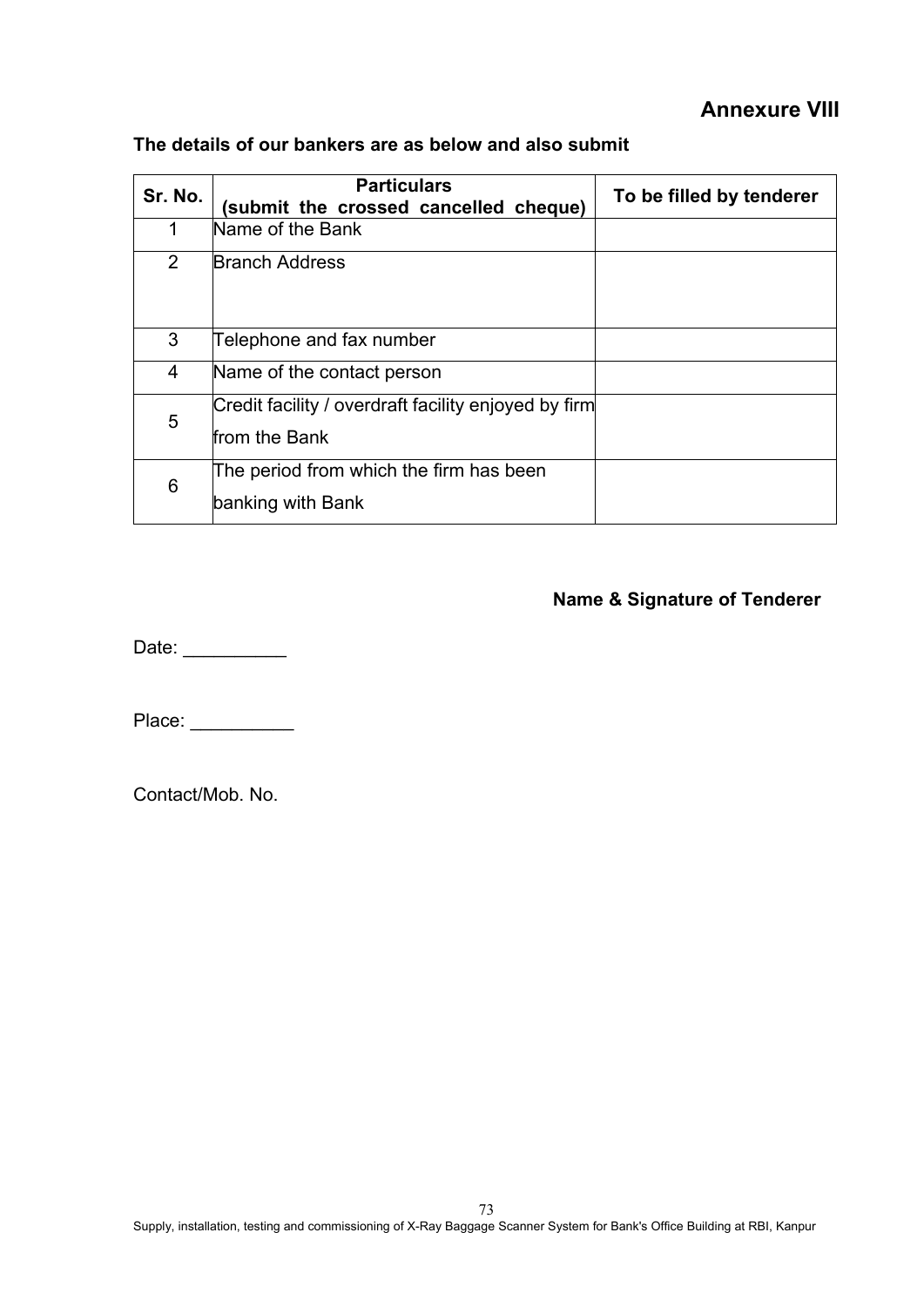#### **Undertaking / Declaration / Certificate by the Bidder regarding country sharing land border with India**

(To be submitted by bidders on their letter head duly sealed and signed by the authorized signatory)

Το, Reserve Bank of India The Mall Road Kanpur-208001

Name of Work: **Supply, installation, testing and commissioning of X-Ray Baggage Scanner Systems for Bank's Office Building at RBI, Kanpur**

I/We\_\_\_\_\_\_\_\_\_\_\_\_\_\_\_\_\_ (Name and address, including Country of location of bidder) have read and understood the contents of the Office Memorandum (OM) F. No. 6/18/2019-PPD dated July 23, 2020 and its subsequent orders / revision issued by Public Procurement Division, Department of Expenditure, Ministry of Finance, Government of India regarding the restrictions on procurement from a bidder of a country which shares a land border a with India.

2. I/ We certify that **the summan intervalse in the set of the bidder**)

i. is not from a country sharing land border with India, or

ii. is from a country sharing land border with India and has been registered with the Competent Authority, the certificate of which is enclosed, or

iii. is from a country sharing land border with India where Government of India has extended lines of credit, or

iv. is from a country sharing land border with India where Government of India is engaged in development projects,

(Strikeout whichever of the above is not applicable).

3. I We further certify that \_\_\_\_\_\_\_\_\_\_\_ (Name of bidder) fulfils all requirements in this regard and is eligible to be considered under the provision of the above referred Office Memorandum and its subsequent orders / revision. I/We also undertake that even in case of contracts where we are permitted by the Bank/RBI to sub-contract I/we (Name of bidder) will not sub-contract any work to a contractor from country(ies) sharing land border with India, unless such contractor fulfils all the

requirements contained in the above referred office memorandum / order.

4. I/We know and understand that, if this Undertaking / Declaration / Certificate submitted by us is found to be false, the Bank shall be free to reject / terminate our tender / Work Order and that the Bank shall also be free to initiate any legal action in accordance with law including forfeiting of Earnest Money Deposit / Performance Bank Guarantee / Security Deposit and / or debarring us from participating in tenders invited by the Bank in future.

Signature and name of the authorized signatory of the Bidder with Rubber Stamp

Date: Place: